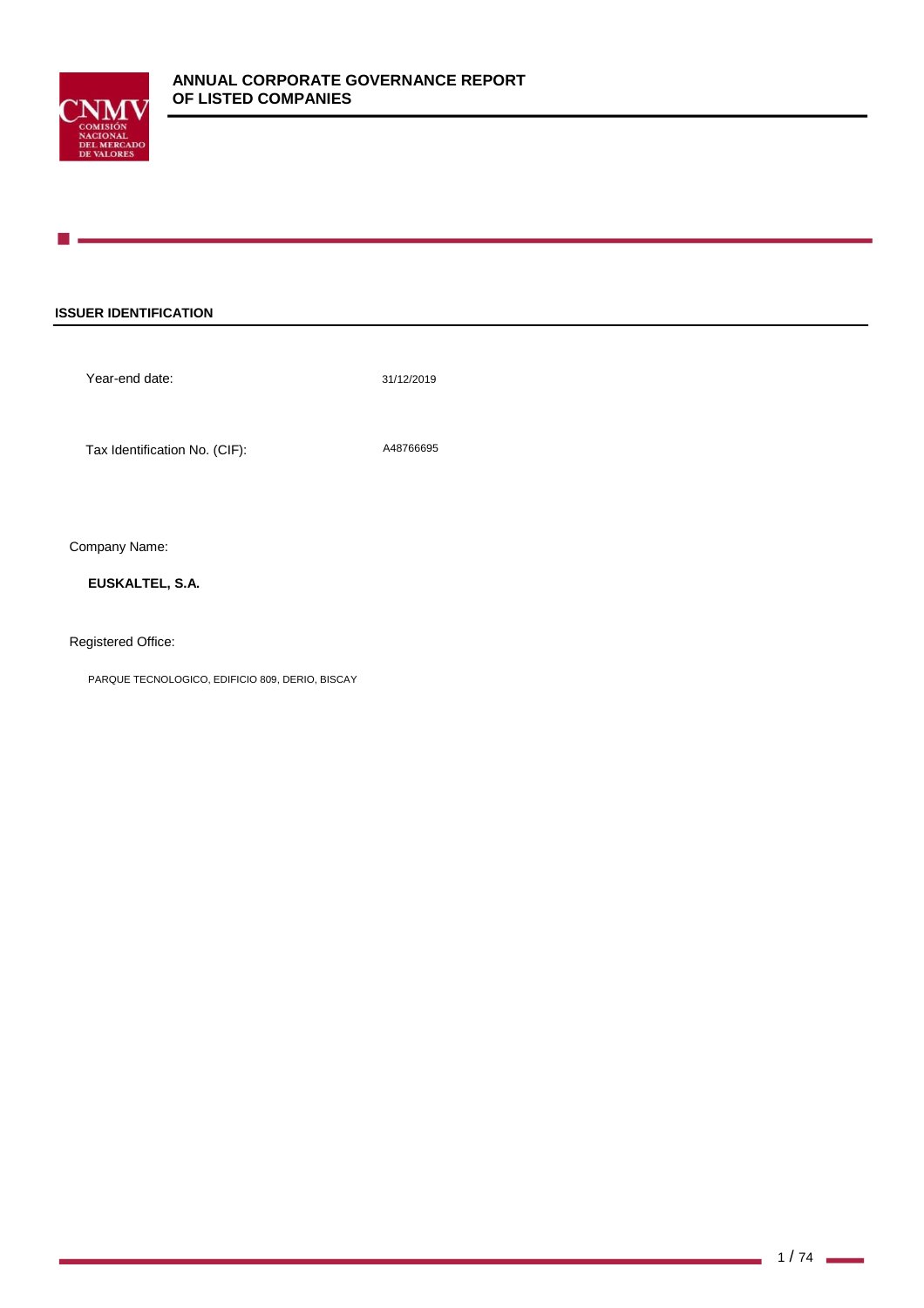

# **A. CAPITAL STRUCTURE**

A.1. Complete the table below with details of the share capital of the company:

| Share capital (Euros)<br>Date of last change |                | Number of shares | Number of voting rights |
|----------------------------------------------|----------------|------------------|-------------------------|
| 26/07/2017                                   | 535,936,080.00 | 178,645,360      | 178,645,360             |

Please state whether there are different classes of shares with different associated rights:

[ ] Yes

 $[\sqrt{]}$  No

A.2. Please provide details of the company's significant direct and indirect shareholders at year end, excluding any directors:

| Name of shareholder                                                                                                                     | % of shares carrying voting rights |          | % of voting rights through financial<br>instruments | % of total voting rights |       |
|-----------------------------------------------------------------------------------------------------------------------------------------|------------------------------------|----------|-----------------------------------------------------|--------------------------|-------|
|                                                                                                                                         | <b>Direct</b>                      | Indirect | <b>Direct</b>                                       | Indirect                 |       |
| <b>ARTEMIS</b><br><b>INVESTMENT</b><br>MANAGEMENT LLP                                                                                   | 0.00                               | 3.71     | 0.00                                                | 0.00                     | 3.71  |
| <b>ZEGONA</b><br><b>COMMUNICATIONS</b><br><b>PLC</b>                                                                                    | 0.11                               | 20.89    | 0.00                                                | 0.00                     | 21.00 |
| <b>CAPITAL</b><br><b>RESEARCH AND</b><br><b>MANAGEMENT</b><br><b>COMPANY</b>                                                            | 0.00                               | 5.27     | 0.00                                                | 0.00                     | 5.27  |
| CORPORACIÓN<br>FINANCIERA ALBA,<br>S.A.                                                                                                 | 0.00                               | 11.00    | 0.00                                                | 0.00                     | 11.00 |
| <b>ABANCA</b><br>CORPORACIÓN<br>BANCARIA, S.A.                                                                                          | 0.00                               | 4.48     | 0.00                                                | 0.00                     | 4.48  |
| <b>BILBAO</b><br><b>BIZKAIA KUTXA</b><br><b>FUNDACIÓN</b><br><b>BANCARIA - BILBAO</b><br><b>BIZKAIA KUTXA BANKU</b><br><b>FUNDAZIOA</b> | 0.00                               | 19.88    | 0.00                                                | 0.00                     | 19.88 |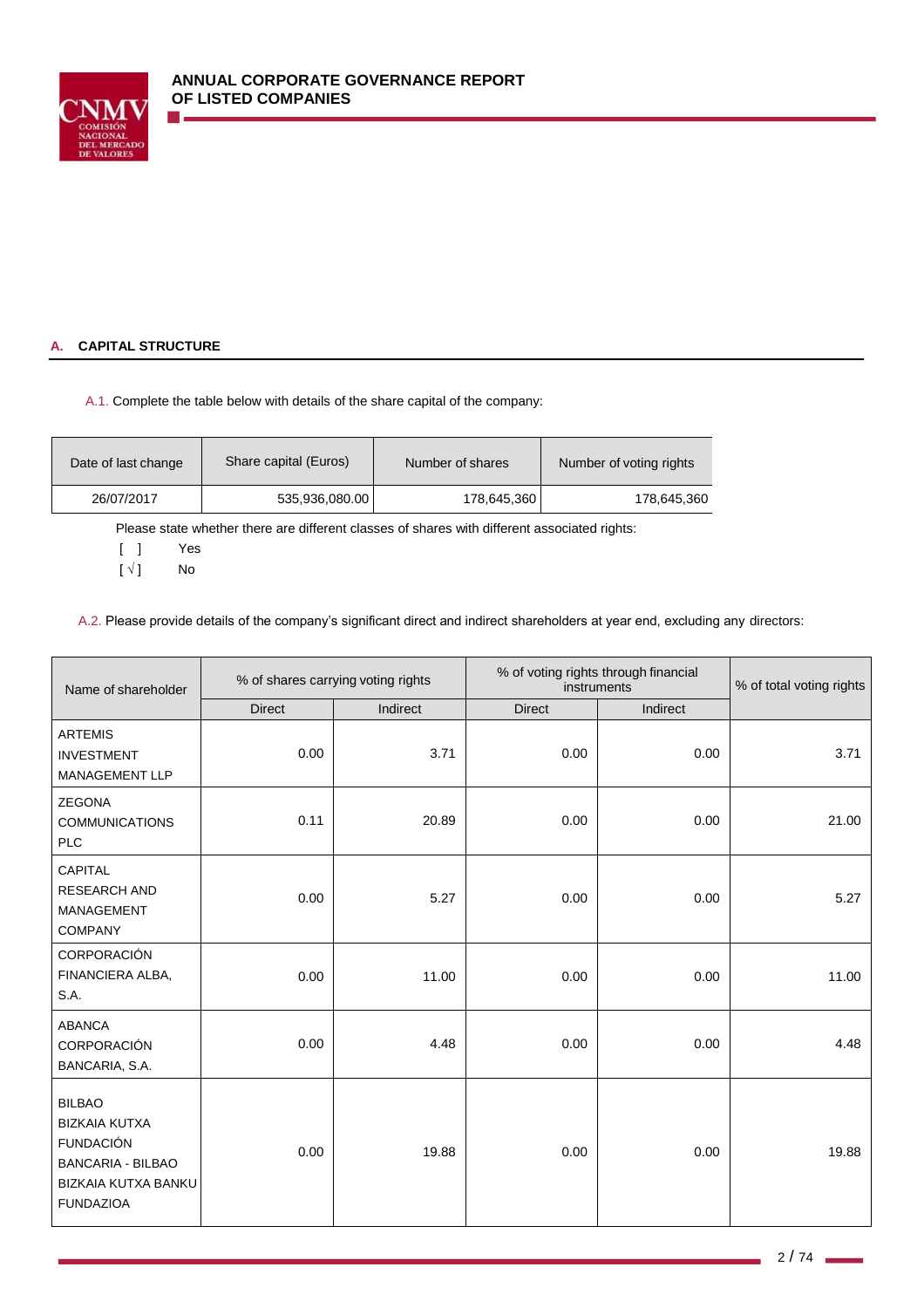

| Name of shareholder |               | % of shares carrying voting rights |               | % of voting rights through financial<br><i>instruments</i> |               |
|---------------------|---------------|------------------------------------|---------------|------------------------------------------------------------|---------------|
|                     | <b>Direct</b> | Indirect                           | <b>Direct</b> | Indirect                                                   | voting rights |
| <b>CIAM</b>         | 0.00          | 3.33                               | 0.00          | 0.00                                                       | 3.33          |
| NN GROUP N.V.       | 0.00          | 3.00                               | 0.00          | 0.00                                                       | 3.00          |

Breakdown of the indirect holding:

| Name of indirect<br>shareholder                                                                                        | Name of direct<br>shareholder                                                   | % of shares carrying<br>voting rights | % of voting rights through<br>financial instruments | % of total<br>voting rights |
|------------------------------------------------------------------------------------------------------------------------|---------------------------------------------------------------------------------|---------------------------------------|-----------------------------------------------------|-----------------------------|
| <b>ARTEMIS</b><br><b>INVESTMENT</b><br>MANAGEMENT LLP                                                                  | <b>ARTEMIS FUND</b><br><b>MANAGERS LIMITED</b>                                  | 3.71                                  | 0.00                                                | 3.71                        |
| <b>ZEGONA</b><br><b>COMMUNICATIONS</b><br><b>PLC</b>                                                                   | <b>ZEGONA LIMITED</b>                                                           | 20.89                                 | 0.00                                                | 20.89                       |
| <b>CAPITAL RESEARCH</b><br>AND MANAGEMENT<br><b>COMPANY</b>                                                            | <b>CAPITAL INCOME</b><br><b>BUILDER</b>                                         | 5.00                                  | 0.00                                                | 5.00                        |
| <b>CORPORACIÓN</b><br>FINANCIERA ALBA,<br>S.A.                                                                         | ALBA EUROPE,<br><b>S.A.R.L.</b>                                                 | 11.00                                 | 0.00                                                | 11.00                       |
| <b>ABANCA</b><br>CORPORACIÓN<br>BANCARIA, S.A.                                                                         | <b>ABANCA</b><br><b>CORPORACIÓN</b><br><b>INDUSTRIAL Y</b><br>EMPRESARIAL, S.L. | 4.48                                  | 0.00                                                | 4.48                        |
| <b>BILBAO BIZKAIA</b><br>KUTXA FUNDACIÓN<br><b>BANCARIA - BILBAO</b><br><b>BIZKAIA KUTXA</b><br><b>BANKU FUNDAZIOA</b> | KUTXABANK, S.A.                                                                 | 19.88                                 | 0.00                                                | 19.88                       |
| NN GROUP N.V.                                                                                                          | NN INVESTMENT<br>PARTNERS B.V.                                                  | 3.00                                  | 0.00                                                | 3.00                        |

State the most significant shareholder structure changes during the year:

Most significant movements

Kutxabank decreases to below 21% on 14 February 2019. Zegona increases to above 15% on 28 February 2019. Zegona reaches 20% on 3 April 2019. Zegona increases to above 20% on 9 April 2019. CIAM reaches 3% on 24 June 2019.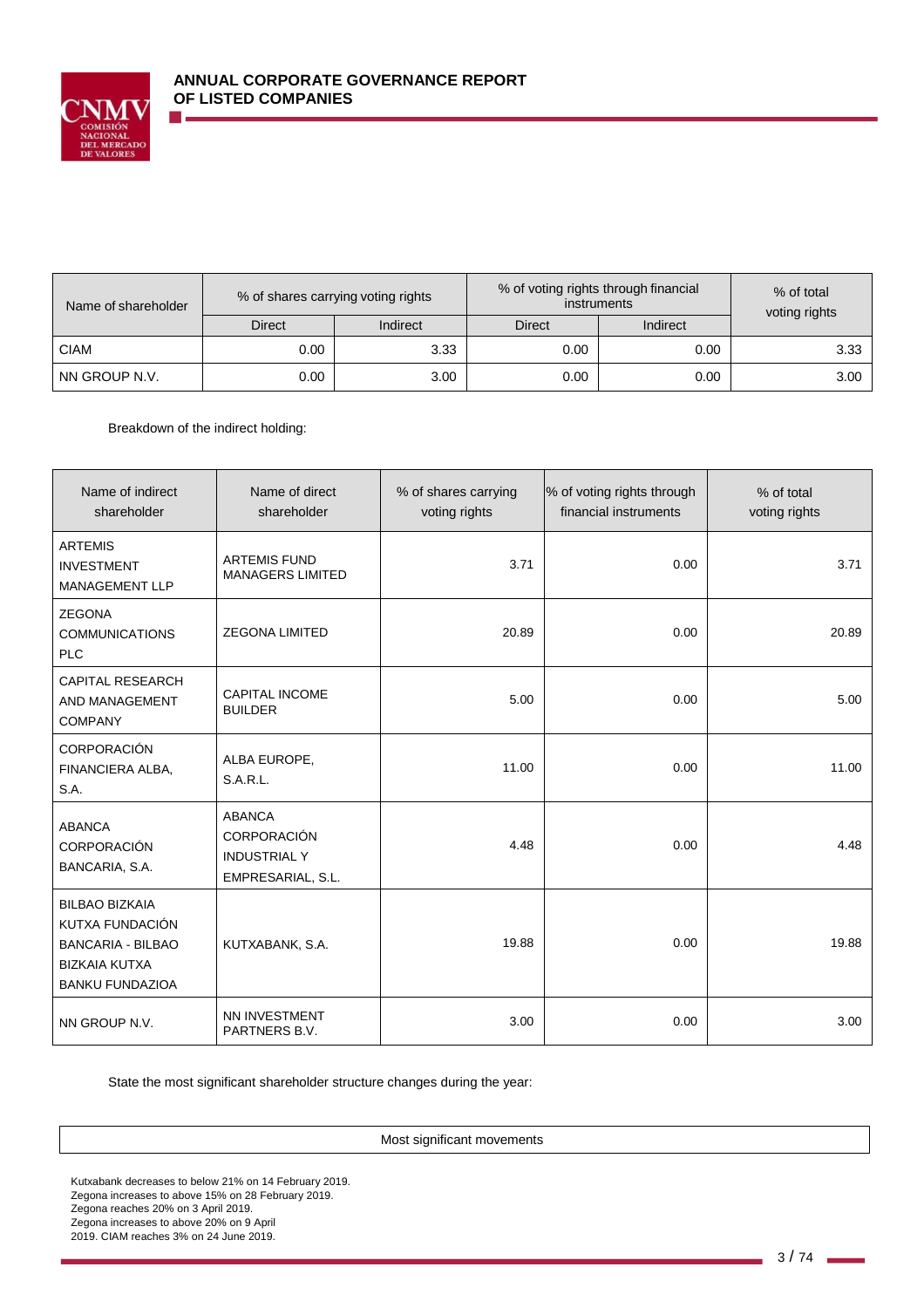

A.3. In the following tables, list the members of the Board of Directors (hereinafter "directors") with voting rights in the company:

| Name of director                                                 | % of shares carrying<br>voting rights |                 | % of voting rights through<br>financial instruments |          |       |               |          |  |  |  | % of total voting rights |  | % of total voting rights<br>that can be transmitted<br>through financial<br>instruments |
|------------------------------------------------------------------|---------------------------------------|-----------------|-----------------------------------------------------|----------|-------|---------------|----------|--|--|--|--------------------------|--|-----------------------------------------------------------------------------------------|
|                                                                  | <b>Direct</b>                         | <b>Indirect</b> | <b>Direct</b>                                       | Indirect |       | <b>Direct</b> | Indirect |  |  |  |                          |  |                                                                                         |
| MR MIGUEL ÁNGEL<br><b>LUJUA MURGA</b>                            | 0.00                                  | 0.00            | 0.00                                                | 0.00     | 0.00  | 0.00          | 0.00     |  |  |  |                          |  |                                                                                         |
| MR IÑAKI ALZAGA<br><b>ETXEITA</b>                                | 0.00                                  | 0.00            | 0.00                                                | 0.00     | 0.00  | 0.00          | 0.00     |  |  |  |                          |  |                                                                                         |
| MR LUIS RAMÓN<br>ARRIETA DURANA                                  | 0.00                                  | 0.00            | 0.00                                                | 0.00     | 0.00  | 0.00          | 0.00     |  |  |  |                          |  |                                                                                         |
| MS BELÉN<br><b>AMATRIAIN CORBI</b>                               | 0.00                                  | 0.00            | 0.00                                                | 0.00     | 0.00  | 0.00          | 0.00     |  |  |  |                          |  |                                                                                         |
| <b>CORPORACIÓN</b><br>FINANCIERA ALBA, S.A.                      | 0.00                                  | 11.00           | 0.00                                                | 0.00     | 11.00 | 0.00          | 0.00     |  |  |  |                          |  |                                                                                         |
| MR JOSÉ MIGUEL<br><b>GARCÍA FERNÁNDEZ</b>                        | 0.00                                  | 0.01            | 0.00                                                | 0.00     | 0.01  | 0.00          | 0.00     |  |  |  |                          |  |                                                                                         |
| <b>MR XABIER ITURBE</b><br><b>OTAEGUI</b>                        | 0.00                                  | 0.00            | 0.00                                                | 0.00     | 0.00  | 0.00          | 0.00     |  |  |  |                          |  |                                                                                         |
| Total percentage of voting rights held by the Board of Directors |                                       |                 |                                                     |          |       | 11.02         |          |  |  |  |                          |  |                                                                                         |

Breakdown of the indirect holding:

| Name of director                               | Name of direct<br>shareholder     | % of shares<br>carrying voting<br>rights | % of voting rights<br>through financial<br>instruments | % of total voting rights | % of total voting<br>rights that can be<br>transmitted<br>through financial<br>instruments |
|------------------------------------------------|-----------------------------------|------------------------------------------|--------------------------------------------------------|--------------------------|--------------------------------------------------------------------------------------------|
| <b>CORPORACIÓN</b><br>FINANCIERA ALBA,<br>S.A. | ALBA EUROPE,<br><b>S.A.R.L.</b>   | 11.00                                    | 0.00                                                   | 11.00                    | 0.00                                                                                       |
| MR JOSÉ MIGUEL<br><b>GARCÍA FERNÁNDEZ</b>      | <b>ACEBO</b><br>INVESTMENTS, S.L. | 0.01                                     | 0.00                                                   | 0.01                     | 0.00                                                                                       |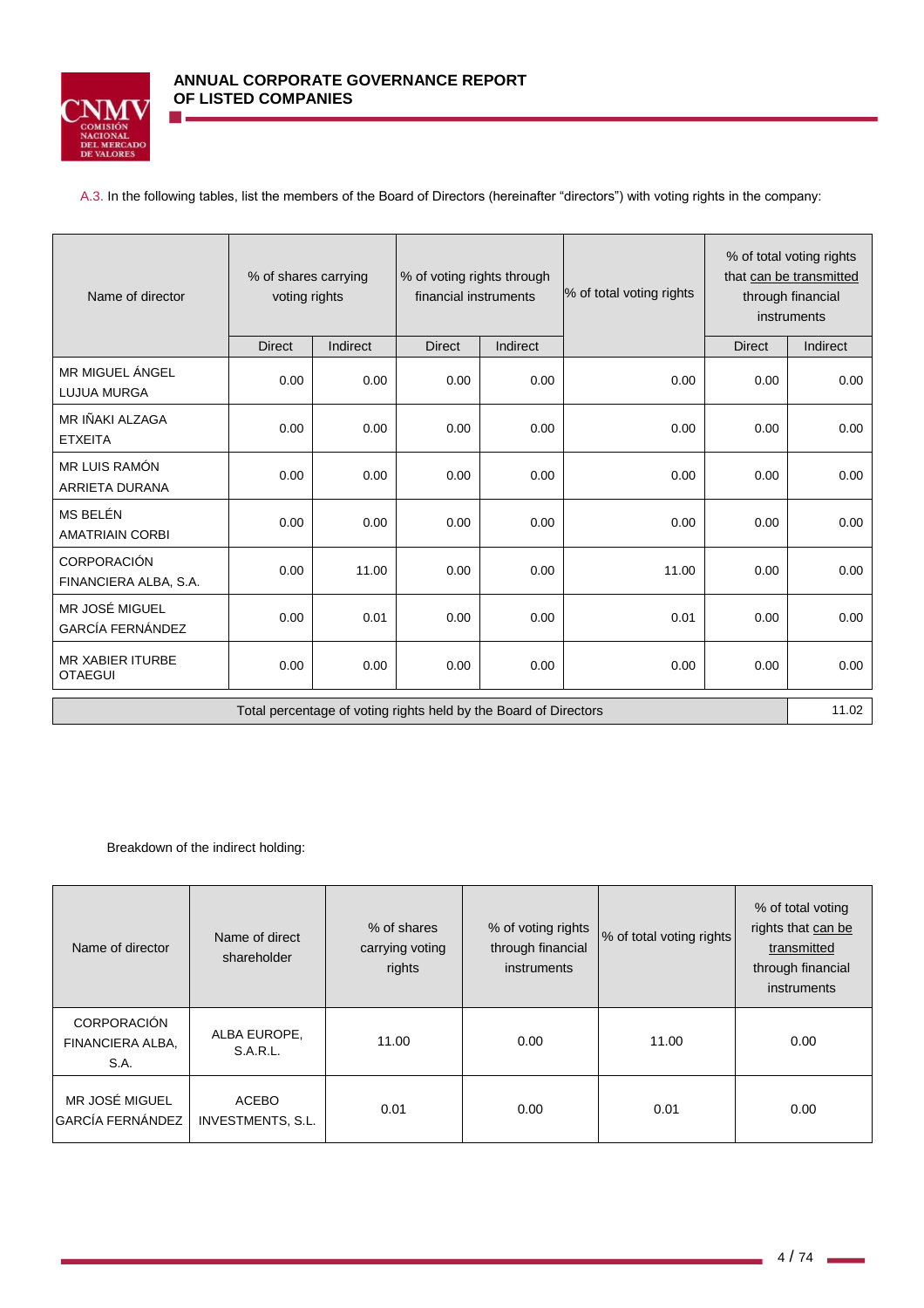

A.4. If applicable, state any family, commercial, contractual or corporate relationships that exist among significant shareholders to the extent that they are known to the company, unless they are insignificant or arise in the ordinary course of business, except those that are reported in Section A.6:

| Name of related party | Nature of relationship | Brief description |
|-----------------------|------------------------|-------------------|
| No data               |                        |                   |

A.5. If applicable, state any commercial, contractual or corporate relationships that exist between significant shareholders and the company and/or group, unless they are insignificant or arise in the ordinary course of business:

| Name of related party             | Nature of relationship | <b>Brief description</b>                                                                                                                                                                                                                                                                                                                                                                                                                                                                                                                                                                                                                                                                                     |
|-----------------------------------|------------------------|--------------------------------------------------------------------------------------------------------------------------------------------------------------------------------------------------------------------------------------------------------------------------------------------------------------------------------------------------------------------------------------------------------------------------------------------------------------------------------------------------------------------------------------------------------------------------------------------------------------------------------------------------------------------------------------------------------------|
| KUTXABANK, S.A.                   | Contractual            | Financing agreement between Euskaltel, S.A. and a<br>banking syndicate, Kutxabank, S.A., among others,<br>on 5 October 2015, and formalised in an instrument<br>dated 27 November 2015. Telecommunications<br>services agreement between Euskaltel and<br>Kutxabank, S.A. dated 3 December 2018.<br>Outsourcing and communications services<br>agreement between Euskaltel and Norbolsa<br>Sociedad de Valores, S.A. (subsidiary of Kutxabank,<br>S.A.) dated 1 June 2019. Agreement between<br>Euskaltel and Norbolsa, Sociedad de Valores, S.A.<br>(subsidiary of Kutxabank, S.A.) dated 25 March 2019,<br>pursuant to which the latter entity acted as dealer for<br>a "Euro Commercial Paper Programme". |
| ABANCA CORPORACIÓN BANCARIA, S.A. | Contractual            | Financing agreement between Euskaltel and a<br>banking syndicate, Abanca Corporación Bancaria,<br>S.A. among others, dated 5 October 2015, and<br>formalised in an instrument dated 27 November<br>2015. Comprehensive corporate fixed<br>communications services agreement between R<br>Cable y Telecomunicaciones Galicia, S.A. and NCG<br>Banco, S.A. (now Abanca Corporación Bancaria,<br>S.A.) on 20 December 2011.                                                                                                                                                                                                                                                                                     |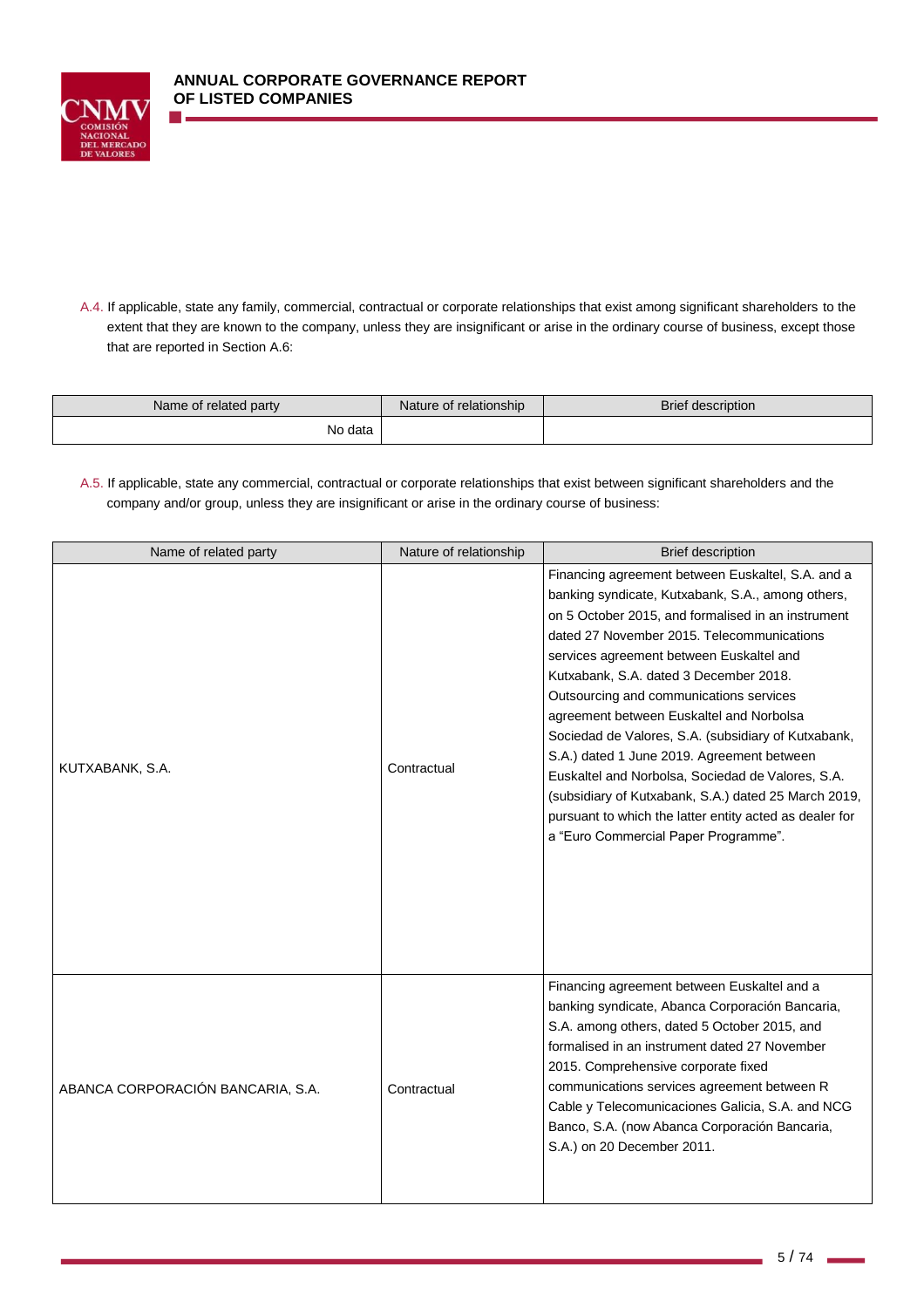

| Name of related party | Nature of relationship | Brief description                                                                                                  |
|-----------------------|------------------------|--------------------------------------------------------------------------------------------------------------------|
| CAJASUR BANCO, S.A.U. | Contractual            | Telecommunications services agreement between<br>CajaSur Banco S.A.U. and Euskaltel, S.A. dated 1<br>January 2015. |

A..6. Describe the relationships, unless insignificant for the two parties, that exist between significant shareholders or shareholders represented on the Board and directors, or their representatives in the case of corporate directors.

Explain, as the case may be, how the significant shareholders are represented. Specifically, state those directors appointed to represent significant shareholders, those whose appointment was proposed by significant shareholders and/or companies in its group, specifying the nature of such relationships or ties. In particular, mention the existence, identity and post of directors, or their representatives, as the case may be, of the listed company, who are, in turn, members of the Board of Directors or their representatives of companies that hold significant shareholdings in the listed company or in group companies of these significant shareholders:

| Name or company name of<br>related director or<br>representative | Name or company name of<br>related significant shareholder: | Company name of the group<br>company of the significant<br>shareholder | Description of relationship/post |
|------------------------------------------------------------------|-------------------------------------------------------------|------------------------------------------------------------------------|----------------------------------|
| No data                                                          |                                                             |                                                                        |                                  |

A.7. State whether the company has been notified of any shareholders' agreements that may affect it, in accordance with Articles 530 and 531 of the Ley de Sociedades de Capital ("Corporate Enterprises Act" or "LSC"). If so, describe these agreements and list the party shareholders:

| $\lceil \sqrt{1} \rceil$ | Yes |
|--------------------------|-----|
| $\lceil$ $\rceil$        | No  |

| Parties to the shareholders'                                    | Percentage of   | Brief description of the agreement                                                                                                                                                                                                                                                                                                                                                                                                         | Date of termination of agreement, |
|-----------------------------------------------------------------|-----------------|--------------------------------------------------------------------------------------------------------------------------------------------------------------------------------------------------------------------------------------------------------------------------------------------------------------------------------------------------------------------------------------------------------------------------------------------|-----------------------------------|
| agreement                                                       | affected shares |                                                                                                                                                                                                                                                                                                                                                                                                                                            | if applicable                     |
| TALOMON CAPITAL LIMITED.<br><b>ZEGONA COMMUNICATIONS</b><br>PLC | 21.00           | Talomon, a shareholder of Euskaltel, agrees with<br>Zegona to vote at Euskaltel's General Meeting of<br>Shareholders in favour of the re-election of Mr<br>Robert Samuelson as a Director of Euskaltel and<br>in favour of the appointment of any other Director<br>proposed by Zegona. Zegona and Talomon also<br>make a commitment to not vote at Euskaltel's<br>General Meetings of Shareholders without first<br>consulting the other. | 1 year.                           |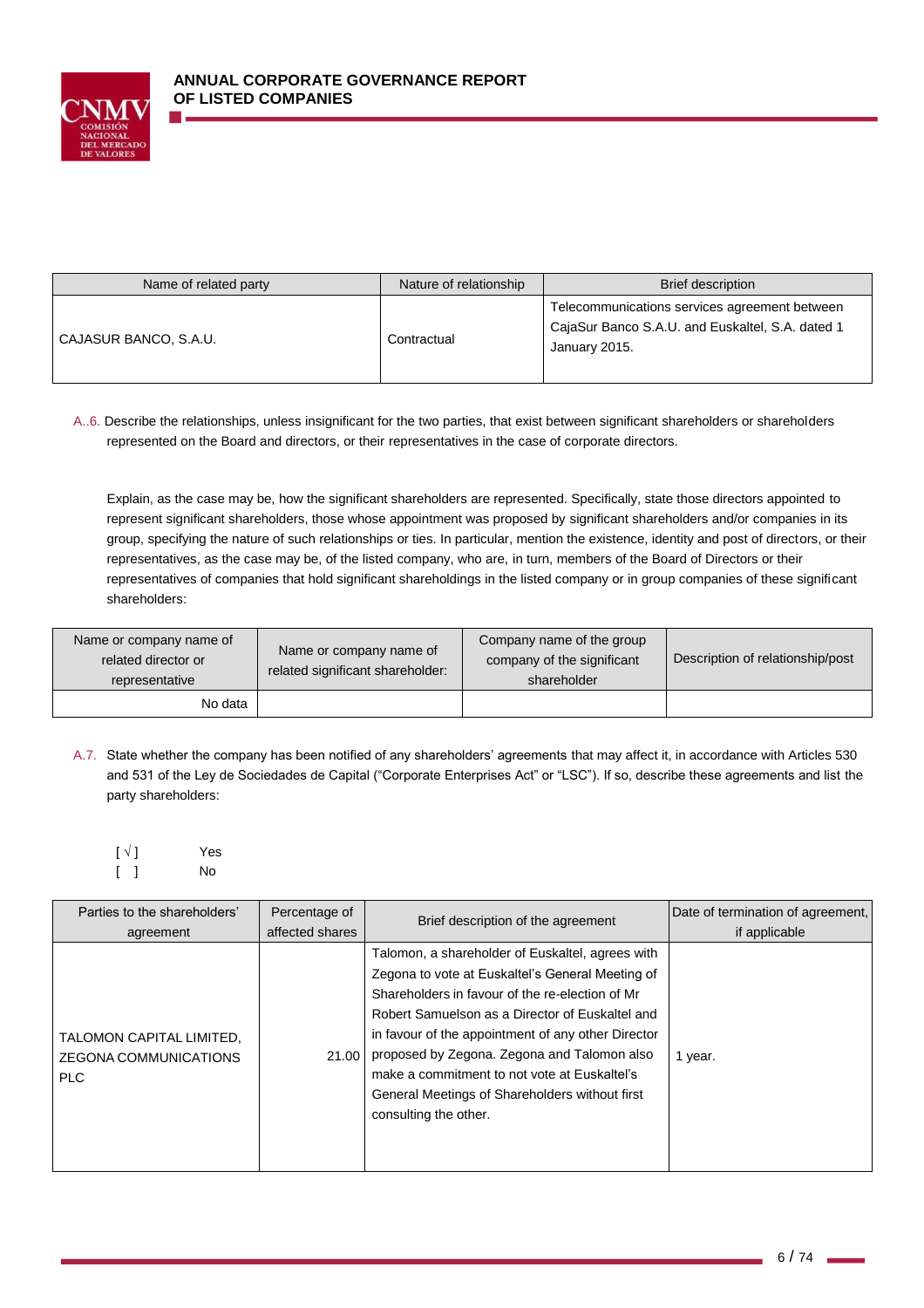

State whether the company is aware of any concerted actions among its shareholders. If so, provide a brief description:

|                          | Yes |
|--------------------------|-----|
| $\lceil \sqrt{1} \rceil$ | No  |

If any of the aforementioned agreements or concerted actions have been modified or terminated during the year, please specify expressly:

#### Not applicable

A.8. State whether any individual or company exercises or may exercise control over the company in accordance with Article 5 of the Ley de Mercados de Valores ("Spanish Securities Market Act" or "LMV"). If so, please identify them:

|                        | Yes |
|------------------------|-----|
| $\lbrack \vee \rbrack$ | No  |

A.9. Complete the following table with details of the company's treasury shares:

At the close of the year:

| Number of direct shares | Number of indirect<br>shares (*) | Total percentage of share<br>capital |
|-------------------------|----------------------------------|--------------------------------------|
| 170.366                 |                                  | 0.10                                 |

(\*) through:

| Name of direct shareholder | Number of direct shares |
|----------------------------|-------------------------|
| No data                    |                         |

A.10. Provide a detailed description of the conditions and terms of the authority given to the Board of Directors to issue, repurchase, or dispose of treasury shares:

Pursuant to the provisions of Sections 146 and 509 of the Corporate Enterprises Act, the shareholders acting at the Annual General Meeting of Shareholders held on 27 June 2016 expressly authorised the Board of Directors, with express power of substitution, to engage in the derivative acquisition of shares of the Company on the following terms:

- (a) The acquisitions may be made directly by the Company or indirectly through its subsidiaries upon the same terms of this resolution.<br>(b) Acquisitions shall be made through purchase/sale, swap or any other transaction al
- Acquisitions shall be made through purchase/sale, swap or any other transaction allowed by law.
- (c) Acquisitions may be made at any time up to the maximum amount allowed by law.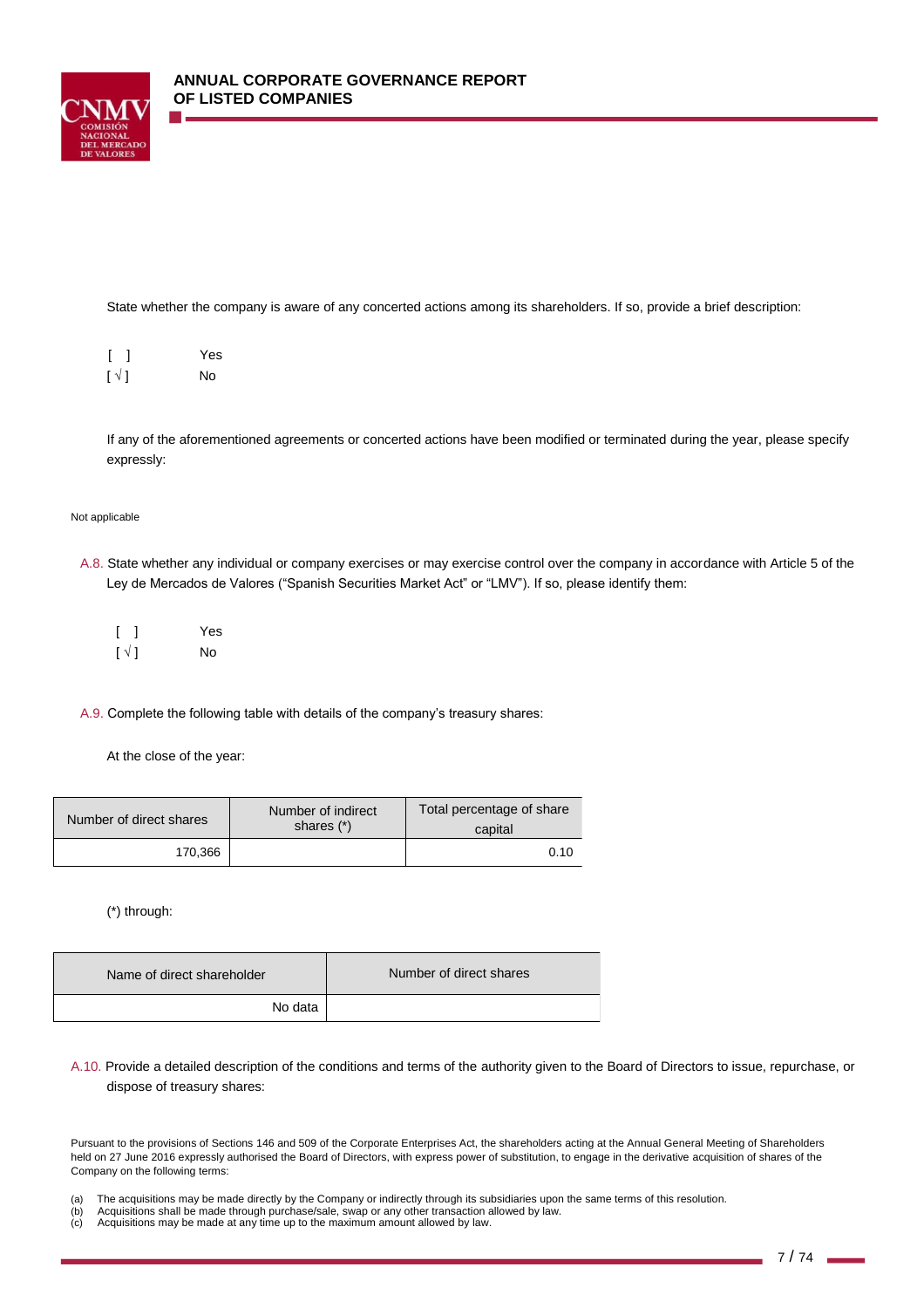

(d) Acquisitions may not be made at a price higher than 105% of their quotation on the Exchange at the time of acquisition or less than the par value of the shares.

(e) This authorisation is granted for a period of five years from the adoption of this resolution.

(f) The acquisition of shares, including shares previously acquired by the Company or by a person acting in their own name but on the Company's behalf and held thereby, may not have the effect of reducing net assets below the amount of share capital plus reserves restricted by law or the bylaws, all as provided in letter b) of Section 146.1 of the Corporate Enterprises Act.

It is expressly stated for the record that the shares acquired as a result of the authorisation by the shareholders may be sold or cancelled, and may also be used for remuneration of the employees or directors of the Company and for the development or implementation of schemes promoting participation in the capital of the Company, such as dividend reinvestment plans, incentive plans, share purchase incentive plans or other similar instruments, pursuant to the provisions of letter a) of Section 146.1 of the Corporate Enterprises Act.

The authorisation by the shareholders shall also extend to the acquisition of own shares by Euskaltel for the implementation of liquidity agreements that have already been signed or that might hereafter be signed by the Company upon the terms allowed by law.

#### A.11. Estimated free float:

| Estimated free float: | 28.30 |
|-----------------------|-------|

A.12. State whether there are any restrictions (article of associations, legislative or of any other nature) placed on the transfer of shares and/or any restrictions on voting rights. In particular, state the existence of any type of restriction that may inhibit a takeover attempt of the company through acquisition of its shares on the market, and those regimes for the prior authorisation or notification that may be applicable, under sector regulations, to acquisitions or transfers of the company's financial instruments.

|                          | Yes |
|--------------------------|-----|
| $\lceil \sqrt{1} \rceil$ | No  |

- A.13. State if the shareholders have resolved at a meeting to adopt measures to neutralise a take-over bid pursuant to the provisions of Act 6/2007.
	- [ ] Yes  $\lceil \sqrt{ } \rceil$  No

If so, please explain the measures approved and the terms under which such limitations would cease to apply:

A.14. State if the company has issued shares that are not traded on a regulated EU market.

|                          | Yes |
|--------------------------|-----|
| $\lceil \sqrt{1} \rceil$ | No  |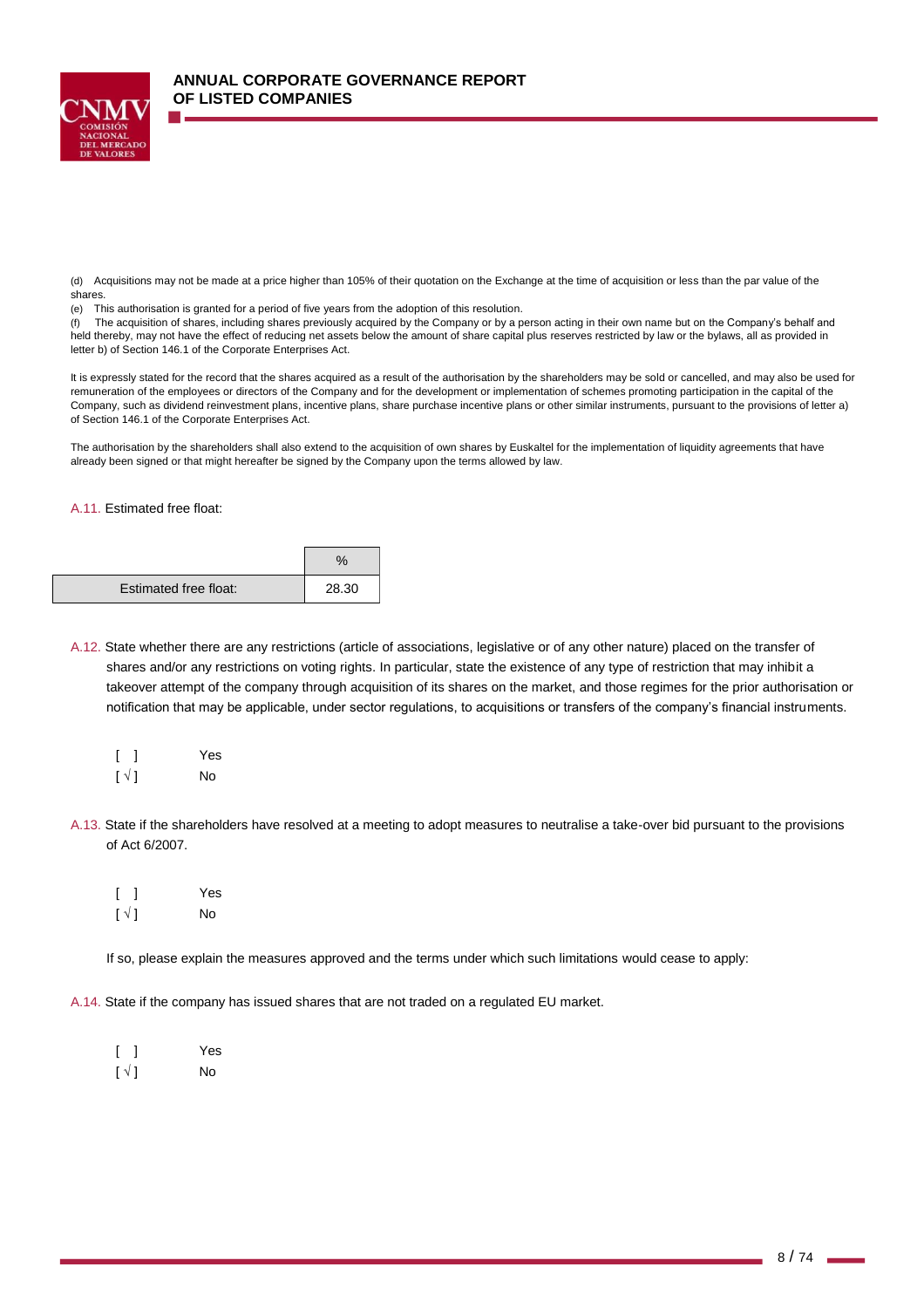If so, please list each type of share and the rights and obligations conferred on each:

### **B. GENERAL SHAREHOLDERS' MEETING**

B.1. State whether there are any differences between the quorum established by the LSC for General Shareholders' Meetings and those set by the company and if so, describe them in detail:

|                          | Yes |
|--------------------------|-----|
| $\lceil \sqrt{1} \rceil$ | No  |

- B.2. State whether there are any differences in the company's manner of adopting corporate resolutions and the manner for adopting corporate resolutions described by the LSC and, if so, explain:
	- $\lceil \sqrt{|} \rceil$  Yes [ ] No

|                                                                | Qualified majority different from<br>that established in LSC Section<br>201.2 for LSC Section 194.1<br>matters | Other matters requiring a<br>qualified majority |  |
|----------------------------------------------------------------|----------------------------------------------------------------------------------------------------------------|-------------------------------------------------|--|
| % established by the<br>company for adoption of<br>resolutions | 75.00                                                                                                          | 75.00                                           |  |

In keeping with Section 201 of the LSC, article 17 of the Regulations for the General Meeting of Shareholders, under a cross-reference from article 41 of the Bylaws, provides that if shareholders representing less than fifty per cent (50%) of the subscribed capital with voting rights are present, resolutions on the issuance of bonds, elimination or limitation of pre-emptive rights to subscribe new shares, transformation, mergers, divisions or overall assignments of assets and liabilities, dissolution and liquidation of the Company, transfer of its registered office to a location outside Spain, and in general, any amendment to the Bylaws, that do not relate to Significant Decisions of the shareholders acting at a General Meeting of Shareholders may only be adopted with the favourable vote of two thirds (2/3) of the capital with voting rights and that is present in person or by proxy at the General Meeting of Shareholders.

As provided in article 37.2 of the Bylaws, resolutions covering a matter that is a Significant Decision shall be adopted by the affirmative vote of shareholders representing at least seventy-five per cent (75%) of the share capital with voting rights that are present in person or by proxy.

In this connection, and in light of article 37.3 of the Bylaws, the following are considered Significant Decisions of the shareholders acting at a General Meeting of Shareholders:

a) Amendment of the Bylaws of the Company affecting the registered office, company name, company object and rules for adopting resolutions by the shareholders acting at a General Meeting of Shareholders and by the Board of Directors (unless intended to conform them to applicable law), including Significant Decisions of the shareholders acting at a General Shareholders' Meeting and of the Board of Directors, as well as a change in the "Euskaltel" brand for carrying out the activities of the Company with the Autonomous Community of the Basque Country.

b) Any resolution having the purpose or effect of not maintaining effective administration and management of the Company within the Autonomous Community of the Basque Country.

c) Delegation to the Board of Directors of any of the foregoing resolutions, in the instances allowed by law.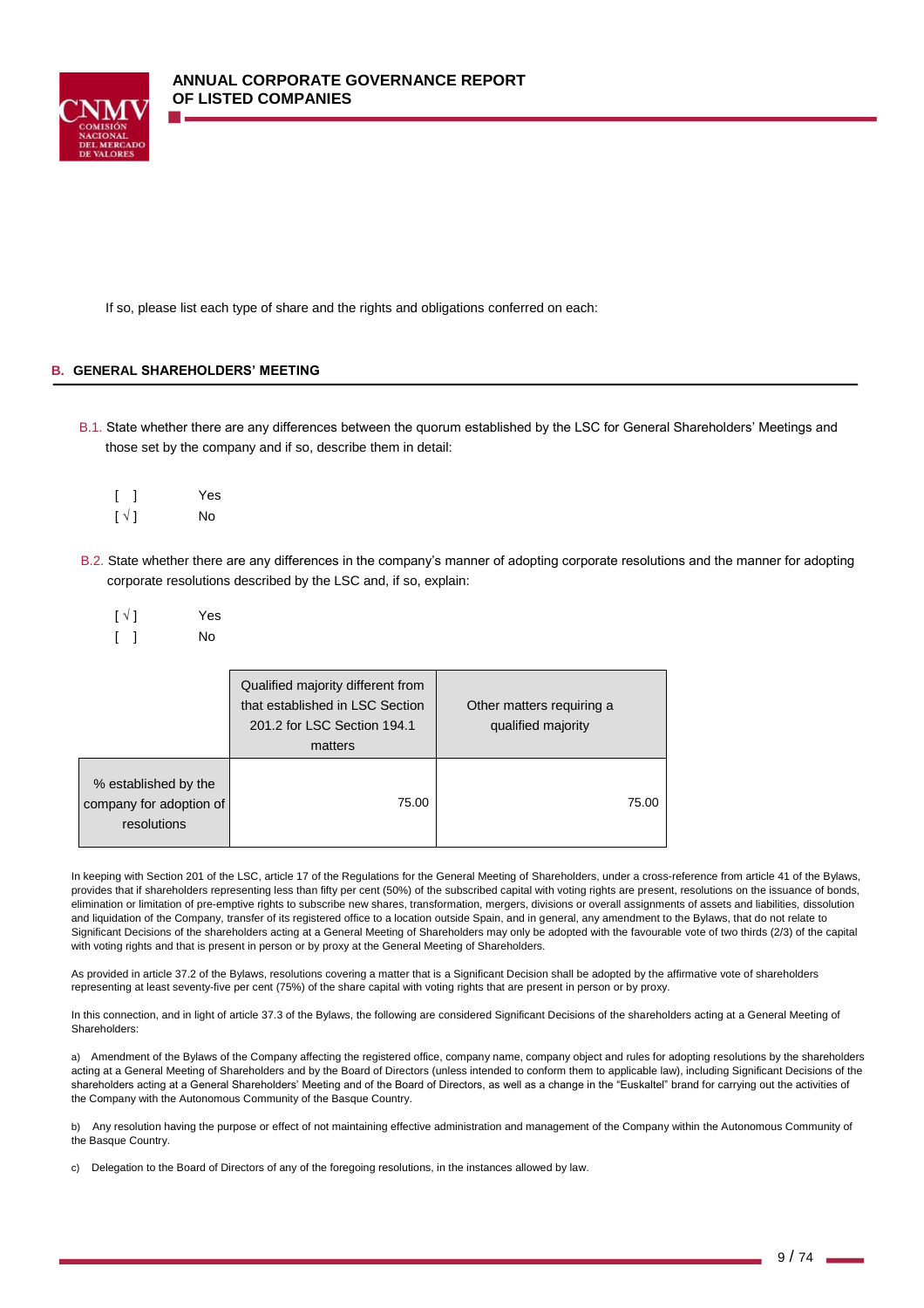

B.3. State the rules for amending the company's Articles of Association. In particular, state the majorities required for amendment of the Articles of Association and any provisions in place to protect shareholders' rights in the event of amendments to the Articles of Association.

In accordance with article 5 of the Regulations for the General Shareholders' Meeting, the shareholders acting at a General Meeting of Shareholders is the body with authority to amend the Bylaws.

Pursuant to article 17.2 of the Regulations for the General Shareholders' Meeting, under a cross-reference from article 41 of the Bylaws, in order for the shareholders acting at an ordinary or extraordinary General Shareholders' Meeting to validly approve any amendment to the Bylaws, shareholders owning at least 50% of the subscribed share capital with voting rights must be present at the meeting in person or by proxy on the first quorum call. On the second quorum call, the attendance of 25% of said capital will suffice.

If shareholders representing less than 50% of the subscribed share capital with voting rights are in attendance, resolutions to amend the bylaws may only be adopted with the favourable vote of 2/3 of the share capital with voting rights that is present in person or by proxy at the General Shareholders' Meeting (provided that they do not relate to Significant Decisions of the shareholders acting at a General Shareholders' Meeting, as defined in article 37.3 of the Bylaws, as set forth in section B.2.).

In addition, pursuant to article 37.2 of the Bylaws, if the amendment of the Bylaws is contained in the Significant Decisions of the shareholders acting at a General Meeting, as described in section B.2, resolutions shall be adopted with the affirmative vote of shareholders representing at least 75% of the share capital with voting rights that are present in person or by proxy.

#### B.4. Give details of attendance at General Shareholders' Meetings held during the year of this report and the two previous years:

|                         | Attendance data    |                  |                   |       |       |
|-------------------------|--------------------|------------------|-------------------|-------|-------|
|                         | $\frac{0}{0}$      | $\%$             | % distance voting |       | Total |
| Date of general meeting | physically present | present by proxy | Electronic voting | Other |       |
| 26/06/2017              | 0.45               | 74.22            | 0.00              | 0.54  | 75.21 |
| Of which, free float    | 0.45               | 32.82            | 0.00              | 0.54  | 33.81 |
| 01/06/2018              | 0.29               | 82.79            | 0.00              | 0.29  | 83.37 |
| Of which, free float    | 0.29               | 32.20            | 0.00              | 0.29  | 32.78 |
| 01/04/2019              | 0.62               | 67.54            | 0.00              | 0.59  | 68.75 |
| Of which, free float    | 0.62               | 32.18            | 0.00              | 0.59  | 33.39 |
| 10/07/2019              | 0.01               | 86.09            | 0.00              | 0.21  | 86.31 |
| Of which, free float    | 0.01               | 29.89            | 0.00              | 0.21  | 30.11 |

B.5. State whether any point on the agenda of the General Shareholders' Meetings during the year has not been approved by the shareholders for any reason:

- [ ] Yes  $[\sqrt{}]$  No
- B.6. State if the Articles of Association contain any restrictions requiring a minimum number of shares to attend General Shareholders' Meetings, or on distance voting:
	- [ ] Yes  $\lceil \sqrt{} \rceil$  No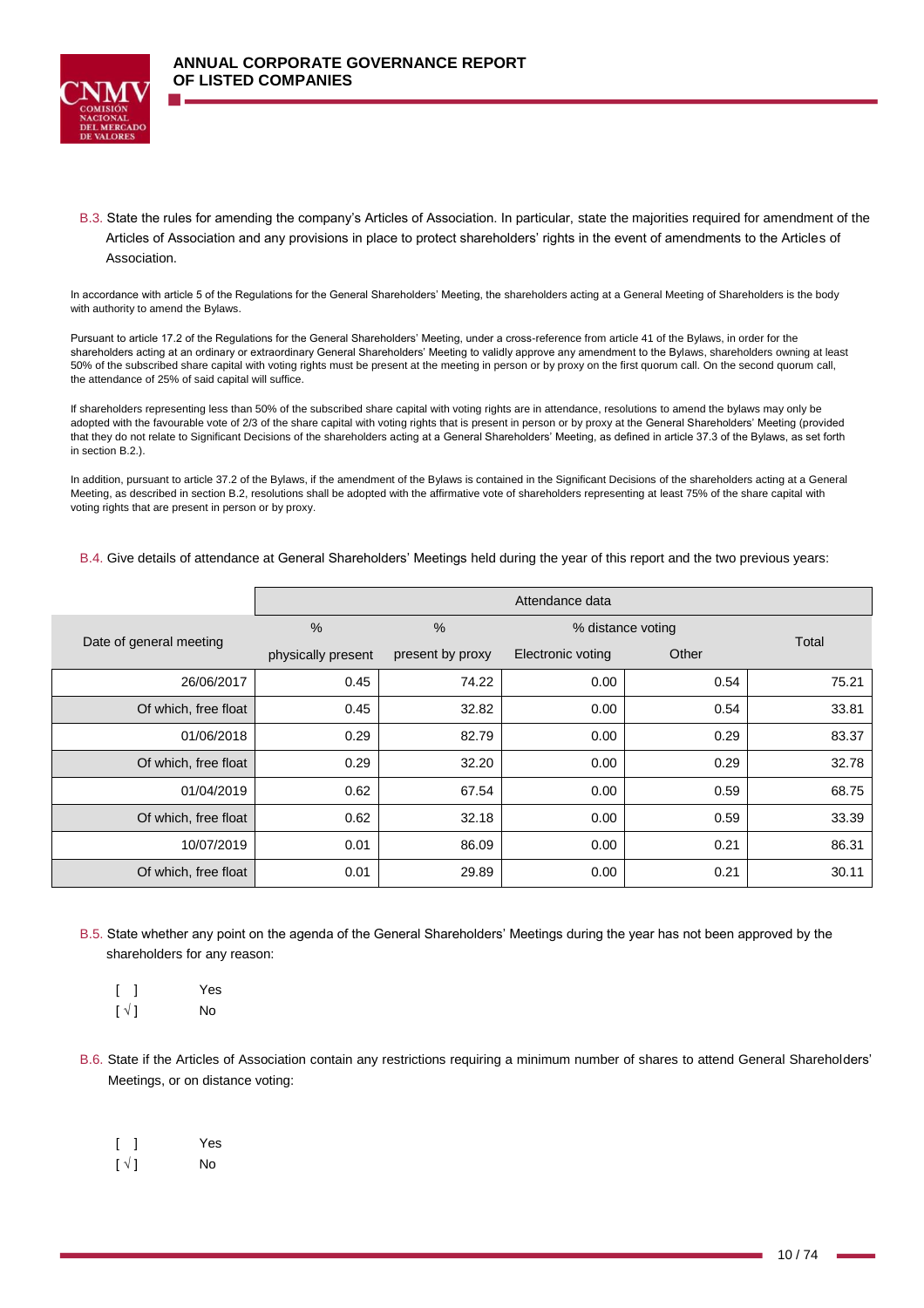

B.7. State whether it has been established that certain decisions other than those established by law exist that entail an acquisition, disposal or contribution to another company of essential assets or other similar corporate transactions that must be subject to the approval of the General Shareholders' Meeting:

|                        | Yes |
|------------------------|-----|
| $\lbrack \vee \rbrack$ | No  |

B.8. State the address and manner of access to the page on the company website where one may find information on corporate governance and other information regarding General Shareholders' Meetings that must be made available to shareholders through the company website:

The Company's website address i[s www.euskaltel.com,](http://www.euskaltel.com/) which includes information for shareholders and investors and the documents provided for by law.

To access the Corporate Governance content, click on the "Investors" tab at the top and then on the "Corporate Governance" tab. The information on Corporate Governance and General Meetings of Shareholders is also available on the website of the CNMV [\(www.cnmv.es\)](http://www.cnmv.es/).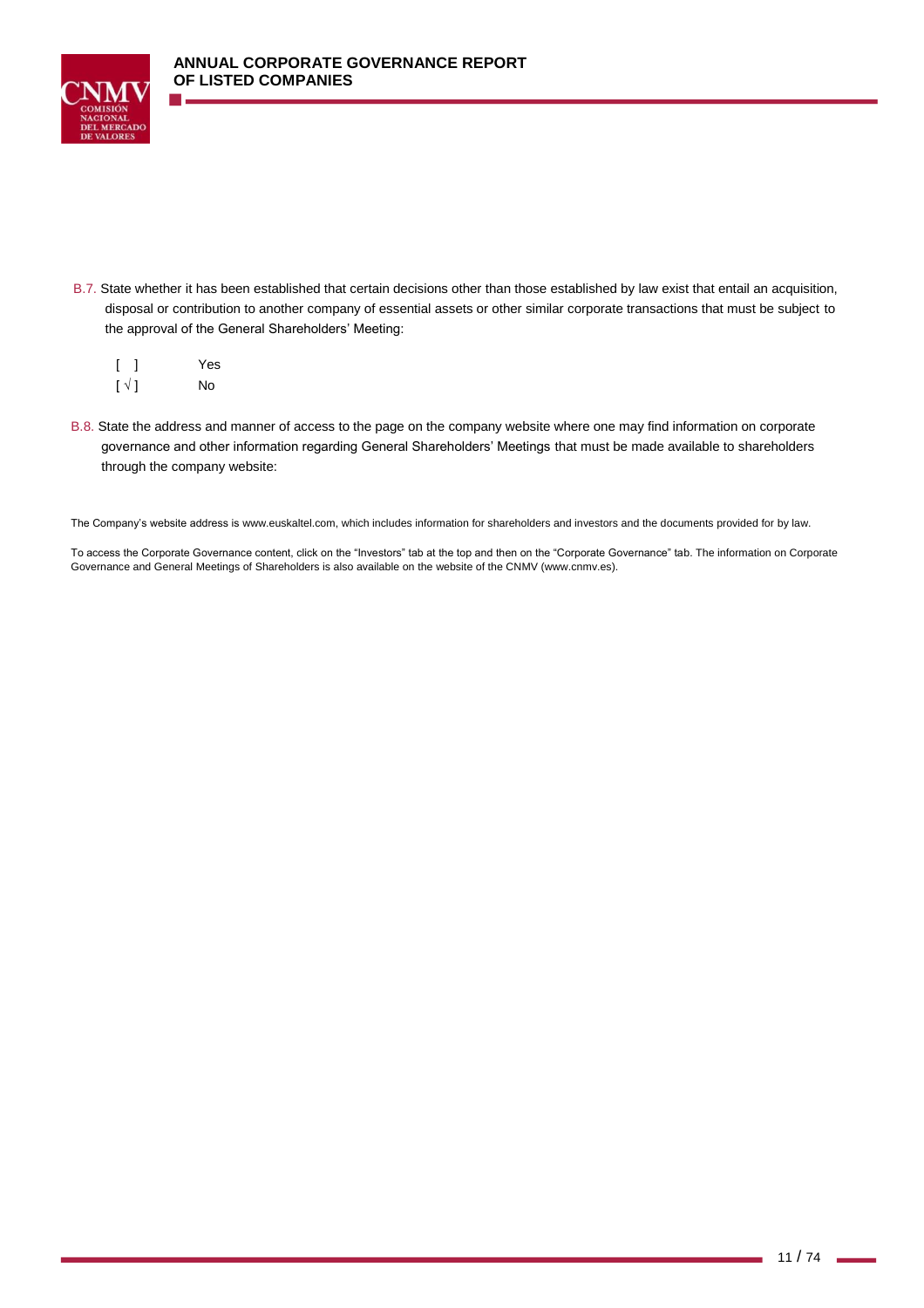

## **C. COMPANY ADMINISTRATIVE STRUCTURE**

## C1. Board of Directors

C.1.1 Maximum and minimum number of directors established in the Articles of Association and the number set by the general meeting:

| Maximum number of directors                    |  |
|------------------------------------------------|--|
| Minimum number of directors                    |  |
| Number of directors set by the general meeting |  |

## C.1.2 Please complete the following table on directors:

| Name of director                                 | Representative | <b>Director</b><br>category | Position on the<br><b>Board</b> | Date first<br>appointed to<br><b>Board</b> | Last re-election<br>date | Method of<br>selection to<br><b>Board</b> |
|--------------------------------------------------|----------------|-----------------------------|---------------------------------|--------------------------------------------|--------------------------|-------------------------------------------|
| <b>MR MIGUEL</b><br>ÁNGEL LUJUA<br><b>MURGA</b>  |                | Independent                 | <b>DIRECTOR</b>                 | 27/06/2016                                 | 27/06/2016               | <b>SHAREHOLDER</b><br><b>RESOLUTION</b>   |
| MR JOSÉ ÁNGEL<br><b>CORRES</b><br><b>ABASOLO</b> |                | Independent                 | <b>VICE CHAIR</b>               | 08/03/2013                                 | 27/06/2016               | <b>SHAREHOLDER</b><br><b>RESOLUTION</b>   |
| MR IÑAKI ALZAGA<br><b>ETXEITA</b>                |                | Independent                 | <b>DIRECTOR</b>                 | 31/03/2015                                 | 01/04/2019               | <b>SHAREHOLDER</b><br><b>RESOLUTION</b>   |
| MR LUIS RAMÓN<br>ARRIETA DURANA                  |                | Proprietary                 | <b>DIRECTOR</b>                 | 26/06/2017                                 | 26/06/2017               | <b>SHAREHOLDER</b><br><b>RESOLUTION</b>   |
| MS BELÉN<br><b>AMATRIAIN CORBI</b>               |                | Independent                 | <b>DIRECTOR</b>                 | 31/03/2015                                 | 01/04/2019               | <b>SHAREHOLDER</b><br><b>RESOLUTION</b>   |
| <b>MR JONATHAN</b><br><b>GLYN JAMES</b>          |                | Independent                 | <b>DIRECTOR</b>                 | 26/06/2017                                 | 26/06/2017               | <b>SHAREHOLDER</b><br><b>RESOLUTION</b>   |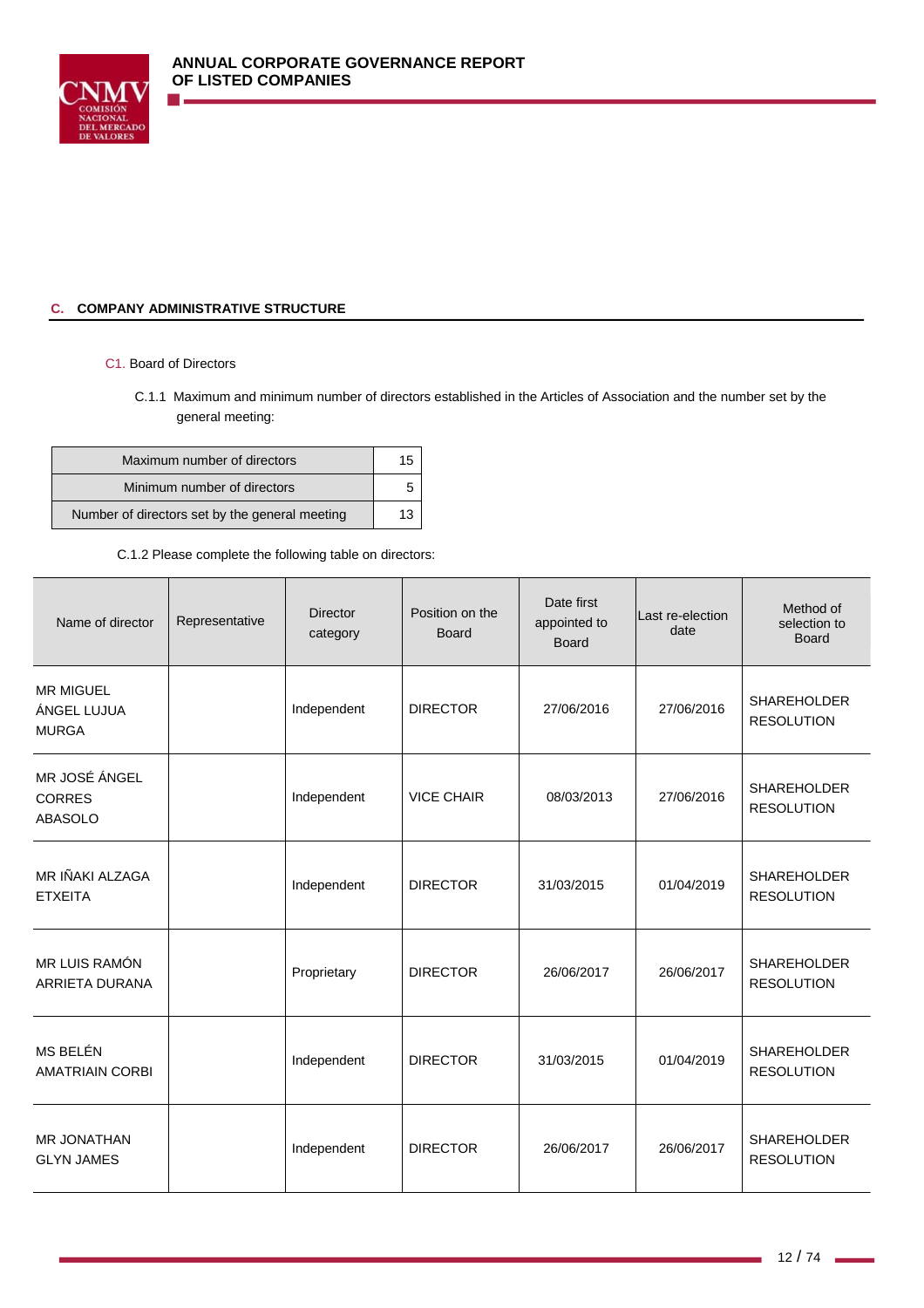

| Name of director                                    | Representative                                 | Director category | Position on the<br><b>Board</b> | Date first appointed<br>to Board | Last re-election<br>date | Method of<br>selection to Board                     |
|-----------------------------------------------------|------------------------------------------------|-------------------|---------------------------------|----------------------------------|--------------------------|-----------------------------------------------------|
| CORPORACIÓN<br><b>FINANCIERA</b><br>ALBA, S.A.      | <b>MR JAVIER</b><br>FERNÁNDEZ<br><b>ALONSO</b> | Proprietary       | <b>DIRECTOR</b>                 | 27/02/2018                       | 01/06/2018               | <b>SHAREHOLDER</b><br><b>RESOLUTION</b>             |
| KARTERA 1, S.L.                                     | <b>MS ALICIA</b><br><b>VIVANCO</b><br>GONZÁLEZ | Proprietary       | <b>DIRECTOR</b>                 | 27/06/2016                       | 27/06/2016               | <b>SHAREHOLDER</b><br><b>RESOLUTION</b>             |
| MR ROBERT W.<br><b>SAMUELSON</b>                    |                                                | Proprietary       | <b>DIRECTOR</b>                 | 10/07/2019                       | 10/07/2019               | <b>SHAREHOLDER</b><br><b>RESOLUTION</b>             |
| <b>MS ELISABETTA</b><br><b>CASTIGLIONI</b>          |                                                | Independent       | <b>DIRECTOR</b>                 | 27/06/2016                       | 27/06/2016               | SHAREHOLDER<br><b>RESOLUTION</b>                    |
| MR JOSÉ<br>MIGUEL GARCÍA<br><b>FERNÁNDEZ</b>        |                                                | Executive         | CEO                             | 06/05/2019                       | 10/07/2019               | <b>SHAREHOLDER</b><br><b>RESOLUTION</b>             |
| <b>MR EAMONN</b><br><b>OHARE</b>                    |                                                | Proprietary       | <b>DIRECTOR</b>                 | 05/06/2019                       | 10/07/2019               | <b>SHAREHOLDER</b><br><b>RESOLUTION</b>             |
| <b>MR XABIER</b><br><b>ITURBE</b><br><b>OTAEGUI</b> |                                                | Other External    | <b>CHAIR</b>                    | 29/10/2019                       | 29/10/2019               | <b>INTERIM</b><br><b>APPOINTMENT</b><br>(CO-OPTION) |

Total number of directors and the state of the 13

State if any directors, whether through resignation, dismissal or any other reason, have left the Board during the period subject to this report:

| Name of director                            | Director type at<br>time of leaving | Date of last<br>appointment | Date director left | Specialised<br>committees of which<br>he/she was a member | Indicate whether the<br>director left before the<br>end of the term |
|---------------------------------------------|-------------------------------------|-----------------------------|--------------------|-----------------------------------------------------------|---------------------------------------------------------------------|
| <b>MR ALBERTO</b><br><b>GARCÍA ERAUZKIN</b> | Executive                           | 27/06/2016                  | 29/10/2019         | None.                                                     | <b>YES</b>                                                          |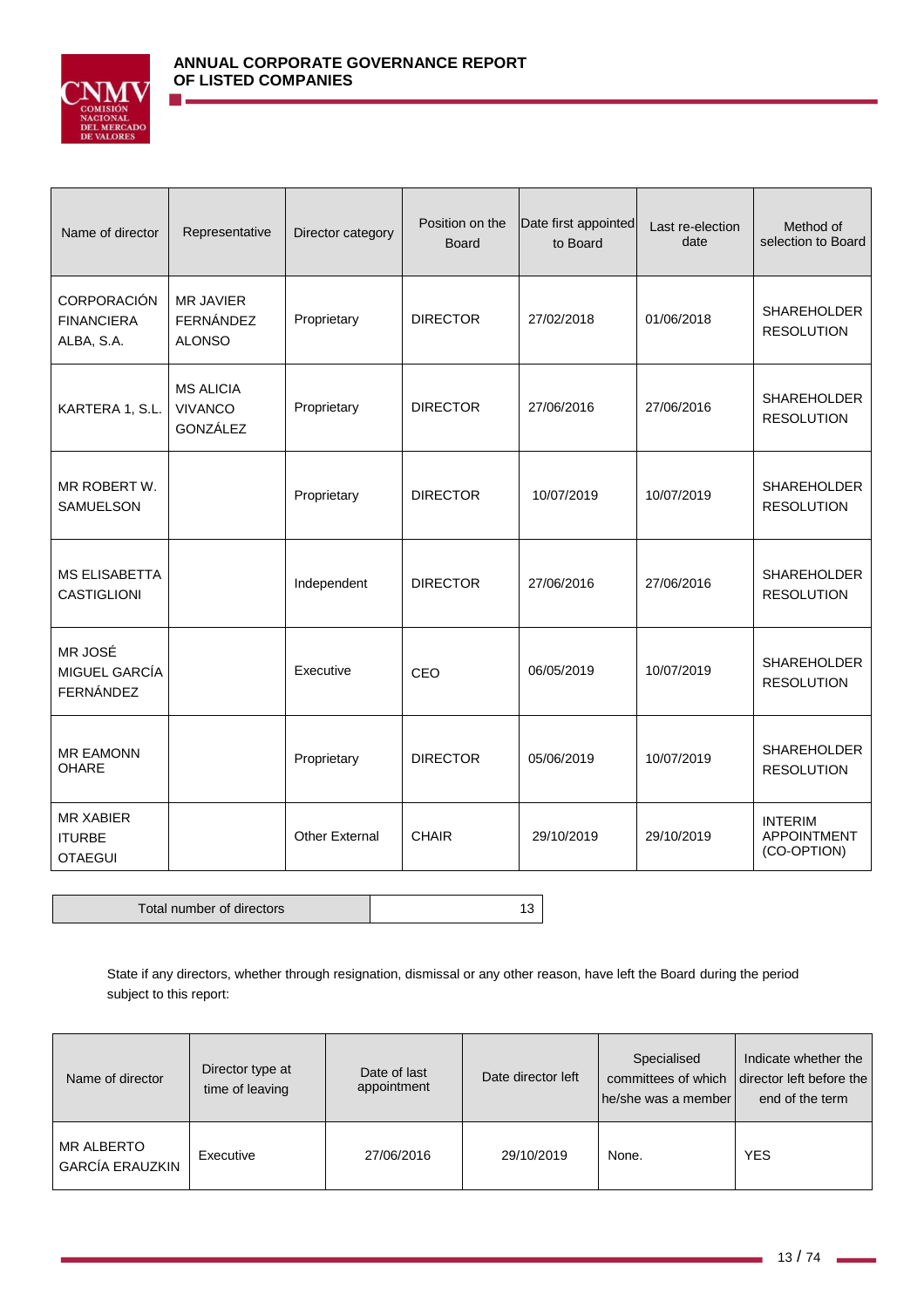

| Name of director                                                      | Director type at time<br>of leaving | Date of last<br>appointment | Date director left | Specialised<br>committees of which<br>he/she was a<br>member                                                                                                                                      | Indicate whether the<br>director left before the<br>end of the term |
|-----------------------------------------------------------------------|-------------------------------------|-----------------------------|--------------------|---------------------------------------------------------------------------------------------------------------------------------------------------------------------------------------------------|---------------------------------------------------------------------|
| <b>MR FRANCISCO</b><br>MANUEL ARTECHE<br>FERNÁNDEZ-<br><b>MIRANDA</b> | Executive                           | 27/06/2016                  | 06/05/2019         | None.                                                                                                                                                                                             | <b>YES</b>                                                          |
| MR ROBERT W.<br><b>SAMUELSON</b>                                      | Proprietary                         | 26/06/2017                  | 06/05/2019         | Mr Robert W.<br>Samuelson was a<br>member of the three<br>Committees of the<br>Board: Audit and<br>Control Committee,<br>Appointments and<br>Remuneration<br>Committee and<br>Strategy Committee. | <b>YES</b>                                                          |

C.1.3 Complete the following tables regarding the members of the Board and their categories:

| <b>EXECUTIVE DIRECTORS</b>                   |                                                |                                                                                                                                                                                                                                                                                                                                                                                                                                                                                                                                                                                                                                                                                                                                                                                                                                                                                                                                                                                                                                                                                                                                                      |  |  |  |
|----------------------------------------------|------------------------------------------------|------------------------------------------------------------------------------------------------------------------------------------------------------------------------------------------------------------------------------------------------------------------------------------------------------------------------------------------------------------------------------------------------------------------------------------------------------------------------------------------------------------------------------------------------------------------------------------------------------------------------------------------------------------------------------------------------------------------------------------------------------------------------------------------------------------------------------------------------------------------------------------------------------------------------------------------------------------------------------------------------------------------------------------------------------------------------------------------------------------------------------------------------------|--|--|--|
| Name of director                             | Post in organisational<br>chart of the company | Profile                                                                                                                                                                                                                                                                                                                                                                                                                                                                                                                                                                                                                                                                                                                                                                                                                                                                                                                                                                                                                                                                                                                                              |  |  |  |
| MR JOSÉ MIGUEL<br><b>GARCÍA</b><br>FERNÁNDEZ | CEO                                            | Mr José Miguel García was appointed as a Director of Euskaltel in 2019. Mr García<br>began his career as a telecommunications and technology consultant at Lincoln<br>Scott International (Australia). Over the last 30 years he has spent part of his career<br>as a CEO in 16 different countries in Australia, Europe, Latin America and the<br>United States. In 2018 he successfully took part in the acquisition of SQRRL and<br>Briefcam by Amazon and Canon, respectively. In 2016 and 2017 he was a Board<br>member and Vice-President of the Millicom Group and a Strategic Consultant for<br>the Orange Group, in the transformation of European business units within fixed-<br>mobile convergence. He was CEO of Jazztel, a Spanish telecommunications<br>company, from 2006 to 2015. Before he joined Jazztel in 2006, Mr García worked<br>mainly at Cable & Wireless, where his roles included: CEO of Spain and Portugal,<br>executive vice-president in Europe, CEO in Panama and managing director in the<br>UK and Ireland. Previously, he was executive president and CEO in Spain and<br>Portugal of Case Technology, a company |  |  |  |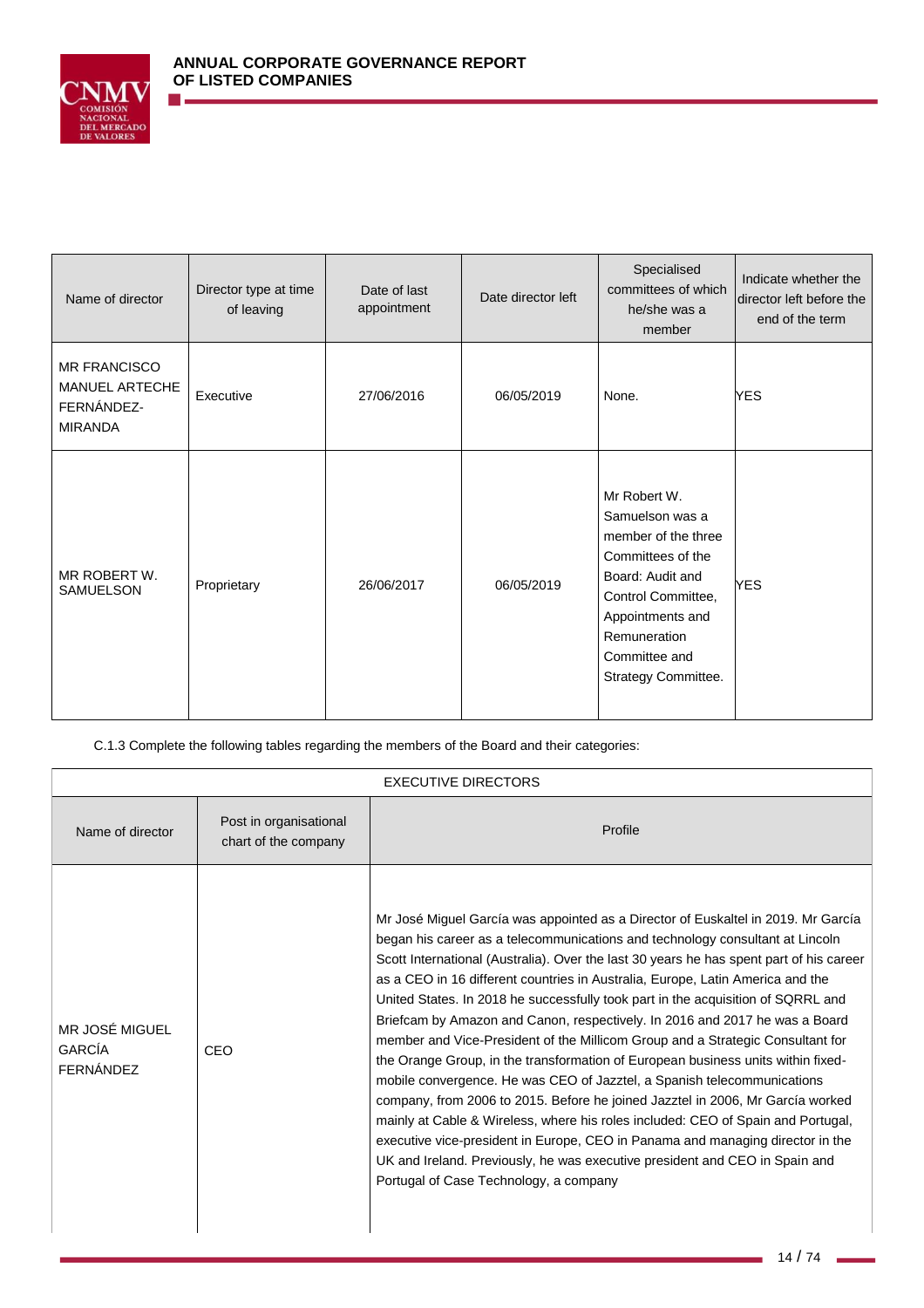

| <b>EXECUTIVE DIRECTORS</b>                     |                                                                                                                                    |                                                                                                                                                                                                                                                                                                                                                                                                                                                                                                                                                                                                                                                                                                                                                                                                                                                                                                                                                                                                                                                                                                                |  |  |
|------------------------------------------------|------------------------------------------------------------------------------------------------------------------------------------|----------------------------------------------------------------------------------------------------------------------------------------------------------------------------------------------------------------------------------------------------------------------------------------------------------------------------------------------------------------------------------------------------------------------------------------------------------------------------------------------------------------------------------------------------------------------------------------------------------------------------------------------------------------------------------------------------------------------------------------------------------------------------------------------------------------------------------------------------------------------------------------------------------------------------------------------------------------------------------------------------------------------------------------------------------------------------------------------------------------|--|--|
| Name of director                               | Post in organisational chart<br>of the company                                                                                     | Profile                                                                                                                                                                                                                                                                                                                                                                                                                                                                                                                                                                                                                                                                                                                                                                                                                                                                                                                                                                                                                                                                                                        |  |  |
|                                                |                                                                                                                                    | he co-founded and subsequently directed in its acquisition by Cable & Wireless,<br>Plc. in 2000. He has also been a Strategic Investor and Advisory Member of the<br>Boards of several start-ups around the world over the past 25 years. He holds a<br>degree in Electrical and Electronic Engineering and a Master's in Digital<br>Communications from Monash University in Melbourne.                                                                                                                                                                                                                                                                                                                                                                                                                                                                                                                                                                                                                                                                                                                       |  |  |
|                                                | Total number of executive directors                                                                                                |                                                                                                                                                                                                                                                                                                                                                                                                                                                                                                                                                                                                                                                                                                                                                                                                                                                                                                                                                                                                                                                                                                                |  |  |
|                                                | Percentage of the Board                                                                                                            | 7.69                                                                                                                                                                                                                                                                                                                                                                                                                                                                                                                                                                                                                                                                                                                                                                                                                                                                                                                                                                                                                                                                                                           |  |  |
|                                                |                                                                                                                                    | PROPRIETARY DIRECTORS                                                                                                                                                                                                                                                                                                                                                                                                                                                                                                                                                                                                                                                                                                                                                                                                                                                                                                                                                                                                                                                                                          |  |  |
| Name of director                               | Name or company name of<br>the significant shareholder<br>represented by the director<br>or that has proposed their<br>appointment | Profile                                                                                                                                                                                                                                                                                                                                                                                                                                                                                                                                                                                                                                                                                                                                                                                                                                                                                                                                                                                                                                                                                                        |  |  |
| MR LUIS RAMÓN<br>ARRIETA DURANA                | KUTXABANK, S.A.                                                                                                                    | Mr Luis Ramón Arrieta Durana was born in Maeztu (Álava) in 1957.<br>He graduated with a science degree (Industrial Chemistry) from Valladolid<br>University and has a PhD in Financial Economics from the Autónoma University of<br>Madrid. He rounded off his training at different business schools including INSEAD,<br>IESE and Deusto Business School. His professional career has mainly been in the<br>banking sector. In particular, he has held the positions of Managing Director of<br>Finanzia Banco de Crédito, S.A. and BBVA E-Commerce, as well as the positions<br>of Assistant Executive Vice President of BBVA and Territorial Director of BBVA for<br>the Basque Country and Cantabria, all within the BBVA Group. He has also been<br>linked to the university training sector: he was General Manager of Deusto<br>University from 2007 to 2012. He has been a member of the Boards of Directors of<br>entities like Gamesa, S.A., Norpension, S.A., Solium, S.A., Terra Network, S.A.,<br>Mobipay Internacional, S.A., Portal Gas Natural, S.A. and Hotelnet B2B, S.A.,<br>among others. |  |  |
| <b>CORPORACIÓN</b><br>FINANCIERA ALBA,<br>S.A. | ALBA EUROPE, S.A.R.L.                                                                                                              | Corporación Financier a Alba, S.A. is a company incorporated for an indefinite<br>period under the name Cement's Alba, S.A. pursuant to an instrument made public<br>on 9 November 1.953 before the former notary public of Madrid, Mr Manuel<br>Amoroso González', and recorded in his notarial book of records under number<br>2,920; subsequently amended to change its name to the current name by<br>instrument issued on 29 September 1986 authorised by the notary public of this<br>capital city Mr Rafael Ruiz Gallardón and recorded in his notarial book of records<br>under number 2,813; the bylaws of which were conformed to the Corporate<br>Enterprises Act (Ley de Sociedades Anónimas) by means of an instrument                                                                                                                                                                                                                                                                                                                                                                            |  |  |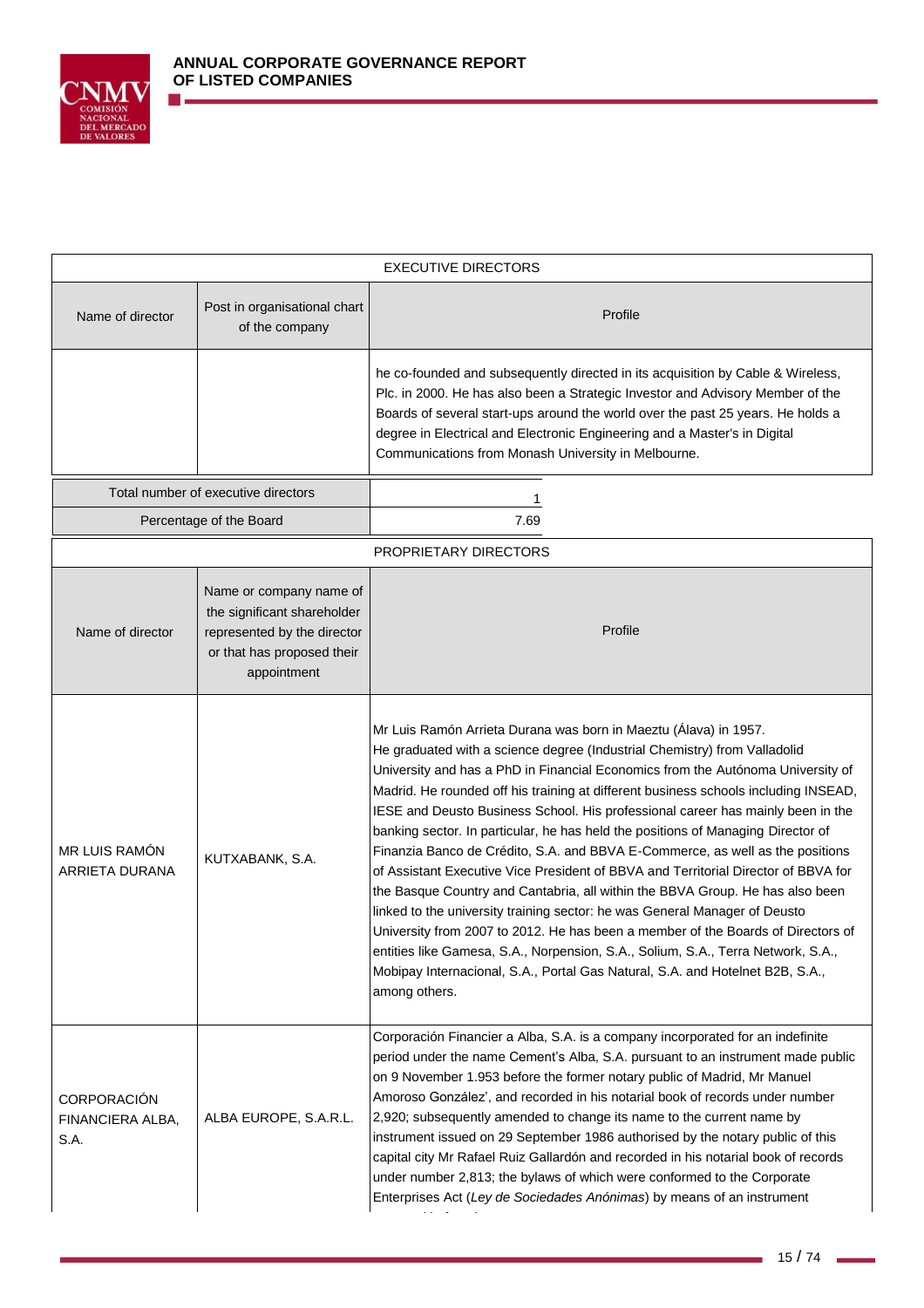

|                  |                                                                                                                                    | PROPRIETARY DIRECTORS                                                                                                                                                                                                                                                                                                                                                                                                                                                                                                                                                                                                                                                                                                                                                                                                                                                                                                                                                                                                                                                                                                                                                                                                                                                                                                                                                                                                                                                                                                                                                                                                                                                                                       |
|------------------|------------------------------------------------------------------------------------------------------------------------------------|-------------------------------------------------------------------------------------------------------------------------------------------------------------------------------------------------------------------------------------------------------------------------------------------------------------------------------------------------------------------------------------------------------------------------------------------------------------------------------------------------------------------------------------------------------------------------------------------------------------------------------------------------------------------------------------------------------------------------------------------------------------------------------------------------------------------------------------------------------------------------------------------------------------------------------------------------------------------------------------------------------------------------------------------------------------------------------------------------------------------------------------------------------------------------------------------------------------------------------------------------------------------------------------------------------------------------------------------------------------------------------------------------------------------------------------------------------------------------------------------------------------------------------------------------------------------------------------------------------------------------------------------------------------------------------------------------------------|
| Name of director | Name or company name of<br>the significant shareholder<br>represented by the director<br>or that has proposed their<br>appointment | Profile                                                                                                                                                                                                                                                                                                                                                                                                                                                                                                                                                                                                                                                                                                                                                                                                                                                                                                                                                                                                                                                                                                                                                                                                                                                                                                                                                                                                                                                                                                                                                                                                                                                                                                     |
|                  |                                                                                                                                    | of Madrid Mr Luis Coronel de Palma on 13 July 1990 and recorded in his notarial<br>book of records under number 3,599, supplemented by another also executed<br>before the same notary public on 15 October 1990 under number 4,723,<br>transcribing the consolidated text of the new bylaws. This was entered in the Trade<br>Register of Madrid, General Volume 417, page 196, sheet number M-8078, 261st<br>entry. It is entered in the Trade Register of Madrid, General Volume 417, page 196,<br>sheet number M-8078, 261st entry. It bears Tax ID Code A-28060903 and is<br>domiciled at 28006 Madrid, calle de Castelló, nº 77, 5th floor. Mr Javier Fernández<br>Alonso, the individual representing Corporación Financiera Alba, S.A., proposed to<br>exercise the position of director on the Board of Directors of Euskaltel, was born in<br>Bilbao on 15 August 1977. He holds a degree in business Administration and<br>Management from the Universidad de Deusto. He spent part of his career as<br>advisor on mergers and acquisitions in Goldman Sachs International (London) and<br>ABN Amro Corporate Finance (Madrid), where he rose to the position of Associate<br>Director. He also holds the positions of Investments Manager and member of the<br>Management Committee at Corporación Financiera Alba, S.A., likewise forming<br>part of both the Investments Committee and the Investors Committees of Artá<br>Capital SGECR S.A. He is currently a member of the Board of Directors of Ebro<br>Foods and Rioja Acquisition, among other companies. He has also been a member<br>of the boards of ACS, Acerinox, Dragados, Parques Reunidos and Clínica Baviera,<br>among others. |
| KARTERA 1, S.L.  | KUTXABANK, S.A.                                                                                                                    | Kartera 1, S.L. was incorporated as a limited company (socieded anónima) under<br>the name Kartera 1, S.A. on 30 July 1993, pursuant to the deed executed by José<br>Antonio Isusi Ezcurdia, Notary Public of Bilbao, and recorded in his notarial records<br>under number 2943. It was subsequently transformed into a limited liability<br>company on 23 March 1999 by means of a deed executed by the aforementioned<br>Notary Public, Mr. Isusi Ezcurdia, and recorded in his notarial records under<br>number 826. This latest deed is entered in the Biscay Trade Registry, in volume BI-<br>659, book 0, folio 25, page BI-5126-A, entry 9. Its tax number is B-48563506 and its<br>registered office is at Gran Vía 30-32, 48009 Bilbao (Biscay). Ms Alicia Vivanco<br>González, the individual representing Kartera 1, S.L. and proposed to exercise the<br>post of member of Euskaltel's Board of Directors, was born in Valle de Trápaga -<br>Trapagaran (Biscay) in 1960. She holds a degree Economics from the University of<br>the Basque Country. Ms Alicia Vivanco joined Euskaltel's Board of Directors in<br>2003 as the representative of Bilbao Bizkaia Kutxa, where she led the                                                                                                                                                                                                                                                                                                                                                                                                                                                                                                        |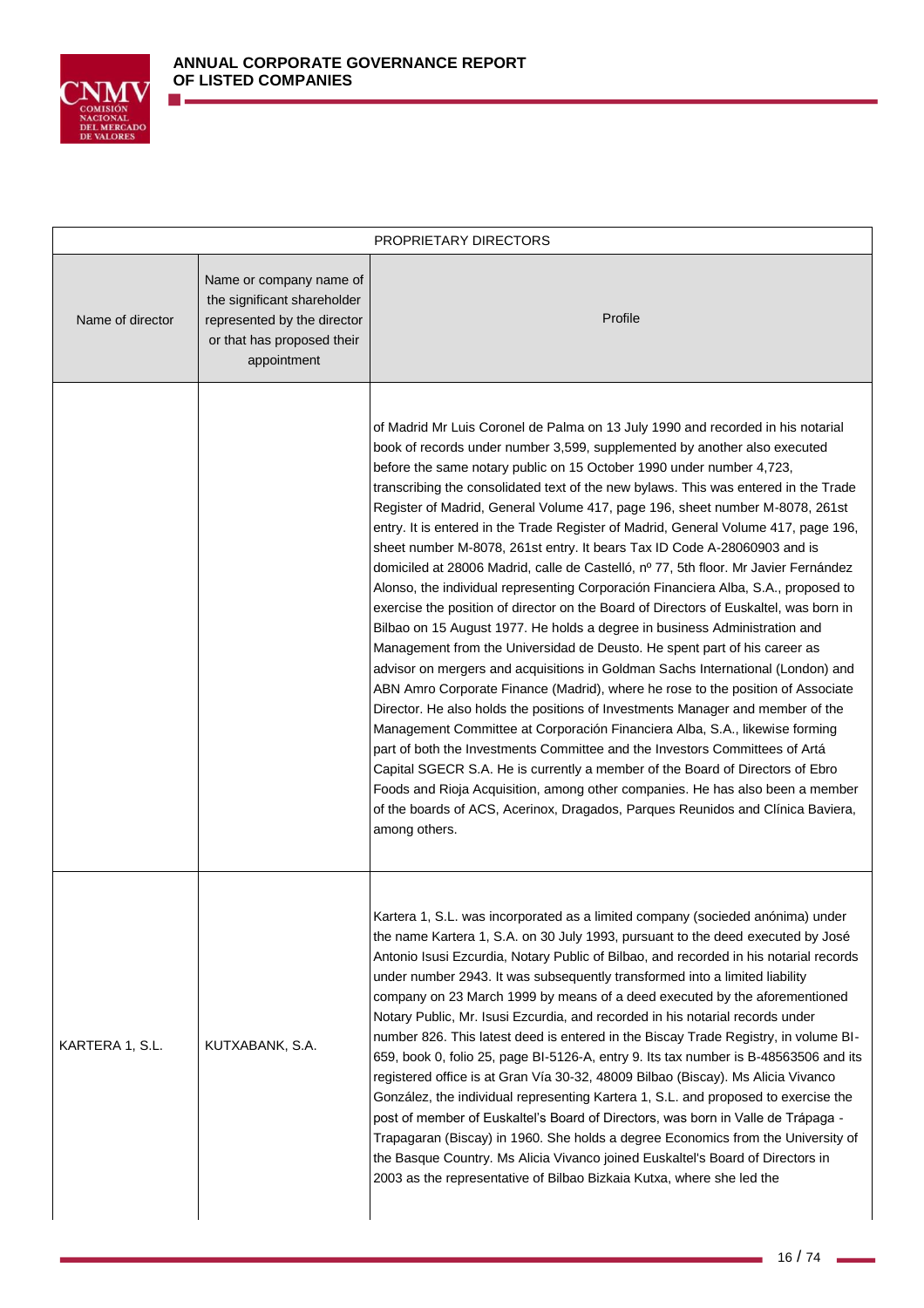

|                           |                                                                                                                                    | PROPRIETARY DIRECTORS                                                                                                                                                                                                                                                                                                                                                                                                                                                                                                                                                                                                                                                                                                                                                                                                                                                                                                                                                                                                  |
|---------------------------|------------------------------------------------------------------------------------------------------------------------------------|------------------------------------------------------------------------------------------------------------------------------------------------------------------------------------------------------------------------------------------------------------------------------------------------------------------------------------------------------------------------------------------------------------------------------------------------------------------------------------------------------------------------------------------------------------------------------------------------------------------------------------------------------------------------------------------------------------------------------------------------------------------------------------------------------------------------------------------------------------------------------------------------------------------------------------------------------------------------------------------------------------------------|
| Name of director          | Name or company name of<br>the significant shareholder<br>represented by the director<br>or that has proposed their<br>appointment | Profile                                                                                                                                                                                                                                                                                                                                                                                                                                                                                                                                                                                                                                                                                                                                                                                                                                                                                                                                                                                                                |
|                           |                                                                                                                                    | Project Finance and Subsidiary Companies departments, as well as being a<br>member of the Management Committee and the Chairman's Committee.<br>She was named Managing Director of BBK in 2009. She has also been a managing<br>director of Kutxabank, S.A. since 2012, where she led the Project Finance and<br>Subsidiary Companies departments. She has been the Managing Director of<br>Kutxabank Sociedades Participadas since January 2016. She has been a member<br>of the Board of Directors of various companies, both listed and non-listed, in<br>representation of KUTXABANK. She is also a director at Ingeteam, Ibermática,<br>Ekarpen Private Equity, S.AS.A and NORBOLSA, where she holds the position of<br>Chair.<br>Her previous professional experience was mainly developed at the financial<br>institution BBK, which she joined in 1984, working in various departments:<br>International Affairs, Portfolio Management and Capital Markets. She was named<br>Managing Director of BBK in 2009. |
| MR ROBERT W.<br>SAMUELSON | <b>ZEGONA</b><br><b>COMMUNICATIONS PLC</b>                                                                                         | Mr Robert W. Samuelson was appointed as a Director of Euskaltel in 2017. Mr<br>Samuelson began his career in the field of industry and engineering with British<br>Aerospace and Royal Ordinance. Subsequently, he was a consultant at Arthur D.<br>Little Ltd. In 2000 he joined the Virgin Group, where he has had various<br>responsibilities. In January 2015 he founded Zegona Communications PLC, where<br>he is Chief Operating Officer and an Executive Director. Among other positions, Mr<br>Samuelson is a member of the Board of Directors of Virgin Mobile Canada, Virgin<br>Mobile France and Virgin Mobile South Africa. He is also a member of the Strategy<br>Committee of the Virgin Group, the body in charge of proposing new investment<br>alternatives and corporate transactions. He holds a Master's Degree in Natural<br>Sciences from Cambridge University and took an MBA at Cranfield University<br>(Cranfield School of Management).                                                      |
| <b>MR EAMONN OHARE</b>    | <b>ZEGONA</b><br><b>COMMUNICATIONS PLC</b>                                                                                         | Mr Eamonn O'Hare holds a degree in Aerospace Engineering from Queen's<br>University in Belfast and an MBA from the London Business School. He has held<br>positions as a Board and executive member in some of the world's fastest growing<br>technology and consumer companies for more than two decades. He is currently<br>chairman and CEO of Zegona Communications, Plc, a telecommunications, media<br>and technology (TMT) company listed on the London Stock Exchange. From 2009<br>to 2013 he served as Chief Financial Officer and member of the Board of Directors<br>of Virgin Media,                                                                                                                                                                                                                                                                                                                                                                                                                      |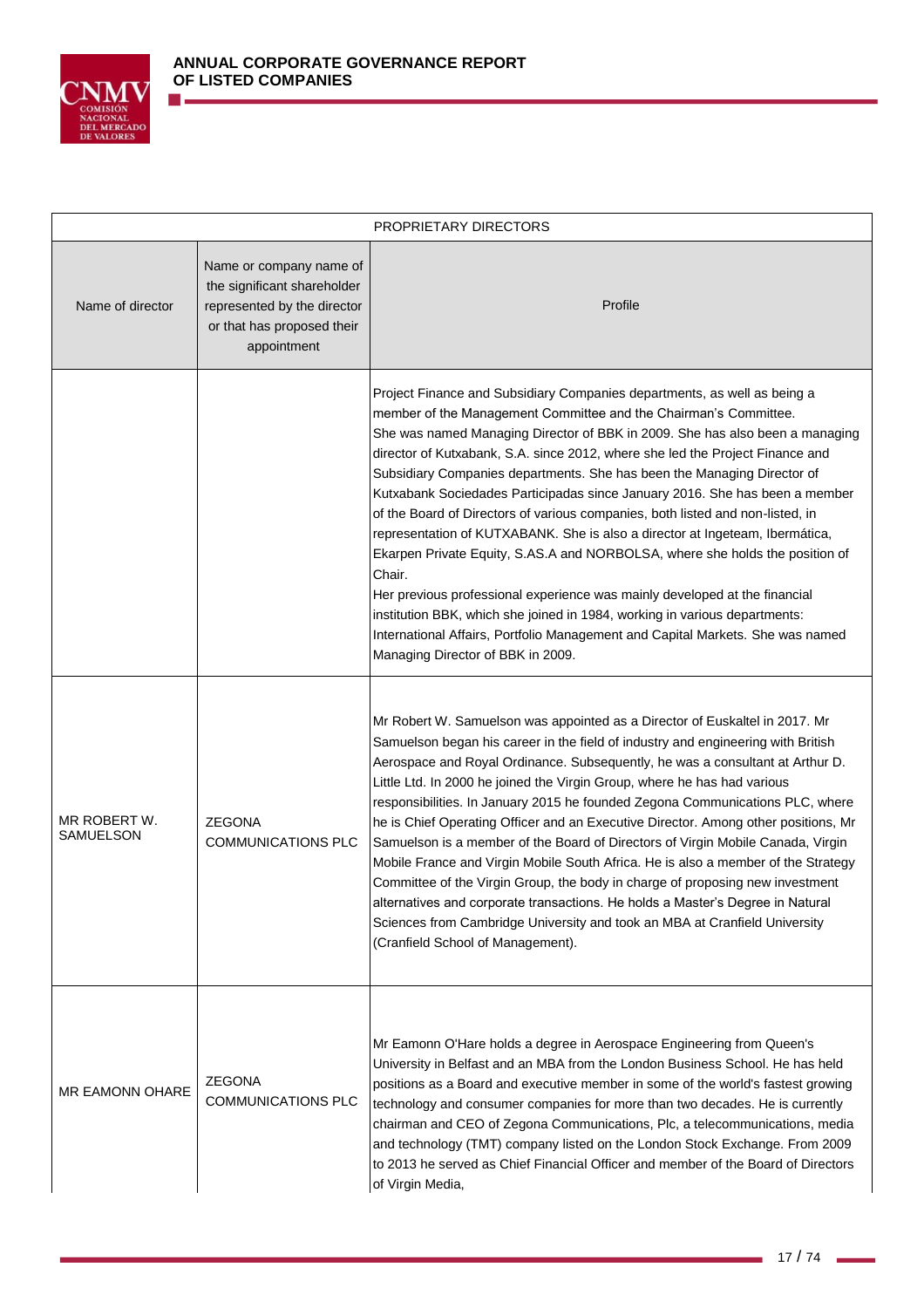

|                                        | PROPRIETARY DIRECTORS                                                                                                                                                                                                                                                                                                                                                                                                                                                                                                                                                                                                                                                                                                                                                                                                                                                                                                         |                                                                                                                                                                                                                                                                                                                                                                                                                                                                                                                                                                                    |  |  |  |
|----------------------------------------|-------------------------------------------------------------------------------------------------------------------------------------------------------------------------------------------------------------------------------------------------------------------------------------------------------------------------------------------------------------------------------------------------------------------------------------------------------------------------------------------------------------------------------------------------------------------------------------------------------------------------------------------------------------------------------------------------------------------------------------------------------------------------------------------------------------------------------------------------------------------------------------------------------------------------------|------------------------------------------------------------------------------------------------------------------------------------------------------------------------------------------------------------------------------------------------------------------------------------------------------------------------------------------------------------------------------------------------------------------------------------------------------------------------------------------------------------------------------------------------------------------------------------|--|--|--|
| Name of director                       | Name or company name of<br>the significant shareholder<br>represented by the director<br>or that has proposed their<br>appointment                                                                                                                                                                                                                                                                                                                                                                                                                                                                                                                                                                                                                                                                                                                                                                                            | Profile                                                                                                                                                                                                                                                                                                                                                                                                                                                                                                                                                                            |  |  |  |
|                                        |                                                                                                                                                                                                                                                                                                                                                                                                                                                                                                                                                                                                                                                                                                                                                                                                                                                                                                                               | a leading UK entertainment and communications company. He also serves as a<br>non-executive director on the Board of Directors of Dialog Semiconductor, Plc, a<br>leading consumer technology company that provides critical components for the<br>world's most successful mobile device brands. He was also Chairman of the Audit<br>Committee at Dialog Semiconductor from 2014 to 2015. Eamonn O'Hare was also<br>executive director on the Board of Directors and Audit Committee of Tele2, a major<br>European telecommunications company in the Nordic and Baltic countries. |  |  |  |
| Total number of proprietary directors  |                                                                                                                                                                                                                                                                                                                                                                                                                                                                                                                                                                                                                                                                                                                                                                                                                                                                                                                               | 5                                                                                                                                                                                                                                                                                                                                                                                                                                                                                                                                                                                  |  |  |  |
|                                        | Percentage of the Board                                                                                                                                                                                                                                                                                                                                                                                                                                                                                                                                                                                                                                                                                                                                                                                                                                                                                                       | 38.46                                                                                                                                                                                                                                                                                                                                                                                                                                                                                                                                                                              |  |  |  |
|                                        |                                                                                                                                                                                                                                                                                                                                                                                                                                                                                                                                                                                                                                                                                                                                                                                                                                                                                                                               | INDEPENDENT DIRECTORS                                                                                                                                                                                                                                                                                                                                                                                                                                                                                                                                                              |  |  |  |
| Name of director                       |                                                                                                                                                                                                                                                                                                                                                                                                                                                                                                                                                                                                                                                                                                                                                                                                                                                                                                                               | Profile                                                                                                                                                                                                                                                                                                                                                                                                                                                                                                                                                                            |  |  |  |
| MR MIGUEL ÁNGEL<br><b>LUJUA MURGA</b>  | Mr Miguel Ángel Lujua Murga was appointed as a Director of Euskaltel in June 2016. Over the last thirty years,<br>his career has focused on making different organisations more efficient, by managing the teams and people<br>working under his responsibility. In the institutional area, from July 2011 until July 2015 he was president of<br>Confebask (Basque Business At institutional level, he was Chair of the Basque Business Confederation<br>(Confebask) from July 2011 to July 2015 and was a member of the Executive Committee and of the<br>Management Board of the Spanish Confederation of Employers' Organisations (CEOE) and deputy chairman of<br>Innobasque. He also belonged to the Management Board of the Bizkaia Business Confederation (Cebek) and<br>has been Chair of the Basque Foundation for Excellence (Euskalit). From 2015 until 2019, he was Chief<br>Executive Officer of the IMQ Group. |                                                                                                                                                                                                                                                                                                                                                                                                                                                                                                                                                                                    |  |  |  |
| MR JOSÉ ÁNGEL<br><b>CORRES ABASOLO</b> | Mr. José Ángel Corres was appointed as a Director of Euskaltel in 2013. In 2010 he was named President of the<br>Chamber of Commerce, Industry and Navigation of Bilbao, a position that he holds until this date. His previous<br>professional experience includes positions in the Basque Government as head of the "Ports of General Interest"<br>Group and advisor to Basque Government representatives in the Port of Bilbao. In 1996 he was appointed<br>President of the Bilbao Port Authority, a position he held until 2009. In addition, he was a member of the Board<br>of Directors of Bilbao Ría 2000. He holds a degree in Economics and Business from the Deusto Business<br>School, and also studied at the Institute of Shipping Economics and Logistics in Bremen.                                                                                                                                          |                                                                                                                                                                                                                                                                                                                                                                                                                                                                                                                                                                                    |  |  |  |
| MR IÑAKI ALZAGA<br><b>ETXEITA</b>      | Mr Iñaki Alzaga was appointed as a Director of Euskaltel in March 2015. He was with the Company from 1998 to<br>2005, holding positions as Advanced Business Manager, Manager of Business Development and member of the<br>Management Committee. Since 2005, he has been President and CEO                                                                                                                                                                                                                                                                                                                                                                                                                                                                                                                                                                                                                                    |                                                                                                                                                                                                                                                                                                                                                                                                                                                                                                                                                                                    |  |  |  |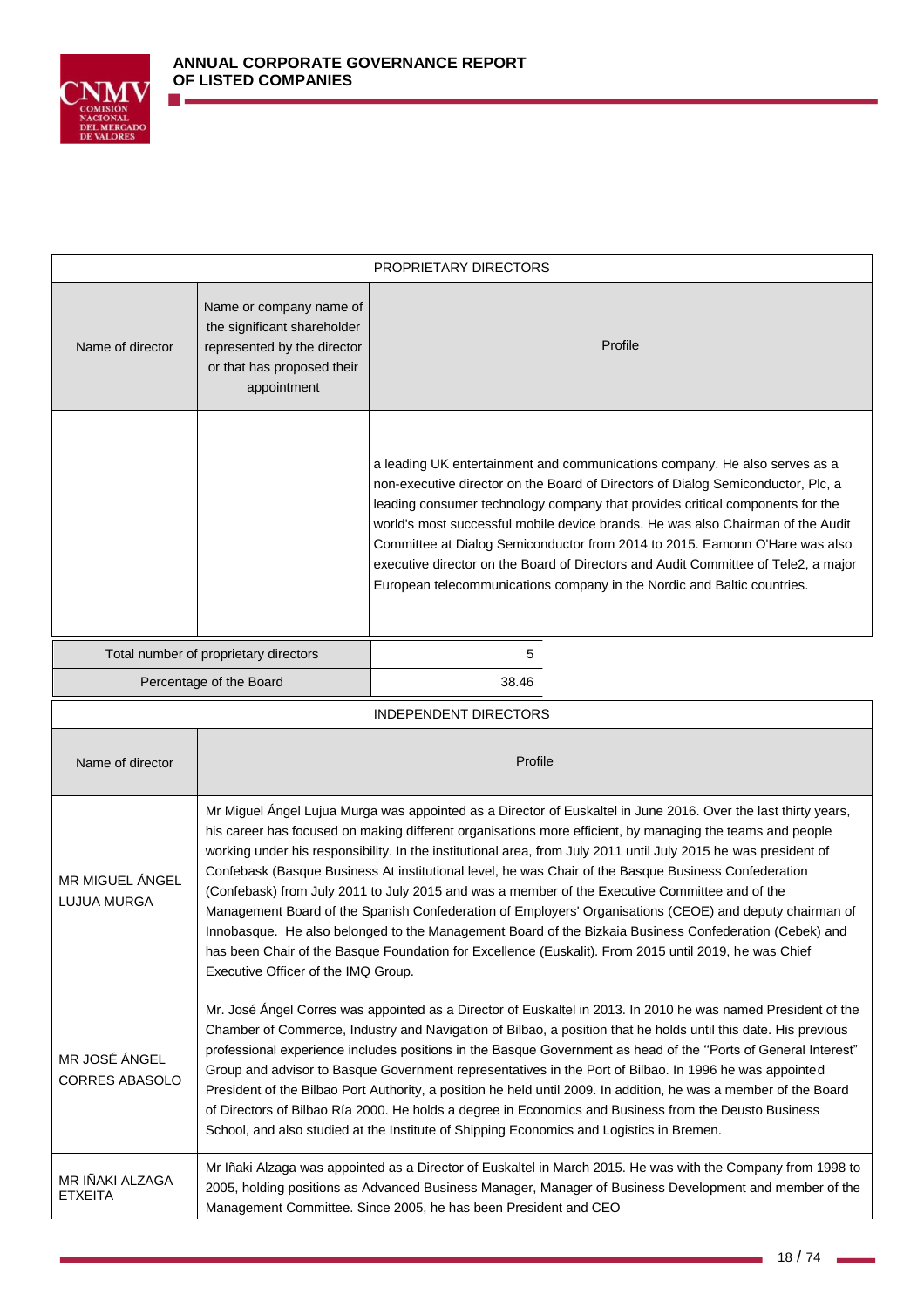

| <b>INDEPENDENT DIRECTORS</b>               |                                                                                                                                                                                                                                                                                                                                                                                                                                                                                                                                                                                                                                                                                                                                                                                               |                                                                                                                                                                                                                                                                                                                                                                                                                                                                                                                                                                                                                                                                                                                                                                                                                                                                                                                                                                                      |  |  |  |
|--------------------------------------------|-----------------------------------------------------------------------------------------------------------------------------------------------------------------------------------------------------------------------------------------------------------------------------------------------------------------------------------------------------------------------------------------------------------------------------------------------------------------------------------------------------------------------------------------------------------------------------------------------------------------------------------------------------------------------------------------------------------------------------------------------------------------------------------------------|--------------------------------------------------------------------------------------------------------------------------------------------------------------------------------------------------------------------------------------------------------------------------------------------------------------------------------------------------------------------------------------------------------------------------------------------------------------------------------------------------------------------------------------------------------------------------------------------------------------------------------------------------------------------------------------------------------------------------------------------------------------------------------------------------------------------------------------------------------------------------------------------------------------------------------------------------------------------------------------|--|--|--|
| Name of director                           |                                                                                                                                                                                                                                                                                                                                                                                                                                                                                                                                                                                                                                                                                                                                                                                               | Profile                                                                                                                                                                                                                                                                                                                                                                                                                                                                                                                                                                                                                                                                                                                                                                                                                                                                                                                                                                              |  |  |  |
|                                            |                                                                                                                                                                                                                                                                                                                                                                                                                                                                                                                                                                                                                                                                                                                                                                                               | of Grupo Noticias. His previous professional career includes a position as General Manager of Editorial<br>Iparraguirre, S.A. and a 12-year career at PricewaterhouseCoopers.                                                                                                                                                                                                                                                                                                                                                                                                                                                                                                                                                                                                                                                                                                                                                                                                        |  |  |  |
| MS BELÉN<br><b>AMATRIAIN CORBI</b>         |                                                                                                                                                                                                                                                                                                                                                                                                                                                                                                                                                                                                                                                                                                                                                                                               | Ms Belén Amatriain Corbi was appointed as a Director of Euskaltel in March 2015. She has also belonged to the<br>Appointments and Remuneration and Strategy Committees since 6 May 2015 and 26 June 2017, respectively.<br>Her prior professional experience at Telefónica includes the following positions: CEO of Telefónica España from<br>2008 to 2009, CEO of Telefónica Móviles España from 2005 to 2007 and Executive Chair & CEO of Telefónica<br>Publicidad e Información from 2000 to 2005. She is also an independent member of the Board of Directors of<br>Lucta, S.A. and of the following companies listed on the continuous market and on the PSI 20 index of the<br>Portuguese stock market: Prim, S.A. (member and chair of its Audit Committee), Faes Farma S.A. (member) and<br>CTT - Correios de Portugal, S.A. (member of the board and of its Audit Committee). She holds a degree in law<br>(ICADE E-1) from the Pontificia de Comillas University in Spain. |  |  |  |
| <b>MR JONATHAN</b><br><b>GLYN JAMES</b>    | Mr Jonathan James was appointed as a Director of Euskaltel in 2017. Mr James began his career in the<br>technology, multimedia and telecommunications area, with executive posts at various companies in the United<br>Kingdom belonging to this industry.<br>In 2007 he joined Virgin Media, where he was Director of Strategy and Director of Television. After 7 years at<br>Virgin Media, in 2014 he joined Com Hem, the main cable operator in Sweden, where he was Director of<br>Operations, responsible for the residential market. Mr James has been CEO of Tele2 Netherlands since March<br>2017. He has a degree in Economics and History from Cambridge University.                                                                                                               |                                                                                                                                                                                                                                                                                                                                                                                                                                                                                                                                                                                                                                                                                                                                                                                                                                                                                                                                                                                      |  |  |  |
| <b>MS ELISABETTA</b><br><b>CASTIGLIONI</b> | Ms Elisabetta Castiglioni was appointed as a Director of Euskaltel in June 2016. She developed a large part of<br>her career in the world of telecommunications and technology, working for operators (MCI International) and for<br>technology companies (Siemens). She is currently the CEO of A1 Digital, a part of the Telekom Austria Group.<br>From 2006 until 2011 she held the position of CEO Global Media Business at Siemens. From 2013 until 2016 she<br>was a member of the Supervisory Board of the Telekom Austria Group. She has also been a Director at LEONI<br>AG since 2017. She holds a degree in Business Administration from the Ludwig- Maximilians-University in<br>Munich and has a PhD in Business Administration from the Munich Technical University in Germany. |                                                                                                                                                                                                                                                                                                                                                                                                                                                                                                                                                                                                                                                                                                                                                                                                                                                                                                                                                                                      |  |  |  |
|                                            | Number of independent directors                                                                                                                                                                                                                                                                                                                                                                                                                                                                                                                                                                                                                                                                                                                                                               | 6                                                                                                                                                                                                                                                                                                                                                                                                                                                                                                                                                                                                                                                                                                                                                                                                                                                                                                                                                                                    |  |  |  |
| Percentage of the Board                    |                                                                                                                                                                                                                                                                                                                                                                                                                                                                                                                                                                                                                                                                                                                                                                                               | 46.15                                                                                                                                                                                                                                                                                                                                                                                                                                                                                                                                                                                                                                                                                                                                                                                                                                                                                                                                                                                |  |  |  |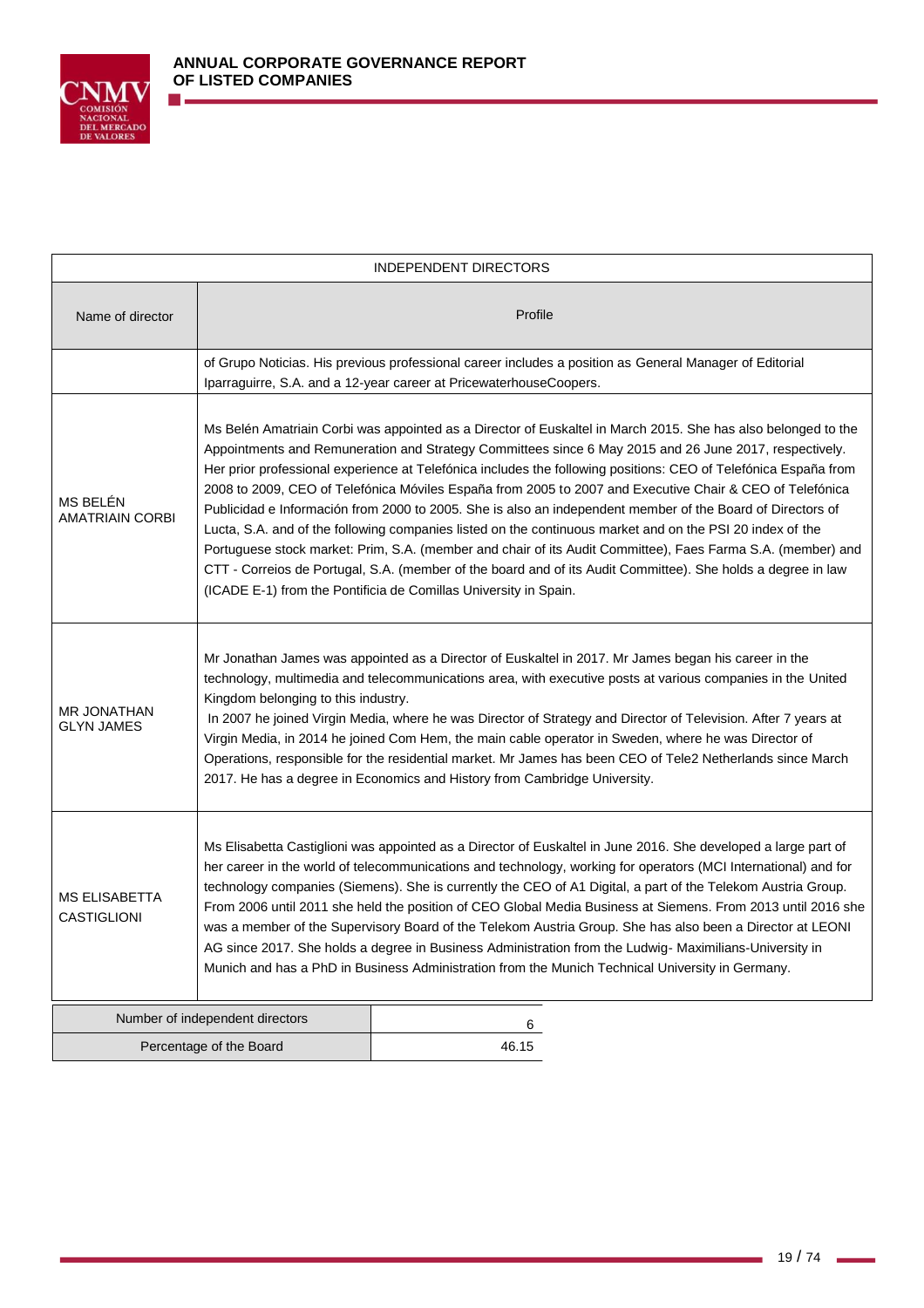

State whether any independent director receives from the company or any company in the group any amount or benefit other than compensation as a director, or has or has had business relationship with the company or any company in the group during the past year, whether in his or her own name as a significant shareholder, director or senior executive of a company that has or has had such a relationship.

In this case, include a statement by the Board explaining why it believes that the director in question can perform his or her duties as an independent director.

| Name of director | Description of the relationship | Statement of the Board |
|------------------|---------------------------------|------------------------|
| No data I        |                                 |                        |

| OTHER EXTERNAL DIRECTORS           |                                                                                                                                                                                                                  |                                                                        |                                                                                                                                                                                                                                                                                                                                                                                                                                                                                                                                                                                                                                                                                                                                                                |  |  |  |  |
|------------------------------------|------------------------------------------------------------------------------------------------------------------------------------------------------------------------------------------------------------------|------------------------------------------------------------------------|----------------------------------------------------------------------------------------------------------------------------------------------------------------------------------------------------------------------------------------------------------------------------------------------------------------------------------------------------------------------------------------------------------------------------------------------------------------------------------------------------------------------------------------------------------------------------------------------------------------------------------------------------------------------------------------------------------------------------------------------------------------|--|--|--|--|
|                                    | Identify the other external directors and state the reasons why these directors are considered neither proprietary nor independent, and<br>detail their ties with the company or its management or shareholders: |                                                                        |                                                                                                                                                                                                                                                                                                                                                                                                                                                                                                                                                                                                                                                                                                                                                                |  |  |  |  |
| Name of director                   | Reason                                                                                                                                                                                                           | Company, director or<br>shareholder to whom the<br>director is related | Profile                                                                                                                                                                                                                                                                                                                                                                                                                                                                                                                                                                                                                                                                                                                                                        |  |  |  |  |
| MR XABIER ITURBE<br><b>OTAEGUI</b> | Until his appointment as Chair of Euskaltel,<br>Mr Xabier Iturbe Otaegui was Vice Chair of<br>Kutxabank, S.A., a significant shareholder<br>of Euskaltel.                                                        | KUTXABANK, S.A.                                                        | Mr. Xabier Iturbe has a degree in<br>Economics and Business Studies from<br>Deusto University and an MBA with a<br>finance speciality from the Stern<br>School of Business at New York<br>University. He has held management<br>positions in leading companies in both<br>the telecommunications and finance<br>industries and for more than 10 years<br>he has held top-level positions on the<br>Boards of Directors of different entities<br>and institutions representing the<br>Basque Country (Chairman, Vice-<br>Chairman, member, board member,<br>etc.), and different sectors (finance,<br>technology, foundations, etc.). This has<br>given him excellent knowledge of the<br>wider telecommunications industry, of<br>Euskaltel in particular, and |  |  |  |  |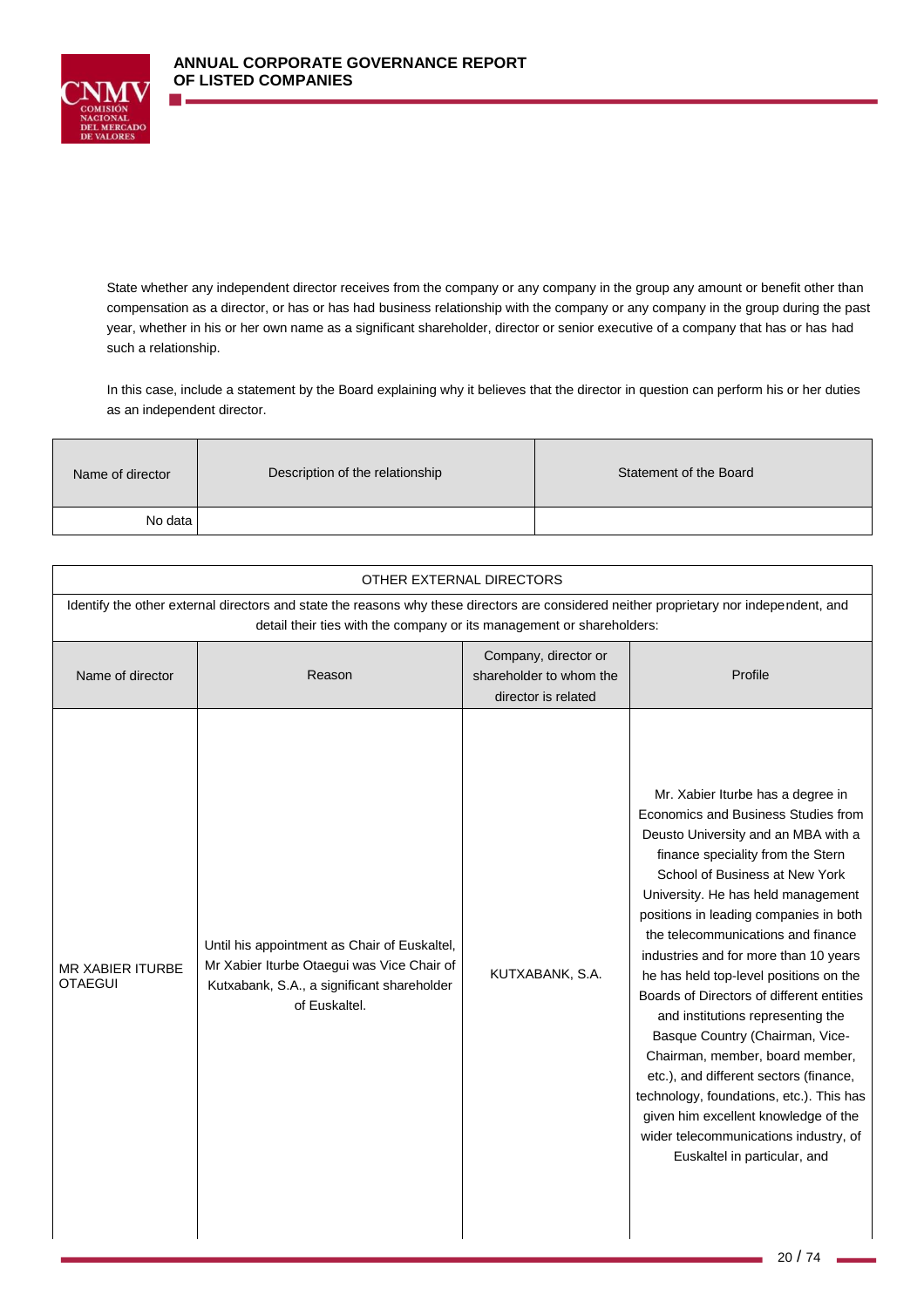

|                                          | OTHER EXTERNAL DIRECTORS                                                                                                                                                                                         |      |                                                                        |                                                                                                                                                                                                                                                                                                                                                                                                                                                                                                                                                                                                        |  |
|------------------------------------------|------------------------------------------------------------------------------------------------------------------------------------------------------------------------------------------------------------------|------|------------------------------------------------------------------------|--------------------------------------------------------------------------------------------------------------------------------------------------------------------------------------------------------------------------------------------------------------------------------------------------------------------------------------------------------------------------------------------------------------------------------------------------------------------------------------------------------------------------------------------------------------------------------------------------------|--|
|                                          | Identify the other external directors and state the reasons why these directors are considered neither proprietary<br>nor independent, and detail their ties with the company or its management or shareholders: |      |                                                                        |                                                                                                                                                                                                                                                                                                                                                                                                                                                                                                                                                                                                        |  |
| Name of director                         | Reason                                                                                                                                                                                                           |      | Company, director or<br>shareholder to whom the<br>director is related | Profile                                                                                                                                                                                                                                                                                                                                                                                                                                                                                                                                                                                                |  |
|                                          |                                                                                                                                                                                                                  |      |                                                                        | of the financial world, as well as<br>experience in coordinating and<br>managing complex Boards of Directors.<br>Mr. Iturbe is very knowledgeable about<br>the Basque Country and its institutions.<br>Over the years, he has developed an<br>international vision because of his<br>education in the United States and his<br>professional links to financial institutions<br>and within Euskaltel itself. He has<br>regularly taken part in and coordinated<br>teams whose purpose was to define the<br>strategic position of the companies and<br>entities he has served and continues to<br>serve. |  |
| Total number of other external directors |                                                                                                                                                                                                                  |      |                                                                        |                                                                                                                                                                                                                                                                                                                                                                                                                                                                                                                                                                                                        |  |
| Percentage of the Board                  |                                                                                                                                                                                                                  | 7.69 |                                                                        |                                                                                                                                                                                                                                                                                                                                                                                                                                                                                                                                                                                                        |  |

## State any changes in status that have occurred during the period for each director:

| Name of director                          | Date of change | <b>Previous status</b> | Current status |
|-------------------------------------------|----------------|------------------------|----------------|
| MR JOSÉ MIGUEL GARCÍA<br><b>FERNÁNDEZ</b> | 05/06/2019     | Proprietary            | Executive      |

C.1.4 Complete the following table with information relating to the number of female directors at the close of the past 4 years, as well as the category of each:

|           | Number of female directors |      |      |      | % of directors for each category |      |      |      |
|-----------|----------------------------|------|------|------|----------------------------------|------|------|------|
|           | 2019                       | 2018 | 2017 | 2016 | 2019                             | 2018 | 2017 | 2016 |
| Executive |                            |      |      |      | 0.00                             | 0.00 | 0.00 | 0.00 |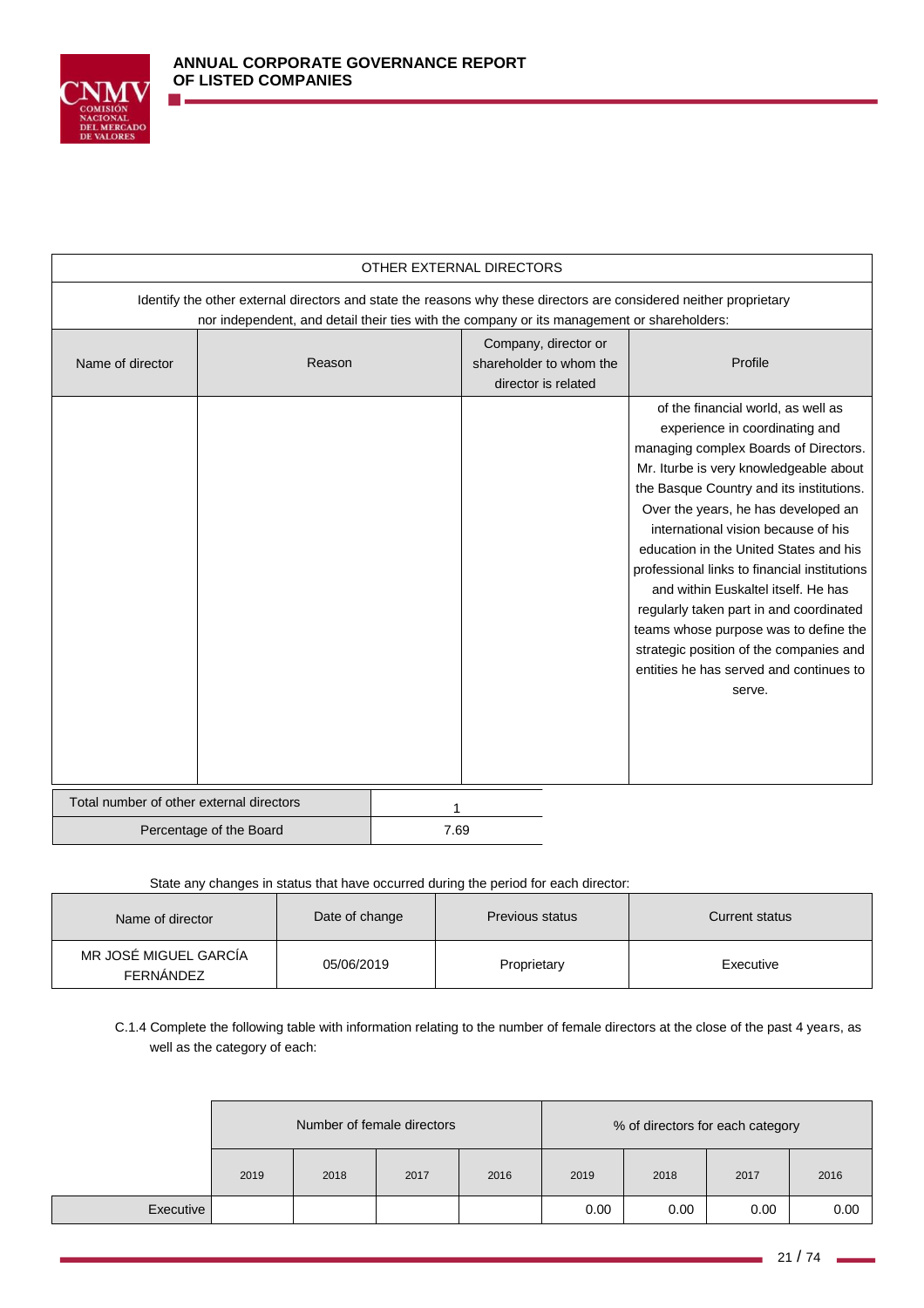

|                | Number of female directors |      | % of directors for each category |                |       |       |       |       |
|----------------|----------------------------|------|----------------------------------|----------------|-------|-------|-------|-------|
|                | 2019                       | 2018 | 2017                             | 2016           | 2019  | 2018  | 2017  | 2016  |
| Proprietary    |                            |      |                                  |                | 20.00 | 25.00 | 25.00 | 33.33 |
| Independent    | 2 <sub>1</sub>             | ົ    | 2                                | 2              | 33.33 | 33.33 | 33.33 | 40.00 |
| Other external |                            |      |                                  |                | 0.00  | 0.00  | 0.00  | 0.00  |
| Total          | 3 <sup>1</sup>             | 3    | 3                                | 3 <sub>l</sub> | 23.08 | 25.00 | 25.00 | 30.00 |

C.1.5 State whether the company has diversity policies in relation to the Board of Directors of the company on such questions as age, gender, disability and training and professional experience. Small and medium-sized enterprises, in accordance with the definition set out in the Accounts Audit Act, will have to report at least the policy they have implemented in relation to gender diversity.

- $\begin{bmatrix} \sqrt{ } \end{bmatrix}$  Yes [ ] No
- [ ] Partial policies

Should this be the case, describe these diversity policies, their objectives, the measures and way in which they have been applied and their results over the year. Also state the specific measures adopted by the Board of Directors and the appointments and remuneration committee to achieve a balanced and diverse presence of directors.

In the event that the company does not apply a diversity policy, explain the reasons why.

Description of policies, objectives, measures and how they have been implemented, including results achieved

As regards the diversity policy referred to in Section 540.4.c).6 of the Corporate Enterprises Act, on 27 April 2018 Euskaltel's Board of Directors approved an Equal Opportunity and Reconciliation Policy, the purpose of which is to achieve a favourable environment that facilitates the reconciliation of the personal and working life of the professionals of the Euskaltel Group, and particularly effective equality between women and men, all respecting applicable law in each country and following the best international practices.

To achieve these objectives, the Euskaltel Group assumes and promotes the following main principles of conduct:

a) Guarantee the quality of employment, fostering the maintenance of stable and high-quality jobs, with occupational contents that guarantee a continuous improvement in the abilities and skills of professionals.

b) Respect diversity, promoting non-discrimination on the bases of race, colour, age, gender, marital status, ideology, political opinions, nationality, religion, sexual orientation or any other personal, physical or social condition among its professionals.

c) Develop the principle of equal opportunity. This principle, the observance of which is one of the basic pillars of professional development, entails the commitment to provide and show equitable treatment that promotes the personal and professional progress of the Group's workforce in the following fields: (i) Promotion, professional development, and remuneration: value such knowledge and skills as are required to perform a job, through the evaluation of goals and performance; (ii) Hiring: not establish any differences in salary based on personal, physical or social conditions such as gender, race, marital status or ideology, political opinions, nationality, religion or any other personal, physical or social status; (iii) Recruitment and selection: recruit the best professionals by means of selection based on the merit and abilities of the candidates; (iv) Training: ensure the education and training of all professionals in the knowledge and skills required for the proper performance of their work; (v) Support for workers with diverse abilities, promoting their effective employment; and (vi) Promotion of transparent communications, encouraging innovation and providing professionals the independence they need in the performance of their duties, all to raise awareness and promote all aspects relating to this Policy, ensuring that it is accessible to all professionals of the Euskaltel Group.

Promote effective equality between women and men within the Euskaltel Group as regards access to employment, professional training and promotion, and working conditions, encouraging gender diversity as a manifestation of social and cultural reality, and in particular, to: (i) Strengthen the Euskaltel Group's commitment to effective equality of opportunity between women and men both within the organisation and in society, and promote awareness of this issue in both spheres; (ii) Guarantee the professional development of women within the Euskaltel Group, eliminating obstacles that could hinder or limit their career; (iii) Analyse affirmative action measures in order to correct inequalities that appear and to promote the access of women to positions of responsibility in areas in which they are underrepresented or not present; (iv) Strengthen mechanisms and procedures for selection and professional development that facilitate the presence of suitably qualified women in all areas of the organisation in which they are underrepresented, including the implementation of specific training and professional development monitoring programmes for women;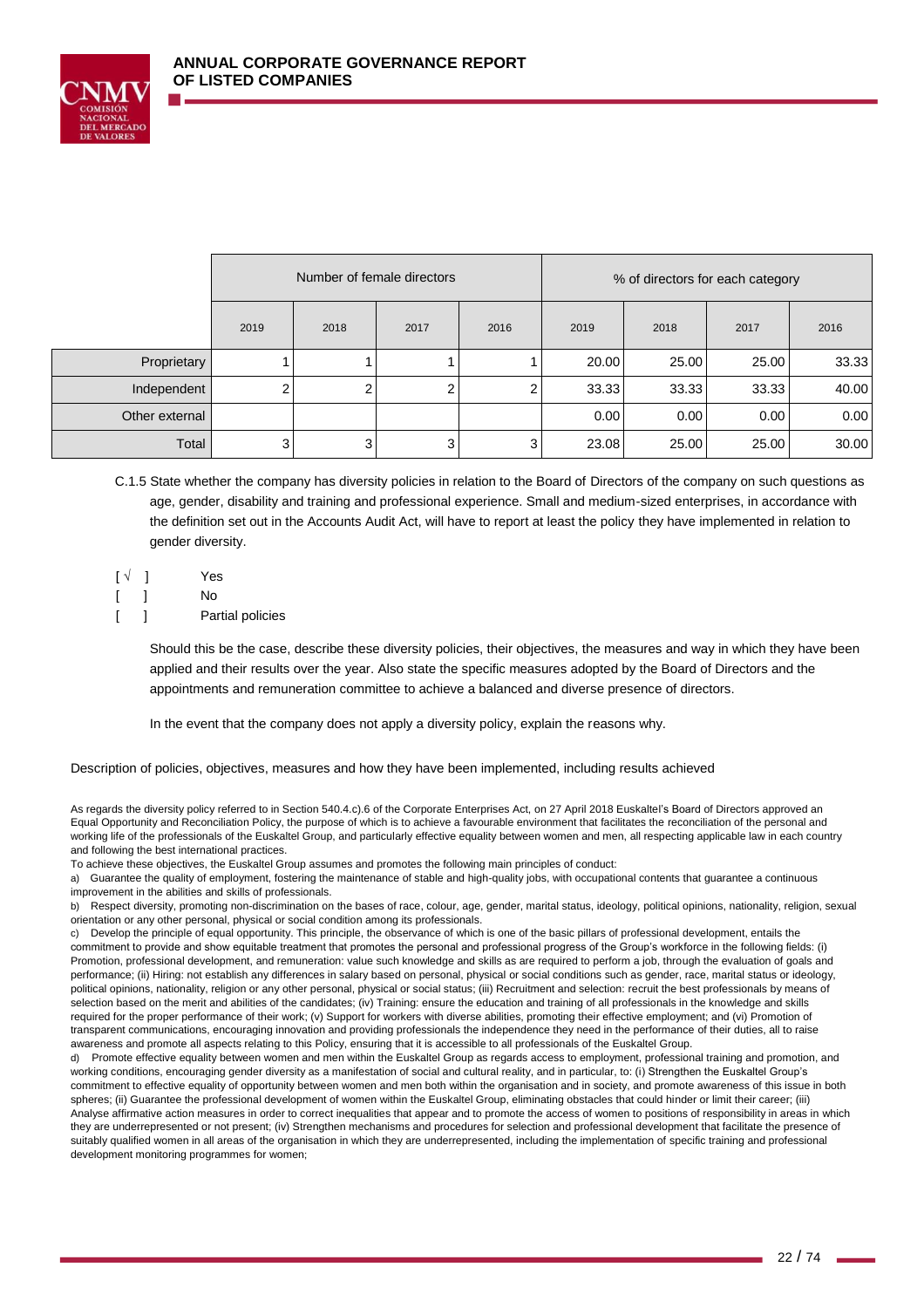

e) Implement reconciliation measures that promote respect for the personal and family life of its professionals and facilitate the achievement of an optimal balance between the latter and the work responsibilities of women and men.

f) Favour the hiring of those suppliers with internal measures for their employees on reconciliation and effective equality between women and men that comply with the provisions of this Equal Opportunity and Reconciliation Policy.

Promote programmes of collaboration with educational institutions to encourage the presence of women in careers and training programmes relating to the businesses of the Euskaltel Group in which the presence of women is substantially lower than that of men.

h) Collaborate in the fight against gender violence through the establishment of specific programmes that include measures of protection, support and information, to accompany and protect the victims of gender violence.

i) Eradicate the use of discriminatory language in any kind of internal or external corporate communication.

C.1.6 Describe the means, if any, agreed upon by the appointments committee to ensure that selection procedures do not contain hidden biases which impede the selection of female directors and that the company deliberately seeks and includes women who meet the target professional profile among potential candidates and which makes it possible to achieve a balance between men and women:

#### Explanation of means

The Appointments and Remuneration Committee is authorised to (i) submit to the Board of Directors proposals for the appointment of independent directors on an interim basis (co-option) or for submission to a decision of the shareholders acting at a General Meeting of Shareholders; and (ii) report on proposals for the appointment of the other directors on an interim basis (co-option) or for submission to a decision of the shareholders acting at a General Meeting of Shareholders, as well as proposals for the re-election or removal thereof by the shareholders acting at a General Meeting of Shareholders.

The Director Selection Policy guarantees in a public, specific and verifiable manner that the proposals for appointing or re-appointing members are based on a prior analysis of the Board of Directors' needs and that they also favour diversity of expertise, experience and gender on the Board.

The only impediments to being a candidate for director contained in the Director Selection Policy are those provided for in Article 9 of the Regulations of the Board of Directors of Euskaltel.

In particular, the candidates must be respectable and capable persons with recognised expertise, competence, experience, qualifications, training, availability and commitment to their duties, the appointment of whom favours a diversity of knowledge, experience, origin and gender within the Board of Directors of Euskaltel.

In selecting candidates, an attempt shall be made to achieve proper equilibrium within the Board of Directors as a whole that enriches decision-making and contributes multiple viewpoints to the discussion of the matters within its purview.

The selection process shall be governed by the Company's interest, with meritocracy as the primary selection standard, and shall be geared toward the search for the most qualified candidates.

Finally, the candidate selection process will in any case avoid any kind of implicit bias that could discriminate in any way, particularly any bias that might prevent the selection of female directors.

Ultimately, the Director Selection Policy adopts the goal of Recommendation 14 of the current Good Governance Code for Listed Companies, such that the number of female directors will represent at least 30% of total members of the Board of Directors by the year 2020.

> In the event that there are few or no female directors in spite of any measures adopted, explain the reasons that justify such a situation:

> > Explanation of reasons

Not applicable.

<sup>(</sup>v) Strive to achieve a balanced representation within the various decision-making bodies and levels, guaranteeing that women participate in all consultative and decision-making areas of the Euskaltel Group on the basis of equality of opportunity; and (vi) Promote the organisation of working conditions with a gender perspective, allowing for the reconciliation of the personal, working and family life of women and men employed by the Euskaltel Group, ensuring the elimination of all gender-based discrimination.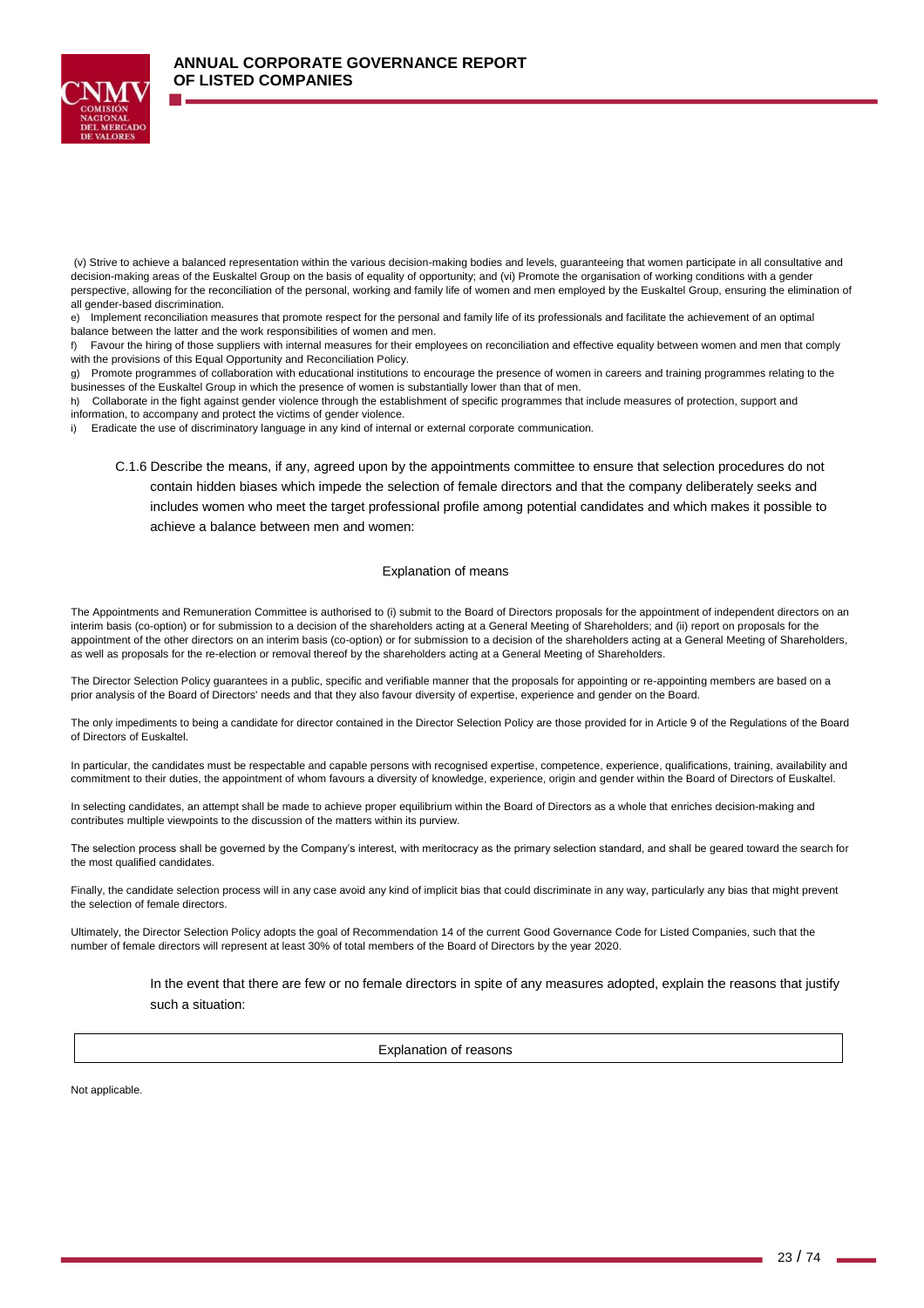

C.1.7 Describe the conclusions of the appointments committee regarding verification of compliance with the director selection policy. In particular, explain how it relates to the goal of ensuring that the number of female directors represents at least 30% of the total membership of the Board of Directors by the year 2020.

The Director Selection Policy seeks a diversity of knowledge, experience, origin and gender within the Board of Directors to achieve proper equilibrium within the Board of Directors as a whole that enriches decision-making and contributes multiple viewpoints to the discussion of the matters within its purview.

In accordance with Recommendation 14 of the current Good Governance Code for Listed Companies, the Appointments and Remuneration Committee also verifies compliance with the Director Selection Policy on an annual basis.

Euskaltel has made an explicit commitment to eliminate any kind of implicit bias that might involve any discrimination and prevent the selection of female directors.

For all of the foregoing reasons, Euskaltel affirms the commitment to achieve a balanced presence of men and women within the board of directors. In fact, Euskaltel's Director Selection Policy adopts the goal said recommendation of the Good Governance Code for Listed Companies, such that the number of female directors will represent at least 30% of total members of the Board of Directors by the year 2020.

### C.1.8 If applicable, please explain the reasons for the appointment of any proprietary directors at the request of shareholders with less than a 3% equity interest:

| Name of shareholder | Reason |
|---------------------|--------|
| No data             |        |

State whether the Board has failed to meet any formal requests for membership from shareholders whose equity interest is equal to or higher than that of others at whose request proprietary directors have been appointed. If this is the case, please explain why the aforementioned requests were not met:

[ ] Yes  $[\sqrt{]}$  No

C.1.9 State the powers delegated by the Board of Directors, as the case may be, to directors or Board committees:

| Name of director or committee      | Brief description                                                                                                                                                                                                                 |
|------------------------------------|-----------------------------------------------------------------------------------------------------------------------------------------------------------------------------------------------------------------------------------|
| MR JOSÉ MIGUEL GARCÍA<br>FERNÁNDEZ | Mr José Miguel García has been delegated all powers of the Board of Directors, except for those<br>powers that may not be delegated pursuant to law or the bylaws and the power to give<br>guarantees in favour of third parties. |

C.1.10 Identify any members of the Board who are also directors, representatives of directors or officers in other companies in the group of which the listed company is a member:

| Name of director                   | Name of group member                                 | <b>Position</b>                                                     | Does the director have executive<br>powers? |
|------------------------------------|------------------------------------------------------|---------------------------------------------------------------------|---------------------------------------------|
| MR JOSÉ MIGUEL GARCÍA<br>FERNÁNDEZ | R CABLE Y TELECABLE<br>TELECOMUNICACIONES,<br>S.A.U. | Individual representative of the<br>Sole Director (Euskaltel, S.A.) | <b>YES</b>                                  |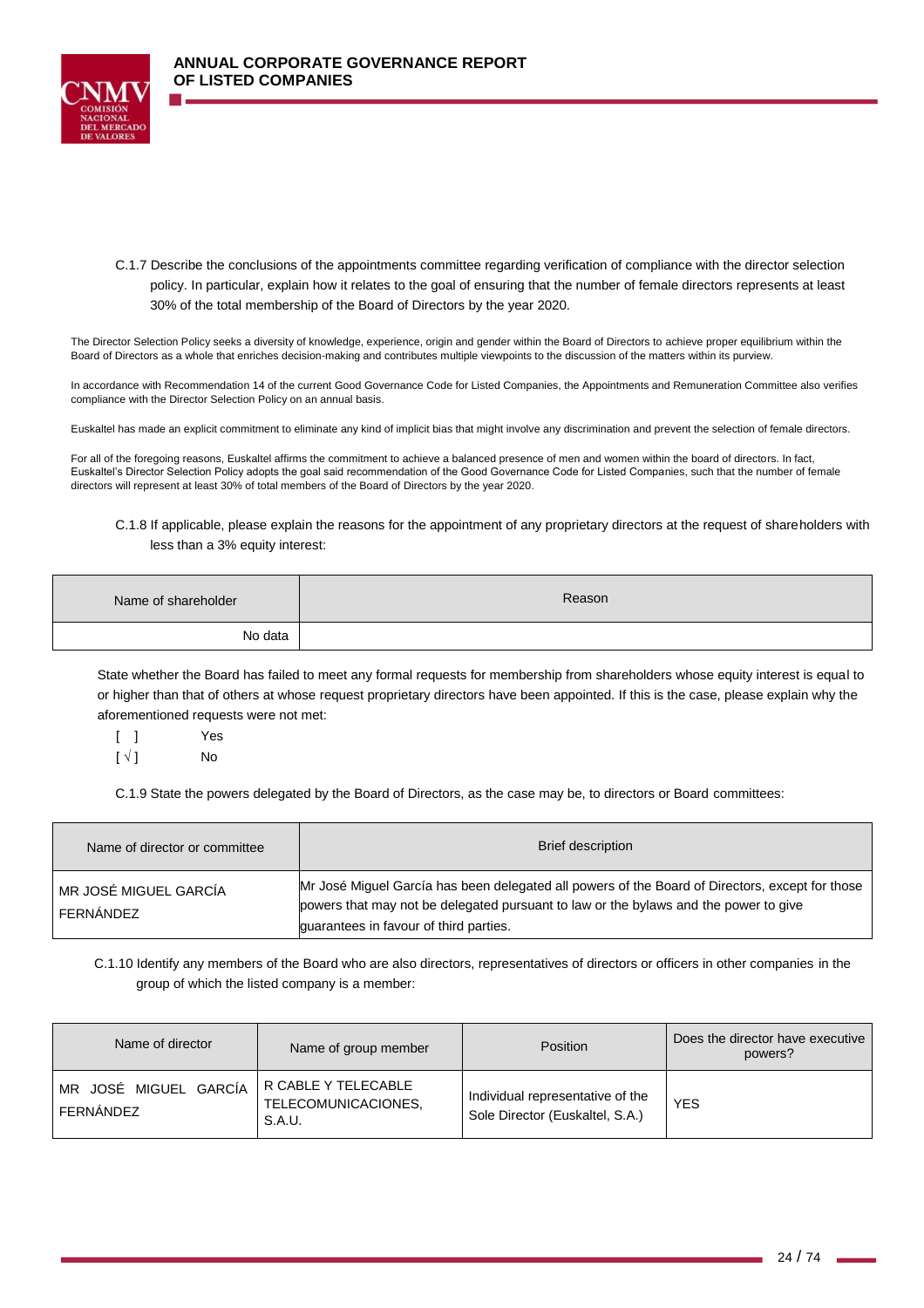



C.1.11 List any legal-person directors or director representatives of your company who are members of the Board of Directors of other companies listed on official securities markets other than group companies, and have communicated that status to the Company:

| Name of director                  | Name of listed company           | <b>Position</b> |
|-----------------------------------|----------------------------------|-----------------|
| MS BELEN AMATRIAIN CORBI          | PRIM, S.A.                       | <b>DIRECTOR</b> |
| MS BELÉN AMATRIAIN CORBI          | CTT - CORREIOS DE PORTUGAL, S.A. | <b>DIRECTOR</b> |
| MS BELÉN AMATRIAIN CORBI          | FAES FARMA, S.A.                 | <b>DIRECTOR</b> |
| CORPORACIÓN FINANCIERA ALBA, S.A. | EBRO FOODS, S.A.                 | <b>DIRECTOR</b> |
| MS ELISABETTA CASTIGLIONI         | <b>LEONI AG</b>                  | <b>DIRECTOR</b> |

C.1.12 State whether the company has established rules on the number of boards on which its directors may hold seats, providing details if applicable, identifying, where appropriate, where this is regulated:

| $\lbrack \vee \rbrack$ | Yes |
|------------------------|-----|
|                        | No  |

Explanation of the rules and identification of the document where this is regulated

Article 9 (ii) of the Regulations of the Board of Directors of Euskaltel provides that individuals or legal entities serving as directors at more than five companies in addition to the Board of Directors of Euskaltel, of which no more than three may have shares trading on domestic or foreign stock exchanges, may not be appointed as directors or individual representatives of a corporate director.

This calculation shall not take into account (i) property holding companies (*sociedades patrimoniales*) of the director or of persons connected therewith; (ii) holding or portfolio companies that merely hold shares, membership interests or assets but that do not have recurring activities; or (ii) as regards proprietary directors, the boards to which they belong by appointment of the significant shareholder that proposed them as a proprietary director of the Company or by any company of its group, provided that the proprietary director has the material and/or personal means needed to sufficiently dedicate themselves to their position as director of the Company.

C.1.13 State total remuneration received by the Board of Directors:

| Board remuneration in financial year (thousand euros)                   | 3,601 |
|-------------------------------------------------------------------------|-------|
| Amount of vested pension interests for current members (thousand euros) |       |
| Amount of vested pension interests for former members (thousand euros)  |       |

C.1.14 Identify the senior management staff who are not executive directors and their total remuneration accrued during the year:

| Name                                     | Position                   |
|------------------------------------------|----------------------------|
| MR ALBERTO SANTAMARÍA RUBIO              | DIRECTOR OF INTERNAL AUDIT |
| MR JON ANDER DE LAS FUENTES<br>INCHAUSTI | CHIEF FINANCIAL OFFICER    |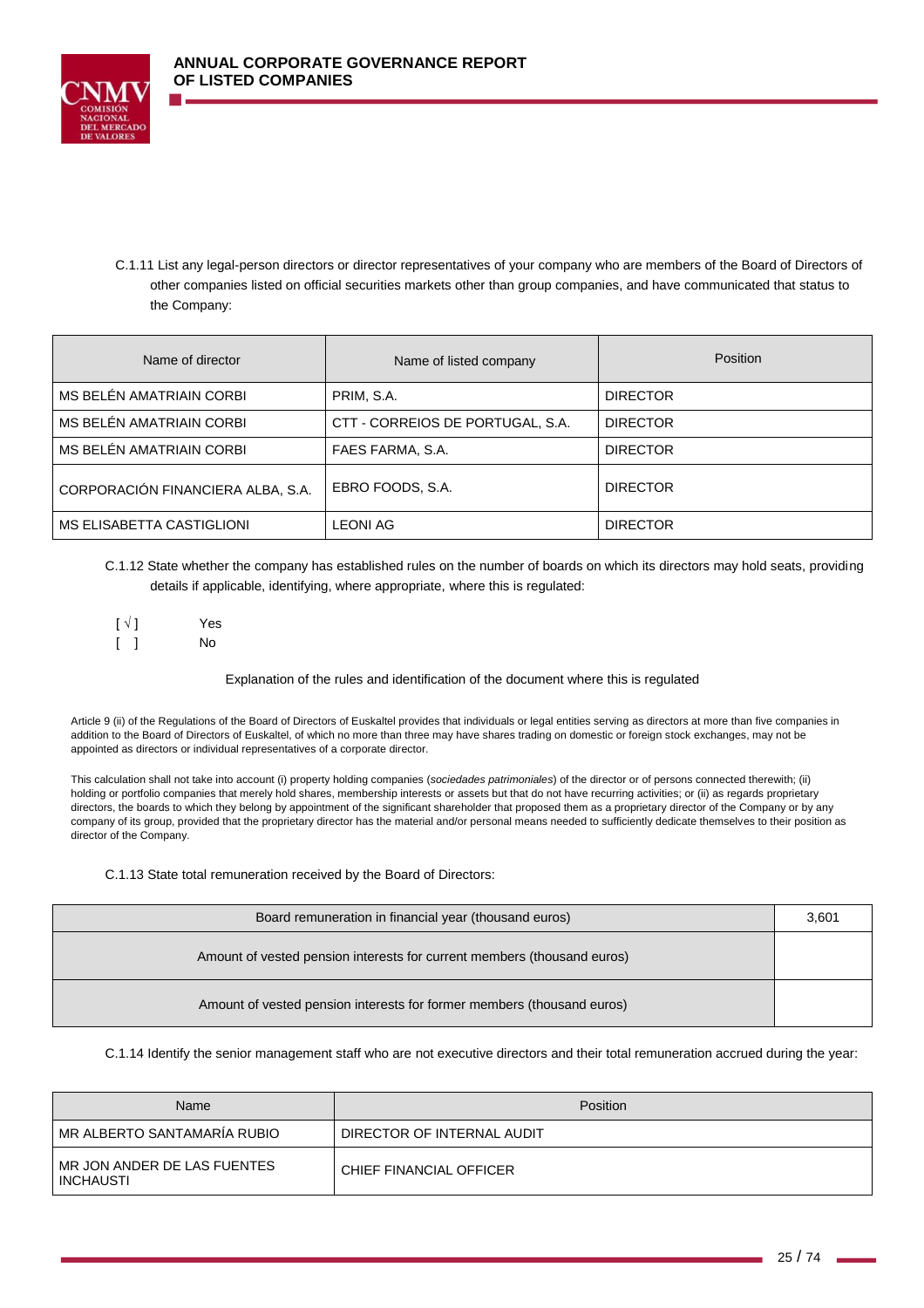

| Name                                                  | Position                                                                                |  |  |
|-------------------------------------------------------|-----------------------------------------------------------------------------------------|--|--|
| MR NORBERTO OJINAGA GOITIA                            | CHIEF TECHNOLOGY OFFICER                                                                |  |  |
| MR ALFREDO RAMOS GONZALEZ                             | <b>MASS MARKET SALES DIRECTOR</b>                                                       |  |  |
| MR ISIDRO FERNANDEZ DE LA CALLE                       | <b>CORPORATE MARKETING DIRECTOR</b>                                                     |  |  |
| MS NURIA FRESCO GARCÍA                                | DIRECTOR OF HUMAN RESOURCES, ORGANISATION, QUALITY AND INTERNAL<br><b>COMMUNICATION</b> |  |  |
| MR KOLDO UNANUE CARAZO                                | DIRECTOR OF MARKETING                                                                   |  |  |
| MR ERNESTO MARTINEZ VELASCO                           | DIRECTOR OF SYSTEMS AND OPERATIONS                                                      |  |  |
| Total senior management remuneration (thousand euros) |                                                                                         |  |  |

C.1.15 State whether the Board rules were amended during the year:

|                          | Yes |
|--------------------------|-----|
| $\lceil \sqrt{1} \rceil$ | No  |

## C.1.16 Specify the procedures for selection, appointment, re-election and removal of directors. Describe the competent bodies, the steps to follow and criteria applied in each procedure.

Pursuant to the provisions of the Corporate Enterprises Act, Directors shall be appointed or re-elected by the shareholders at a General Meeting from among honourable, skilled people of recognised character, competence, experience, qualification, training, availability and commitment to their duties.

To this end, the proposals for appointing and re-electing Directors that the Board of Directors submits for consideration by the shareholders acting at a General Meeting must be preceded by (a) a proposal of the Appointments and Remuneration Committee, in the case of independent Directors; or (b) a report of the Appointments and Remuneration Committee, in the case of the other Directors, expressly evaluating the candidates' respectability, capability, expertise, competence, qualification, training, availability and commitment to their duties.

There is also a series of objective disqualifications that preclude a potential candidate from being appointed as a Director. These disqualifications are found in article 9 of the Regulations of the Board of Directors.

The proposals for re-election of Directors that the Board of Directors resolves to submit to a decision of the shareholders at the General Meeting shall be subject to a process of preparation, which must include a proposal (in the case of independent Directors) or a report (in the case of the other Directors) issued by the Appointments and Remuneration Committee containing an analysis of the quality of the work performed and the dedication to the position shown by the proposed Directors during their preceding term of office as well as an express evaluation of their respectability, capability, expertise, competence, availability and commitment to their duties.

To this end, Directors sitting on the Appointments and Remuneration Committee shall be evaluated by the Committee itself, which shall use the internal and external means it deems appropriate for such purpose, and each of them shall leave the meeting during the deliberations and voting on resolutions that may affect them.

The Appointments and Remuneration Committee must ensure that, when new vacancies are filled or new Directors are appointed, the selection procedures are free from any implied bias entailing any kind of discrimination, and in particular, that such procedures do not hinder the selection of female directors, also establishing a target for female representation on the Board and preparing guidelines on how to achieve it.

Furthermore, Directors shall cease to hold office upon the expiration of the term of office for which they have been appointed or when it is so resolved by the shareholders at a General Meeting of Shareholders. In addition to the foregoing, Directors must tender their resignation to the Board of Directors in the cases indicated in article 12, sections 2, 3 and 6 of the Regulations of the Board of Directors.

The Board of Directors may propose the termination of an independent director before the passage of the bylaw-mandated period only upon good cause as defined in article 12.6 of the Regulations of the Board of Directors.

Directors affected by proposals for appointment, re-election or removal from office shall leave the meeting during the deliberations and voting relating to them.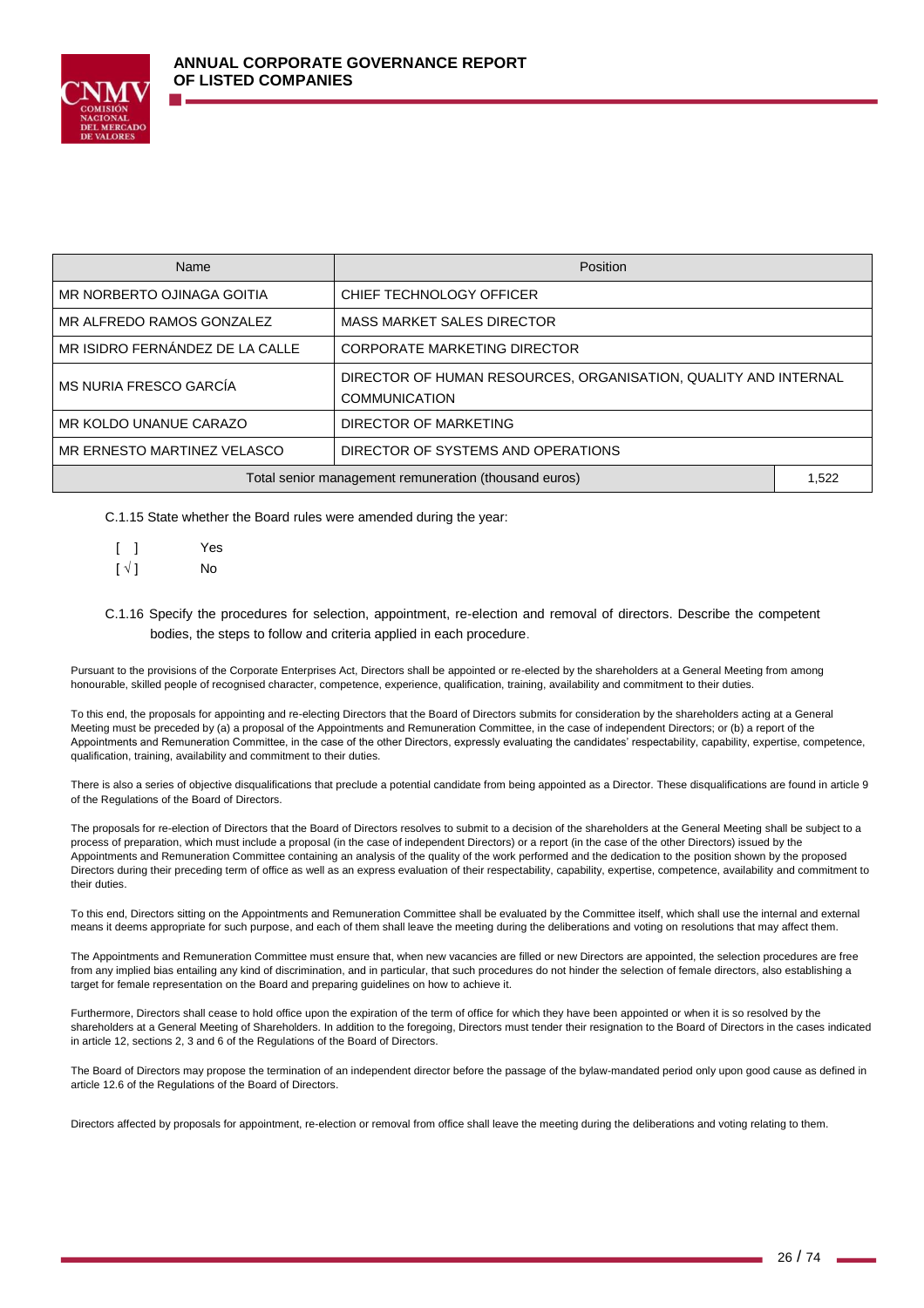

Among its other duties, the Appointments and Remuneration Committee is responsible for establishing and supervising an annual evaluation programme and an ongoing review of the Directors' qualifications, training, and if applicable, independence, as well as the maintenance of the conditions of the Directors' respectability, capability, expertise, competence, availability and commitment to their duties, not only when these conditions are necessary to serve as a Director as such but also to serve as a member of a particular committee, and proposes to the Board of Directors the measures that it deems appropriate in this regard, with the right to obtain any information or documentation that it deems necessary or appropriate to this end.

Finally, under the Director Selection Policy approved by the Board of Directors on 26 April 2016, the Board of Directors must perform, with the advice of and upon a report from the Appointments and Remuneration Committee, an analysis of the needs of the Company and of its Group, which will be used as a starting point for the proposed re-election of Directors or the proposed selection of new candidates for Director.

In this regard, the search will focus on persons who meet the requirements set out below and whose appointment favours a diversity of knowledge, experience, origin and gender on the Company's Board of Directors.

The candidates for Director of the Company must be respectable and capable persons with recognised expertise, competence, experience, qualifications, training, availability and commitment to their duties.

In selecting candidates, an attempt shall be made to achieve proper equilibrium within the Board of Directors as a whole that enriches decision-making and contributes multiple viewpoints to the discussion of the matters within its purview.

The selection process shall be governed by the Company's interest, with meritocracy as the primary selection standard, and shall be geared toward the search for the most qualified candidates.

Euskaltel may rely upon the assistance of external experts in the selection and validation of candidates for Director.

C.1.17 Explain how the annual evaluation of the Board has given rise to significant changes in its internal organisation and to procedures applicable to its activities:

#### Description of changes

During 2019 most of the proposed improvements and recommendations identified or defined in the previous year's evaluation process were implemented with the help of an outside consultant in the following areas:

- Strategy.
- Skills.
- Board information.
- Committee meetings.
- Remuneration policies.
- Continuity of the business and risk tolerance level.

During 2019:

- There was work preparing a Succession Plan for the Chair, the CEO, the Secretary and the members of the Board.

- A standard procedure for conduct in crisis situations (Contingency Plan) was worked on.

- Working teams were created among members of the Company's Management Team and Directors in order to obtain the maximum contribution of the latter without them intervening in management.

- The required connection between the Board of Directors and the Management Committee continued.

- Specific and differentiated processes of self-evaluation of the Committees of the Board were carried out by their members.

Describe the evaluation process and the areas evaluated by the Board of Directors with the help, if any, of external advisors, regarding the function and composition of the board and its committees and any other area or aspect that has been evaluated.

#### Description of the evaluation process and evaluated areas

Following the provisions of Recommendation 36 of the current Code of Good Governance for Listed Companies, a process of self-review of the performance and operation of the Board of Directors was carried out throughout 2019.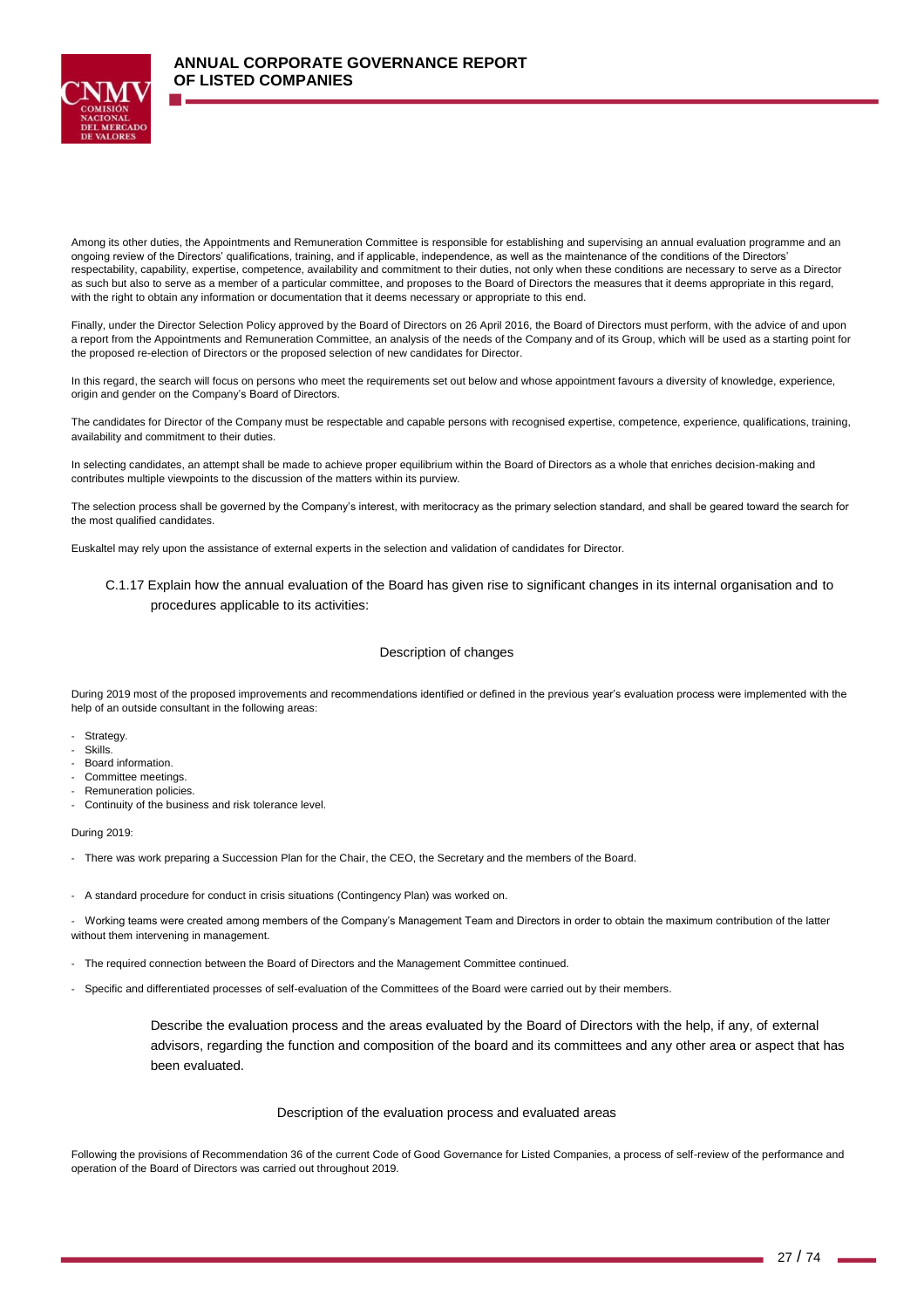

The process was carried out at a meeting of the Board of Directors held on 27 January 2020 and included four different parallel sub-processes:

- 1. Self-evaluation of the Board of Directors, with each and every one of the Directors filling out a survey.<br>2. Evaluation of the CEO.
- 2. Evaluation of the CEO.

3. Self-evaluation of the Audit and Control Committee, with the members of the Committee filling out a survey based on Technical Guide 3/2017 of the National<br>Securities Market Commission on Audit Committees of Public Inter

4. Self-evaluation of the Appointments and Remuneration Committee, with the members of the Committee filling out a survey based on Technical Guide 1/2019 of the National Securities Market Commission on Nomination and Remuneration Committees.

An evaluation was made of the composition and operation of the Board and the Committees as well as its effectiveness, the level of performance of duties vested therein by law and the Bylaws, and the extent to which such bodies are aligned with the recommendations of the recommendations of the National Securities Market Commission regarding the principles that should govern them.

C.1.18 Describe, in those years in which the external advisor has participated, the business relationships that the external advisor or any group company maintains with the company or any company in its group.

Not applicable.

#### C.1.19 State the situations in which directors are required to resign.

Article 12.2 of the Regulations of the Board of Directors provides that Directors must tender their resignation to the Board of Directors and formalise the resignation in the following cases:

(i) If due to supervening circumstances they are involved in any of the instances of disqualification or prohibition referred to in provisions of a general nature, the Bylaws or the Regulations.

(ii) If serious damage is caused to the value or reputation of the Company or there is a risk to the Company of criminal liability as a result of any acts or conduct attributable to the Director.

(iii) If they cease to deserve the respectability or to have the capability, expertise, competence, availability or commitment to their duties required to be a Director of the Company.

(iv) If their continuance in office on the Board of Directors may for any reason jeopardise the faithful and diligent performance of their duties in furtherance of the Company interest, whether directly, indirectly or through connected persons (pursuant to the definition of this term set forth in the Regulations).

(v) If the reasons why the director was appointed cease to exist, and particularly in the case of proprietary directors, if the shareholder or shareholders who proposed, requested or decided the appointment thereof totally or partially sell or transfer their equity interest, with the result that such equity interest ceases to be significant or sufficient to justify the appointment.

Article 12.4 of the Regulations of the Board of Directors also provides that Directors must also tender their resignation to the Board of Directors when they reach the age of 70, and they must formalise the corresponding resignation from their position as Director at the first meeting of the Board of Directors that takes place after the holding of the General Meeting of Shareholders at which the shareholders approve the annual accounts for the financial year in which they reach said age.

Finally, article 12.6 of said Regulations provides that the Board of Directors may propose the termination of an independent Director before the passage of the bylawmandated period only upon good cause found by the Board of Directors. In particular, good cause shall be deemed to exist whenever the Director has failed to perform the duties inherent in the position held thereby or comes under any of the prohibited circumstances described in the definition of independent Director established by applicable legal provisions or, in the absence thereof, the good corporate governance recommendations applicable to the Company at any particular time.

C.1.20 Are qualified majorities other than those established by law required for any specific decision?

| $\lceil \sqrt{} \rceil$ | Yes |
|-------------------------|-----|
|                         | No  |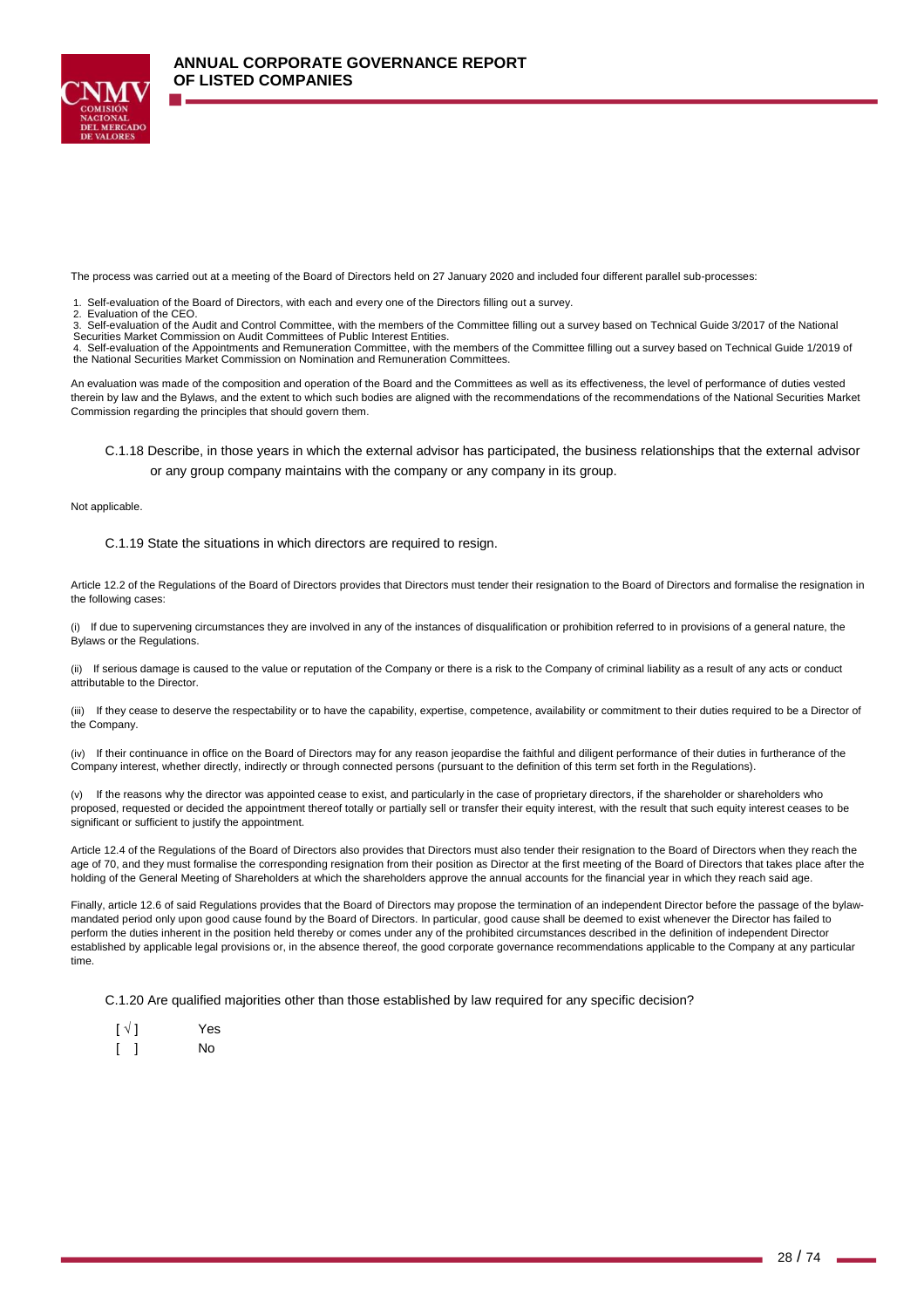

#### If so, please describe any differences.

#### Description of differences

Article 55 of the Bylaws and article 22 of the Regulations of the Board of Directors provide that a valid quorum for a meeting of the Board of Directors held to adopt Significant Decisions of the Board of Directors shall require the attendance in person or by proxy of 4/5 of its members. Furthermore, resolutions regarding a matter that is a Significant Decision of the Board of Directors shall be adopted with the favourable vote of at least 4/5 of the members present in person or by proxy.

Pursuant to article 56 of the Bylaws and article 23 of the Regulations of the Board of Directors, the following are considered Significant Decisions of the Board of Directors:

a) Closure of any work centre of the Company at any time within the Autonomous Community of the Basque Country, unless there is documentation duly supporting said closure for reasons of efficiency in carrying out the business activity of the Company.

b) Proposing any decision to the shareholders acting at a General Meeting of Shareholders that is intended to have the effect of not maintaining effective administration and management of the Company within the Autonomous Community of the Basque Country or within any other Autonomous Community in which the effective administration and management of a subsidiary or minority-owned company is located.

c) Proposing to the shareholders acting at a General Meeting of Shareholders a change in the "Euskaltel" brand for carrying out the activities of the Company in the Autonomous Community of the Basque Country.

d) Decision regarding the direction of the Company's vote in its capacity as member or shareholder (and the vote of its representatives on management bodies) at any subsidiaries or minority-owned companies regarding any resolution deemed to be a Significant Decision of the Board of Directors for purposes of this section.

- e) Resolutions to implement the delegations made by the shareholders acting at a General Meeting of Shareholders regarding the above matters.
	- C.1.21 Explain whether there are specific requirements, other than those relating to directors, to be appointed as chair of the Board of Directors.
	- [ ] Yes
	- $\lceil \sqrt{} \rceil$  No

C.1.22 State whether the Articles of Association or the Board Rules establish any limit as to the age of directors:

| $\lceil \sqrt{1} \rceil$ | Yes |
|--------------------------|-----|
|                          | No  |

|                 | Age limit |
|-----------------|-----------|
| Chairman        | N/A       |
| <b>CEO</b>      | N/A       |
| <b>Director</b> | N/A       |

Article 12.4 of the Regulations of the Board provides that directors must also tender their resignation to the Board of Directors when they reach the age of 70, and they must formalise the corresponding resignation from their position as director at the first meeting of the Board of Directors that takes place after the holding of the General Meeting of Shareholders at which the shareholders approve the annual accounts for the financial year in which they reach said age.

C.1.23 State whether the Articles of Association or the Board Rules establish any term limits for independent directors other than those required by law:

|                          | Yes |
|--------------------------|-----|
| $\lceil \sqrt{1} \rceil$ | No  |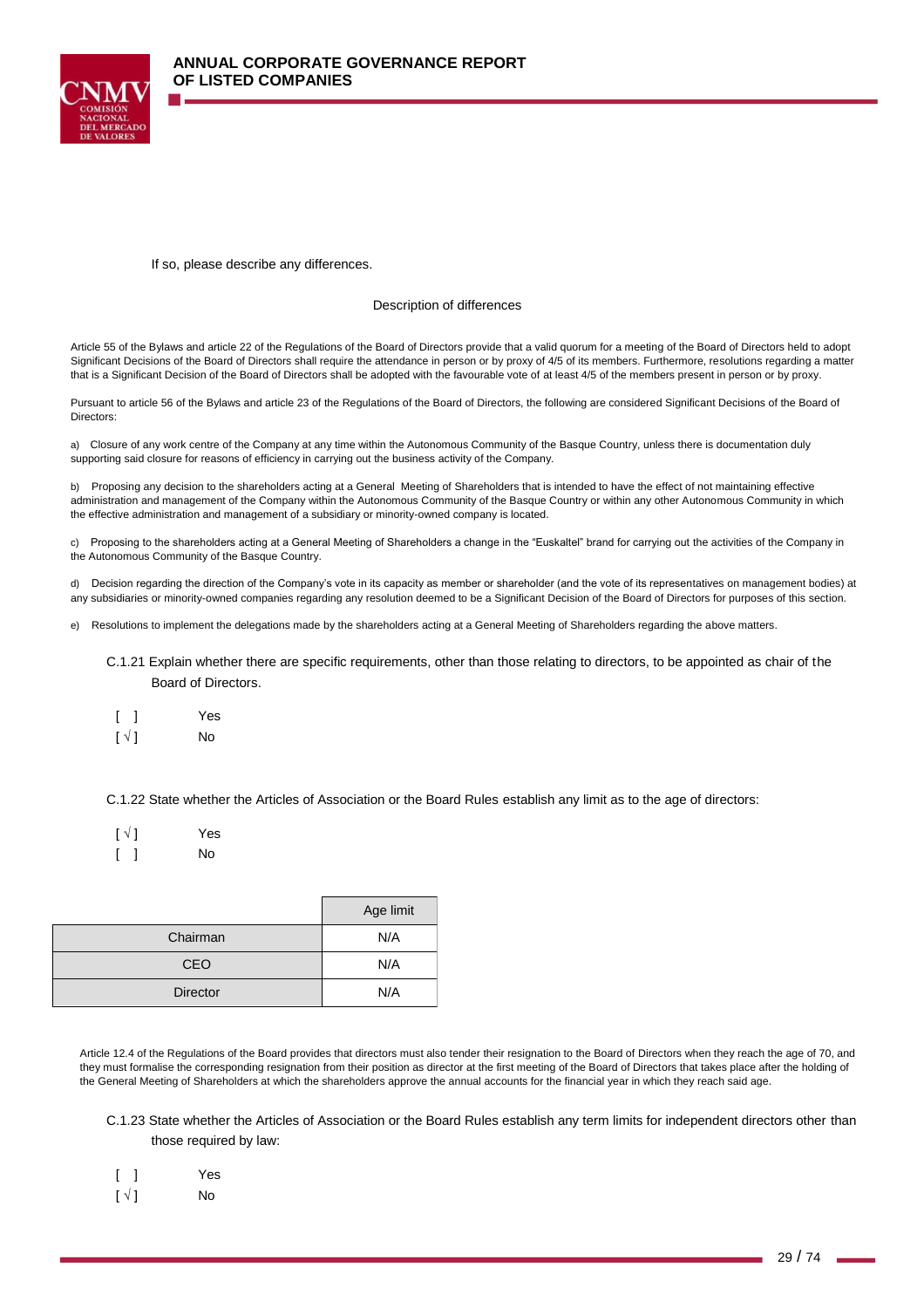

C.1.24 State whether the Articles of Association or Board Rules establish specific proxy rules for votes at Board meetings, how they are to be delegated and, in particular, the maximum number of proxies that a director may have, as well as if there is any limit regarding the category of director to whom a proxy may be given beyond the limitations imposed by law. If so, please briefly describe the rules.

Pursuant to article 57 of the Bylaws and article 24 of the Regulations of the Board of Directors, any Director may grant their proxy and vote to any other Director, giving notice thereof by letter addressed to the Chair. The proxy must be in writing and must be particular for each meeting.

Article 25 of the Regulations of the Board of Directors provides that Directors shall make every effort to attend the meetings of the Board of Directors and, if unable to do so in person, shall endeavour to give a proxy to another Director, to whom appropriate instructions must be given. They may not give a proxy in connection with matters in relation to which they have any conflict of interest.

There is no maximum number of proxies that may be granted by a Director, nor are Directors required to grant their proxy to another director of the same type, except as provided by law.

C.1.25 State the number of meetings held by the Board of Directors during the year.

If applicable, also state the number of times the Board met without the chairman present. Meetings where the chairman sent specific proxy instructions are to be counted as attended.

| Number of Board meetings                         | 15 |
|--------------------------------------------------|----|
| Number of Board meetings without the<br>chairman |    |

State the number of meetings held by the coordinating director with the other directors, where there was neither attendance nor representation of any executive director:

Number of meetings and a set of  $\sim$  0

Please specify the number of meetings held by each committee of the Board during the year:

| Number of meetings held by the<br><b>AUDIT AND CONTROL</b><br><b>COMMITTEE</b>             | 5 |
|--------------------------------------------------------------------------------------------|---|
| Number of meetings held by the<br><b>STRATEGY COMMITTEE</b>                                |   |
| Number of meetings held by the<br><b>APPOINTMENTS AND</b><br><b>REMUNERATION COMMITTEE</b> |   |

C.1.26 State the number of meetings held by the Board of Directors during the year and information regarding the attendance of its members:

| Number of meetings with the<br>attendance of at least 80% of the<br>directors | 15     |
|-------------------------------------------------------------------------------|--------|
| % of attendance over total votes<br>during the year                           | 100.00 |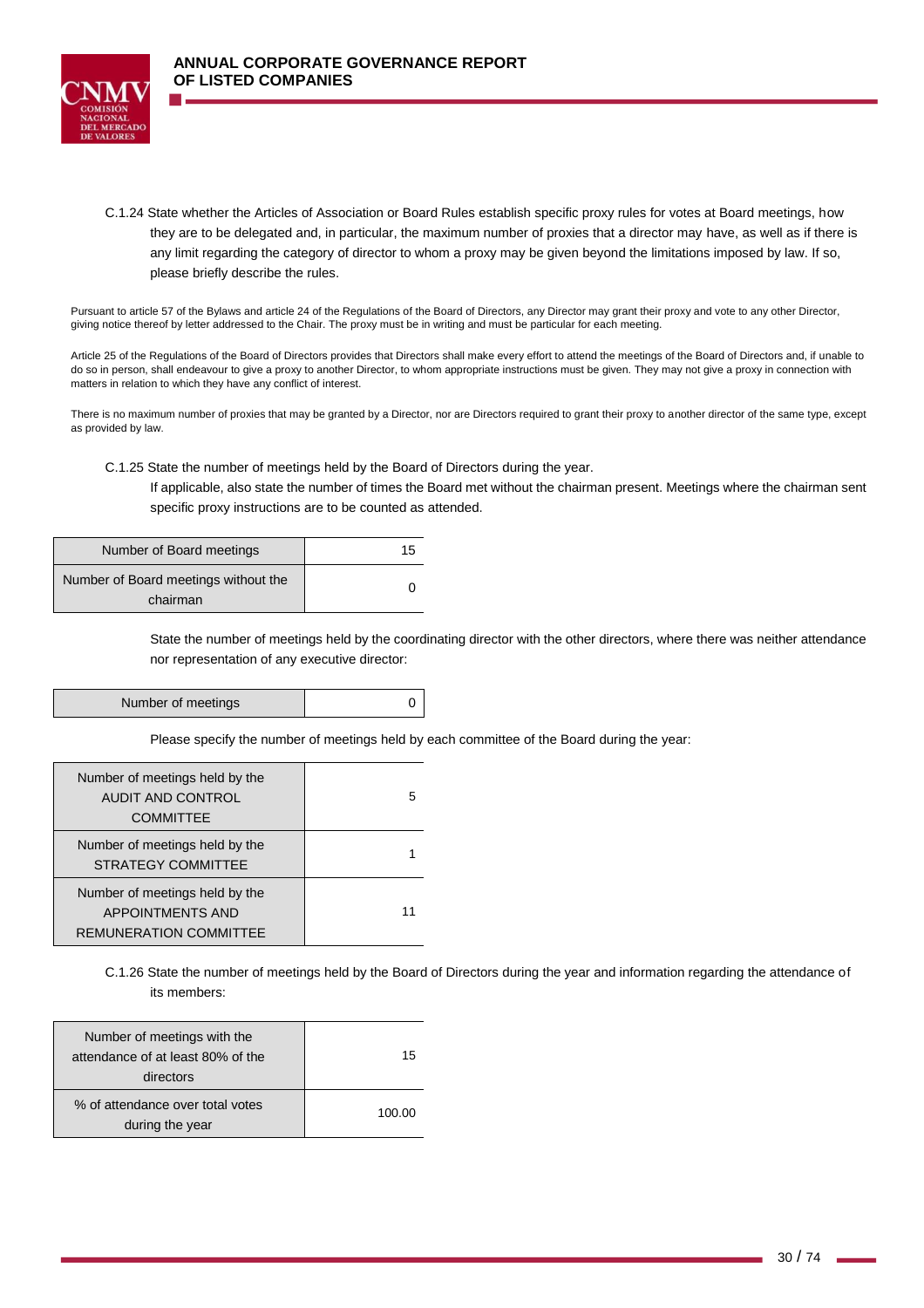

| Number of meetings with all directors<br>attending in person or by proxy with<br>specific instructions        |       |
|---------------------------------------------------------------------------------------------------------------|-------|
| % of votes cast in person and by proxy<br>with specific instructions out of all votes<br>cast during the year | 100.0 |

C.1.27 State if the individual and consolidated financial statements submitted to the Board for preparation were previously certified:

| $\lceil \sqrt{1} \rceil$ | Yes |
|--------------------------|-----|
|                          | No  |

Identify, if applicable, the person/persons who certified the individual and consolidated financial statements of the company for preparation by the board:

| Name                                     | Position |
|------------------------------------------|----------|
| MR JOSÉ MIGUEL GARCÍA<br>l FERNÁNDEZ     | CEO      |
| MR ÁNGEL LUIS OLABUENAGA<br><b>BURÓN</b> | CFO      |

C.1.28 Explain any measures established by the Board of Directors to prevent the individual and consolidated financial statements prepared by the Board from being submitted to the General Shareholders' Meeting with a qualified audit opinion.

Article 43.3 of the Regulations of the Board of Directors provides that the Board shall seek to definitively formulate the annual accounts such that there is no room for reservations or qualifications by the auditor. In those exceptional circumstances in which they are made, both the Chair of the Audit and Control Committee and the external auditors shall clearly explain to the shareholders the content of such reservations or qualifications. However, if the Board of Directors believes that its opinion should prevail, it shall provide a public explanation of the content and scope of the discrepancy.

In addition, article 5 of the Regulations of the Audit and Control Committee provides that, without prejudice to any other duties that may be assigned thereto from time to time by the Board of Directors, or that are vested therein by applicable legal provisions, the Audit and Control Committee shall perform the following basic duties:

a) Monitor the effectiveness of internal control at the Company and within its Group, as well as of their systems for the management of risks, including tax risks.

- b) Analyse with the external auditors any possible significant weaknesses in the internal control system detected when the audit was performed.
- c) Supervise the process of preparing and presenting regulated financial information.
- d) Supervise the internal audit activity of the Company.

e) Establish appropriate relations with the external statutory auditors to receive information on those issues that might risk the independence thereof, for examination by the Committee, and any others related to the statutory audit process, as well as such other communications as are provided for in the laws on auditing and in auditing rules. In any event, they must receive every year from the external auditors a written confirmation of their independence from the entity or entities directly or indirectly related thereto, as well as information about additional services of any kind provided to these entities by the auditors or companies, or by persons or entities related to them in accordance with the laws on auditing of accounts.

In addition, throughout the financial year, the Audit and Control Committee reports on the Company's financial information before it is approved by the Board of Directors and submitted to the National Securities Market Commission (CNMV).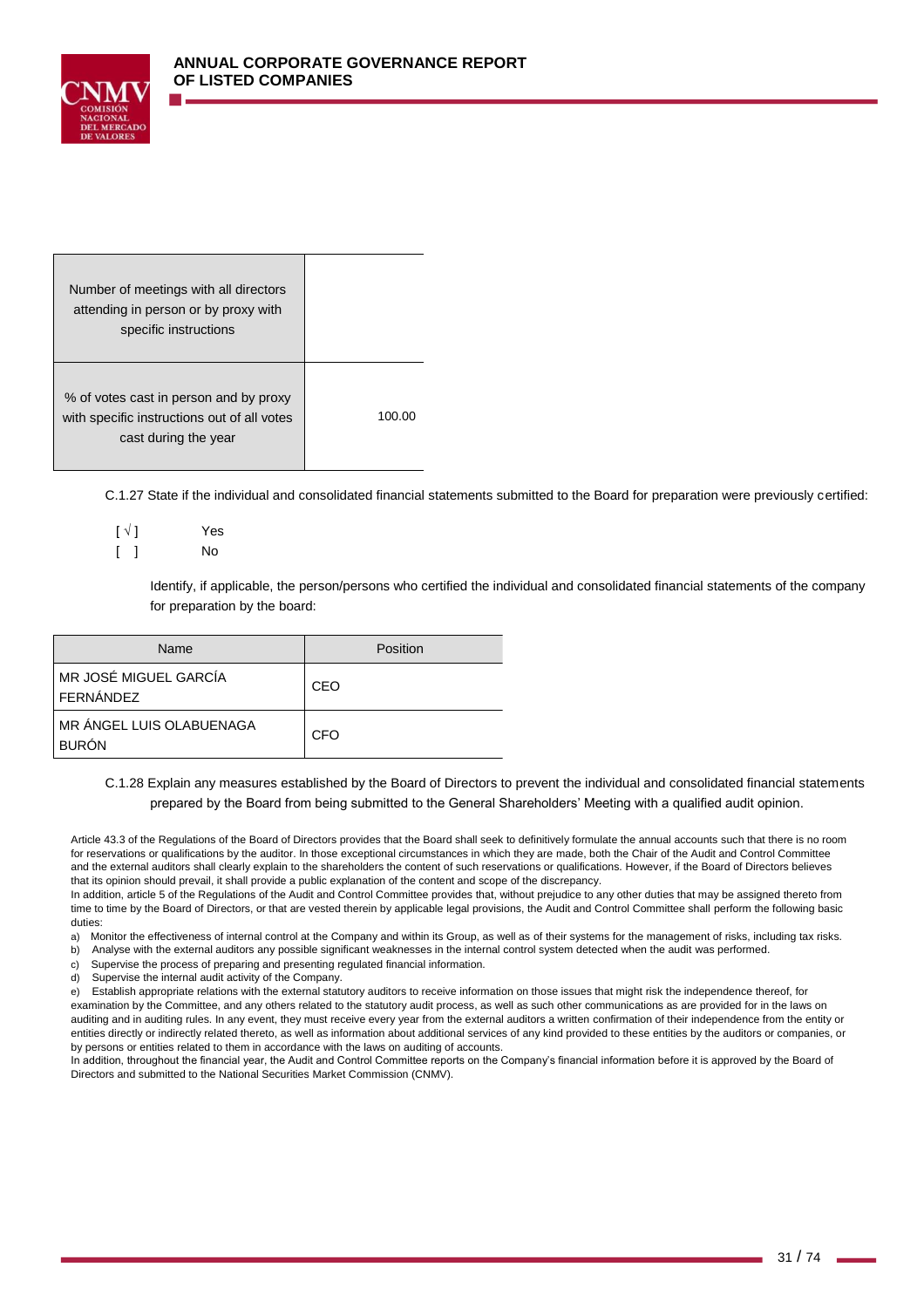



|                          | Yes |
|--------------------------|-----|
| $\lceil \sqrt{1} \rceil$ | No  |

If the secretary is not a director, please complete the following table:

| Name of the secretary  | Representative |
|------------------------|----------------|
| MR JOSÉ ORTIZ MARTÍNEZ |                |

## C.1.30 State, if any, the concrete measures established by the entity to ensure the independence of its external auditors, financial analysts, investment banks, and rating agencies, including how legal provisions have been implemented in practice.

In accordance with article 43 of the Regulations of the Board, the Audit and Control Committee proposes to the Board of Directors, for submission to the shareholders at the General Meeting of Shareholders, the appointment (indicating the contractual terms and conditions and the scope of the professional mandate), renewal and revocation of the statutory auditor of the Company and oversees compliance with the auditing contract.

To this end, the Audit and Control Committee shall refrain from proposing to the Board of Directors, and the Board of Directors shall refrain from submitting to the shareholders at a General Shareholders' Meeting, the appointment as auditor of the Company of any audit firm that is affected by grounds for disqualification under the legal provisions on auditing or those firms for which the fees expected to be paid by the Company for all items is greater than five per cent (5%) of their total revenues for the previous financial year.

In addition, article 64.3 of the Bylaws provides that, without prejudice to any other duties that may be assigned to it from time to time by the Board of Directors, the Audit and Control Committee shall perform the following basic duties:

a) Report to the shareholders at the General Shareholders' Meeting on the issues raised by the shareholders that are within its purview, and particularly regarding the results of the audit, explaining how it has contributed to the integrity of the financial information and the function that the Audit and Control Committee has performed in said process.

b) Monitor the effectiveness of internal control at the Company and within its Group, as well as of their systems for the management of risks, including tax risks.

c) Together with the auditors, but without diminishing the independence thereof, analyse significant weaknesses in the internal control system detected during the audit. For these purposes, it may submit any recommendations or proposals to the Board of Directors and the corresponding follow-up period.

d) Supervise the process of preparing and presenting regulated financial information and submit recommendations or proposals to the Board of Directors to protect the integrity thereof.

Propose to the Board of Directors, for submission to the shareholders at the General Shareholders' Meeting, the appointment, re-election or replacement of the auditors, taking responsibility for the selection process, in accordance with applicable legal provisions, as well as the terms of engagement thereof, and regularly collect information therefrom on the audit plan and the implementation thereof, in addition to preserving its independence in the performance of its duties.

f) Supervise the internal audit activity of the Company.

g) Establish appropriate relations with the auditors to receive information on those issues that might threaten the independence thereof, for examination by the Audit and Control Committee, and any others related to the audit process and, if applicable, the authorisation of services other than those prohibited under applicable legal provisions, as well as such other communications as are provided for in the laws on auditing and in other auditing rules. In any case, it must annually receive from the statutory auditors written confirmation of their independence from the Company or entities directly or indirectly related thereto, as well as detailed and itemised information on additional services of any kind provided to these entities by the statutory auditors or by persons or entities related thereto, in accordance with legal provisions governing audit activities.

h) On an annual basis, and prior to the audit report, issue a report expressing an opinion as to whether the independence of the statutory auditors is compromised. This report must in all cases and on a reasoned basis make a pronouncement regarding the provision of each and every one of the additional services referred to in the preceding letter, considered individually and as a whole, other than the legal audit, and in relation to the rules on independence or the legal provisions governing audit activities.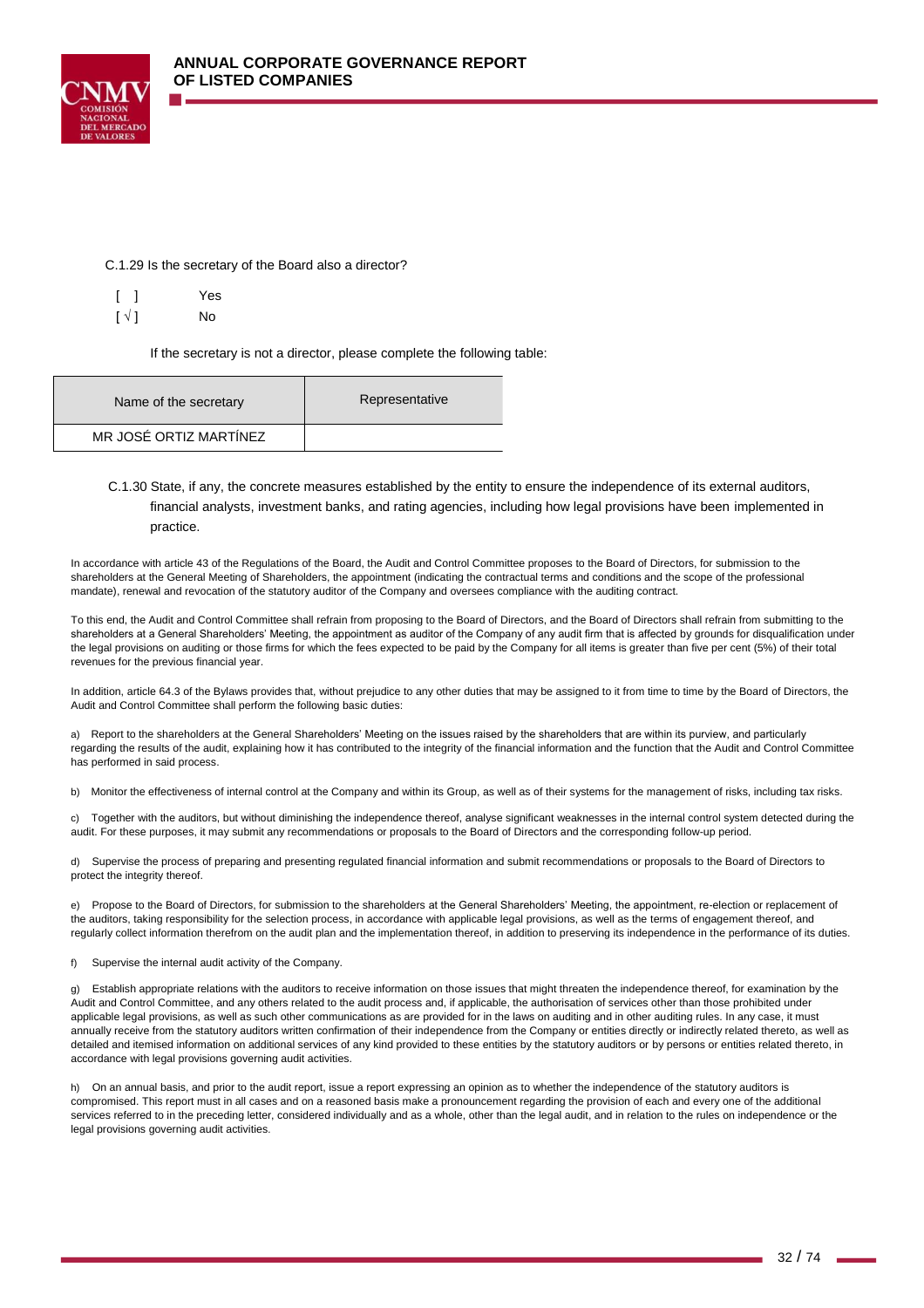

i) Provide an advance report to the Board of Directors on all of the matters provided by law, the Company's Bylaws and the Regulations of the Board of Directors, and particularly regarding: (i) the financial information that the Company must periodically publish; (ii) the creation or acquisition of interests in special purpose entities or entities domiciled in territories or countries considered to be tax havens; and (iii) related-party transactions.

On the other hand, section 3.(ii) of article 5 of the Regulations of the Audit and Control Committee provides that, as regards the external auditor, the Audit and Control Committee is vested with the following powers, among others:

(a) Endeavour to ensure that the remuneration of the external auditor for its work does not compromise the quality or independence thereof.

(b) Ensure the independence of the external auditor and, to that end, (i) that the Company reports a change of auditor to the National Securities Market Commission (*Comisión Nacional del Mercado de Valores*) as a significant event, accompanied by a statement of any disagreements arising with the outgoing auditor and the reasons for the same; (ii) that the Company and the auditor comply with applicable legal provisions regarding the provision of non-audit services and, in general, the other rules established to ensure the independence of the auditors, and (iii) that it investigate the circumstances giving rise to any resignation of the external auditor.

- C.1.31 State whether the company changed its external auditor during the year. If so, please identify the incoming and the outgoing auditor:
	- [ ] Yes
- $\lceil \sqrt{ } \rceil$  No

If there were any disagreements with the outgoing auditor, please provide an explanation:

- [ ] Yes  $\lceil \sqrt{} \rceil$  No
- C.1.32 State whether the audit firm performs any non-audit services to the company and/or its group, and if so, the fees paid and the corresponding percentage of total fees invoiced to the company and/or group.
- $[\sqrt{]}$  Yes [ ] No

|                                                                          | Company | Group companies | Total |
|--------------------------------------------------------------------------|---------|-----------------|-------|
| Amount invoiced for non-audit services<br>(thousand euros)               | 51      | 4               | 55    |
| Amount invoiced for non-audit<br>services/Amount for audit work (in<br>% | 20.30   | 1.60            | 21.90 |

C.1.33 State whether the auditors' report on the financial statements for the preceding year contains a qualified opinion or reservations. If so, please explain the reasons given by the chairman of the audit committee to explain the content and extent of the aforementioned qualified opinion or reservations.

[ ] Yes

 $[\sqrt{]}$  No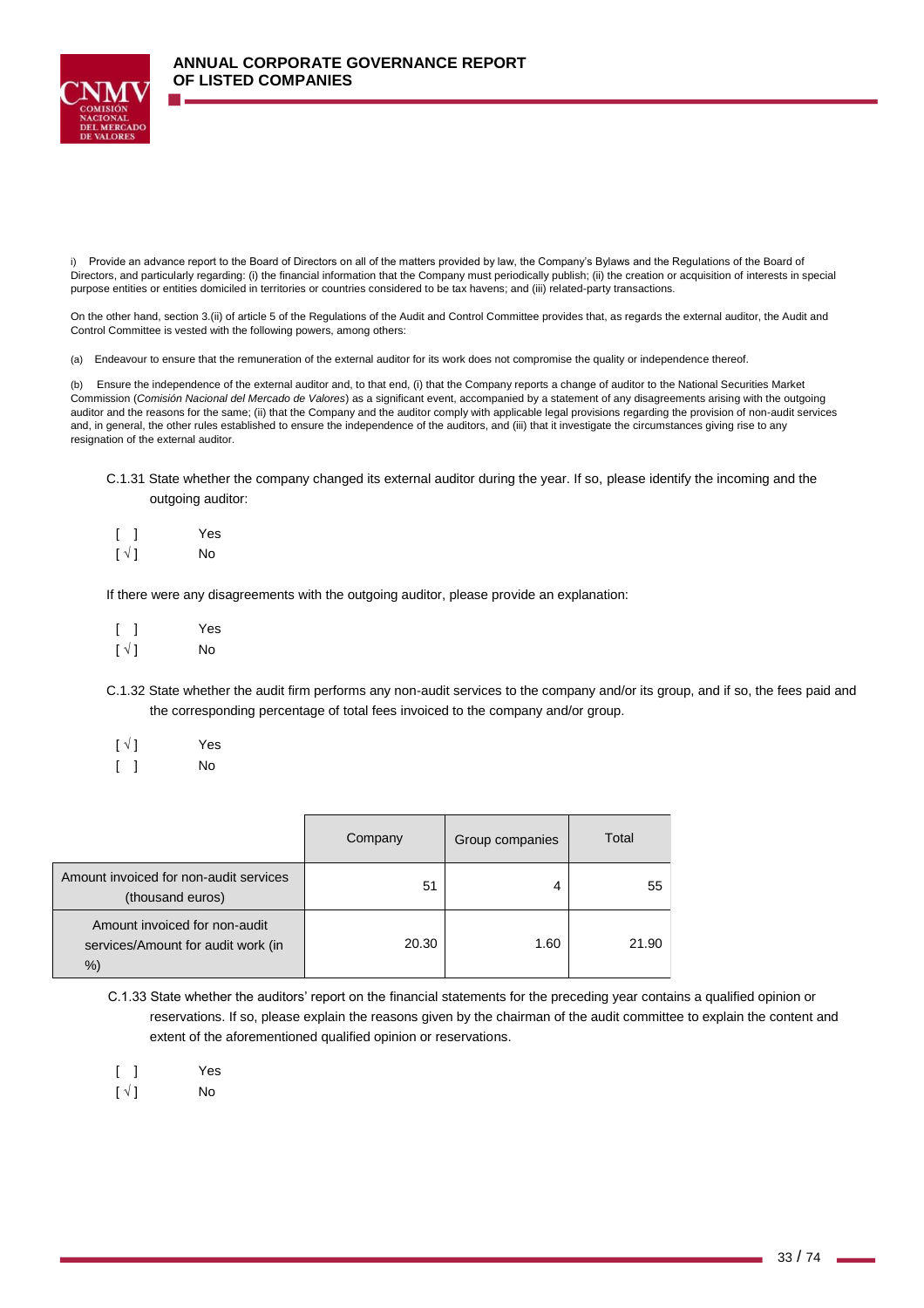

C.1.34 State the number of consecutive years the current audit firm has been auditing the financial statements of the company and/or group. Furthermore, state the number of years audited by the current audit firm as a percentage of the total number of years that the financial statements have been audited:

|                             | Individual | Consolidated |  |
|-----------------------------|------------|--------------|--|
| Number of consecutive years |            |              |  |

|                                                                                                                                 | Individual | Consolidated |
|---------------------------------------------------------------------------------------------------------------------------------|------------|--------------|
| Number of years audited by the current audit<br>firm/number of fiscal years the company or<br>its group has been audited (by %) | 31.80      | 45.50        |

C.1.35 State whether there is a procedure whereby directors have the information necessary to prepare the meetings of the governing bodies with sufficient time and provide details if applicable:

| $\lceil \sqrt{1} \rceil$ | Yes       |
|--------------------------|-----------|
|                          | <b>No</b> |

### Explanation of procedure

Article 15 of the Regulations of the Board of Directors provides that the Chair of the Board of Directors must ensure that the Directors receive in advance information sufficient to deliberate on the items on the agenda. Furthermore, article 19 of the Regulations of the Board of Directors provides that notice of meetings of the Board of Directors must be given at least 10 business days prior to the date set for the meeting.

C.1.36 State whether the company has established rules whereby directors must provide information regarding and, if applicable, resign, in circumstances that may damage the company's standing and reputation. If so, provide details:

| $\lceil \sqrt{1} \rceil$ | Yes |
|--------------------------|-----|
|                          | No. |

### Explain the rules

Directors must tender their resignation to the Board of Directors and formalise the resignation in the cases provided for in article 12.2 of the Regulations of the Board of Directors, including for these purposes the following:

(i) If due to supervening circumstances they are involved in any of the instances of disqualification or prohibition referred to in provisions of a general nature, the Bylaws or the Regulations.

(ii) If serious damage is caused to the value or reputation of the Company or there is a risk to the Company of criminal liability as a result of any acts or conduct attributable to the Director.

(iii) If they cease to deserve the respectability or to have the capability, expertise, competence, availability or commitment to their duties required to be a Director of the Company.

In addition, article 39.2 of the Regulations of the Board of Directors provides that a Director must inform the Company of any court, administrative or other proceedings brought against the Director and which, due to the importance or nature thereof, could seriously affect the reputation of the Company. In particular, every Director must inform the Company, through its Chair, if the Director has become subject to an order for further criminal prosecution (*resultar procesado*) or if an order for the commencement of an oral trial has been issued against such Director for any of the crimes specified in Section 213 of the Corporate Enterprises Act.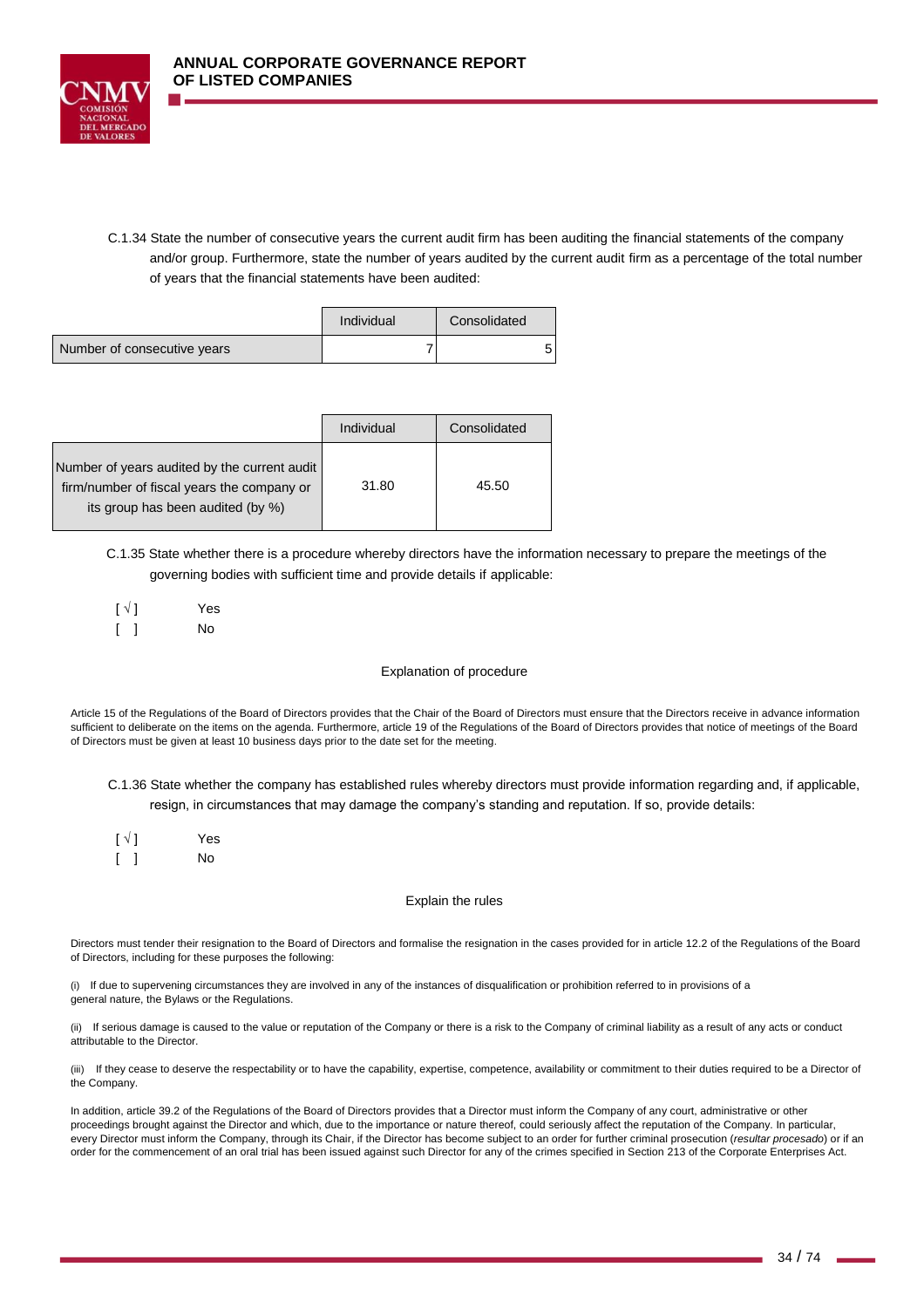

C.1.37 State whether any member of the Board of Directors has notified the company that he or she has been tried or notified that legal proceedings have been filed against him or her, for any offences described in Article 213 of the LSC:

|                          | Yes |
|--------------------------|-----|
| $\lceil \sqrt{1} \rceil$ | No  |

C.1.38 Detail any material agreements entered into by the company that come into force, are modified or are terminated in the event of a change in control of the company following a public takeover bid, and their effects.

The financing agreement entered into between the Company and a syndicate of banks, whose Agent is Banco Bilbao Vizcaya Argentaria, on 5 October 2015, and formalised in an instrument dated 27 November after compliance with the conditions precedent established in the agreement, contains an acceleration clause requiring the Company to prepay the loan and any amounts due in the event of a change in control. For purposes of such agreement, a change in control is deemed to occur if any person or group of persons acting in concert acquires more than 50% of the share capital with voting rights of Euskaltel.

- The master services outsourcing agreement to build, operate, maintain and guarantee the service of the Euskaltel network, executed on 16 October 2014 between the Company and ZTE, provides that if Euskaltel is subject to a change in ownership (whether as a result of a business combination, restructuring, reorganisation, sale or otherwise) such that there is a greater than fifty per cent (50%) change in its shareholding structure, Euskaltel may terminate the agreement, provided that it gives ZTE six (6) months' prior written notice.

- The master IT services outsourcing agreement entered into on 20 June 2014 between the GFI Norte corporate group and the Company may be terminated by Euskaltel after the passage of two (2) years from such date if Euskaltel is subject to a change in share ownership (whether as a result of a business combination, restructuring, reorganisation, sale or otherwise) such that there is a greater than fifty per cent (50%) change in its shareholding structure.

- The agreement entered into on 2 July 2012 for Orange to provide services to Euskaltel in order for Euskaltel to provide services as a full VMO provides that the companies may terminate the agreement in the event that a competitor of one of the companies directly holds the majority of the capital or the voting rights of the other. Thus, if a competitor of Orange should end up directly holding the majority of the capital or voting rights of Euskaltel, Orange will be entitled to terminate the agreement. Likewise, if a competitor of Euskaltel should end up holding the majority of the capital or voting rights of Orange, Euskaltel may terminate the agreement.

- The Contract for Orange to make FTTH infrastructure networks and fibre access service available to Euskaltel, signed with Orange España Comunicaciones Fijas, S.L.U. on 26 July 2017. Later, in an addendum to this contract signed on 11 December 2019, a specific event was added providing for maximum indemnification if Euskaltel requests termination of the contract in the event of an acquisition, merger or absorption of the Group by a fixed infrastructure operator in Spain with a particular number of lines.

C.1.39 Identify individually for directors, and generally in other cases, and provide detail of any agreements made between the company and its directors, executives or employees containing severance payment or golden parachute clauses in the event of resignation or dismissal of employment without cause following a takeover bid or any other type of transaction.

| Number of beneficiaries                | 9                                                                                                                                                                                                                                                      |  |
|----------------------------------------|--------------------------------------------------------------------------------------------------------------------------------------------------------------------------------------------------------------------------------------------------------|--|
| Type of beneficiary                    | Description of agreement                                                                                                                                                                                                                               |  |
|                                        | Pursuant to the provisions of his service agreement dated 10 July 2019, the CEO<br>will be entitled to receive from the Company a severance payment in the case of<br>cessation in office and termination of the contract on the following grounds: a) |  |
| <b>Executive Director and Officers</b> | Unilateral termination by the CEO due to serious breach by the Company of the<br>obligations included in said Contract: and b) Unilateral termination by the CEO due                                                                                   |  |

obligations included in said Contract; and b) Unilateral termination by the CEO due to a material change in his duties, powers or conditions for providing the services that is not due to reasons attributable to the CEO.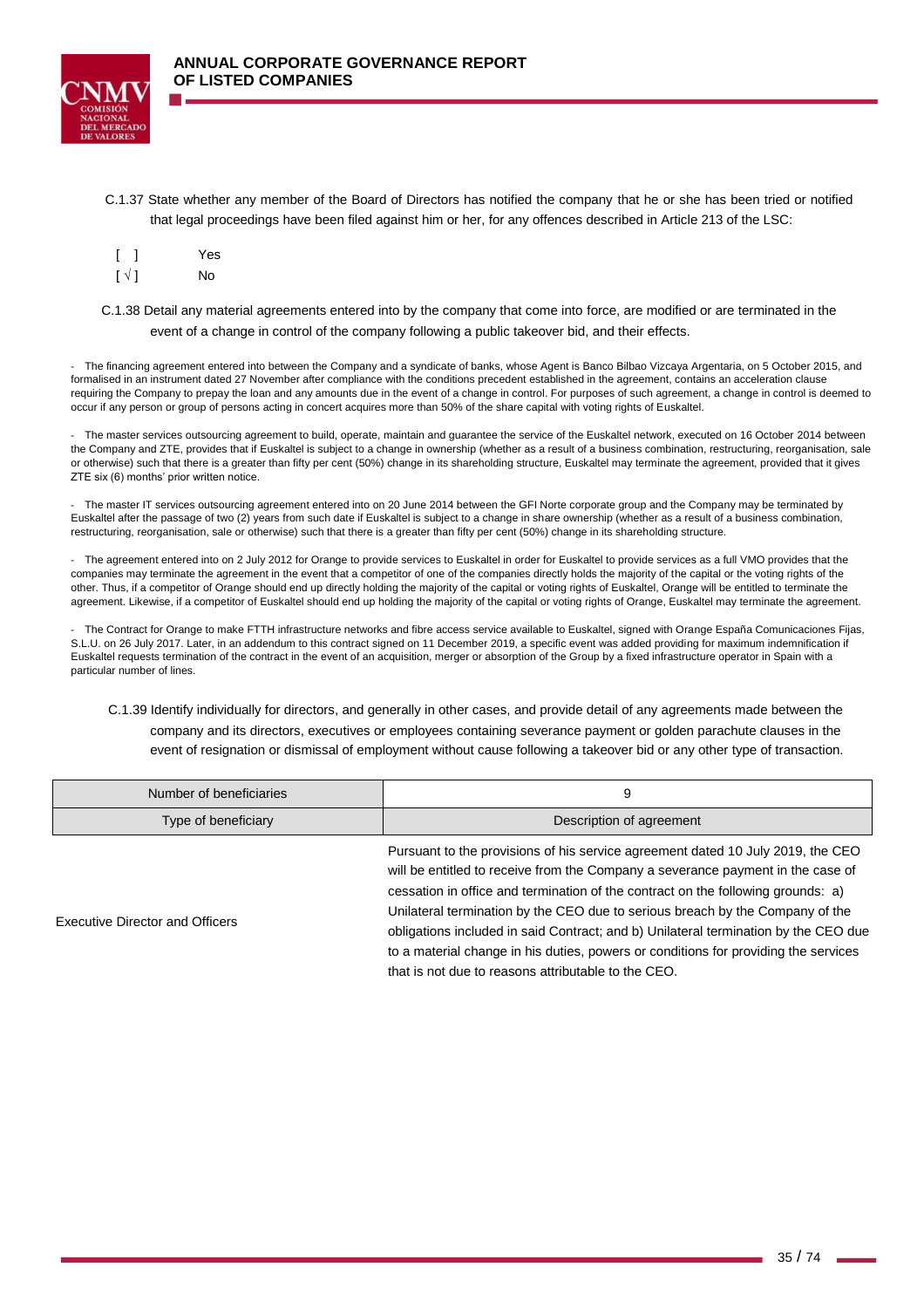

| Type of beneficiary | Description of agreement                                                                                                                                                                                                                                                                                                                                                                                                                                                                                                                                                                                                                                                                                                                                                                                                                                                                                                                                                                                                                                                                                                                                                                                                                                                                                                                                                                                                                                                                                                                                                                                                                                                                                                                                                                                                                                                                                                                                                                                                                                                                                                                                                                                                                                                                                         |
|---------------------|------------------------------------------------------------------------------------------------------------------------------------------------------------------------------------------------------------------------------------------------------------------------------------------------------------------------------------------------------------------------------------------------------------------------------------------------------------------------------------------------------------------------------------------------------------------------------------------------------------------------------------------------------------------------------------------------------------------------------------------------------------------------------------------------------------------------------------------------------------------------------------------------------------------------------------------------------------------------------------------------------------------------------------------------------------------------------------------------------------------------------------------------------------------------------------------------------------------------------------------------------------------------------------------------------------------------------------------------------------------------------------------------------------------------------------------------------------------------------------------------------------------------------------------------------------------------------------------------------------------------------------------------------------------------------------------------------------------------------------------------------------------------------------------------------------------------------------------------------------------------------------------------------------------------------------------------------------------------------------------------------------------------------------------------------------------------------------------------------------------------------------------------------------------------------------------------------------------------------------------------------------------------------------------------------------------|
|                     | c) Change in control of the Company within the meaning provided by article 42 of<br>the Commercial Code. d) unilateral termination of the contract by the Company, at<br>any time, that is not due to (i) a serious breach attributable to the CEO of the duties<br>of loyalty, diligence or good faith in accordance with which he must perform his<br>office, or (ii) any other serious breach by the CEO of the obligations assumed<br>under the contract. The severance payment that the CEO will be entitled to receive<br>in any of the foregoing circumstances will consist of an amount equal to 24 months<br>of his fixed annual remuneration on the date of termination of the Contract.<br>Furthermore, certain Officers of the Company have the following clause in case of<br>termination of their contract at the request of Euskaltel: "Upon the occurrence of a<br>business succession or significant change in ownership of Euskaltel after which<br>there is a renewal of its Board of Directors, the Company will terminate the contract<br>of the Office by means of unilateral separation or termination, whatever the means<br>thereof, other than disciplinary dismissal by means of a final court judgement, the<br>Officer shall have the right to a severance payment in addition and complementary<br>to what the Officer is legally entitled to under the Workers Statute (Estatuto de los<br><i>Trabajadores</i> ), increased with another severance payment additional and<br>supplemental thereto in the amount of two times fixed salary plus the variable<br>salary for the year in which the dismissal took place." Finally, one Officer of the<br>Company has the following clause: "If Euskaltel terminates this contract by<br>unilateral by unilateral separation or termination, whatever the means thereof, other<br>than disciplinary dismissal by means of a final court judgement, the Officer shall<br>have the right to a severance payment equal to two times annual salary, if the<br>severance to which the Officer is entitled under law is less than such amount. The<br>fixed salary of the Officer and the variable collected in the year immediately<br>preceding the year of termination shall be taken into account in calculating the<br>severance pay." |

State if these contracts have been communicated to and/or approved by management bodies of the company or of the Group. If they have, specify the procedures, events and nature of the bodies responsible for their approval or for communicating this:

|                                        | Board of Directors | General Shareholders' Meeting |
|----------------------------------------|--------------------|-------------------------------|
| Body authorising the severance clauses |                    |                               |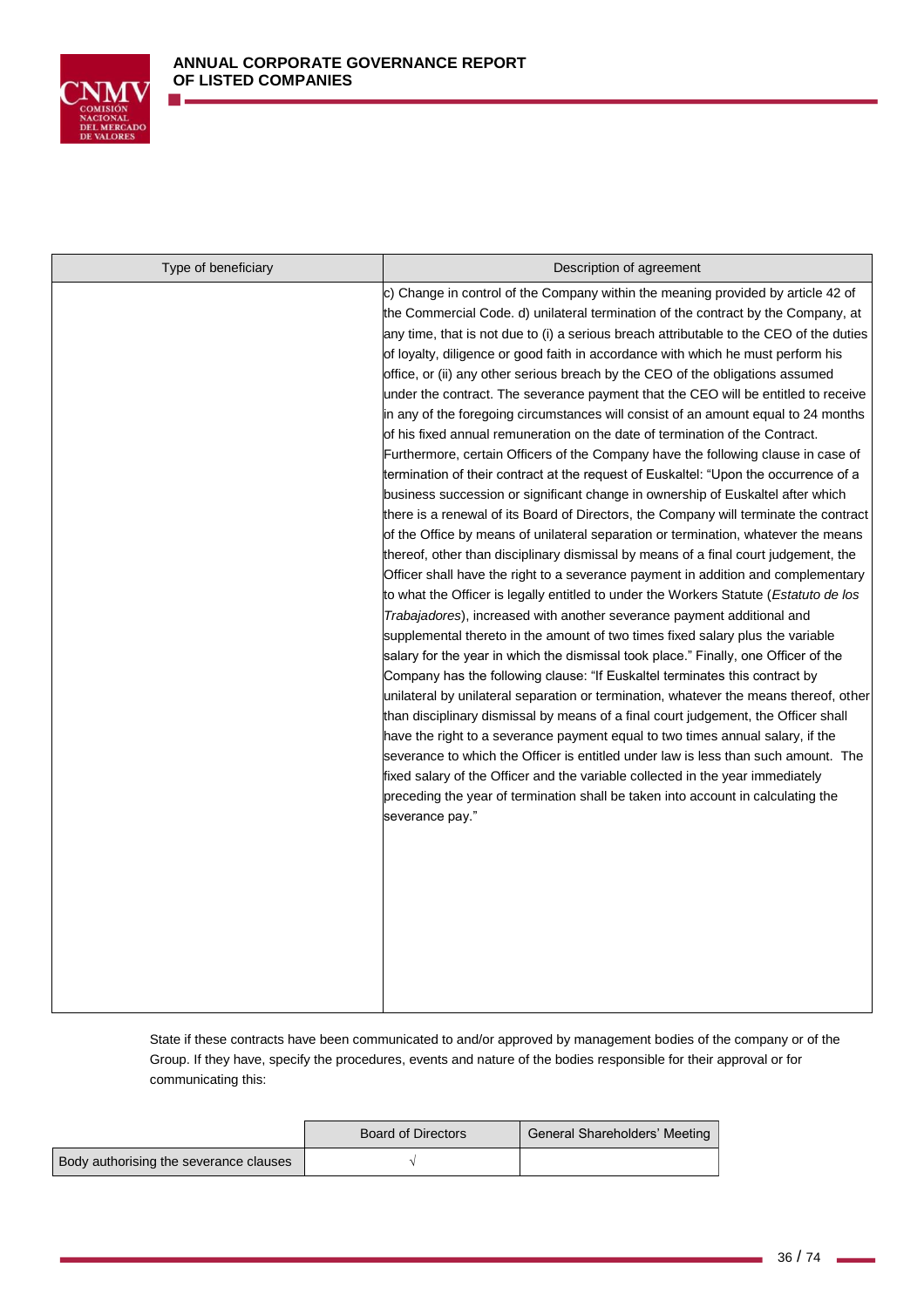

|                                           | Yes | No |
|-------------------------------------------|-----|----|
| Are these clauses notified to the General |     |    |
| Shareholders' Meeting?                    |     |    |

## C.2. Committees of the Board of Directors

% of independent directors 1 57.14 % of other external directors  $\vert$  0.00

C.2.1 Provide details of all committees of the Board of Directors, their membership, and the proportion of executive, proprietary, independent and other external directors that comprise them:

| AUDIT AND CONTROL COMMITTEE         |  |                 |               |             |
|-------------------------------------|--|-----------------|---------------|-------------|
| Name                                |  | <b>Position</b> | Category      |             |
| MR JOSÉ ÁNGEL CORRES ABASOLO        |  |                 | <b>CHAIR</b>  | Independent |
| MR IÑAKI ALZAGA ETXEITA             |  |                 | <b>MEMBER</b> | Independent |
| CORPORACIÓN FINANCIERA ALBA, S.A.   |  | <b>MEMBER</b>   | Proprietary   |             |
| KARTERA 1, S.L.                     |  |                 | <b>MEMBER</b> | Proprietary |
| MR ROBERT W. SAMUELSON              |  |                 | <b>MEMBER</b> | Proprietary |
| <b>MS ELISABETTA CASTIGLIONI</b>    |  |                 | <b>MEMBER</b> | Independent |
| MR JONATHAN GLYN JAMES              |  | <b>MEMBER</b>   | Independent   |             |
| 0.00<br>% of executive directors    |  |                 |               |             |
| 42.86<br>% of proprietary directors |  |                 |               |             |

Explain the duties exercised by this committee, including any required by law, for which this committee is responsible and describe the rules and procedures it follows for its organisation and function. For each one of these functions, briefly describe its most important actions during the year and how it has exercise in practice each of the functions attributed thereto by law, in the Articles of Association or other corporate resolutions.

The Audit and Control Committee shall be composed of a minimum of 3 and a maximum of 7 external Directors. A majority of the members of the Committee shall be independent directors. A Chair shall be elected from among the independent directors on the Committee, and in case of a tie, the Chair shall have the tie-breaking vote. The Committee shall also appoint a Secretary, who may be one of its members or the Secretary or Deputy Secretary of the Board of Directors, and may appoint a Deputy Secretary, who may be one of its members or the Deputy Secretary of the Board of Directors, who will replace the Secretary in cases of vacancy, absence, illness or disability.

The members of the Audit and Control Committee shall be appointed for a maximum term of 4 years, and may be re-elected on one or more occasions for terms of the same maximum length. The position of Chair shall be held for a maximum term of four years, after which period the Chair may not be re-elected as such until the passage of one year from ceasing to hold such position, but he or she continues to be a member of the Audit and Control Committee. The Secretary of the Committee shall be appointed for a maximum term of 4 years and may be re-elected on one or more occasions for terms of the same maximum length. The Audit and Control Committee shall meet at least 2 to 4 times per year. The Committee shall also meet whenever called by its Chair, who must do so whenever the Board of Directors or the Chair thereof requests the issuance of a report or the adoption of proposals, or when requested by one third of the members of the Audit and Control Committee. The Chair of the Audit and Control Committee may also call a meeting whenever appropriate for the proper performance of its duties. Pursuant to article 5.(v).a) of the Regulations thereof, the Audit and Control Committee shall conduct a periodic review of the Company's internal corporate governance rules and shall propose changes and updates to further develop and improve those rules to the Board of Directors for approval or submission to the shareholders at the General Meeting, as applicable. Article 64 of the Bylaws and article 5 of the Regulations of the Audit and Control Committee assign the following basic duties, among others, to the latter: (a) Report to the shareholders at the General Meeting with respect to the matters raised therein by the shareholders on matters within its power, and particularly regarding the results of the audit.

(b) Monitor the effectiveness of internal control at the Company and within its Group, as well as of their systems for the management of risks, including tax risks.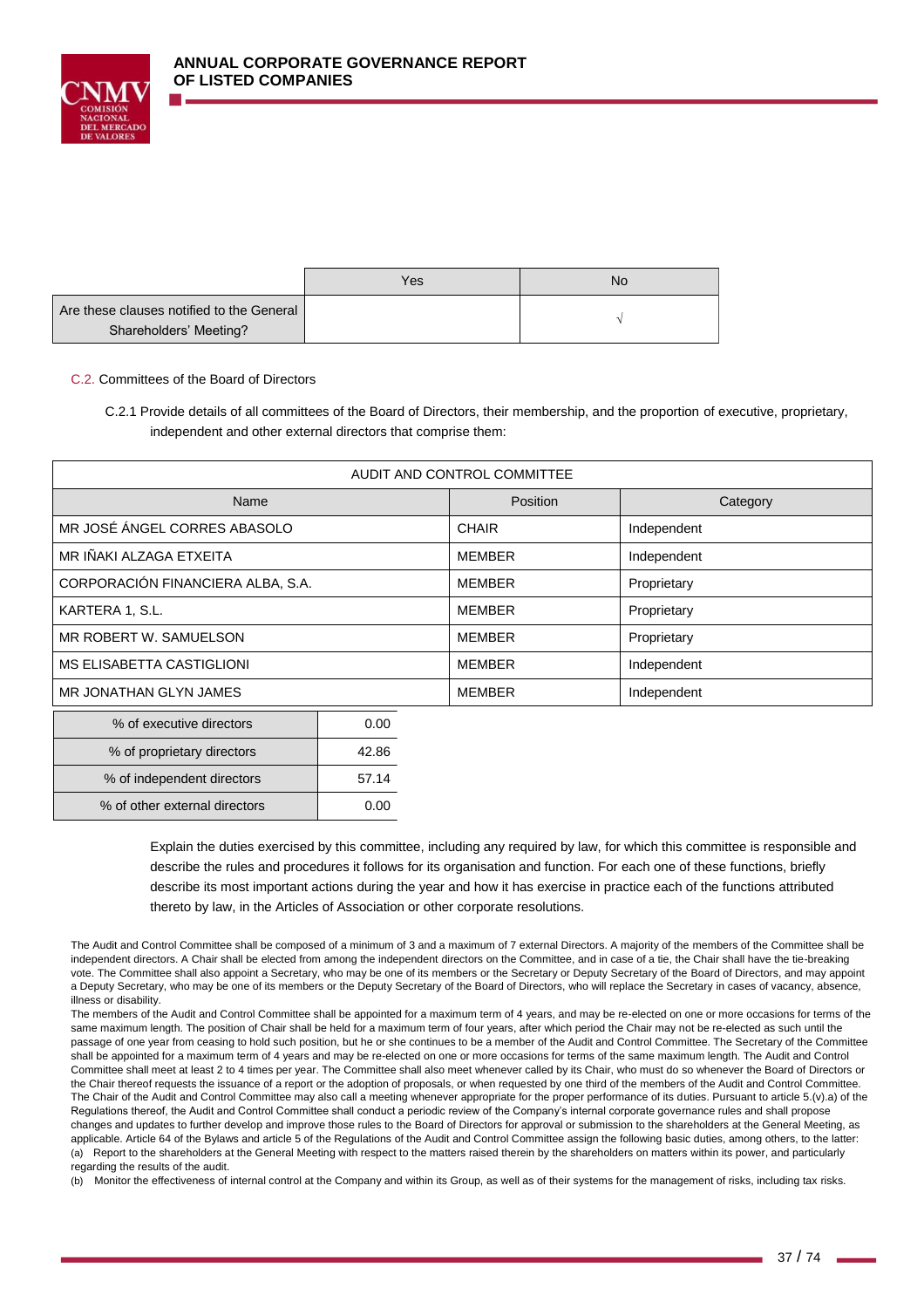

⊤

(c) Together with the auditors, but without diminishing the independence thereof, analyse significant weaknesses in the internal control system detected during the audit. For these purposes, it may submit any recommendations or proposals to the Board of Directors and the corresponding follow-up period. (d) Supervise the process of preparing and presenting regulated financial information and submit recommendations or proposals to the Board of Directors to protect the integrity thereof.

(e) Propose to the Board of Directors, for submission to the shareholders at the General Shareholders' Meeting, the appointment, re-election or replacement of the auditors, taking responsibility for the selection process, in accordance with applicable legal provisions, as well as the terms of engagement thereof, and regularly collect information therefrom on the audit plan and the implementation thereof, in addition to preserving its independence in the performance of its duties.

(f) Supervise the internal audit activity of the Company.

(g) Establish appropriate relations with the statutory auditors to receive information on those issues that might threaten the independence thereof, for examination by the Audit Committee, and any others related to the audit process and, if applicable, the authorisation of services other than those prohibited under applicable legal provisions, as well as such other communications as are provided for in the laws on auditing and in other auditing rules. In any case, it must annually receive from the statutory auditors written confirmation of their independence from the Company or entities directly or indirectly related thereto, as well as detailed and itemised information on additional services of any kind provided to these entities by the statutory auditors or by persons or entities related thereto, in accordance with legal provisions governing audit activities.

(h) On an annual basis, and prior to the audit report, issue a report expressing an opinion as to whether the independence of the statutory auditors is compromised.

(i) Provide an advance report to the Board of Directors on all of the matters provided by law, the Company's Bylaws and the Regulations of the Board of Directors, and particularly regarding: (i) the financial information that the Company must periodically publish; (ii) the creation or acquisition of interests in special purpose entities or entities domiciled in territories or countries considered to be tax havens; and (iii) related-party transactions.

The Audit and Control Committee met 5 times during 2019, and among other items, it reviewed the periodic financial information, the monthly management reports, intragroup and related-party transactions, the Internal Audit and Compliance Plan 2019, the implementation of ICFR and corporate risks, and evaluated the services of the External Auditor and the Internal Auditor.

> Identify the directors who are member of the audit committee and have been appointed taking into account their knowledge and experience in accounting or audit matters, or both, and state the date that the Chairperson of this committee was appointed.

> > $\overline{\phantom{a}}$

| Name of directors with experience      | MR JOSÉ ANGEL CORRES ABASOLO /<br>MR IÑAKI ALZAGA ETXEITA /<br>CORPORACIÓN FINANCIERA ALBA, S.A. /<br>Kartera 1, S.L. / MR ROBERT W.<br>SAMUELSON / MS ELISABETTA<br>CASTIGLIONI / MR JONATHAN GLYN<br><b>JAMES</b> |               |             |
|----------------------------------------|---------------------------------------------------------------------------------------------------------------------------------------------------------------------------------------------------------------------|---------------|-------------|
| Date of appointment of the chairperson | 06/05/2019                                                                                                                                                                                                          |               |             |
| STRATEGY COMMITTEE                     |                                                                                                                                                                                                                     |               |             |
| Name                                   |                                                                                                                                                                                                                     |               |             |
|                                        |                                                                                                                                                                                                                     | Position      | Category    |
| MR JOSÉ ÁNGEL CORRES ABASOLO           |                                                                                                                                                                                                                     | <b>MEMBER</b> | Independent |
| MR IÑAKI ALZAGA ETXEITA                |                                                                                                                                                                                                                     | <b>CHAIR</b>  | Independent |
| MS BELÉN AMATRIAIN CORBI               |                                                                                                                                                                                                                     | <b>MEMBER</b> | Independent |
| MR JONATHAN GLYN JAMES                 |                                                                                                                                                                                                                     | <b>MEMBER</b> | Independent |
| CORPORACIÓN FINANCIERA ALBA, S.A.      |                                                                                                                                                                                                                     | <b>MEMBER</b> | Proprietary |
| KARTERA 1, S.L.                        |                                                                                                                                                                                                                     | <b>MEMBER</b> | Proprietary |

% of executive directors 0.00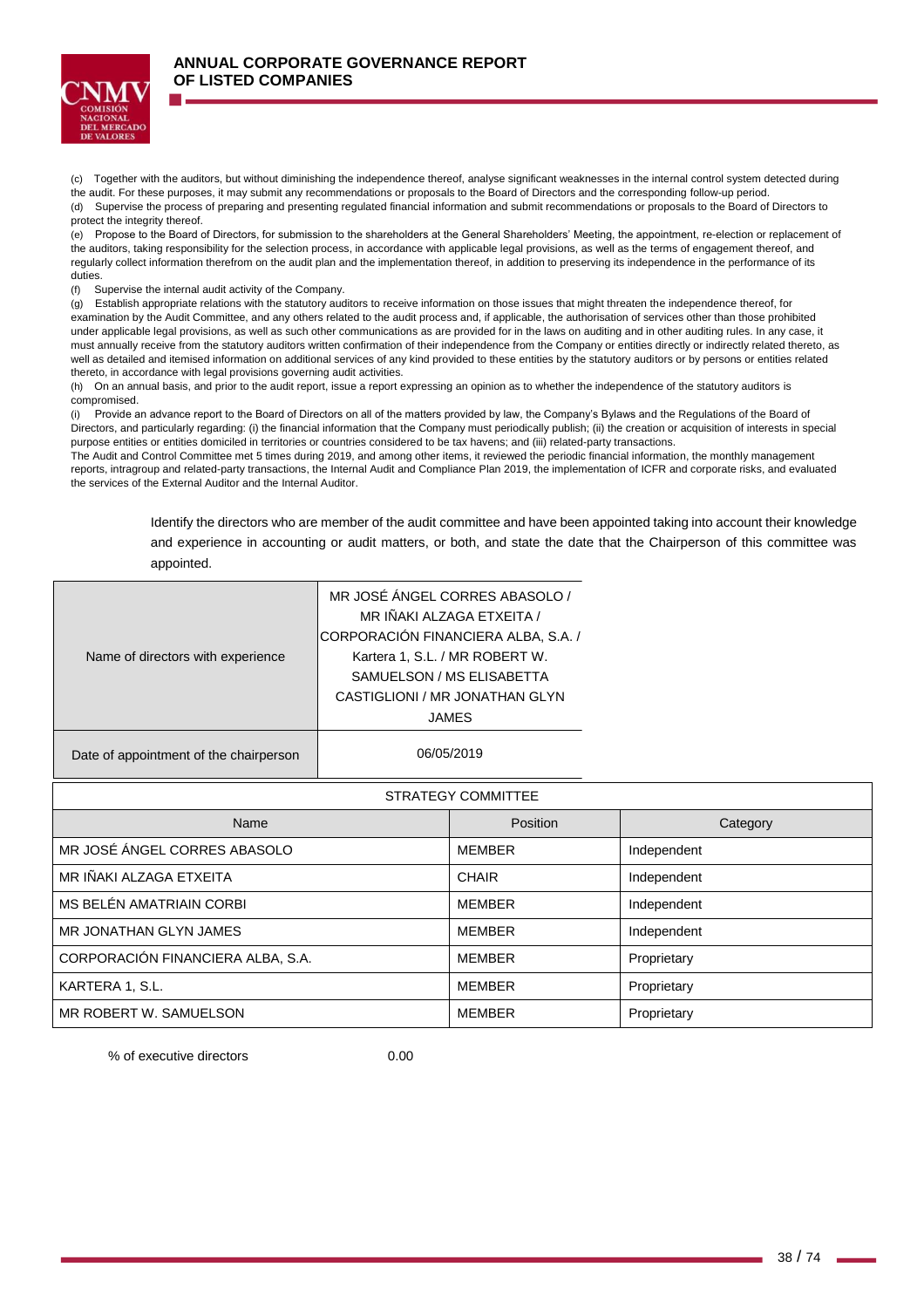

| % of proprietary directors    | 42.86 |
|-------------------------------|-------|
| % of independent directors    | 57.14 |
| % of other external directors | 0.00  |

Explain the duties exercised by this committee, describe the rules and procedures it follows for its organisation and function. For each one of these functions, briefly describe its most important actions during the year and how it has exercised in practice each of the functions attributed thereto by law, the Articles of Association or other corporate resolutions.

The Strategy Committee, created by Euskaltel's Board of Directors pursuant to the provisions of article 65 bis of the Company's Bylaws, is an internal informational and consultative body without executive duties, the purview of which includes information, advisory and proposal-making powers. These duties of the Committee shall be performed thereby with respect to both the Company and the subsidiaries making up its group. The main task of the Committee is to assist, inform and make proposals to the Board of Directors on the matters from time to time assigned thereto by the Bylaws of the Company, the Regulations of the Board of Directors and its own Regulations. Without prejudice to any other tasks that may be assigned thereto from time to time by the Board of Directors or to the duties and powers of the Audit and Control Committee and the Appointments and Remuneration Committees, the Strategy Committee shall have the following basic duties:

(i) Evaluate and propose to the Board of Directors strategies for diversifying the business of the Company, based on its industry, its expected performance, the applicable regulatory framework, and the Company's resources, abilities and potential for development and growth.

(ii) Submit to the Board of Directors new investment opportunities, formulating alternatives for investment in assets that entail a long-term increase in the value of the Company.

(iii) Study and propose recommendations or improvements to strategic plans that are from time to time submitted to the Board of Directors, in light of the Company's competitive position.

(iv) On an annual basis, issue and submit to the Board of Directors a report that contains the proposals, evaluations, studies and work performed by the Strategy Committee with respect to the above matters.

The Committee shall be made up of a minimum of 3 and a maximum of 7 external (i.e. proprietary and independent) directors. A majority of the members of the Committee shall be independent directors. The members of the Committee shall be appointed by the Board of Directors, upon a proposal of its Chair, from among the external directors. The Board of Directors shall appoint the members of the Committee while endeavouring to ensure that they have the knowledge, skill and experience appropriate for the duties they are called upon to perform. The Committee shall elect a Chair from among the independent directors on the Committee. The Committee shall also appoint a Secretary, who may be one of its members or the Secretary or Deputy Secretary of the Board of Directors, and may appoint a Deputy Secretary, who may be one of its members or the Deputy Secretary of the Board of Directors, who will replace the Secretary in cases of vacancy, absence, illness or disability.

During financial year 2019, the Strategy Committee met on one occasion to approve the Committee Activities Report for financial year 2018.

On 24 July 2019, the Board of Directors resolved to eliminate the Strategy Committee in order to simplify the internal management of the Company, achieve greater efficiency and agility in the meetings of the Board and reduce the costs associated with said Committee. For this purpose, the Board of Directors resolved to propose to the shareholders at the next General Meeting of Shareholders the amendment of article 65bis of the Bylaws regarding the "Strategy Committee" by means of the elimination thereof, as well as to amend article 18 of the Regulations of the Board of Directors in order to eliminate the Strategy Committee as one of the Committees within the Board of Directors, which latter amendment was subject to the condition precedent of approval by the shareholders at the General Meeting of the amendment of article 65bis of the Bylaws.

| APPOINTMENTS AND REMUNERATION COMMITTEE |               |             |  |
|-----------------------------------------|---------------|-------------|--|
| Name                                    | Position      | Category    |  |
| MR MIGUEL ÁNGEL LUJUA MURGA             | <b>CHAIR</b>  | Independent |  |
| MR JOSÉ ÁNGEL CORRES ABASOLO            | <b>MEMBER</b> | Independent |  |
| MR LUIS RAMÓN ARRIETA DURANA            | <b>MEMBER</b> | Proprietary |  |
| MS BELÉN AMATRIAIN CORBI                | <b>MEMBER</b> | Independent |  |
| CORPORACIÓN FINANCIERA ALBA, S.A.       | <b>MEMBER</b> | Proprietary |  |
| <b>MR EAMONN OHARE</b>                  | <b>MEMBER</b> | Proprietary |  |
| MR IÑAKI ALZAGA ETXEITA                 | <b>MEMBER</b> | Independent |  |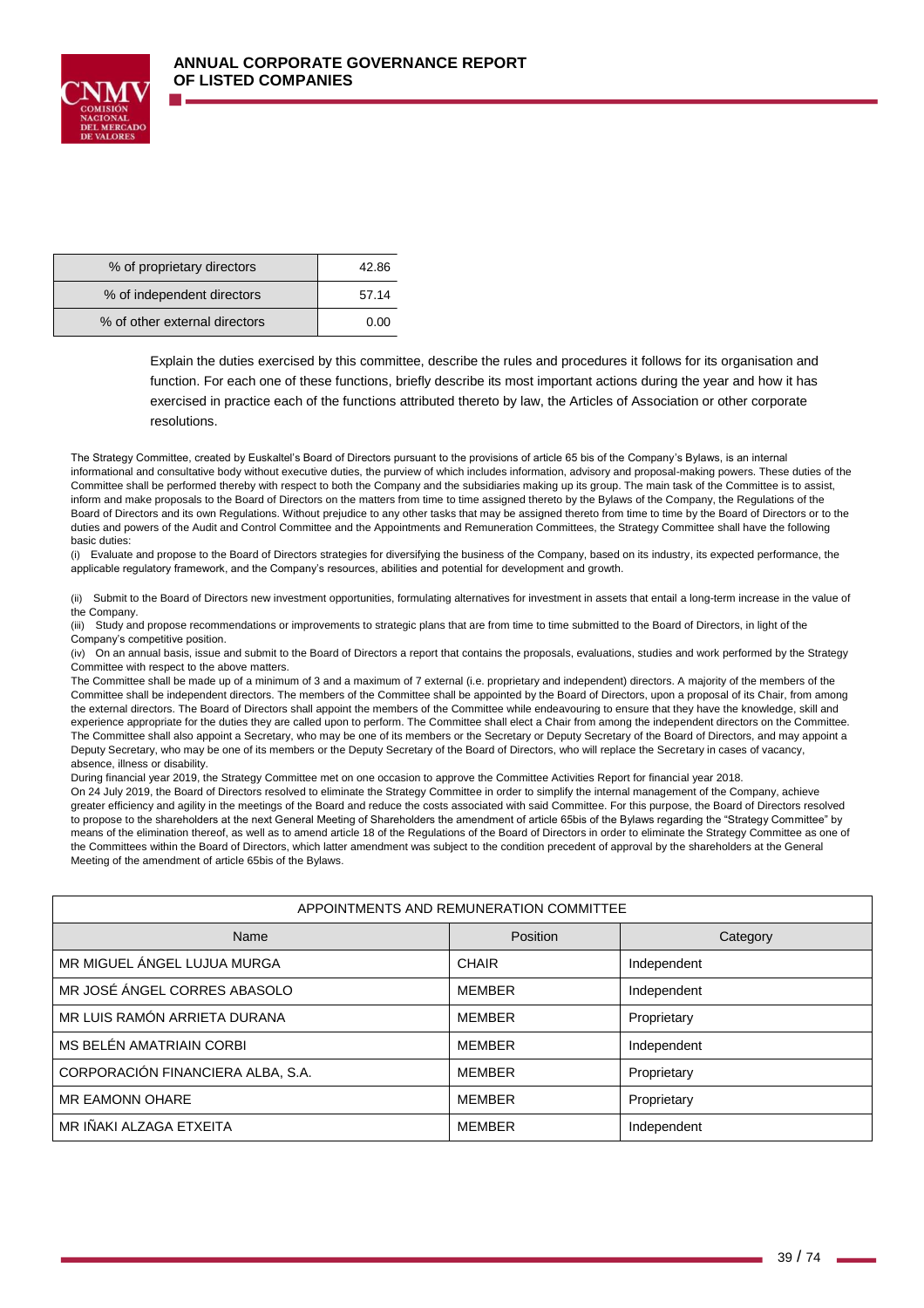

| % of executive directors      | 0.00  |
|-------------------------------|-------|
| % of proprietary directors    | 42.86 |
| % of independent directors    | 57.14 |
| % of other external directors | 0.00  |

Explain the duties exercised by this committee, including any required by law, for which this committee is responsible and describe the rules and procedures it follows for its organisation and function. For each one of these functions, briefly describe its most important actions during the year and how it has exercise in practice each of the functions attributed thereto by law, in the Articles of Association or other corporate resolutions.

The internal regulations of Euskaltel provide that the Appointments and Remuneration Committee shall be composed of a minimum of 3 and a maximum of 7 external Directors (proprietary and independent). A majority of the members of the Committee shall be independent directors. A Chair shall be elected from among the independent directors on the Committee, and in case of a tie, the Chair shall have the tie-breaking vote. The Committee shall also appoint a Secretary, who may be one of its members or the Secretary or Deputy Secretary of the Board of Directors, and may appoint a Deputy Secretary, who may be one of its members or the Deputy Secretary of the Board of Directors, who will replace the Secretary in cases of vacancy, absence, illness or disability.

The members of the Appointments and Remuneration Committee shall be appointed for a maximum term of four years, and may be re-elected on one or more occasions for terms of the same maximum length. The position of Chair shall be held for a maximum term of four years, after which the Chair may not be re-elected to such office until the passage of one year, without prejudice to the continuance thereof as a member of the Appointments and Remuneration Committee. In addition, the Secretary of the Committee shall be appointed for a maximum term of four years and may be re-elected on one or more occasions for terms of the same maximum length.

The Appointments and Remuneration Committee meets two to four times per year for the ordinary review and evaluation of the status of the matters within its purview and whenever called by its Chair if appropriate for the proper performance of its duties. In all cases, the Chair shall also call a meeting of the Committee whenever the Board of Directors or the Chair thereof requests the issuance of a report or the adoption of proposals, or whenever requested by one third of the members of the Committee itself.

Article 65 of the Bylaws and article 5 of the Regulations of the Appointments and Remuneration Committee assign to the Committee the following basic duties, which are set forth in greater detail in articles 6 through 10 of the Regulations of said Committee:

(i) Evaluate the skills, knowledge and experience needed on the Board of Directors. For these purposes, it shall define the functions and skills necessary in the candidates to fill each vacancy and shall evaluate the time and dedication required for them to effectively perform their duties.

(ii) Establish a goal for representation of the less represented gender on the Board of Directors and prepare guidelines on how to achieve this goal.

(iii) Submit to the Board of Directors proposals for the appointment of independent Directors on an interim basis or for submission to a decision of the shareholders at a General Meeting of Shareholders, as well as proposals for the re-election or removal of said Directors by the shareholders.

(iv) Report on proposals for the appointment of the other Directors on an interim basis or for submission to a decision of the shareholders at a General Meeting of Shareholders, as well as proposals for the re-election or removal thereof by the shareholders.

(v) Report on proposals for the appointment and removal of senior officers and the basic terms of their contracts.

(vi) Examine and organise the succession of the chair of the Board of Directors and the chief executive of the Company and, if applicable, make proposals to the Board of Directors so that said succession occurs in an orderly and planned manner.

(vii) Propose to the Board of Directors the remuneration policy for Directors and general managers or whomsoever performs the duties of senior management reporting directly to the Board, to executive committees or to CEOs, as well as the individual remuneration and other contractual conditions for the executive Directors, ensuring compliance therewith.

The Appointments and Remuneration Committee met 11 times during financial year 2019, and among other items, it reported favourably to the Board of Directors on the following matters: (i) appointment of new CEO. (ii) appointment of new Non-Executive Chair. (iii) Appointment of Directors on interim basis (co-option). (iv) new organisational structure of the Euskaltel Group; (v) Payment of the 2018 annual bonus and determination of the 2019 annual bonus; and (vi) Appointment of new non-Director Secretary of the Board of Directors.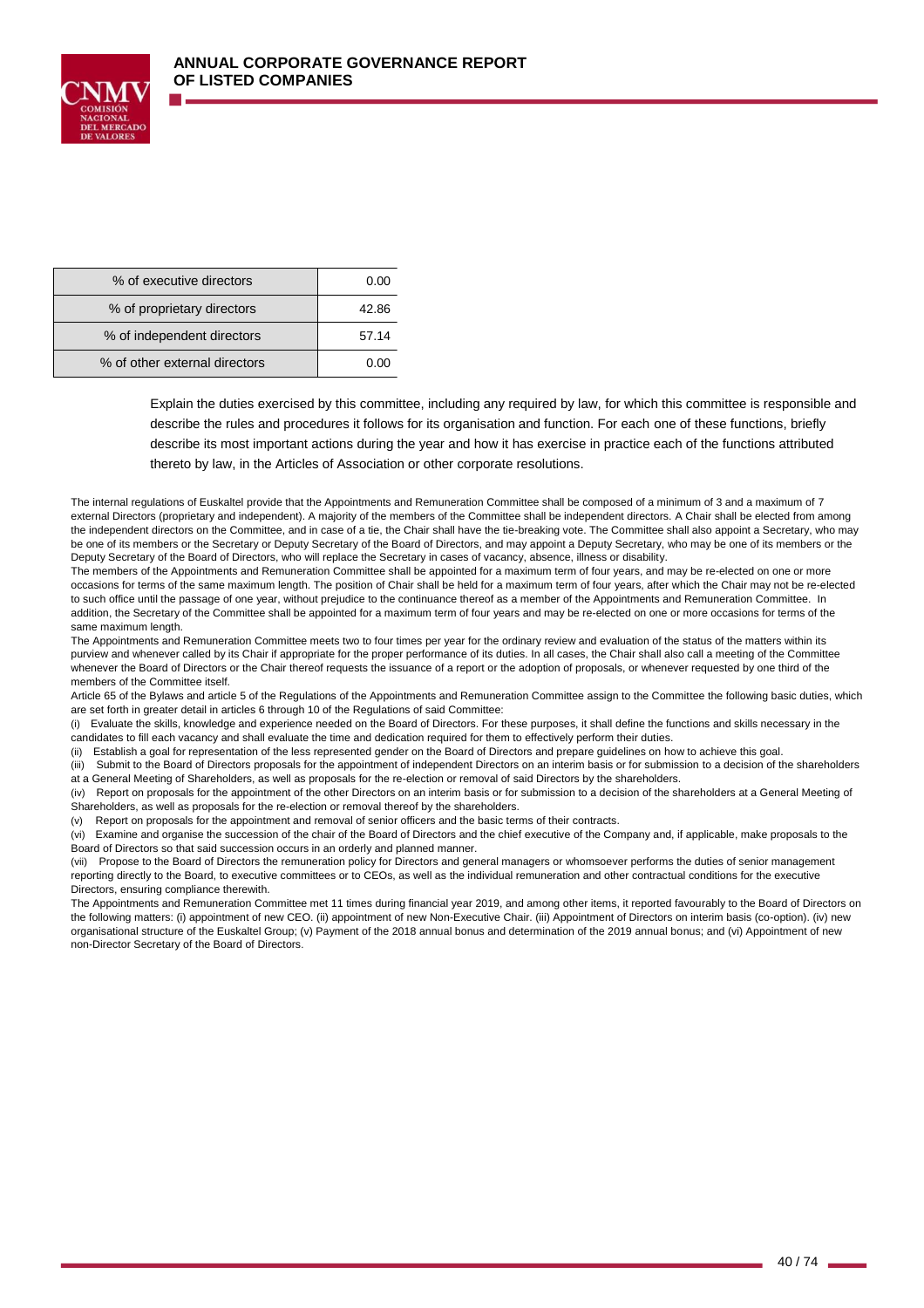

# C.2.2 Complete the following table with information regarding the number of female directors who were members of Board committees at the close of the past four years:

|                                                             | Number of female directors |               |                |       |                |       |                |       |
|-------------------------------------------------------------|----------------------------|---------------|----------------|-------|----------------|-------|----------------|-------|
|                                                             | 2019                       |               | 2018<br>2017   |       | 2016           |       |                |       |
|                                                             | <b>Number</b>              | $\frac{0}{0}$ | <b>Number</b>  | %     | <b>Number</b>  | $\%$  | Number         | %     |
| <b>AUDIT AND CONTROL</b><br><b>COMMITTEE</b>                | 2                          | 28.57         | $\overline{2}$ | 28.57 | $\overline{2}$ | 50.00 | $\overline{2}$ | 50.00 |
| <b>STRATEGY</b><br><b>COMMITTEE</b>                         | 2                          | 28.57         | $\overline{2}$ | 28.57 | 0              | 0.00  | 0              | 0.00  |
| APPOINTMENTS AND<br><b>REMUNERATION</b><br><b>COMMITTEE</b> |                            | 14.29         | 2              | 28.57 |                | 25.00 | 0              | 0.00  |

C.2.3 State, where applicable, the existence of any regulations governing Board committees, where these regulations may be found, and any amendments to them during the year. Also state whether any annual reports on the activities of each committee have been voluntarily prepared.

The rules of organisation and operation of the Audit and Control, Appointments and Remuneration and Strategy Committees are set forth in their respective Regulations and in the Bylaws, which can be found on the Company's website (www.euskaltel.com).

The Audit and Control Committee, the Appointments and Remuneration Committee and the Strategy Committee each prepare a report on their respective activities each year. The reports for financial year 2019 will be made available to the shareholders upon the call to the General Meeting.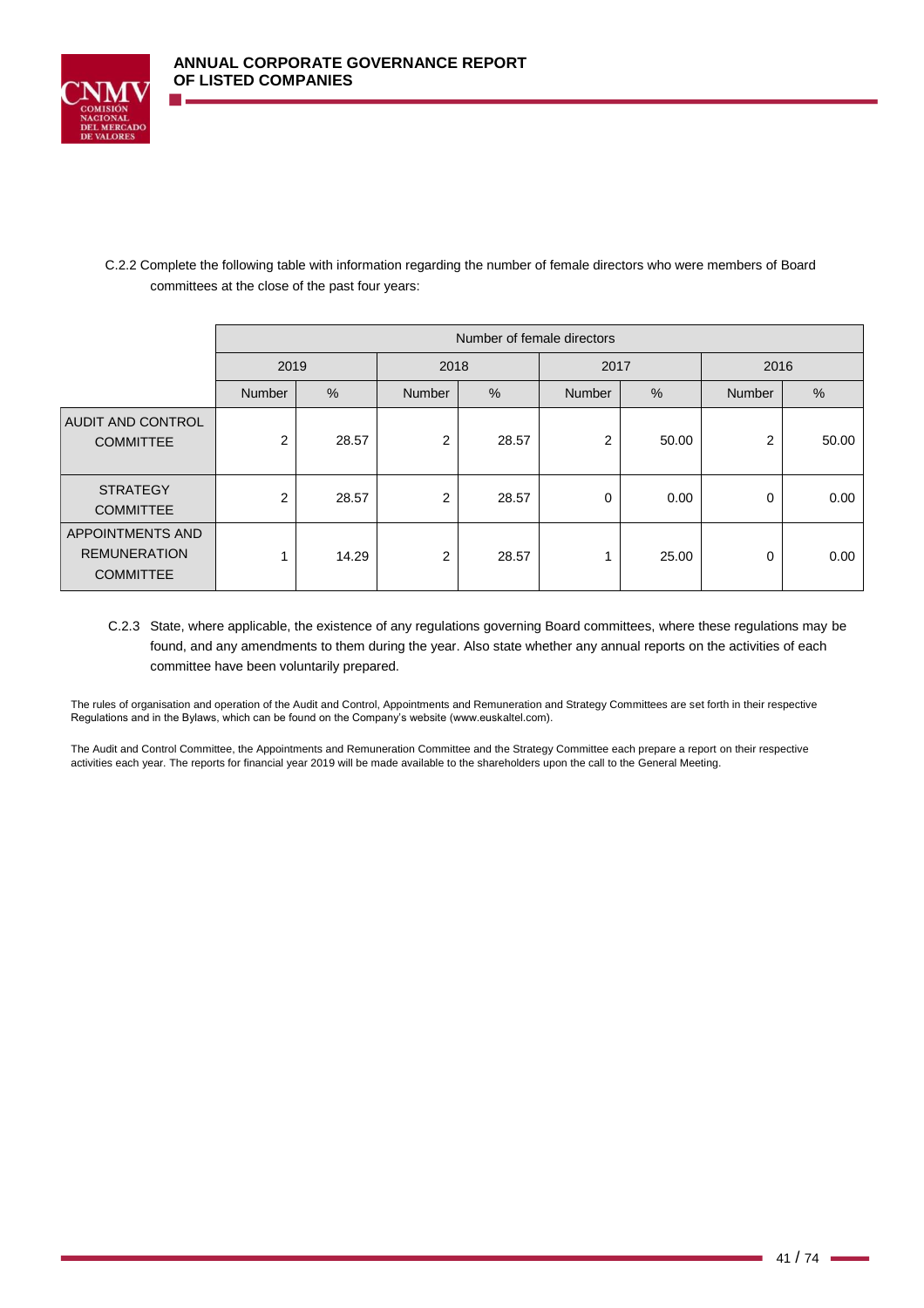

## **D. RELATED-PARTY AND INTRAGROUP TRANSACTIONS**

D.1. Describe, if applicable, the procedure and competent bodies for approval of related-party and intragroup transactions.

In accordance with article 64 of the Bylaws and article 5 of the Regulations of the Audit and Control Committee, decisions related to related-party transactions are adopted by the Board of Directors, following a report from the Audit and Control Committee.

D.2. Describe any transactions which are significant, either because of the amount involved or subject matter, entered into between the company or entities within its group and the company's significant shareholders:

| Name of significant<br>shareholder                    | Name of company or<br>entity within the group                          | Nature of the relationship | Type of<br>transaction         | Amount (thousand euros) |
|-------------------------------------------------------|------------------------------------------------------------------------|----------------------------|--------------------------------|-------------------------|
| KUTXABANK, S.A.                                       | EUSKALTEL, S.A.                                                        | Contractual                | Financing<br>agreements: loans | 3,340                   |
| <b>ABANCA</b><br><b>CORPORACIÓN</b><br>BANCARIA, S.A. | EUSKALTEL, S.A.                                                        | Contractual                | Financing<br>agreements: loans | 1,329                   |
| <b>ABANCA</b><br><b>CORPORACIÓN</b><br>BANCARIA, S.A. | R CABLE Y<br><b>TELECABLE</b><br><b>TELECOMUNICA</b><br>CIONES, S.A.U. | Contractual                | Provision of services          | 5,744                   |
| KUTXABANK, S.A.                                       | EUSKALTEL, S.A.                                                        | Contractual                | Provision of services          | 6,439                   |

D.3. Describe any transactions that are significant, either because of their amount or subject matter, entered into between the or entities of its group and the company's directors or officers of the company:

| Name of director or<br>manager | Name of the related party | Relationship | Type of transaction | Amount (thousand euros) |
|--------------------------------|---------------------------|--------------|---------------------|-------------------------|
| No data                        |                           |              |                     | N/A                     |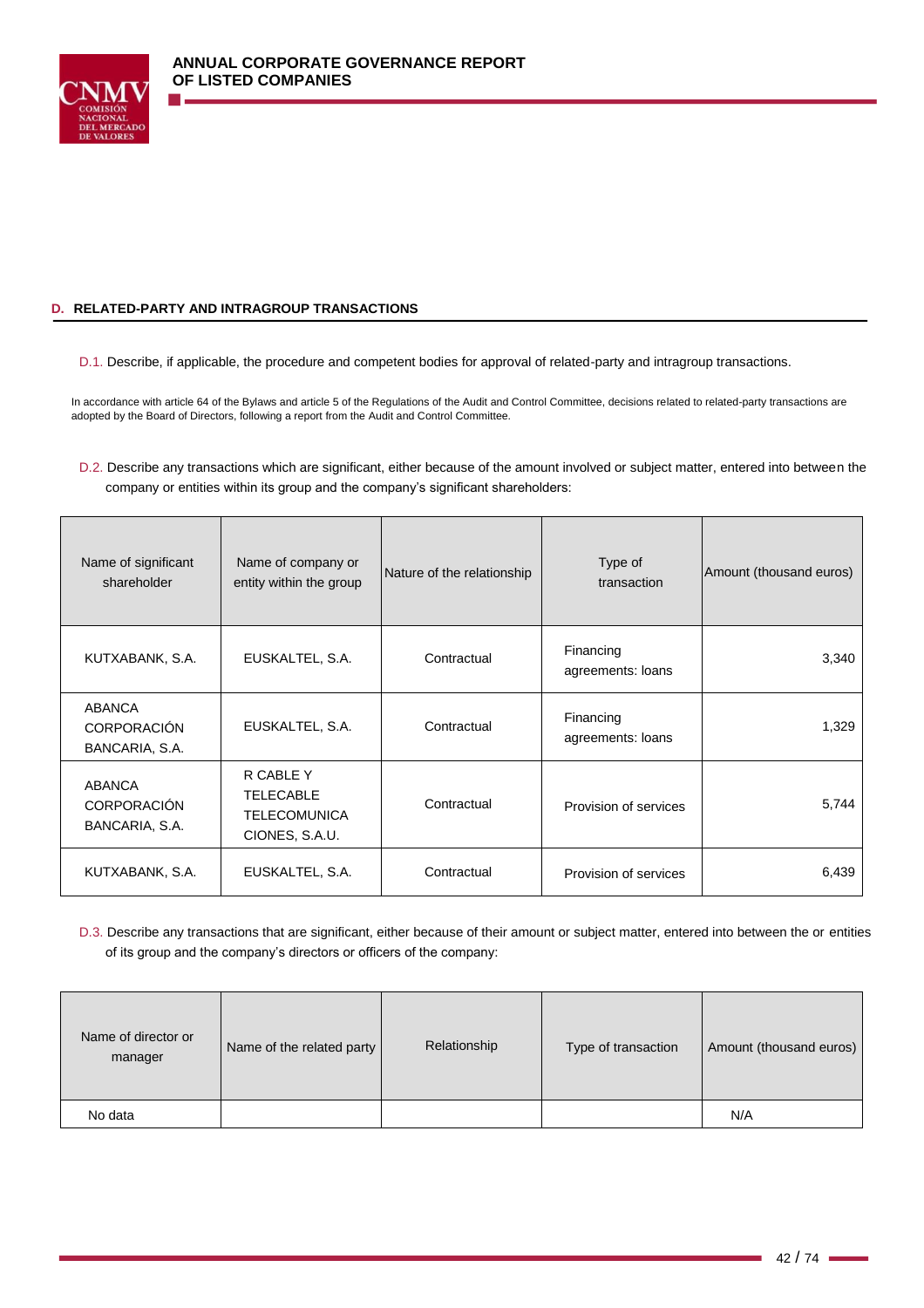

D.4. Report any material transactions carried out by the company with other entities belonging to the same group, provided that these are not eliminated in the preparation of the consolidated financial statements and do not form part of the company's ordinary course business activities in terms of their purpose and conditions.

In any event, note any intragroup transaction with entities established in countries or territories which are considered be tax havens:

| Name of entity within the<br>group | Brief description of the transaction | Amount (thousand euros) |
|------------------------------------|--------------------------------------|-------------------------|
| No data                            |                                      | N/A                     |

### D.5. State the amount of significant transactions conducted with other related parties that have not been reported in the previous sections:

| Name of the related party | Brief description of the transaction | Amount (thousand euros) |
|---------------------------|--------------------------------------|-------------------------|
| No data                   |                                      | N/A                     |

## D.6. Describe the mechanisms in place to detect, determine and resolve potential conflicts of interest between the company and/or its group, and its directors, senior management or significant shareholders.

Pursuant to article 33 of the Regulations of the Board, conflicts of interest shall be governed by the following rules:

(i) Communication: a director must inform the Board, through the Chair or the Secretary, of any conflict of interest in which the director is involved. (ii) Abstention: a director must leave the meeting during the deliberation and voting on those matters in which the director is affected by a conflict of interest, and shall not be counted in the number of members in attendance for purposes of calculating the quorum and majorities.

(iii) Transparency: the Company shall disclose any conflicts of interest in which the directors have been involved during the financial year in question and of which the Company is aware by reason of notice given thereto by the director affected by such conflict or by any other means

A conflict of interest shall exist in those situations in which there is a conflict, whether direct or indirect, between the interest of the Company or of any of the companies of its Group and the personal interest of a director. A personal interest of the director shall exist if a matter affects the director or a person connected therewith or, in the case of a proprietary director, if it affects the shareholder or shareholders that proposed or caused the appointment thereof or persons directly or indirectly connected therewith.

In those instances in which the conflict of interest is, or can reasonably be expected to be, of a nature that constitutes a structural and permanent conflict between the director and the Company or the companies forming part of the Group, it shall be deemed that the director lacks, or has ceased to possess, the suitability required to hold office.

Pursuant to article 38 of the Regulations of the Board, a transaction by the Company or the companies forming part of its Group with directors, with shareholders holding a stake equal to or greater than that considered to be significant as provided for in the legal provisions governing the securities markets applicable at any particular time or that have proposed the appointment of any of the directors of the Company, or with the respective connected persons, shall be subject to the approval of the Board of Directors, following a favourable report from the Audit and Control Committee.

The Board of Directors and the Audit and Control Committee shall ensure that transactions between the Company or the companies forming part of its Group and the Directors, the shareholders mentioned in the preceding section, or the respective connected persons are carried out under arm's length conditions and with due respect for the principle of equal treatment of shareholders that are in the same situation.

Article 34 of the Regulations of the Board provides that a Director may not use the assets of the Company or use their position to obtain a financial benefit, unless appropriate consideration has been paid and it is a standardised service. The next article adds that a Director must observe the rules of conduct established in the legal provisions governing the securities market and, in particular, those contained in the Company's Internal Regulations for Conduct in the Securities Markets.

Article 10.2 of Euskaltel's Internal Regulations for Conduct establishes the general principles that must be observed by Affected Persons covered by said Regulations who are subject to conflicts of interest, which are as follows:

(a) Independence: Affected Persons must act with independent judgement, with loyalty towards Euskaltel and its shareholders and regardless of their own or third parties' interests. They shall avoid prioritising their own interests at the expense of those of the Company or those of certain investors at the expense of those of others.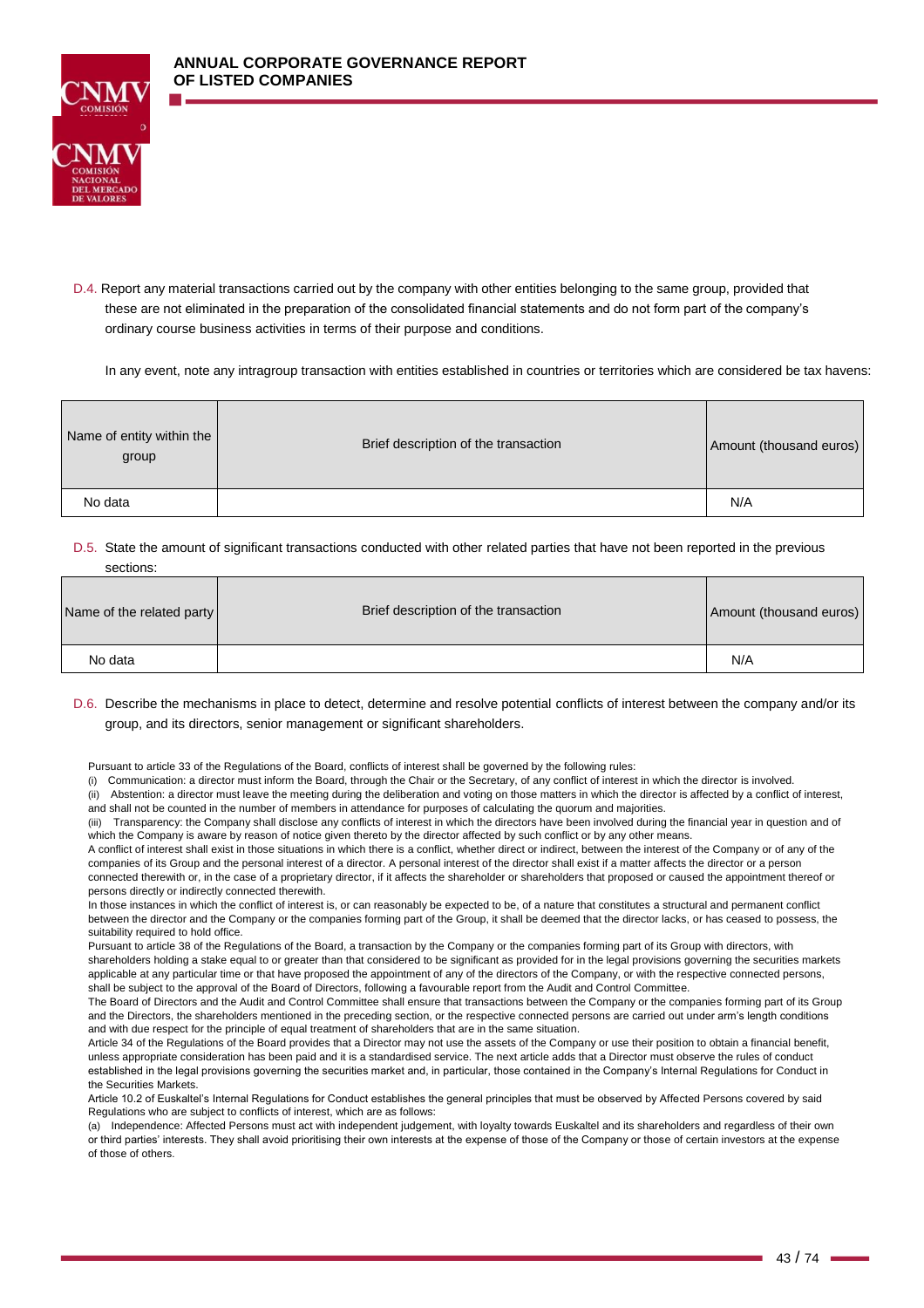

(b) Abstention: They must refrain from participating in or influencing the making of decisions relating to transactions that may affect the persons or entities with which a conflict exists and from accessing Significant Information (article 2 of the Internal Regulations for Conduct in the Securities Markets) that affects such conflict.

(c) Communication: Affected Persons must notify the Compliance Officer (article 2 of the Internal Regulations for Conduct in the Securities Markets) of possible conflicts of interest in which they are involved because of their activities outside of Euskaltel, family relationships, personal assets, or for any other reason, with the Company or any of the companies of its group, suppliers or significant customers of Euskaltel or companies in its group, entities in the same line of business or that compete with the Company or any subsidiary thereof.

Any questions regarding the possibility of a conflict of interest must be discussed with the Compliance Officer, who shall make the final decision. A conflict of interest shall be deemed to exist when the Affected Person is in any of the following positions with respect to the entities referred to in article 10: (i) is a director or Senior Officer (article 2 of the Internal Regulations for Conduct in the Securities Markets); (ii) holds a significant interest (for listed companies, those referred to in Section 174 of the Securities Market Act and its implementing regulations, and for unlisted domestic or foreign companies, any direct or indirect holding greater than 20% of their issued share capital); (iii) is related, up to the second degree of affinity or the third degree of consanguinity, to its directors, holders of significant stakes in its capital or Senior Officers; and (iv) directly or indirectly holds material contractual relations.

#### D.7. Is there more than one company in the group listed in Spain?

|                          | Yes |
|--------------------------|-----|
| $\lceil \sqrt{1} \rceil$ | No  |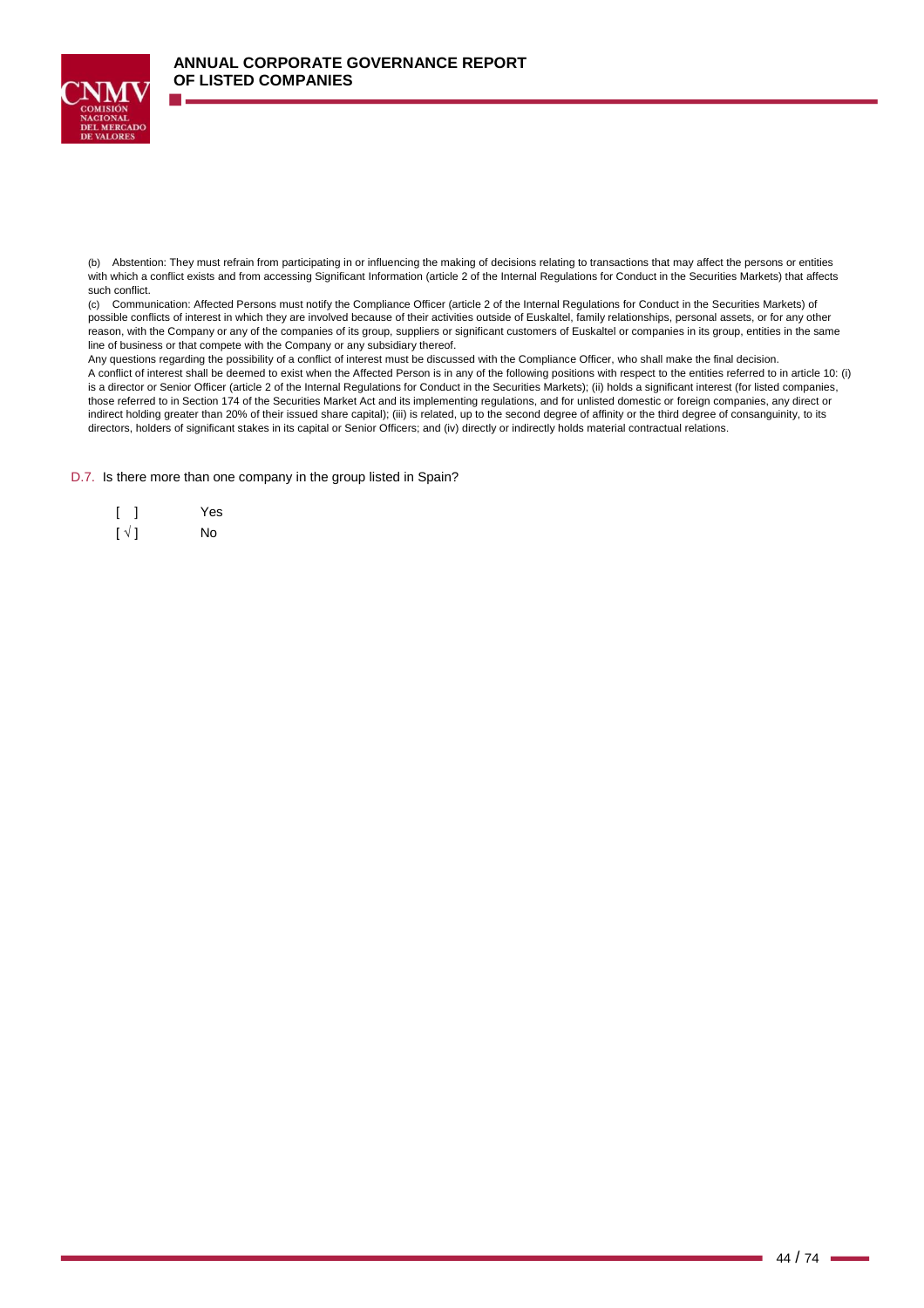

## **E RISK MANAGEMENT AND CONTROL SYSTEMS**

#### E.1 Explain the scope of the company's Risk Management and Control System, including tax compliance risk:

The Euskaltel Group's Risk Management System is promoted by the Board of Directors through the Audit and Control Committee and managed by Senior Management and the Rest of the Organisation.

It operates in a comprehensive and continuous manner, and its management at the corporate level is established by each of the companies and Departments that form the consolidated group, especially Euskaltel, S.A. and R Cable y Telecable Telecomunicaciones, S.A.

The scope of the Risk Management System thus affects the entire Group and comprises all of the various Risks identified in the COSO Model (established by the Treadway Commission's Committee of Sponsoring Organizations), structured around the following layout:

a) Strategic Risks, with the Board of Directors and the Management Committee and the rest of the Management Team being primarily responsible for the management thereof.

b) Financial Risks, with the Financial Directorate and the Management Committee being the main bodies responsible for the management thereof.

c) Compliance Risks (Regulatory and CSR), with the Compliance Officer, the Data Protection Officer, the Human Resources Department and the rest of the organisation being primarily responsible for the management thereof.

d) Cyber risks, with the Chief Information Security Officer (CISO) being primarily responsible for the management thereof.

e) Operational Risks, with the Management Committee and the rest of the organisation being primarily responsible for the management thereof.

f) Information Risks, with official information being managed through the Economic/Finance, Human Resources and General Secretary functions, and internal information being managed through the various users thereof.

E.2. Identify the bodies within the company responsible for creating and executing the Risk Management and Control System, including tax compliance risk.

Pursuant to article 4.2 of its Regulations, the Board of Directors "as a body reserves the power to approve general policies and strategies of the Company, and particularly, (...) the policy for controlling and managing risks, including tax risks, as well as the periodic monitoring of internal information and control systems".

Furthermore, the Audit and Control Committee is to "periodically review the internal control and risk management systems, such that the principal risks are properly identified, managed and reported" (article 5.3 of its Regulations). Internal Audit of the Group, under the supervision of the Audit and Control Committee, endeavours to ensure the effectiveness of the internal reporting and control systems (article 20 of the Regulations of the Audit and Control Committee).

E.3. State the primary risks, including tax compliance risks, and those deriving from corruption (with the scope of these risks as set out in Royal Decree Law 18/2017), to the extent that these are significant, which may affect the achievement of business objectives:

#### As regards Strategic Risks:

• risks inherent to the telecommunications industry.

• risks arising from the competitive situation and market growth (the Euskaltel Group operates in a market subject to price pressure, to which it must be able to respond, and to continuous growth in the use of telecommunications services, which may be affected by issues related thereto such as security and changes in technology and may result in a change in forecasts of the demand for services). • risks arising from changes in technology.

As regards Operational Risks:

• risks inherent to the telecommunications industry.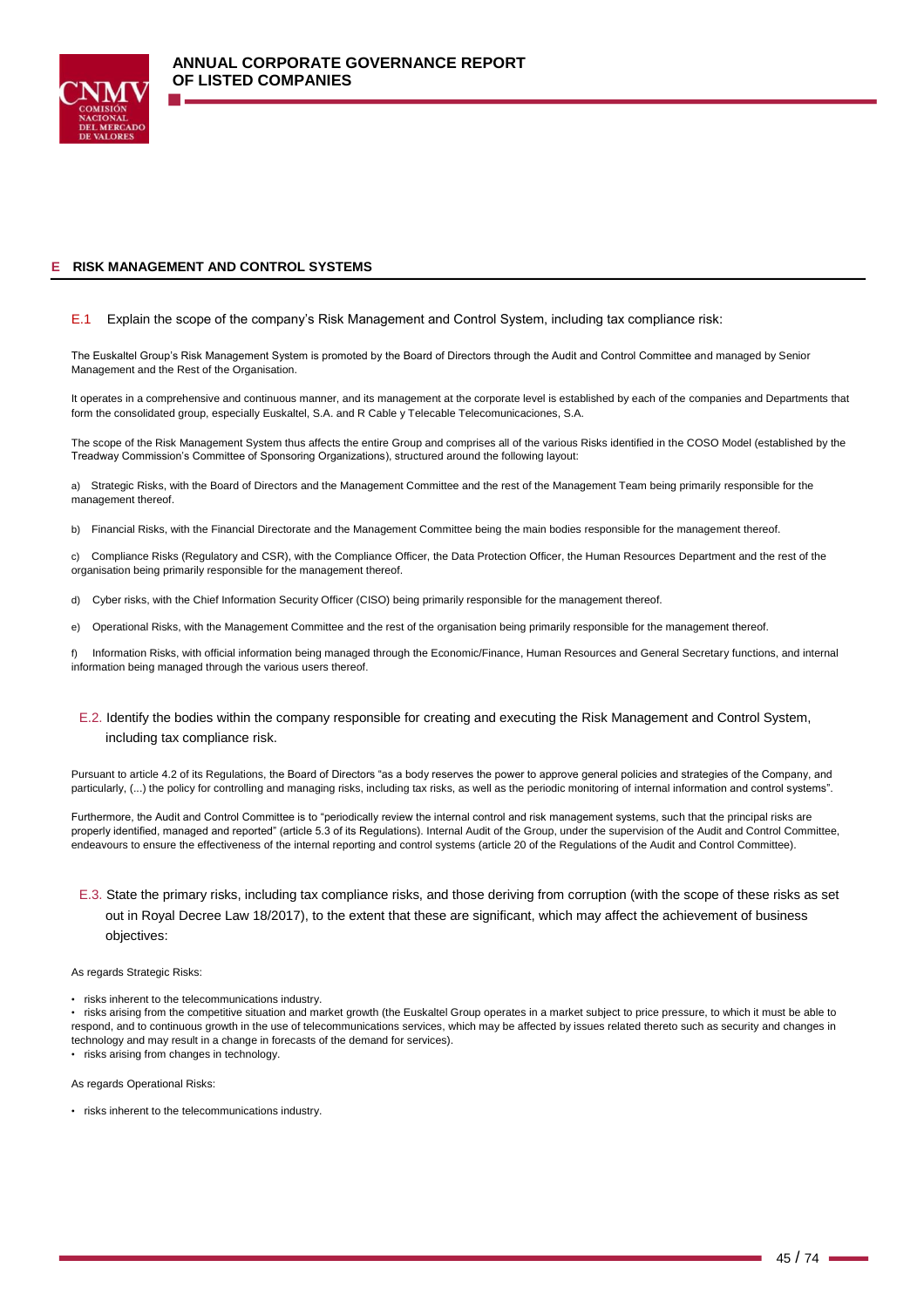

• risks arising from regulation of the industry (the telecommunications industry is regulated, and such regulation is subject to possible changes resulting from changes in legal provisions and technological evolution).

• risks arising from changes in technology (the Company must respond to rapid changes in technology, which necessarily require it to adapt its services to those changes).

• risks arising from agreements with third parties (the Company has entered into access agreements with third parties, as well as agreements with suppliers for the provision of significant services for its business).

• Credit risk: the risk of financial loss faced by the Company if a customer or a counterparty under a financial instrument fails to perform its contractual obligations. This risk primarily occurs in the amounts of receivables.

• Liquidity risk: the risk that the Company might have difficulties complying with its obligations associated with financial liabilities to be paid through the delivery of cash or other financial assets.

• Market risk: the risk that changes in prices could affect the Company's income or the value of the financial instruments that it maintains.

E.4. State whether the entity has a risk tolerance level, including tolerance for tax compliance risk:

The Euskaltel Group has procedures and systems within its organisation allowing it to decide the extent to which risks will be assumed, mitigated, hedged or avoided to the extent possible. Risk analysis is an integral part of the decision-making process.

E.5. State which risks, including tax compliance risks, have materialised during the year:

The strategy and activities driven by the Group's Risk Management System tend to minimise the impact of risks and attempt to offset negative effects in some areas with positive effects in others.

No noteworthy risks materialised during the year.

E.6. Explain the response and monitoring plans for all major risks, including tax compliance risks, of the company, as well as the procedures followed by the company in order to ensure that the board of directors responds to any new challenges that arise:

The Group's Risk Management System, defined on the basis of good international practices, includes activities to identify and evaluate risks, take mitigation actions, and supervise them:

a) Risks arising from the competitive situation and market growth: consideration of the trends forecasted for the market, taking into account these trends and changes in growth forecasts. The forecasts of growth in the telecommunications sector have been confirmed in the past financial years, as the sector is subject to a special policy promoting the growth thereof.

b) Risks arising from industry regulation: permanent monitoring of the regulatory environment, evaluating the impact of potential changes on the Company, analysing the impact thereof and taking specific action in connection with the regulators and other players in the sector.

c) Risks arising from changes in technology: making the required adjustments in the network.

d) Risks arising from agreements with third parties: actions to strengthen relationships with strategic providers, developing alternative sources where possible.

The activities of the Euskaltel Group are also exposed to the following financial risks:

a) Credit risk: the risk of financial loss if a customer or a counterparty under a financial instrument fails to perform its contractual obligations. This risk primarily occurs in the amounts of receivables. Customer credit risk is mitigated both by the use of various policies and by a high dispersion of the line item amount for receivables. Specific policies and practices that the Company uses include a customer acceptance policy, the ongoing monitoring of customer credit, which reduces the possibility that the principal balances of accounts receivable will not be paid, as well as collection management. The impact of uncollectible trade receivables on the income statement was €5.3 million (€4.4 million in 2018), equivalent to 0.8% of total revenues in 2019 (0.6% in 2018). The amount of past-due receivables that had not deteriorated at 31 December 2019 and were more than 90 days past due was €6.6 million (€8.5 million at the end of 2018). b) Liquidity risk: the risk in complying with obligations associated with financial liabilities to be paid through the delivery of cash or other financial assets. At 31 December 2019, there was a long-term revolving line of credit in the amount of €300 million, of which €150 million was drawn, and short-term lines of credit in the amount of €49.25 million, which have not been drawn down.

The balances shown in the cash and cash equivalents line item are the available liquidity kept in financial institutions with a high credit rating. At 31 December 2019, the balances in this line item were €98.2 million (€107.3 million at the end of 2018).

The debt maturity profile is matched to the ability to generate cash flows to service the debts. To do so, a seven-year financing plan has been established, with annual revisions and periodic analyses of our financial position, which includes long-term projections, along with daily monitoring of balances and bank transactions.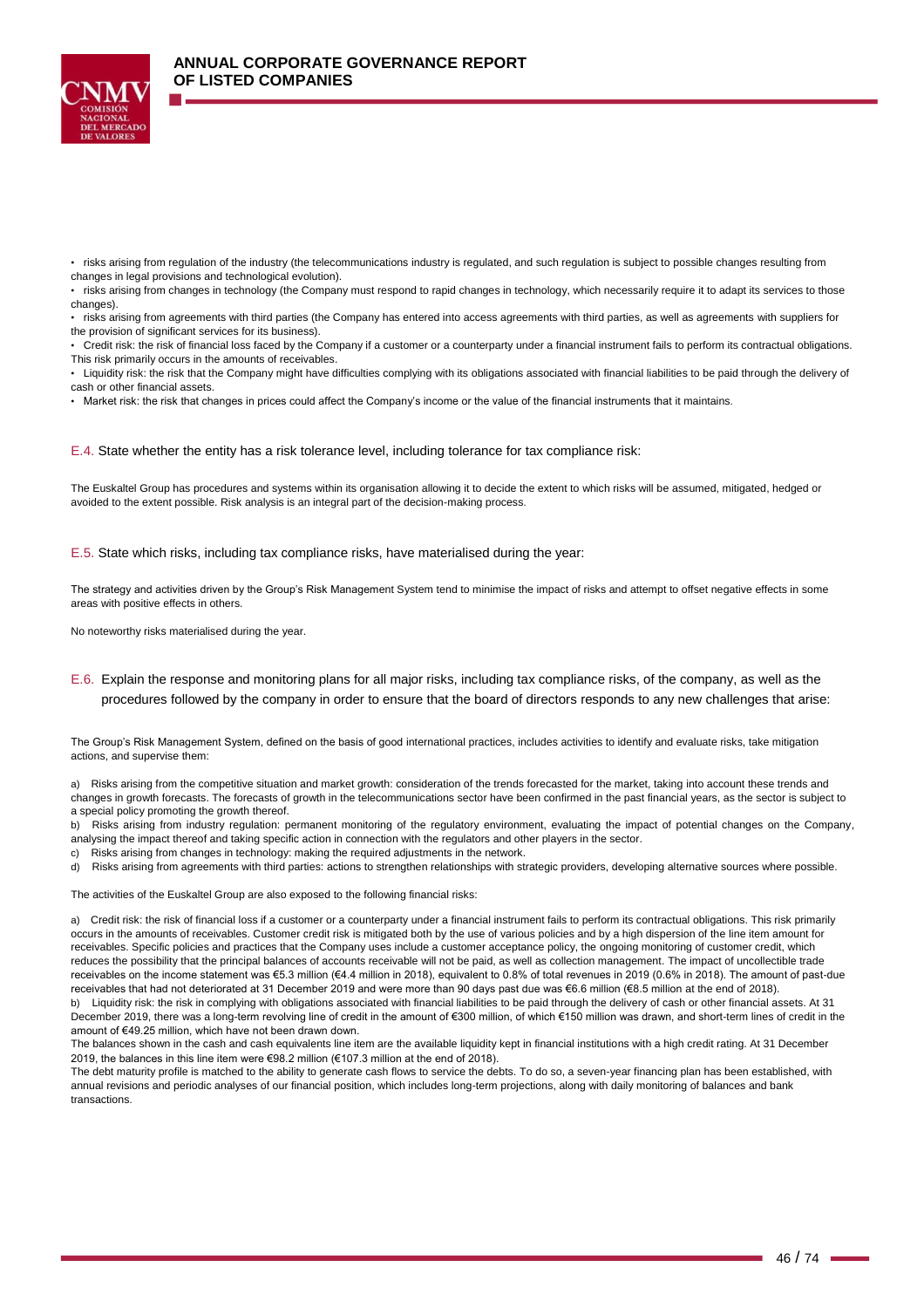

c) Market risk: the risk that changes in prices could affect income or the value of financial instruments. The goal of managing market risk is to control exposure to risk, optimising the rate of return. The Group's area of activity leads to quite low exchange rate risk and pricing risk, as these risks are concentrated in small amounts of infrequent foreign currency purchase transactions.

Interest rate risk relates to the loans provided by financial institutions and related parties at variable rates, which expose us to changes in future cash flows. In order to mitigate the risk of a potential increase in interest rates, in 2017 the company entered into an agreement with certain financial institutions guaranteeing a hedge against increases in the cost of Euribor with a nominal value of €825 million, equal to 50% of the nominal value drawn under the loans with financial institutions. Beginning in the second quarter of 2016, we began to apply quarterly interest rate settlements, which allows the exhaustive tracking of rates in the financial market. In March 2017 Euskaltel also formalised a short-term Euro Commercial Paper Programme registered with the Irish Stock Exchange. The maximum overall limit of the Programme is €200 million, and serves as a method other than bank financing to cover working capital requirements.

For the year ended 31 December 2019, an increase in interest rates by 100 basis points, with other variables remaining constant, would have decreased results (after taxes) by €7.9 million (€8 million for the year ended 31 December 2018).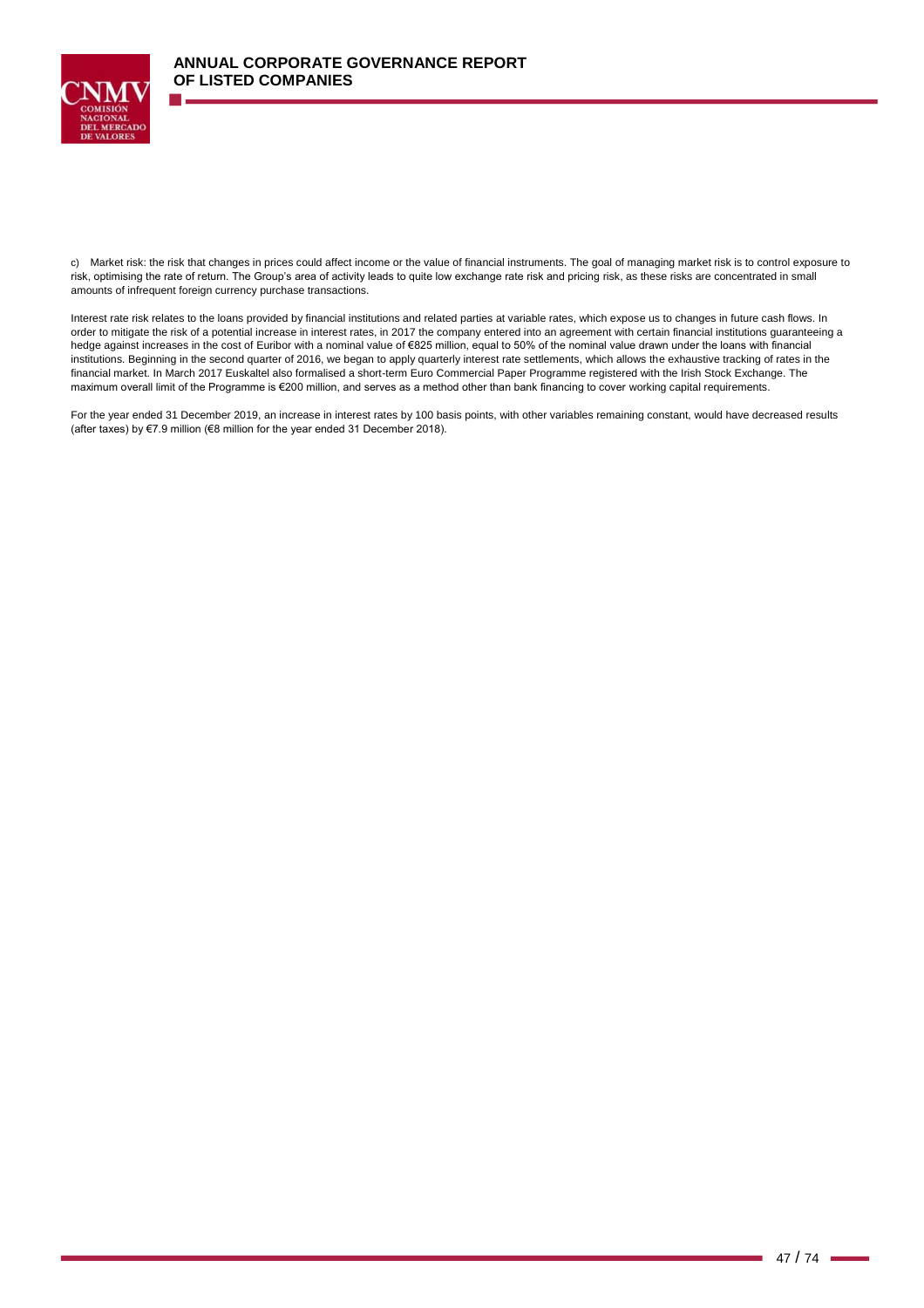

# **F. INTERNAL RISK MANAGEMENT AND CONTROL SYSTEMS RELATED TO THE PROCESS OF PUBLISHING FINANCIAL INFORMATION (ICFR)**

Describe the mechanisms comprising the system of internal control over financial reporting (ICFR) of your company.

### F.1. **Control environment.**

Report on at least the following, describing their principal features:

F.1.1 The bodies and/or departments that are responsible for (i) the existence and maintenance of an adequate and effective ICFR; (ii) their implementation; and (iii) their supervision.

Pursuant to its Regulations, the Board of Directors reserves full power to approve a policy on the control and management of risks, including tax risks, as well as the regular monitoring of the internal information and control systems.

The Board of Directors is thus responsible for ensuring the existence of an appropriate and effective ICFRS.

Pursuant to the provisions of the Regulations of the Board of Directors and the Regulations of the Audit and Control Committee, the Audit and Control Committee shall perform the following duties, among others:

- Supervise the process of preparing regulated financial information relating to the Company and any group and the integrity thereof, reviewing compliance with regulatory requirements, the proper determination of the scope of consolidation, and the correct application of accounting standards.

- Analyse the annual accounts following the close of each financial year, examining the draft opinion of the external auditors, discussing with them the content of the annual accounts and the audit report, and submitting recommendations to the Board of Directors regarding the formulation of the annual accounts.

Periodically review the internal control and risk management systems, such that the principal risks are properly identified, managed and reported.

- Endeavour to ensure the independence and efficacy of the internal audit function; propose the selection, appointment, re-election and termination of the head of the internal audit department; propose the department's budget; receive periodic reports on its activities; and verify that senior management take account of the conclusions and recommendations of its reports.

- Establish and supervise a mechanism allowing employees to report confidentially, and anonymously if deemed appropriate, potentially significant irregularities that they become aware of at the Company, especially those of a financial and accounting nature.

The Finance Department is responsible for the design, implementation, maintenance and update of the ICFRS. All areas and functions of the Group are relevant for the maintenance of an appropriate internal control system, but the Finance Department is responsible for coordination and management of such work and activities to achieve an effective ICFRS.

In this regard, more steps towards the automation of the ICFRS process were taken during financial year 2019 thanks to the convergence of the ICFRS with the corporate Risk Management tool, which allows it to be accessed by all the professionals of the Group involved in financial information for the evaluation and documentation of the controls implemented and/or monitored. As at the date hereof, the tool is operational within all companies of the Group.

- F.1.2 State whether the following are present, especially if they relate to the creation of financial information:
- Departments and/or mechanisms in charge of: (i) design and review of corporate structure; (ii) clear definition of lines of responsibility and authority with an adequate distribution of tasks and functions; and (iii) assurance that adequate procedures exist for proper communication throughout the entity.

Pursuant to article 4 of the Regulations of the Board of Directors, the Board of Directors approves the determination and modification of the organisational structure of the Company, as well as the appointment and removal of the senior officers, understood as those who report directly to the Board of Directors or the chief executive (Executive Chair, CEO or Managing Director, whether or not a director), if any, the head of internal audit and any other officer to whom the Board of Directors gives such status.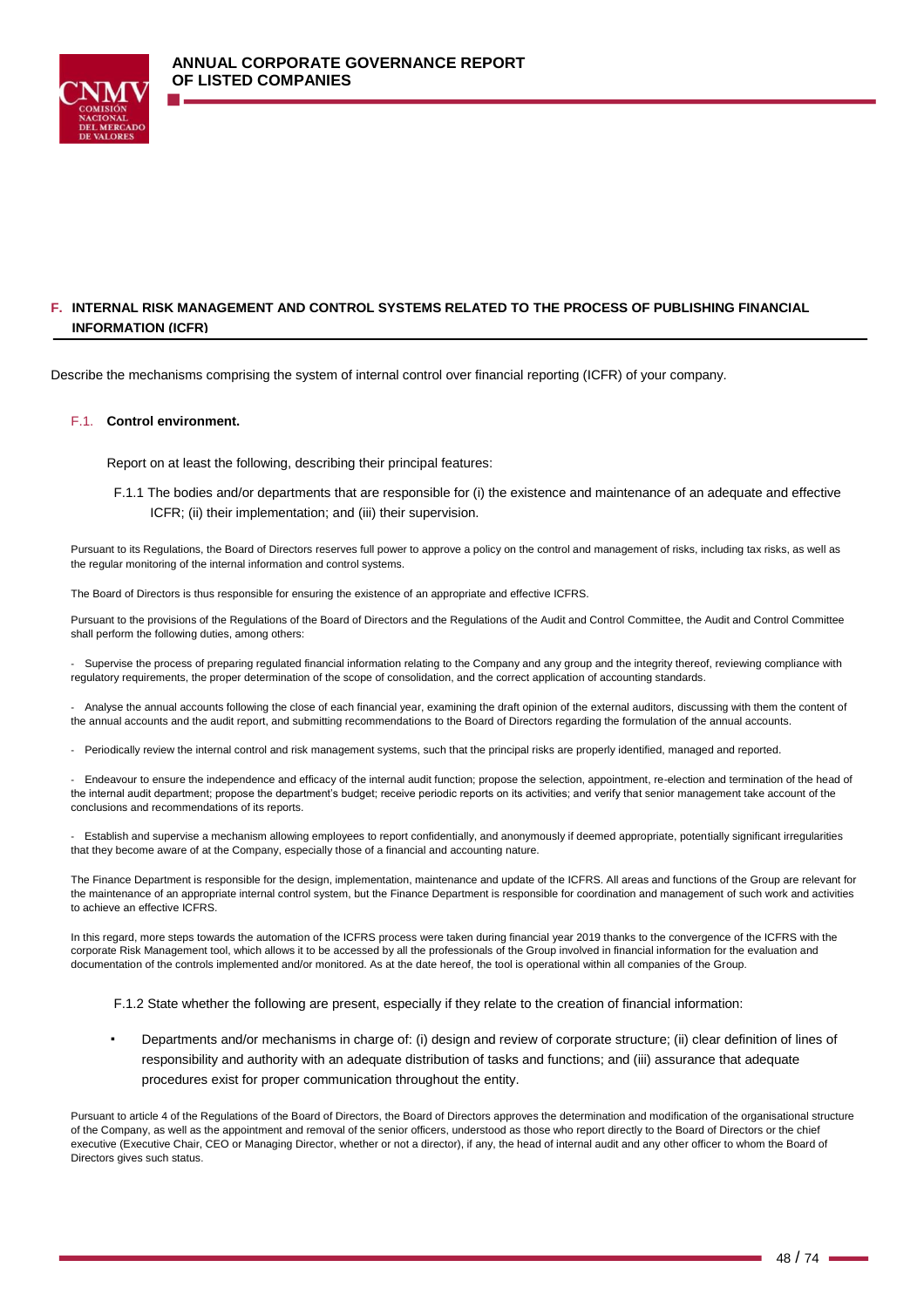

The mission of the Organisation, Human Resources and Quality Department, reporting directly to the CEO, is to define the lines of responsibility, as well as to define the tasks and duties of each Department. That Department also establishes the necessary means of internal and external communication during each organisational change.

On the other hand, the preparation of financial information is the responsibility of the Finance Department, which must maintain reliable systems and models of economic, financial and operational information that can be used as the basis for decision-making by the Board of Directors and the Committees thereof.

▪ Code of conduct, the body approving this, degree of dissemination and instruction, including principles and values (state if there is a specific mention of transaction recording and creation of financial information for), a body charged with analysing breaches and proposing corrective actions and sanctions.

In 2017, based on pre-existing Ethical Codes at the companies of the Euskaltel Group, the Board of Directors unified, updated and approved a new Code of Ethics applicable to the Euskaltel Group. This Code of Ethics is articulated through certain Conduct Instructions that establish the specific principles and guidelines to which the behaviour of the Group's personnel and those working on its behalf must conform in their daily work, both in their internal relations and their relations outside the Company. It is also addressed to the Group's Suppliers, to which Euskaltel's principles and guidelines apply.

Dissemination and training regarding the Code of Ethics is promoted by the Group's Compliance Officer. For the Group's Professionals, persons who engage in their professional activities within the Euskaltel Group regardless of their organisational responsibility, geographic or functional location, or company of the Euskaltel Group to which they directly provide their services, in coordination with the Organisation, Human Resources and Quality Department and for Suppliers with the Procurement and General Services Department. The Group's various means of communication are used for this purpose, particularly the corporate intranets of the companies that comprise it internally, including the "Regulatory Compliance" site available on Sharepoint as "Website for Communication, Training and Awareness-Raising regarding Regulatory Compliance and Ethical Behaviour towards the Euskaltel Group" and externally the corresponding websites where the Code of Ethics is published for the awareness of all Stakeholders.

After the relevant training, 100% of the professionals of the Euskaltel Group expressly declared that they understood and agreed to comply with the Code of Ethics in 2019. Furthermore, after receiving the relevant training, 98% of the professionals also declared that they understood and agreed to the Conduct Instructions that further develop the Code of Ethics and the Anti-Corruption Policy of the Group.

For their part, during 2019 the distributors of the Group and suppliers with higher billing and risk have been accepting and signing the Conduct Instructions that further develop the Anti-Corruption policy of the Euskaltel Group.

As provided in the Code of Ethics, the work of the Group's Professionals must adhere to certain basic principal values. Of particularly note is the importance for these purposes of the value of honesty and the principle of "compliance with applicable financial rules", meaning that the economic/financial information of the Euskaltel Group faithfully reflects its economic and financial situation and assets and liabilities in accordance with generally accepted accounting principles and international financial reporting rules that are applicable thereto.

For such purpose, the Euskaltel Group prepares its economic/financial information in a trustworthy manner and in compliance with applicable legal provisions, based on the principles of existence and occurrence of the transactions, integrity of the information, valuation, presentation, breakdown, comparability and reflection of rights and obligations, pursuant to applicable legal provisions and the Corporate Tax Policy approved by the Group.

In 2019 the Euskaltel Group updated its Anti-Corruption Policy, expressly including under the title "Book-entry Records and Official Information" a reference to the above text regarding the Code of Ethics, and for purposes of preparing the financial information an express reference to the Euskaltel Group maintaining adequate internal accounting controls in order for transactions to be reported and accurately and appropriately reflected in the book-entry records and in official information. In this way, documentation supporting the financial information will not include false or misleading records or statements, and transactions will not be improperly recorded in an intentional manner as regards financial statements, accounting periods or other related items.

Finally, this section of the Anti-Corruption Policy also provides for the Euskaltel Group to have documentation with sufficient details to support the transactions performed and for this documentation to be preserved for the legally required time.

Furthermore, to ensure compliance with the Code of Ethics, there is a Regulatory Compliance Committee with the following functions: (i) engage in surveillance and monitoring of the regulatory environment affecting Euskaltel's activities; (ii) supervise and monitor compliance with the Code of Ethics; and (iii) promote a culture of compliance and the prevention of corruption and bribery and potential conflicts of interest at Euskaltel. The Compliance Officer also ensures compliance with the Code of Ethics and the other rules applicable to the Group.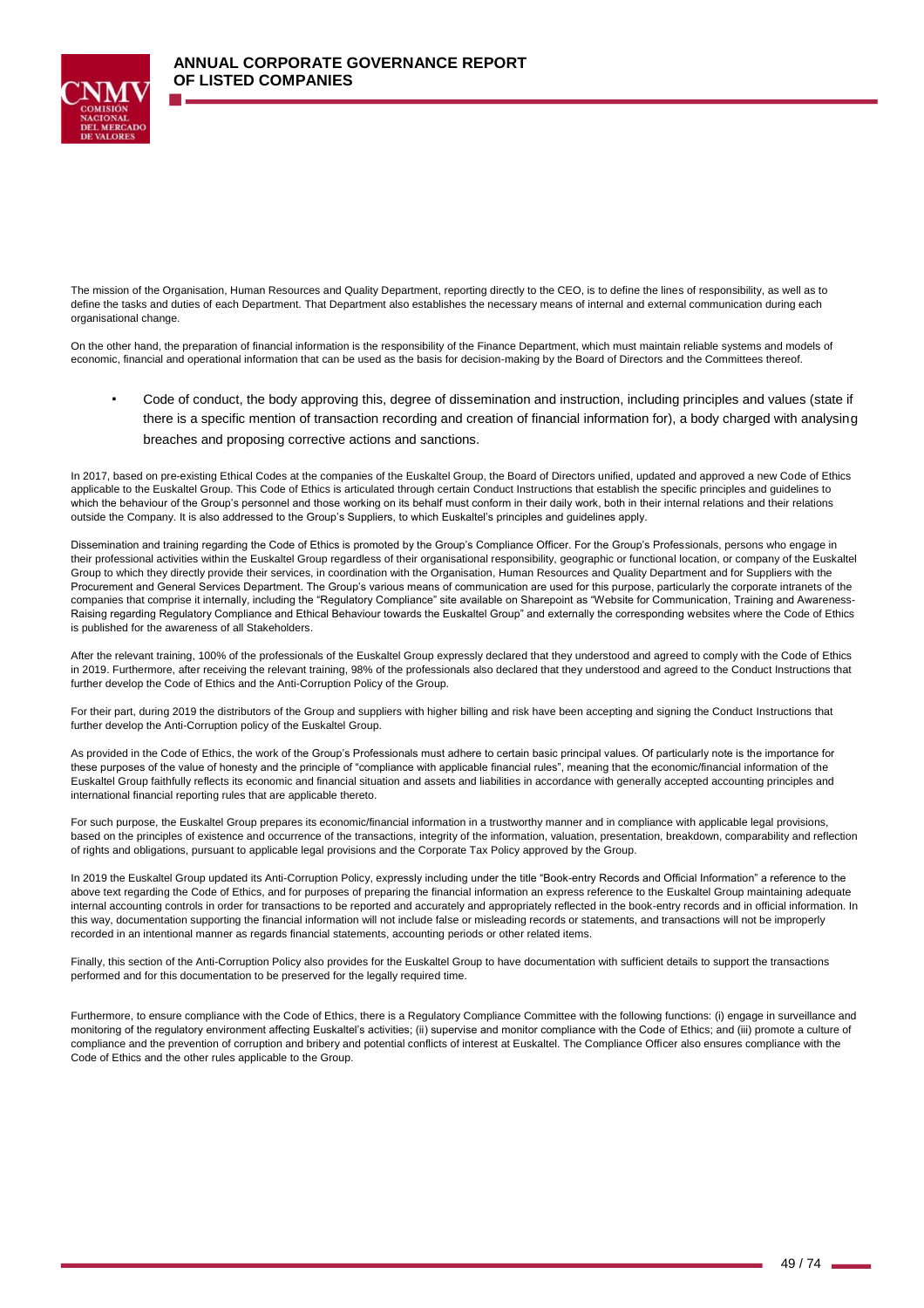

Finally, there is a Corporate Defence Committee that ultimately decides on the actions to be taken deriving from reports of potential breaches of the Euskaltel Group's regulations.

Whistleblower channel, that allows notifications to the audit committee of irregularities of a financial and accounting nature, in addition to potential breaches of the code of conduct and unlawful activities undertaken in the organisation, reporting, as the case may be, if this is of a confidential nature:

Based on existing channels within the Group, the Board of Directors also updated, unified and approved in 2017 a tool called the "Ethics Channel" in order to request information, facilitate the communication of concerns and/or report issues relating to the policies, codes and rules applicable to the Group, especially those of a financial or accounting nature, or improprieties they see and that they think are important with respect thereto. All of these communications can be made by both the Group's Professionals as well as any third party, guaranteeing the most absolute confidentiality at all times.

The Ethics Channel can be accessed by the Group's Professionals through each of the corporate intranets, and the communications or reports are sent through a form provided on each intranet or directly using an email address. For other Stakeholders and/or any third party, the Ethics Channel provides a procedure for access through the corporate websites of each of the companies of the Group, which procedure is fully operational at each of them as at the date hereof.

The Internal Audit Department is responsible for management of the Group's Ethics Channel. The Regulatory Compliance Committee is apprised of the facts reported, determines whether to continue with a case in view of the investigation of Internal Audit, and reports to the Audit and Control Committee. In the event of potential criminal facts, the Corporate Defence Committee intervenes for the resolution thereof and determination of the steps to be taken.

▪ Training and periodic refresher programmes for staff involved in the preparation and revision of financial information, as well as assessment of the ICFR (Internal Control System for Financial Information), that covers at least accounting rules, audits, internal control and risk management.

The Organisation, Human Resources and Quality Department is responsible for establishing the diagnosis for training activities, preparing the Training Plan, and launching and coordinating training activities, as well as properly assisting each and every one of the other Departments and centres in the work of identifying training needs and also offering to each and every employee of the Euskaltel Group the training that they need from time to time.

In particular, and without prejudice to other procedures, the Organisation, Human Resources and Quality Department meets these commitments through several rounds of meetings and interviews with the heads of each Department and the decision centres, and may also use any other means that it deems appropriate to identify the training needs of the Company's personnel, including the use of digital tools to encourage the implementation of digital processes in the management of people. As a result of this work, the training needs that are uncovered and appropriately classified by training skills and functional duties and responsibilities are then summarised in a document called "Training Diagnosis", which serves as the basis for preparing the Training Plan.

Furthermore, independently of the duties of the Organisation, Human Resources and Quality Department described above, the heads of the various Departments and decision centres are responsible for detecting the training needs of the employees who report to them and for evaluating the effectiveness of the training once it has been held.

In addition to the duties and procedures described above, the internal personnel involved in preparing and reviewing financial information maintain constant communication with the external auditors, who periodically report on new developments in accounting and taxation rules. Subscriptions to alerts from the main accounting firms and regulatory agencies regarding new developments in accounting and taxation rules function as channels for flows of this type of information.

## F.2. **Assessment of financial information risks**

Report on at least the following:

F.2.1 The main characteristics of the risk identification process, including error and fraud risk, as regards:

Whether the process exists and is documented: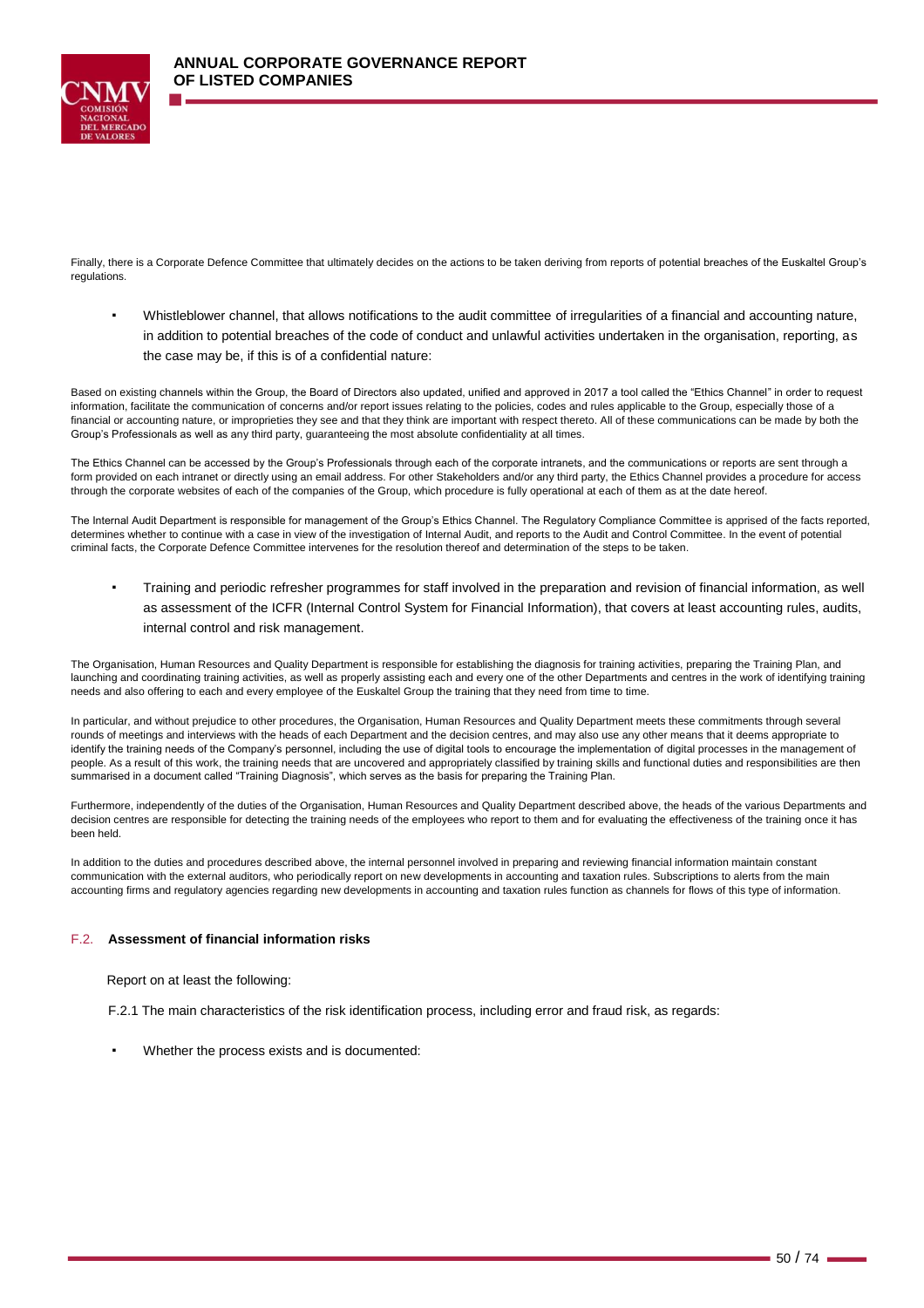

The risk identification process is documented in the Group's ICFRS model, which establishes the methodology for the identification and analysis of the risks associated with achieving the financial information control goals.

▪ If the process covers all the objectives of financial information (existence and occurrence; completeness; valuation; delivery; breakdown and comparability, and rights and obligations), whether it is updated and with what frequency.

The following methodology has been determined for the identification and analysis of the risks present in the process of preparing and issuing the Company's financial information:

- Identification of significant accounts based on the Group's financial information.
- Identification of critical processes associated with the significant accounts.
- Identification of financial risks associated with the critical processes and definition of control objectives.

The processes identified above are analysed in order to identify possible risks of error in the financial information, in connection with existence and occurrence, integrity, assessment, presentation, breakdowns and comparability, and rights and obligations.

This process of identification takes into account quantitative variables based on parameters. like asset volume, and qualitative variables, like the complexity of the transactions, link to large-scale processes, complexity of the calculations and use of estimates and projections.

The Euskaltel Group's ICFRS model provides that the Audit and Control Committee must oversee and approve the risk identification process on an annual basis.

The existence of a process for identifying the scope of consolidation, taking into account, among other factors, the possible existence of complex company structures, shell companies, or special purpose entities:

The process of identification of the scope of consolidation within the Euskaltel Group is carried out by the Secretary of the Board and the Finance Department.

▪ If the process takes into account the effects of other types of risk (operational, technological, financial, legal, tax, reputational, environmental, etc.) to the extent that they affect the financial statements:

The Euskaltel Group has implemented a Risk Management System. The Risk Management Model is based on the International COSO Risk Management Framework. The Group adds a fifth risk to the four Types of Risk in the COSO Framework, Cyber risks, given the importance to the Group of these kind of Risks, especially those relating to its Telecommunications Networks and its Information Technology Systems.

The control activities contemplated within the Group's ICFRS explicitly includes a report to the Finance Department the results of its analysis of strategic, operational, compliance, reporting and Cyber risks, in order to assess the impacts on financial information.

▪ The governing body within the company that supervises the process:

The process is supervised and approved by the Audit and Control Committee.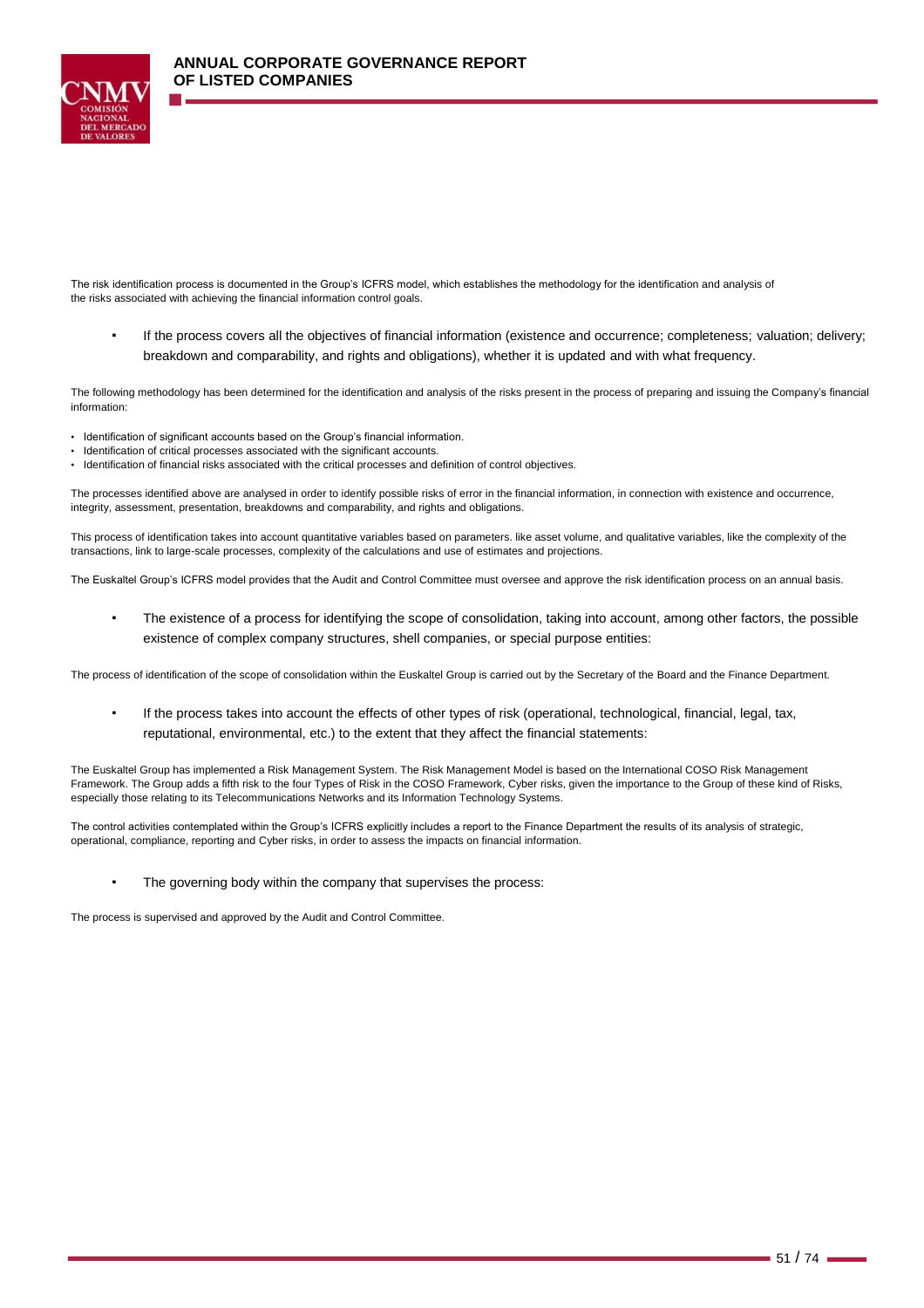

#### F.3. **Control activities**

Report on whether the company has at least the following, describing their main characteristics:

F.3.1 Review and authorisation procedures for financial information and a description of the ICFR system, indicating those responsible, as well as documentation describing the flow of activity and controls (including those relating to the risk of fraud) of the various types of transactions which may materially affect the financial statements, including financial closing procedures and the specific review of judgements, estimates, valuations and relevant forecasts.

The Board of Directors approves the financial information that the Company must periodically publish due to its status as a listed company, with the Audit and Control Committee being responsible for supervising the preparation and presentation of the regulated financial information. Therefore, the financial information to be provided to the markets is presented to the Audit and Control Committee and/or the Board of Directors by the Finance Department.

The Euskaltel Group has identified those processes having a risk of material impact on the preparation of the financial information.

These processes are represented through a risk and controls matrix. This matrix describes the control activities and how they respond to the risks relating to the achievement of the goals of trustworthiness of financial information, including fraud. It also describes those responsible for the implementation and review of each control activity and the frequency with which it must be performed.

The Head of ICFRS at the corporate level, reporting to the Finance Department, is responsible for the update and dissemination of this matrix amount the persons involved at the corporate level and within the various components of the Group, and ensures the implementation thereof prior to the submission of financial information for review by the Board of Directors.

In order to review such financial information, the Finance Department meets with the external auditors prior to submitting it to the Audit and Control Committee and/or the Board of Directors. Furthermore, prior to the formulation of the annual accounts or interim financial statements, the Chief Financial Officer sends to the members of the Board of Directors a certification stating that the annual accounts / interim financial statements present, in all material respects, a true and fair view of the financial situation and of the results of operations and of the changes in the Company's financial situation during the financial year (or applicable period) and contain the information that is necessary and sufficient for proper comprehension thereof, pursuant to applicable regulations.

Prior to the submission thereof to the Audit and Control Committee, the Finance Department: (i) identifies transactions linked to estimates, projections, valuations and judgements of significant value; (ii) compares assumptions and judgements to the various areas from which they originate and which have better knowledge of the transactions, and iii) reviews consistency with other business and/or financial indicators.

F.3.2 Internal IT control policies and procedures (access security, change controls, their operation, operational continuity, and segregation of duties, among others) which support relevant processes within the company and relate to the creation and publication of financial information.

The Euskaltel Group believes that information is one of the main assets of the organisation and that its protection is essential to ensure the continuity and development of the business. As a result of the foregoing, the Euskaltel Group has driven the creation of a specific organisational area of Systems and Network Security and created an IT and Network Security Management Committee. The ITNSMC is an executive Committee that manages, approves and coordinates the main aspects relation to IT and network security at the level of the Euskaltel group. It is the highest body involved in IT and network security for the Euskaltel Group.

The Euskaltel Group has established an Information Security Management System, integrated with the processes of the organisation and its overall management structure.

Within the framework of the Management System, the Euskaltel Group has established a Policy for Information Security and for Management of Information Security Risks. Under this regulatory framework, the Euskaltel Group has a Systems and Network Security department that is responsible for ensuring security in the Company's processes.

In this regard, some of the controls included in the activities of said department fall within the following areas:

- Identity management.
- Network access.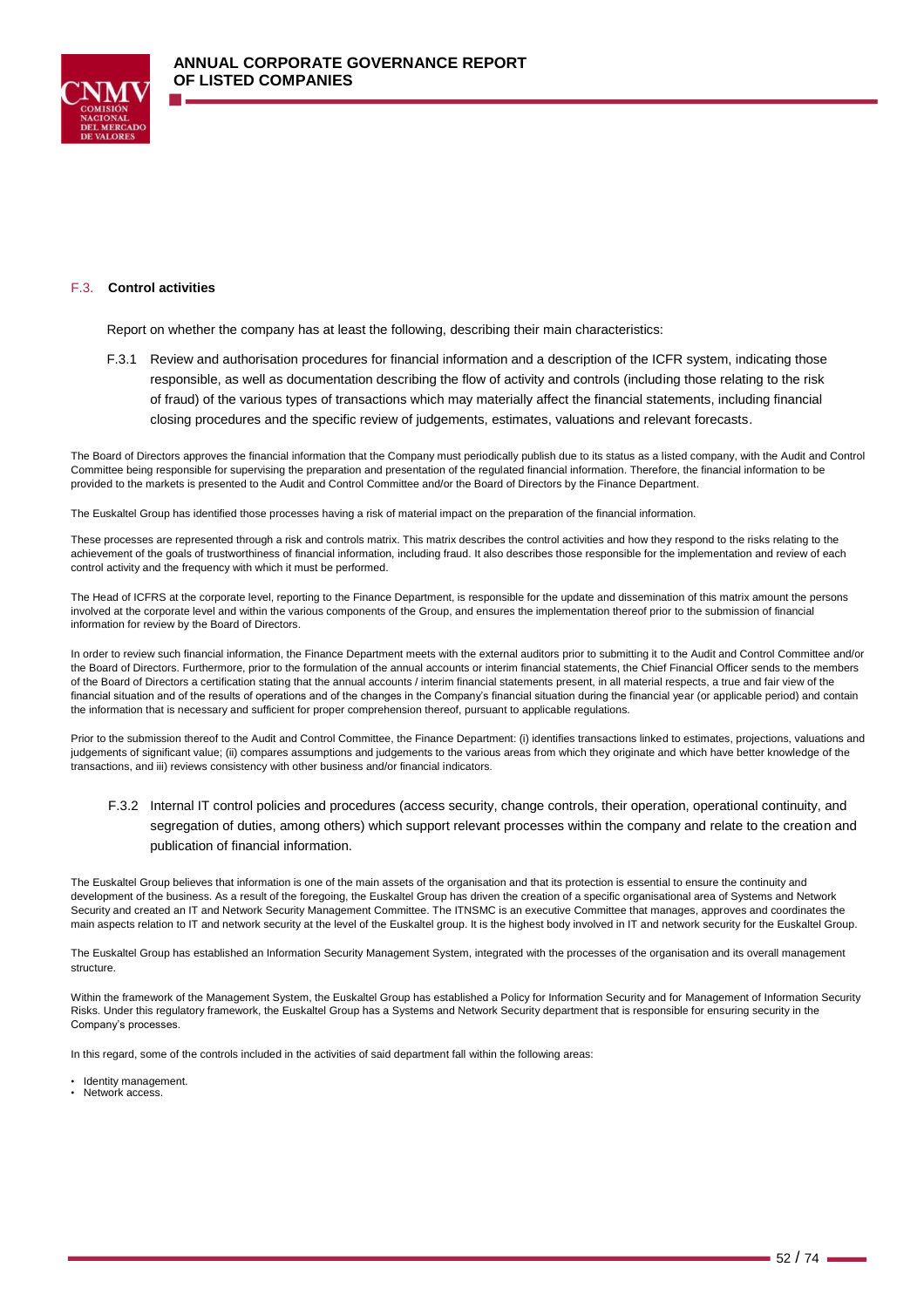

- Security architecture: the IT infrastructure is comprised of various data processing centres and technologies that ensure retrieval in line with the time frames established by the business.
- Operations (monitoring and management of incidents).
- Back-up copies and IT contingency checks.
- Change control.
- Development (cyber security training for end users, secure development procedures, periodic internal and external audits).
- Physical access.
	- F.3.3 Internal control policies and procedures intended to guide the management of subcontracted activities and those of third parties, as well as those aspects of assessment, calculation or evaluation entrusted to independent experts, which may materially affect the financial statements.

The Euskaltel Group regularly reviews the activities subcontracted to third parties in order to identify their participation in processes having a risk of material impact on the preparation of the financial information, given that this fact does not avoid responsibility for the control of such process.

Once identified, there is a review of the need for implementation of specific controls and/or supplementary controls.

Assessments, calculations or valuations entrusted to independent experts, as well as the methods and principal assumptions used, are analysed at least by the Finance Department, taking advantage of its training and independence.

### F.4. **Information and communication**

State whether the company has at least the following, describing their main characteristics:

F.4.1 A specifically assigned function for defining and updating accounting policies (accounting policy area or department) and resolving doubts or conflicts arising from their interpretation, maintaining a free flow of information to those responsible for operations in the organisation, as well as an up-to-date accounting policy manual distributed to the business units through which the company operates.

The Finance Department is responsible for standardising the accounting policies of the Group and keeping them up to date, always under the supervision of the Audit and Control Committee, which reports to the Board of Directors.

Continuous reporting from the various components of the Group to the corporate function also favours fluid communication and ongoing resolution of concerns regarding the interpretation of the accounting policies adopted.

In particular, the Audit and Control Committee, with the assistance of the Internal Audit Department, ensures that generally accepted accounting principles are applied, along with any material change in such principles. The Audit and Control Committee also ensures that the half-yearly financial information and the interim management reports are prepared using the same accounting principles as the annual accounts.

F.4.2 Measures for capturing and preparing financial information with consistent formats for application and use by all of the units of the entity or the group, and which contain the main financial statements and notes, as well as detailed information regarding ICFR.

The Administration and Tax department is responsible for the consolidation and preparation of the consolidated financial statements of the Euskaltel Group. The process of consolidation and preparation of the consolidated financial statements includes completion by the components of the Group of financial information reporting in a homogeneous manner, which includes a map of previously-reviewed accounts and which gives the corporate function all information needed to prepare the Group's financial statements, as well as the notes thereto.

The Group also has a number of control activities that are implemented to cover the specific risks of collecting and preparing consolidated information.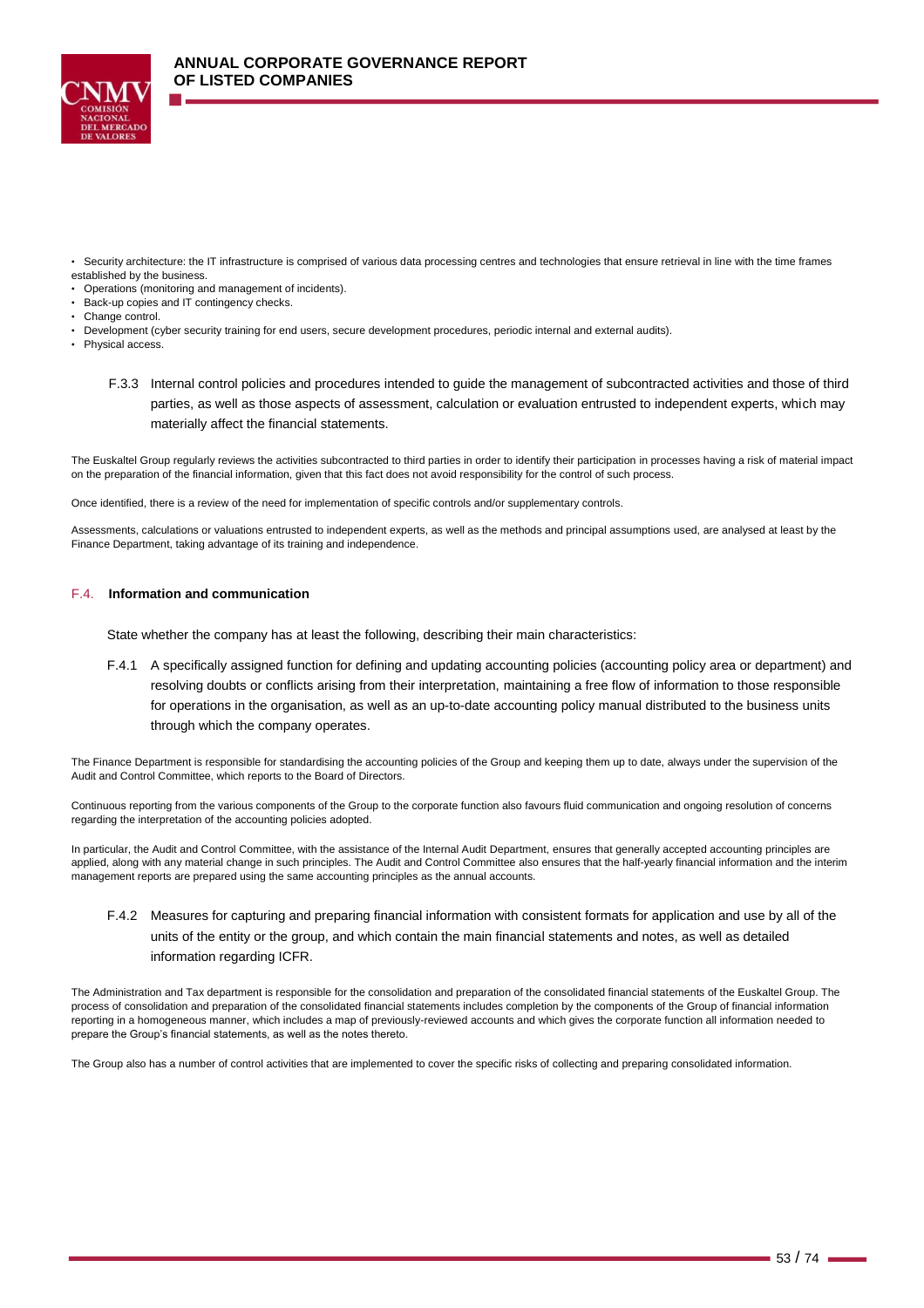

#### F.5. **Supervision of system performance**

Describe at least the following:

F.5.1 The activities of the audit committee in overseeing ICFR as well as whether there is an internal audit function that has among its mandates support of the committee and the task of supervising the internal control system, including ICFR. Additionally, describe the scope of ICFR assessment made during the year and the procedure through which the person responsible prepares the assessment reports on its results, whether the company has an action plan describing possible corrective measures, and whether its impact on financial reporting is considered.

The Audit and Control Committee is regularly informed on the ICFR system implemented by the Finance Department, of the changes that might occur during the financial year, and of incidents arising during the implementation thereof.

The ICFR systems itself also includes controls that the Governance Bodies must comply with, including those referring to the supervisory work of the Audit and Control Committee.

This supervisory work is supported by an Internal Audit Department that reports functionally to the Chair of the Audit and Control Committee and organisationally to the Chair of the Board of Directors, and which includes supervision of the Group's ICFR systems within its Annual Internal Audit Plan. This Annual Internal Audit Plan is approved by the Audit and Control Committee and used as the basis for regularly reporting the activities of Internal Audit.

The Audit and Control Committee also safeguards the independence and effectiveness of the Internal Audit function by following the Internal Audit Professional Practices Rules of the Institute of Internal Auditors and the recommendations of the Code of Good Governance.

The functions of Internal Audit include supporting the Audit and Control Committee in its task of supervising the internal control system, including ICFR.

Internal Audit has analysed specific aspects of the ICFR system and of the financial information, based on risks and coordinating with other assurance functions, including the External Auditors.

The results of its analysis have been reported to the Areas involved and to the Audit and Control Committee, establishing Action Plans for implementation of any recommendations made. These Recommendations and their Action Plans are monitored by the Audit and Control Committee and the status thereof is summarised in the Annual Activities Report of Internal Audit submitted to the Audit and Control Committee.

When necessary, the impact of the recommendations of Internal Audit on the Group's financial information has been considered.

F.5.2 If there is a procedure by which the statutory auditor (in accordance with the provisions of the Technical Auditing Standards (*Normas Técnicas de Auditoría*) (NTA)), internal auditor and other experts may communicate with senior management and the audit committee or senior managers of the company regarding significant weaknesses in internal control identified during the review of the annual accounts or any others they have been assigned. Additionally, state whether an action plan is available for correcting or mitigating any weaknesses found.

As described in the Activities Report of the Audit and Control Committee for financial year 2019 and the Report on Independence of the Statutory Auditor, the latter regularly meets with the Audit and Control Committee, with the full Board of Directors, and less formally with the Chair of the Audit and Control Committee to regularly follow up on the level of implementation of the Audit Plan, which deals with related issues, including internal control and any weaknesses observed.

Internal Audit includes in its Annual Plan any comment from the External Auditor for specific follow-up and resolution, applying the same postulates as in the recommendations of Internal Audit.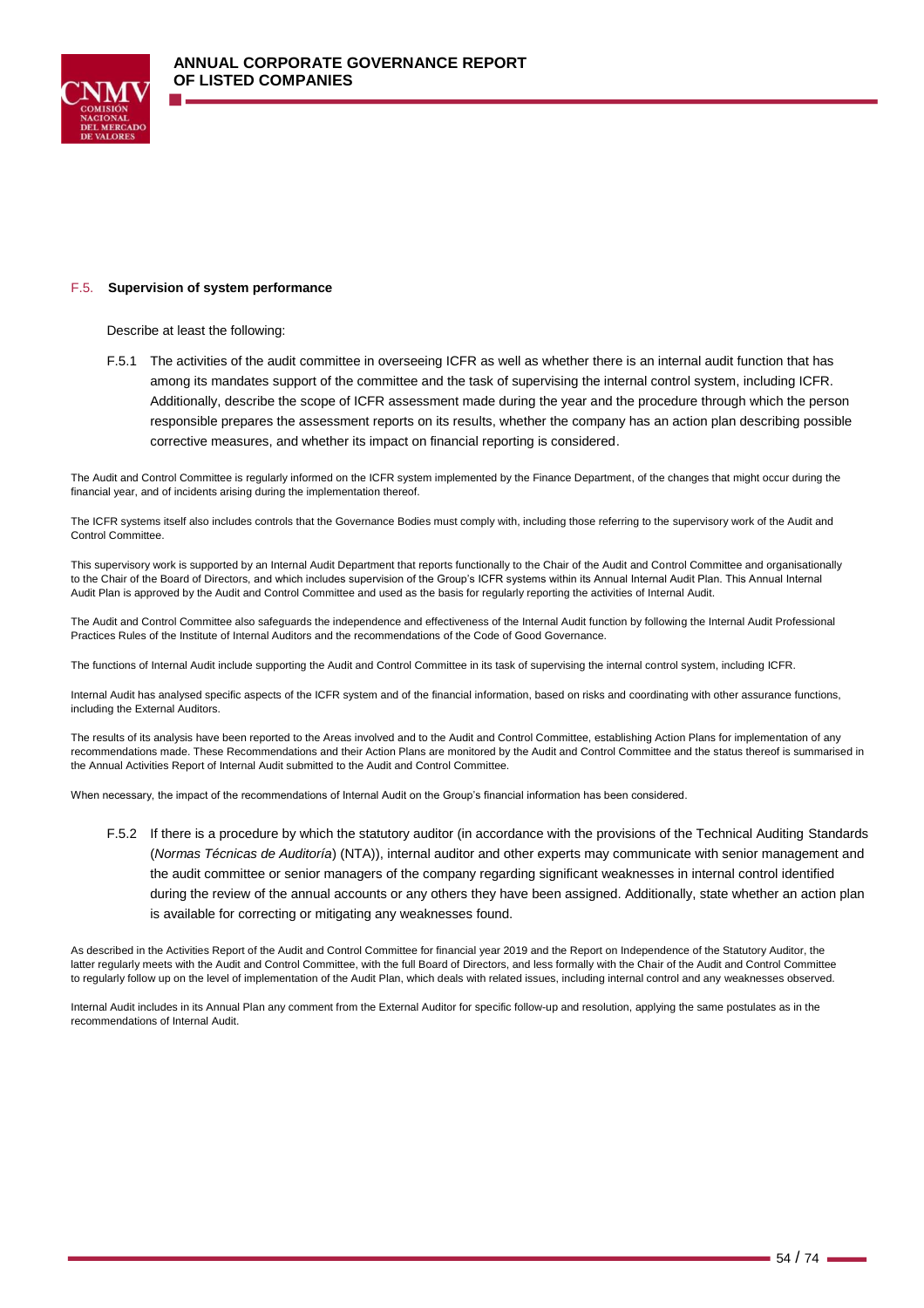

Nothing relevant.

## F.7. **External auditor's report**

Report on:

F.7.1 If the ICFR information submitted to the markets has been subject to review by the external auditor, in which case the entity shall include its report as an attachment. If not, reasons why should be given.

Information from the ICFR system has not been submitted for specific review by the external auditor, although the auditor's procedures include an assessment of the risks of material inaccuracy taking into account the internal control relevant to the formulation of the Company's annual accounts.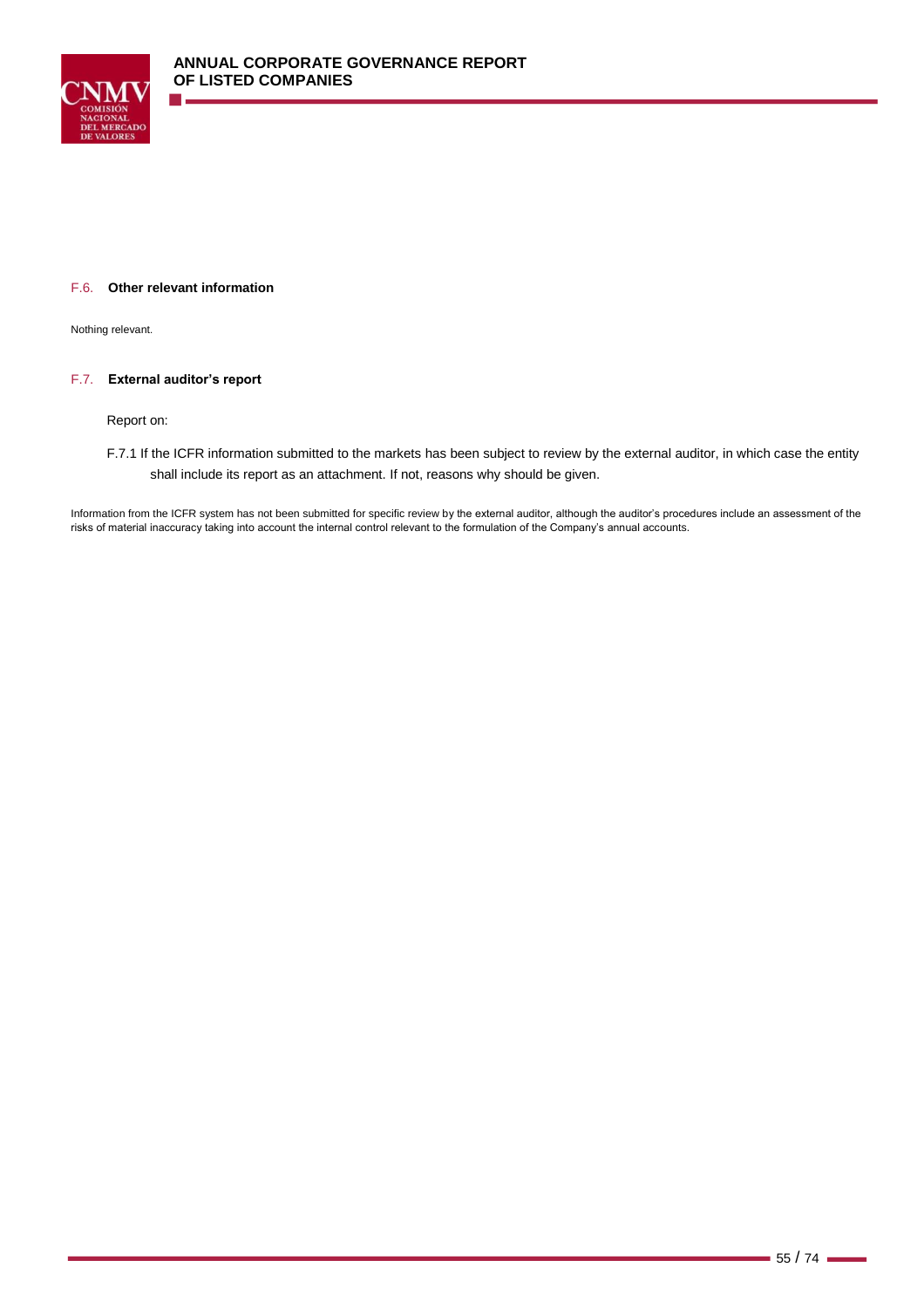

Specify the company's level of compliance with recommendations from the Good Governance Code of Listed Companies.

In the event that a recommendation is not followed or only partially followed, a detailed explanation should be included explaining the reasons in such a manner that shareholders, investors and the market in general have enough information to judge the company´s actions. General explanations are not acceptable.

1. That the Articles of Association of listed companies do not limit the maximum number of votes that may be cast by one shareholder or contain other restrictions that hinder the takeover of control of the company through the acquisition of shares on the market.

Complies [ X ] Explanation [ ]

- 2. That when the parent company and a subsidiary are listed on the stock market, both should publicly and specifically define:
	- a) The respective areas of activity and possible business relationships between them, as well as those of the listed subsidiary with other group companies.
	- b) The mechanisms in place to resolve any conflicts of interest that may arise.

Complies [ ] Complies partially [ ] Explanation [ ] Not applicable [X]

- 3. That, during the course of the ordinary General Shareholders' Meeting, complementary to the distribution of a written Annual Corporate Governance Report, the chairman of the Board of Directors makes a detailed oral report to the shareholders regarding the most material aspects of corporate governance of the company, and in particular:
	- a) Changes taking place since the previous annual general meeting.
	- b) Specific reasons why the company did not follow one or more of the recommendations of the Good Governance Code and, if so, the alternative rules that were followed instead.

Complies [ X ] Complies Partially [ ] Explanation [ ]

4. That the company has defined and promoted a policy of communication and contact with shareholders, institutional investors and proxy advisors that complies in all aspects with rules preventing market abuse and gives equal treatment to similarly situated shareholders.

And that the company has made such a policy public through its web page, including information related to the manner in which said policy has been implemented and the identity of contact persons or those responsible for implementing it.

Complies [ X ] Complies Partially [ ] Explanation [ ]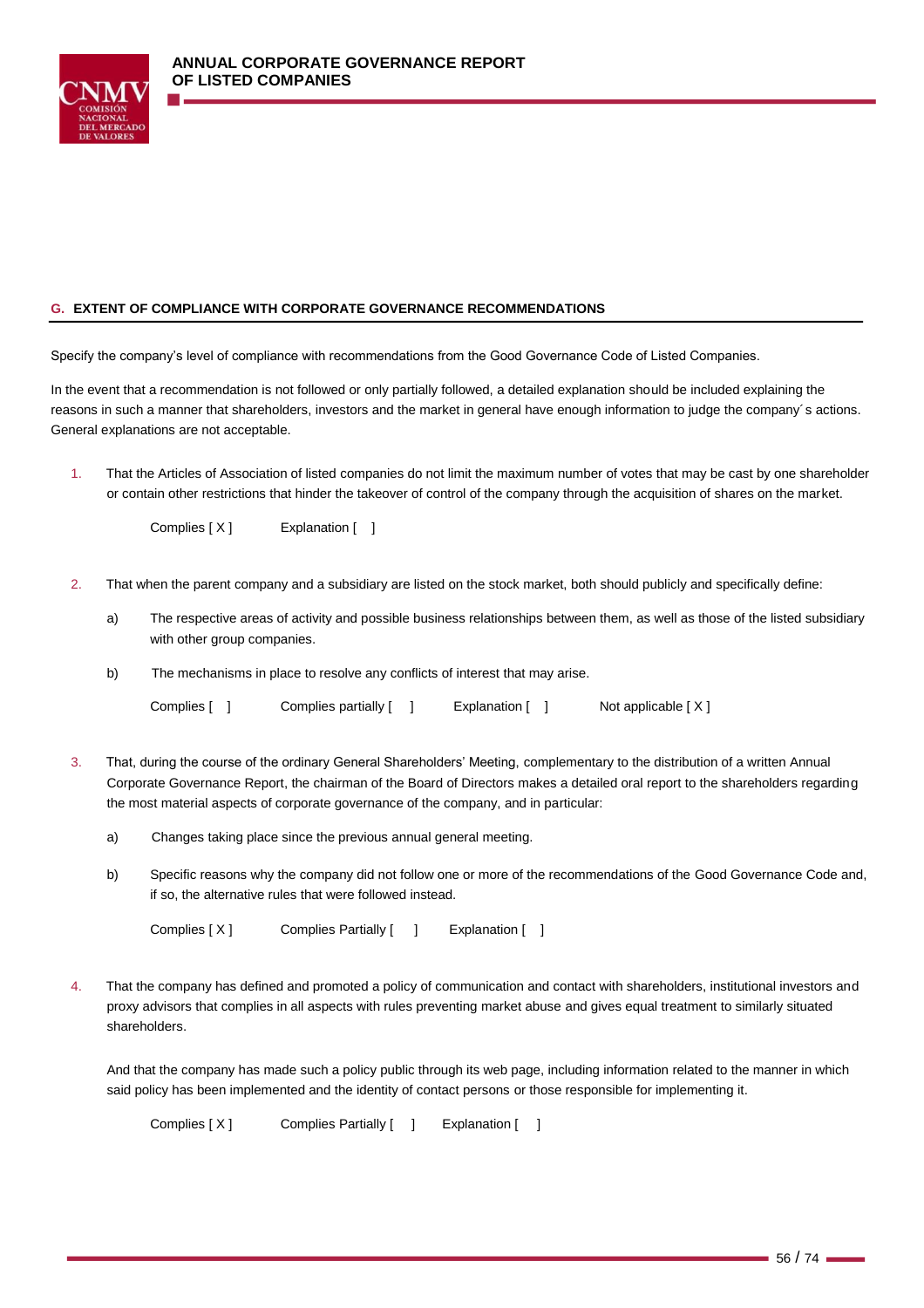

5. That the Board of Directors should not propose to the General Shareholders' Meeting any proposal for delegation of powers allowing the issuance of shares or convertible securities without pre-emptive rights in an amount exceeding 20% of equity at the time of delegation.

And that whenever the Board of

Complies [ X ] Complies Partially [ ] [ ] [ Explanation [ ]

- 6. That listed companies which draft reports listed below, whether under a legal obligation or voluntarily, publish them on their web page with sufficient time before the General Shareholders' Meeting, even when their publication is not mandatory:
	- a) Report regarding the auditor's independence.
	- b) Reports regarding the workings of the audit committee and the appointments and remuneration committee.
	- c) Report by the audit committee regarding related-party transactions.
	- d) Report on the corporate social responsibility policy.

| Complies [X] | Complies Partially [ | Explanation [ ] |
|--------------|----------------------|-----------------|
|              |                      |                 |

7. That the company reports in real time, through its web page, the proceedings of the General Shareholders' Meetings.

Complies [ X ] Explanation [ ]

8. That the audit committee ensures that the Board of Directors presents financial statements in the audit report for the General Shareholders' Meetings which do not have qualifications or reservations and that, in the exceptional circumstances in which qualifications may appear, that the chairman of the audit committee and the auditors clearly explain to the shareholders the content and scope of said qualifications or reservations.

Complies [ X ] Complies Partially [ ] [ ] Explanation [ ]

9. That the company permanently maintains on its web page the requirements and procedures for certification of share ownership, the right of attendance at the General Shareholders' Meetings, and the exercise of the right to vote or to issue a proxy.

And that whenever the Board of And that such requirements and procedures promote attendance and the exercise of shareholder rights in a non-discriminatory fashion.

Complies [ X ] Complies Partially [ ] [ ] Explanation [ ]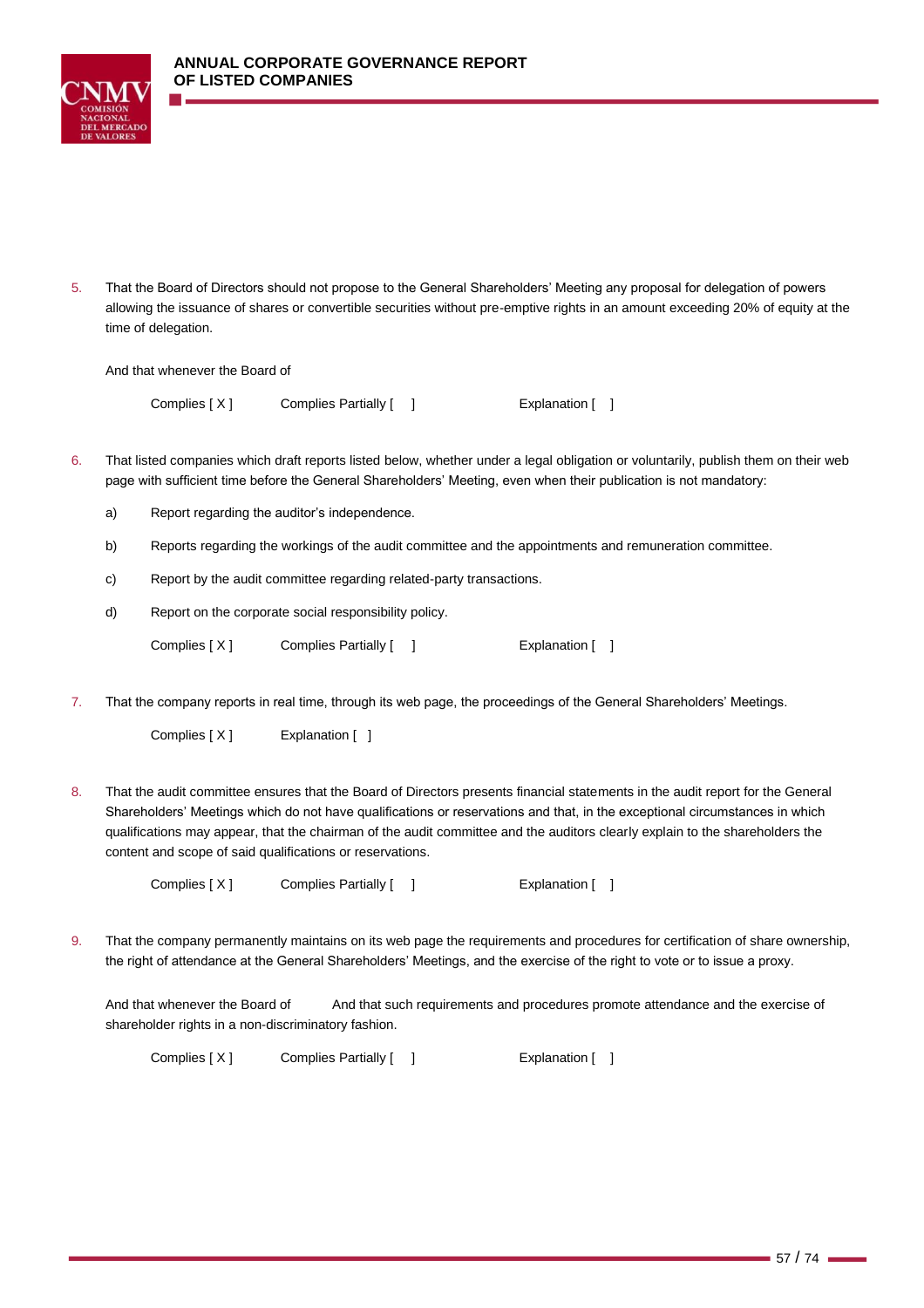



- 10. That when a verified shareholder has exercised his right to make additions to the agenda or to make new proposals to it with sufficient time in advance of the General Shareholders' Meeting, the company:
	- a) Immediately distributes the additions and new proposals.
	- b) Publishes the attendance card credential or proxy form or form for distance voting with the changes such that the new agenda items and alternative proposals may be voted upon under the same terms and conditions as those proposals made by the Board of Directors.
	- c) Submits all of these items on the agenda or alternative proposals to a vote and applies the same voting rules to them as are applied to those drafted by the Board of Directors including, particularly, assumptions or default positions regarding votes for or against.
	- d) That after the General Shareholders' Meeting, a breakdown of the results of said additions or alternative proposals is communicated.

| Complies [ ] | Complies partially [ ] | Explanation [ | Not applicable [X] |
|--------------|------------------------|---------------|--------------------|
|--------------|------------------------|---------------|--------------------|

11. That, in the event the company intends to pay for attendance at the General Shareholders' Meeting, it establishes in advance a general policy of long-term effect regarding such payments.

Complies [ ] Complies partially [ ] Explanation [ ] Not applicable [ X ]

12. That the Board of Directors completes its duties with a unity of purpose and independence, treating all similarly situated shareholders equally and that it is guided by the best interests of the company, which is understood to mean the pursuit of a profitable and sustainable business in the long term, and the promotion of continuity and maximisation of the economic value of the business.

And that in pursuit of the company's interest, in addition to complying with applicable law and rules and in engaging in conduct based on good faith, ethics and a respect for commonly accepted best practices, it seeks to reconcile its own company interests, when appropriate, with the interests of its employees, suppliers, clients and other stakeholders, as well as the impact of its corporate activities on the communities in which it operates and the environment.

Complies [ X ] Complies Partially [ ] [ ] [ Explanation [ ]

13. That the Board of Directors is of a size required to perform its duties effectively and collegially, and that its optimum size is between five and fifteen members.

Complies [ X ] Explanation [ ]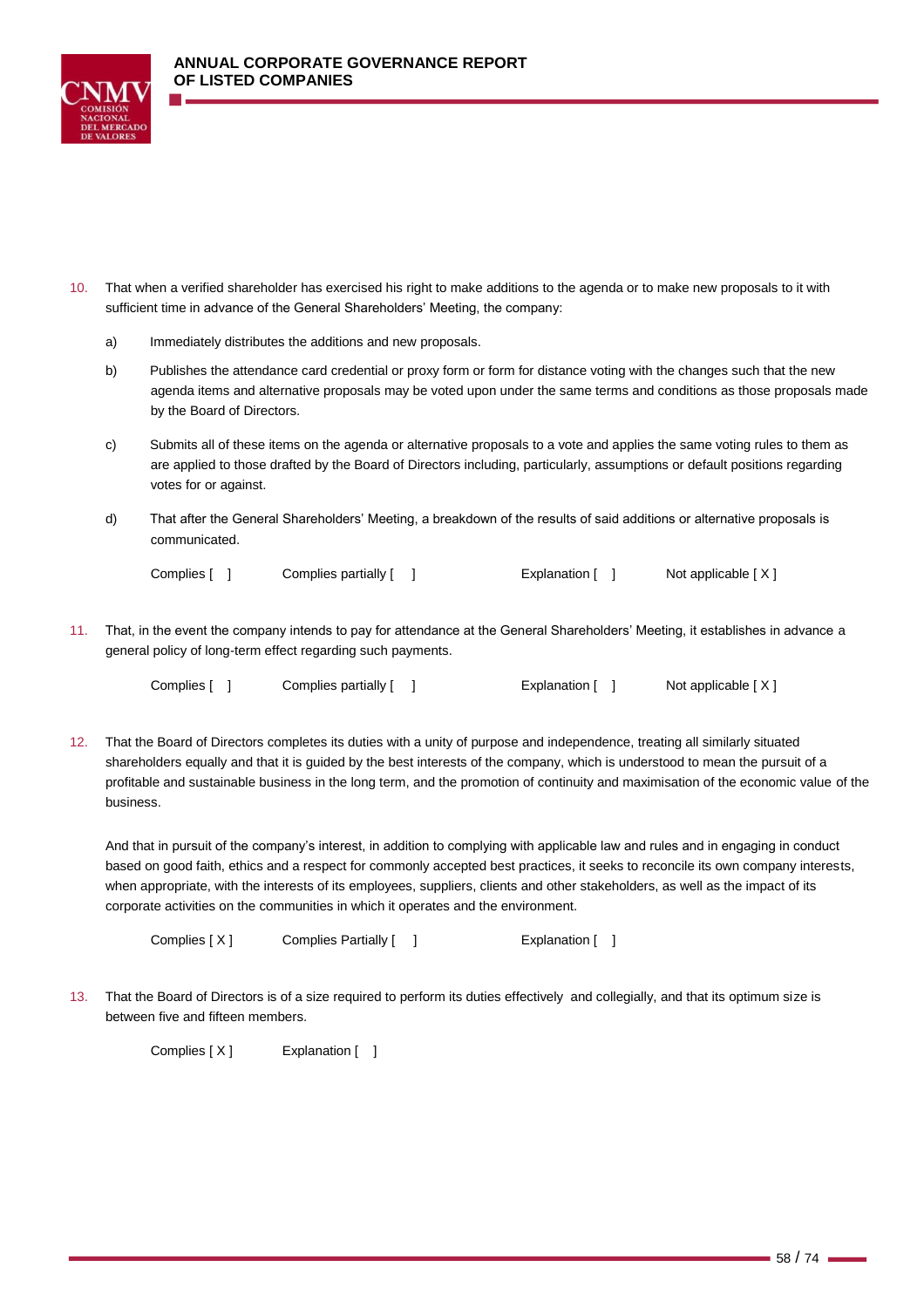

- 14. That the Board of Directors approves a selection policy for directors that:
	- a) Is concrete and verifiable.
	- b) Ensures that proposals for appointment or re-election are based upon a prior analysis of the needs of the Board of Directors.
	- c) Favours diversity in knowledge, experience and gender.

That the resulting prior analysis of the needs of the Board of Directors is contained in the supporting report from the appointments committee published upon a call to the General Shareholders' Meeting to which the ratification, appointment or re-election of each director is submitted.

And that the selection policy for directors promotes the objective that by the year 2020 the number of female directors accounts for at least 30% of the total number of members of the Board of Directors.

The appointments committee will annually verify compliance with the selection policy of directors and explain its findings in the Annual Corporate Governance Report.

Complies [ X ] Complies Partially [ ] [ | Explanation [ ]

15. That proprietary and independent directors constitute a substantial majority of the Board of Directors and that the number of executive directors is kept at a minimum, taking into account the complexity of the corporate group and the percentage of equity participation of executive directors.

Complies [ X ] Complies Partially [ ] [ ] Explanation [ ]

16. That the percentage of proprietary directors divided by the number of non-executive directors is no greater than the proportion of the equity interest in the company represented by said proprietary directors and the remaining share capital.

This criterion may be relaxed:

- a) In companies with a high market capitalisation in which interests that are legally considered significant are minimal.
- b) In companies where a diversity of shareholders is represented on the Board of Directors without ties among them.

Complies [ X ] Explanation [ ]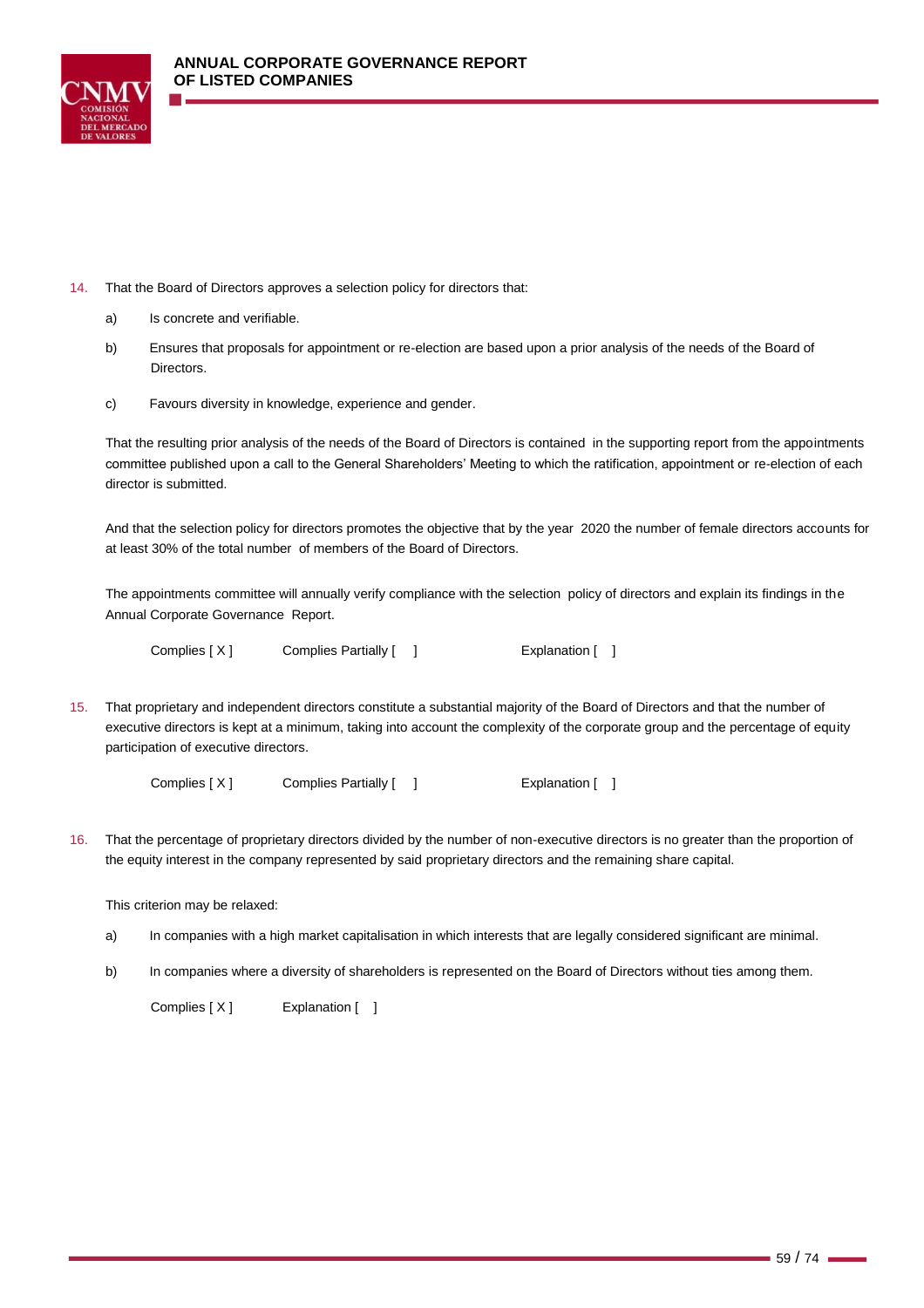

17. That the number of independent directors represents at least half of the total number of directors.

Nonetheless, when the company does not have a high level of market capitalisation or in the event that it is a high cap company with one shareholder or a group acting in a coordinated fashion who together control more than 30% of the company's equity, the number of independent directors represents at least one third of the total number of directors.

Complies [ X ] Explanation [ ]

- 18. That companies publish and update the following information regarding directors on the company website:
	- a) Professional profile and biography.
	- b) Any other Boards to which the director belongs, regardless of whether the companies are listed, as well as any other remunerated activities engaged in, regardless of type.
	- c) Category of directorship, indicating, in the case of individuals who represent significant shareholders, the shareholder that they represent or to which they are connected.
	- d) The date of their first appointment as a director of the company's Board of Directors, and any subsequent re-election.
	- e) The shares and options they own

Complies [ X ] Complies Partially [ ] [ | Explanation [ ]

19. That the Annual Corporate Governance Report, after verification by the appointments committee, explains the reasons for the appointment of proprietary directors at the proposal of the shareholders whose equity interest is less than 3%. It should also explain, where applicable, why formal requests from shareholders for membership on the Board meeting were not honoured, when their equity interest is equal to or exceeds that of other shareholders whose proposal for proprietary directors was honoured.

| Complies [ | Complies partially [ | Explanation [ | Not applicable [X] |
|------------|----------------------|---------------|--------------------|
|------------|----------------------|---------------|--------------------|

20. That proprietary directors representing significant shareholders must resign from the Board if the shareholder they represent disposes of its entire equity interest. They should also resign, in a proportional fashion, in the event that said shareholder reduces its percentage interest to a level that requires a decrease in the number of proprietary directors representing this shareholder.

Complies [ X ] Complies Partially [ ] [ | Explanation [ ] Not applicable [ ]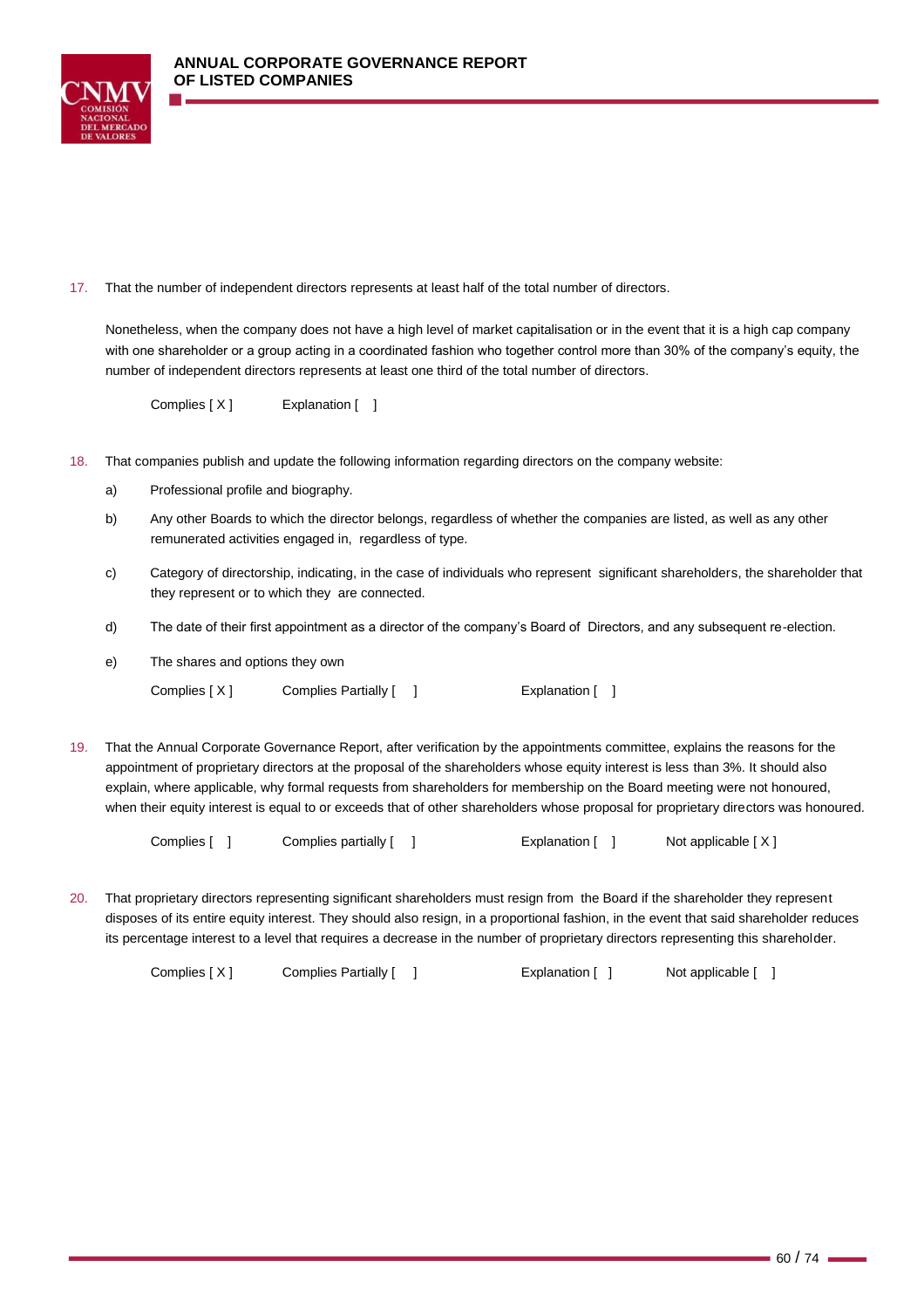

21. That the Board of Directors may not propose the dismissal of any independent director before the completion of the director's term provided for in the Articles of Association unless the Board of Directors finds just cause and a prior report has been prepared by the appointments committee. Specifically, just cause is considered to exist if the director takes on new duties or commits to new obligations that would interfere with his or her ability to dedicate the time necessary for attention to the duties attendant to his post as a director, fails to complete the tasks inherent to his or her post, or enters into any of the circumstances which would cause the loss of independent status in accordance with applicable law.

The dismissal of independent directors may also be proposed as a result of a public takeover bid, merger or similar transaction entailing a change in the shareholder structure of the company, provided that such changes in the structure of the Board are the result of the proportionate representation criteria provided for in Recommendation 16.

Complies [ X ] Explanation [ ]

22. That companies establish rules requiring that directors inform the Board of Directors and, where appropriate, resign from their posts, when circumstances arise which may damage the company's standing and reputation. Specifically, directors must be required to report any criminal acts with which they are charged, as well as the consequent legal proceedings.

And that should a director be indicted or tried for any of the offences set out in company law legislation, the Board of Directors must investigate the case as soon as possible and, based on the particular situation, decide whether the director should continue in his or her post. And that the Board of Directors must provide a reasoned written account of all these events in its Annual Corporate Governance Report.

Complies [ X ] Complies Partially [ ] [ ] Explanation [ ]

23. That all directors clearly express their opposition when they consider any proposal submitted to the Board of Directors to be against the company's interests. This particularly applies to independent directors and directors who are unaffected by a potential conflict of interest if the decision could be detrimental to any shareholders not represented on the Board of Directors.

Furthermore, when the Board of Directors makes significant or repeated decisions about which the director has serious reservations, the director should draw the appropriate conclusions and, in the event the director decides to resign, explain the reasons for this decision in the letter referred to in the next recommendation.

This recommendation also applies in the case of the secretary of the Board of Directors, despite not being a director.

Complies [ X ] Complies Partially [ ] [ | Explanation [ ] Not applicable [ ]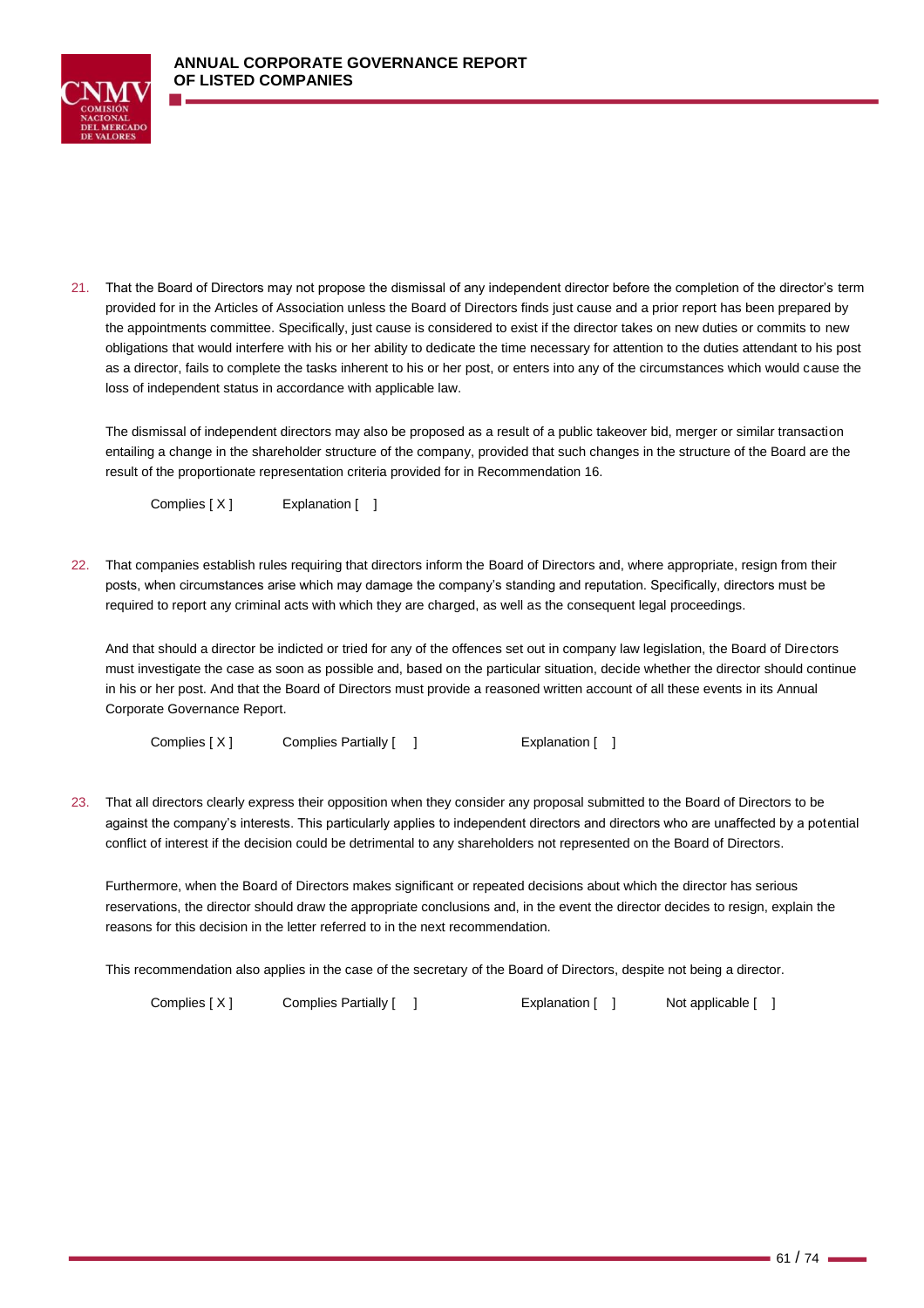

24. That whenever, due to resignation or any other reason, a director leaves before the completion of his or her term, the director should explain the reasons for this decision in a letter addressed to all the directors of the Board of Directors. Irrespective of whether the resignation has been reported as a relevant fact, it must be included in the Annual Corporate Governance Report.

| Complies [X] | Complies Partially [ | Explanation [ ] | Not applicable [ ] |
|--------------|----------------------|-----------------|--------------------|
|              |                      |                 |                    |

25. That the appointments committee ensures that non-executive directors have sufficient time in order to properly perform their duties.

And that the Board rules establish the maximum number of company Boards on which directors may sit.

Complies [ X ] Complies Partially [ ] [ [ Explanation [ ]

26. That the Board of Directors meet frequently enough so that it may effectively perform its duties, at least eight times per year, following a schedule of dates and agenda established at the beginning of the year and allowing each director individually to propose items do not originally appear on the agenda.

Complies [ X ] Complies Partially [ ] [ [ ] Explanation [ ]

27. That director absences only occur when absolutely necessary and are quantified in the Annual Corporate Governance Report. And when absences occur, that the director appoints a proxy with instructions.

Complies [ X ] Complies Partially [ ] [ [ ] Explanation [ ]

28. That when directors or the secretary express concern regarding a proposal or, in the case of directors, regarding the direction in which the company is headed and said concerns are not resolved by the Board of Directors, such concerns should be included in the minutes, upon a request from the protesting party.

Complies [ X ] Complies Partially [ ] [ [ ] Explanation [ ] [ ] Not applicable [ ]

29. That the company establishes adequate means for directors to obtain appropriate advice in order to properly fulfil their duties including, should circumstances warrant, external advice at the company's expense.

Complies [ X ] Complies Partially [ ] [ [ ] Explanation [ ]

30. That, without regard to the knowledge necessary for directors to complete their duties, companies make refresher courses available to them when circumstances require.

Complies [ X ] Explanation [ ] Not applicable [ ]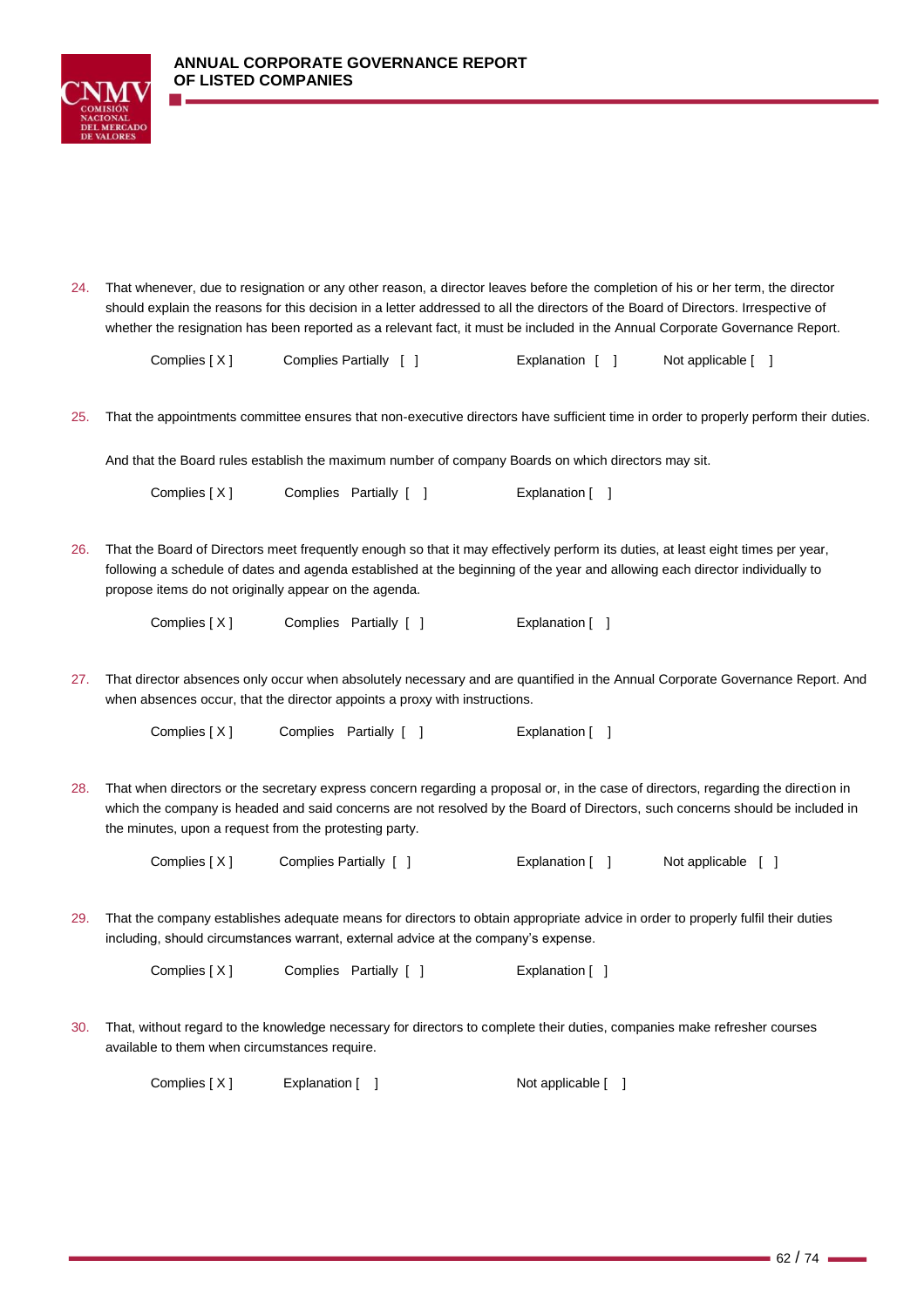

31. That the agenda for meetings clearly states those matters about which the Board of Directors is to make a decision or adopt a resolution so that the directors may study or gather all relevant information ahead of time.

When, under exceptional circumstances, the chairman wishes to bring urgent matters for decision or resolution before the Board of Directors which do not appear on the agenda, prior express agreement of a majority of the directors shall be necessary, and said consent shall by duly recorded in the minutes.

Complies [ X ] Complies Partially [ ] [ | Explanation [ ]

32. That directors shall be periodically informed of changes in equity ownership and of the opinions of significant shareholders, investors and rating agencies of the company and its group.

Complies [ X ] Complies Partially [ ] [ ] [ Explanation [ ]

33. That the chairman, as the person responsible for the efficient workings of the Board of Directors, in addition to carrying out his duties required by law and the Articles of Association, should prepare and submit to the Board of Directors a schedule of dates and matters to be considered; organise and coordinate the periodic evaluation of the Board as well as, if applicable, the chief executive of the company, should be responsible for leading the Board and the effectiveness of its work; ensuring that sufficient time is devoted to considering strategic issues, and approve and supervise refresher courses for each director when circumstances so dictate.

Complies [ X ] Complies Partially [ ] [ | Explanation [ ]

34. That when there is a coordinating director, the Articles of Association or the Board rules should confer upon him the following competencies in addition to those conferred by law: chairman of the Board of Directors in the absence of the chairman and deputy chairman, should there be any; reflect the concerns of non-executive directors; liaise with investors and shareholders in order to understand their points of view and respond to their concerns, in particular as those concerns relate to corporate governance of the company; and coordinate a succession plan for the chairman.

Complies [ ] Complies partially [ ] Explanation [ ] Not applicable [X]

35. That the secretary of the Board of Directors should pay special attention to ensure that the activities and decisions of the Board of Directors take into account the recommendations regarding good governance contained in this Good Governance Code and which are applicable to the company.

Complies [ X ] Explanation [ ]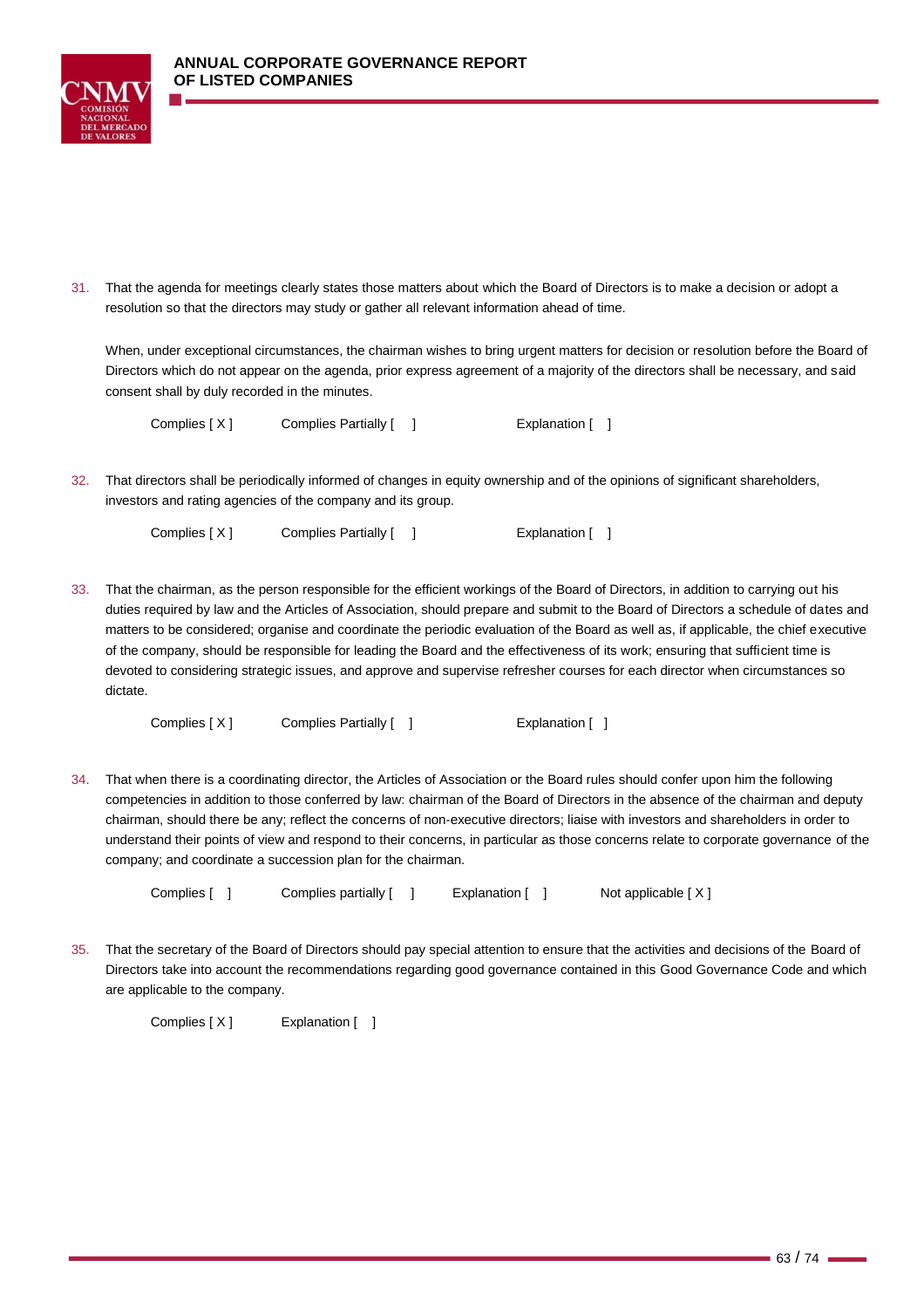

- 36. That the Board of Directors meet in plenary session once a year and adopt, where appropriate, an action plan to correct any deficiencies detected in the following:
	- a) The quality and efficiency of the Board of Directors' work.
	- b) The workings and composition of its committees.
	- c) Diversity of membership and competence of the Board of Directors.
	- d) Performance of the chairman of the Board of Directors and the chief executive officer of the company.
	- e) Performance and input of each director, paying special attention to those in charge of the various Board committees.

In order to perform its evaluation of the various committees, the Board of Directors will take a report from the committees themselves as a starting point and for the evaluation of the Board, a report from the appointments committee.

Every three years, the Board of Directors will rely upon the assistance of an external advisor for its evaluation, whose independence shall be verified by the appointments committee.

Business relationships between the external adviser or any member of the adviser's group and the company or any company within its group shall be specified in the Annual Corporate Governance Report.

The process and the areas evaluated shall be described in the Annual Corporate Governance Report.

Complies [ X ] Complies Partially [ ] [ ] [ Explanation [ ]

37. That if there is an executive committee, the proportion of each different director category must be similar to that of the Board itself, and its secretary must be the secretary of the Board.

Complies [ ] Complies partially [ ] Explanation [ ] Not applicable [ X ]

38. That the Board of Directors must always be aware of the matters discussed and decisions taken by the executive committee and that all members of the Board of Directors receive a copy of the minutes of meetings of the executive committee.

Complies [ ] Complies partially [ ] Explanation [ ] Not applicable [ X ]

39. That the members of the audit committee, in particular its chairman, are appointed in consideration of their knowledge and experience in accountancy, audit and risk management issues, and that the majority of its members be independent directors.

Complies [X] Complies Partially [ ] Explanation [ ]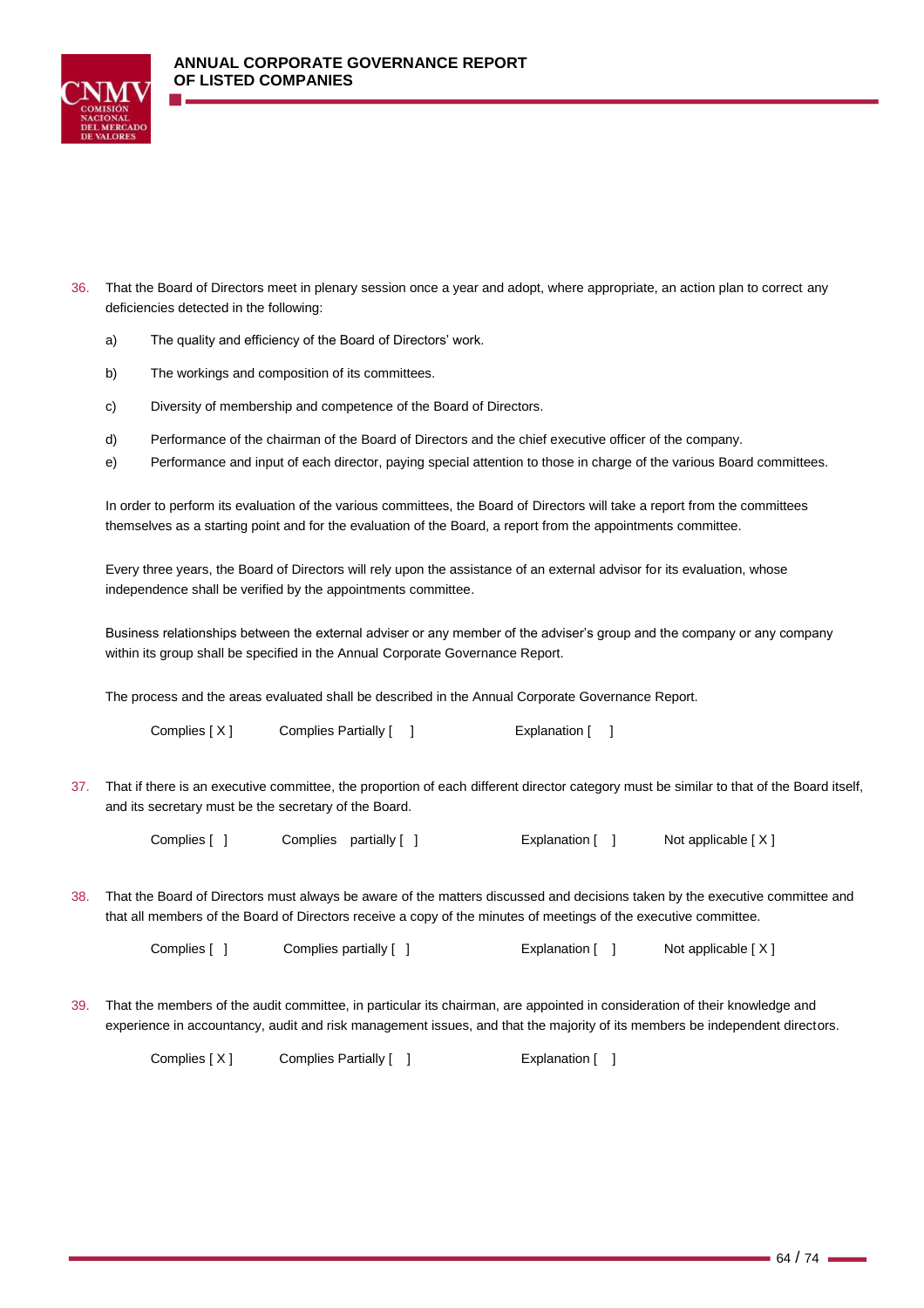



40. That under the supervision of the audit committee, there must be a unit in charge of the internal audit function, which ensures that information and internal control systems operate correctly, and which reports to the non-executive chairman of the Board or of the audit committee.

Complies [ X ] Complies Partially [ ] Explanation [ ]

41. That the person in charge of the group performing the internal audit function should present an annual work plan to the audit committee, reporting directly on any issues that may arise during the implementation of this plan, and present an activity report at the end of each year.

Complies [ X ] Complies Partially[ ] Explanation [ ] Not applicable [ ]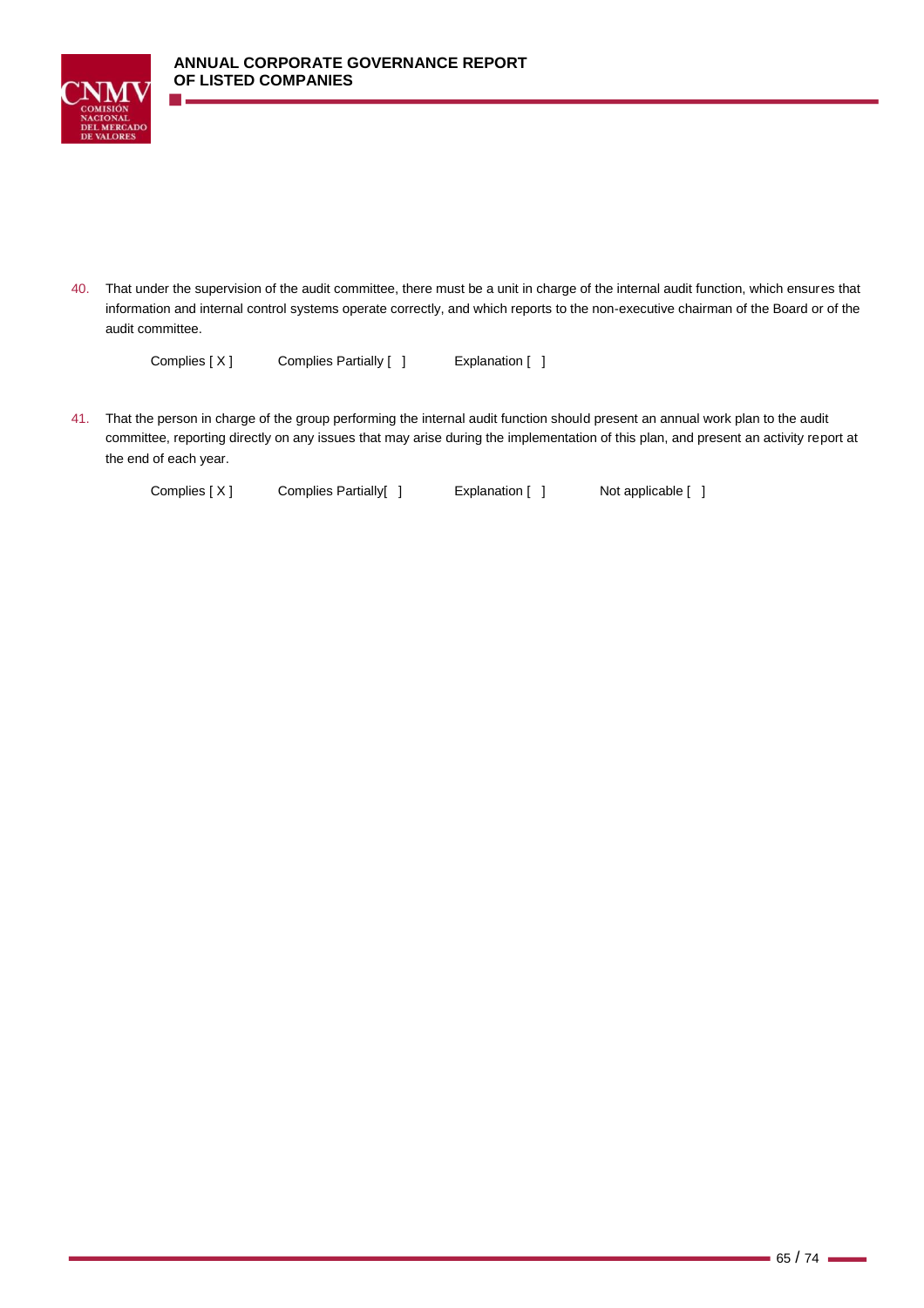

- 42. That in addition to the provisions of applicable law, the audit committee should be responsible for the following:
	- 1. With regard to information systems and internal control:
		- a) Supervise the preparation and integrity of financial information relative to the company and, if applicable, the group, monitoring compliance with governing rules and the appropriate application of consolidation and accounting criteria.
		- b) Ensure the independence and effectiveness of the group charged with the internal audit function; propose the selection, appointment, re-election and dismissal of the head of internal audit; draft a budget for this department; approve its goals and work plans, making sure that its activity is focused primarily on material risks to the company; receive periodic information on its activities; and verify that senior management takes into account the conclusions and recommendations of its reports.
		- c) Establish and supervise a mechanism that allows employees to report confidentially and, if appropriate, anonymously, any irregularities with important consequences, especially those of a financial or accounting nature, that they observe in the company.
	- 2. With regard to the external auditor:
		- a) In the event that the external auditor resigns, examine the circumstances which caused said resignation.
		- b) Ensure that the remuneration paid to the external auditor for its work does not compromise the quality of the work or the auditor's independence.
		- c) Insist that the company file a relevant fact with the CNMV when there is a change of auditor, along with a statement on any differences that arose with the outgoing auditor and, if applicable, the contents thereof.
		- d) Ensure that the external auditor holds an annual meeting with the Board of Directors in plenary session in order to make a report regarding the tasks accomplished and regarding the development of its accounting and risks faced by the company.
		- e) Ensure that the company and the external auditor comply with applicable rules regarding the rendering of services other than auditing, proportional limits on the auditor's billing, and all other rules regarding the auditor's independence.

Complies [ X ] Complies Partially [ ] [ | Explanation [ ]

43. That the audit committee may require the presence of any employee or manager of the company, even without the presence of any other member of management.

Complies [ X ] Complies Partially [ ] [ ] Explanation [ ]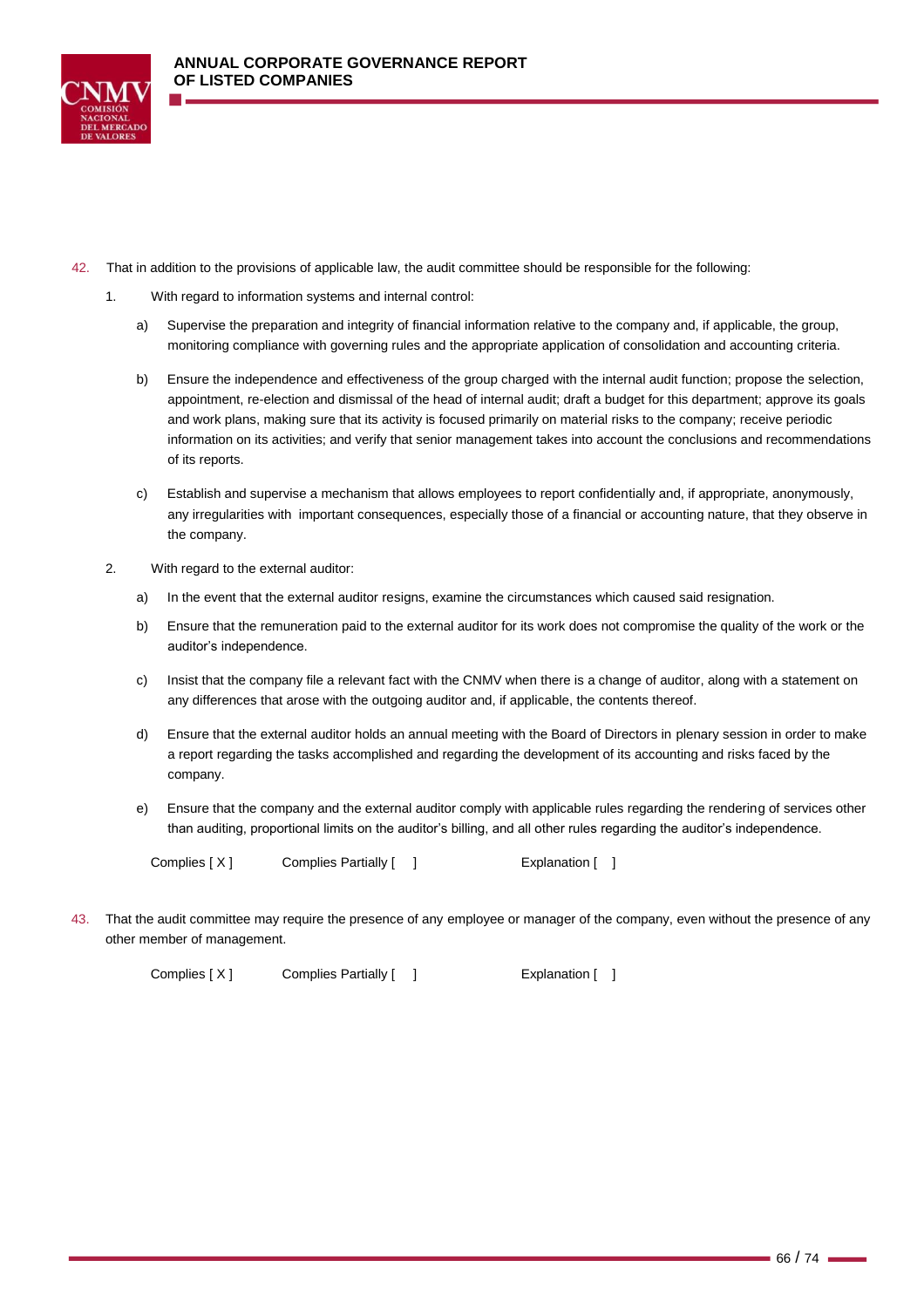

44. That the audit committee be kept abreast of any corporate and structural changes planned by the company in order to perform an analysis and draft a report beforehand to the Board of Directors regarding economic conditions and accounting implications and, in particular, any exchange ratio involved.

| Complies [X] | Complies Partially [ | Explanation [ | Not applicable [ ] |
|--------------|----------------------|---------------|--------------------|
|--------------|----------------------|---------------|--------------------|

- 45. That the risk management and control policy identify, as a minimum:
	- a) The various types of financial and non-financial risks (including operational, technological, legal, social, environmental, political and reputational risks) which the company faces, including financial or economic risks, contingent liabilities and other off balance sheet risks.
	- b) Fixing of the level of risk the company considers acceptable.
	- c) Means identified in order to minimise identified risks in the event they transpire.
	- d) Internal control and information systems to be used in order to control and manage identified risks, including contingent liabilities and other off balance sheet risks.

|  | Complies $[X]$ |  | Complies Partially [ |  |  | Explanation I |  |  |
|--|----------------|--|----------------------|--|--|---------------|--|--|
|--|----------------|--|----------------------|--|--|---------------|--|--|

- 46. That under the direct supervision of the audit committee or, if applicable, of a specialised committee of the Board of Directors, an internal control and management function should exist delegated to an internal unit or department of the company which is expressly charged with the following responsibilities:
	- a) Ensure the proper functioning of risk management and control systems and, in particular, that they adequately identify, manage and quantify all material risks that may affect the company.
	- b) Actively participate in the creation of the risk strategy and in important decisions regarding risk management.
	- c) Ensure that the risk management and control systems adequately mitigate risks as defined by policy issued by the Board of Directors.

Complies [ X ] Complies Partially [ ] [ ] Explanation [ ]

47. That members of the appointment and remuneration committee – or of the appointments committee and the remuneration committee if they are separate – are chosen taking into account the knowledge, ability and experience necessary to perform the duties they are called upon to carry out and that the majority of said members are independent directors.

Complies [ X ] Complies Partially [ ] [ ] Explanation [ ]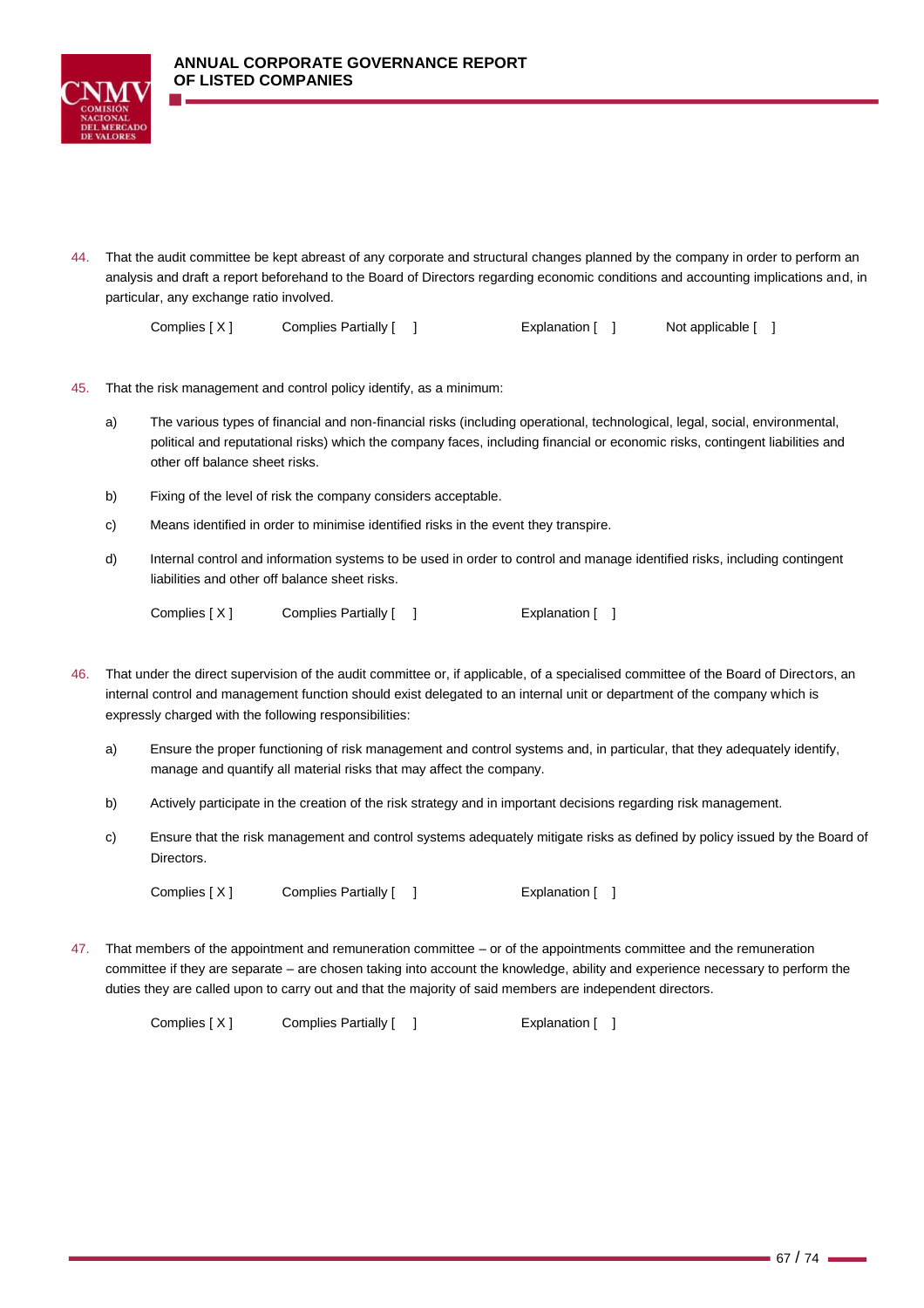

48. That high market capitalisation companies have formed separate appointments and remuneration committees.

| Complies [ | Explanation [ | Not applicable $[X]$ |
|------------|---------------|----------------------|
|            |               |                      |

49. That the appointments committee consult with the chairman of the Board of Directors and the chief executive of the company, especially in relation to matters concerning executive directors.

And that any director may ask the appointments committee to consider potential candidates he or she considers appropriate to fill a vacancy on the Board of Directors.

Complies [ X ] Complies Partially [ ] [ | Explanation [ ]

- 50. That the remuneration committee exercises its functions independently and that, in addition to the functions assigned to it by law, it should be responsible for the following:
	- a) Propose basic conditions of employment for senior management.
	- b) Verify compliance with company remuneration policy.
	- c) Periodically review the remuneration policy applied to directors and senior managers, including remuneration involving the delivery of shares, and guarantee that individual remuneration be proportional to that received by other directors and senior managers.
	- d) Oversee that potential conflicts of interest do not undermine the independence of external advice rendered to the Board.
	- e) Verify information regarding remuneration paid to directors and senior managers contained in the various corporate documents, including the Annual Report on Director Remuneration.

Complies [ X ] Complies Partially [ ] [ ] [ Explanation [ ]

51. That the remuneration committee consults with the chairman and the chief executive of the company, especially in matters relating to executive directors and senior management.

Complies [ X ] Complies Partially [ ] [ | Explanation [ ]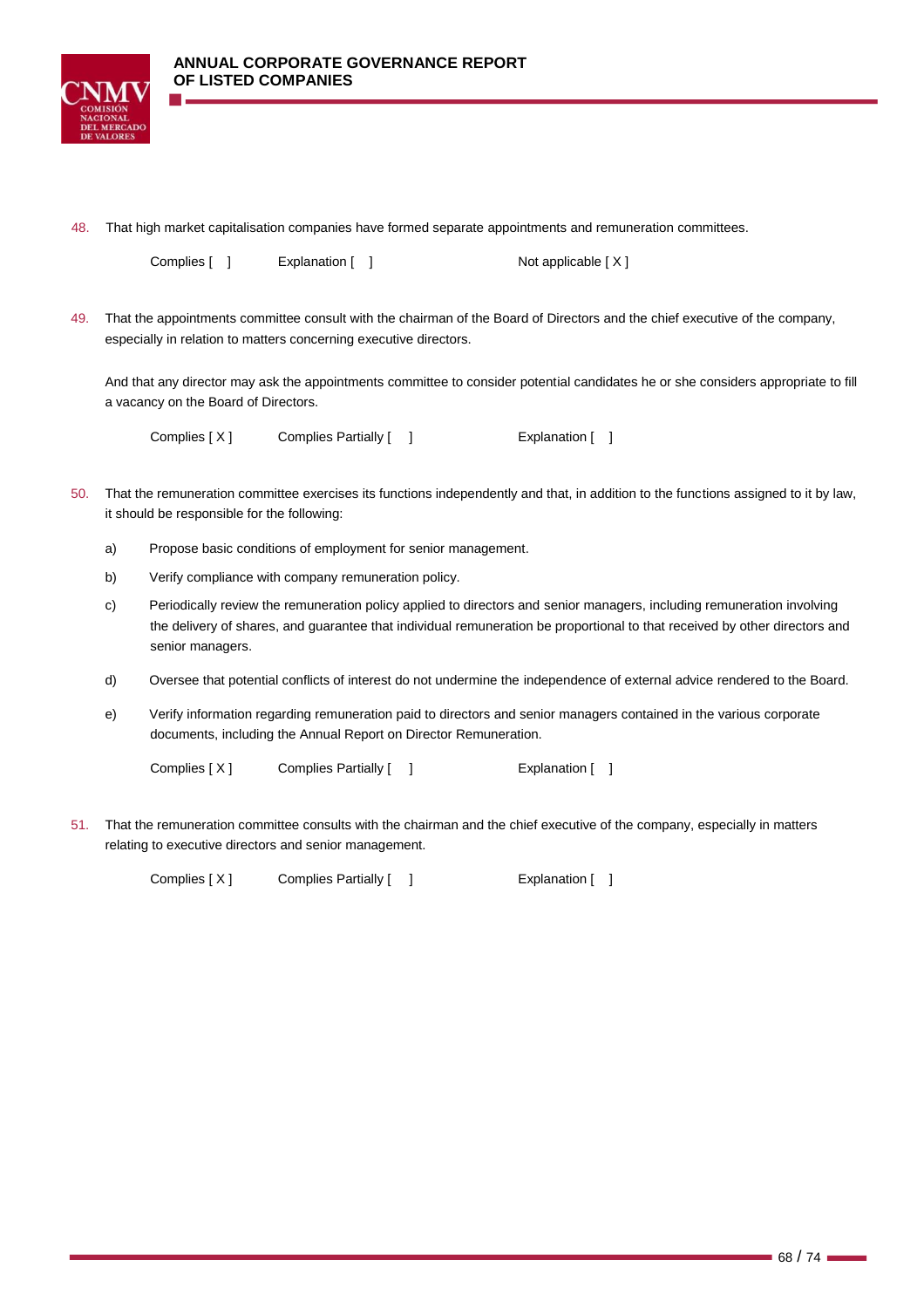

- 52. That the rules regarding composition and workings of supervision and control committees appear in the rules governing the Board of Directors and that they are consistent with those that apply to mandatory committees in accordance with the recommendations above, including:
	- a) That they are comprised exclusively of non-executive directors, with a majority of them independent.
	- b) That their chairmen be independent directors.
	- c) That the Board of Directors select members of these committees taking into account their knowledge, skills and experience and the duties of each committee; discuss their proposals and reports; and detail their activities and accomplishments during the first plenary session of the Board of Directors held after the committee's last meeting.
	- d) That the committees be allowed to avail themselves of outside advice when they consider it necessary to perform their duties.
	- e) That their meetings be recorded and the minutes be made available to all directors.

Complies [ X ] Complies Partially [ ] [ [ ] Explanation [ ] Not applicable [ ]

 $-69/74 -$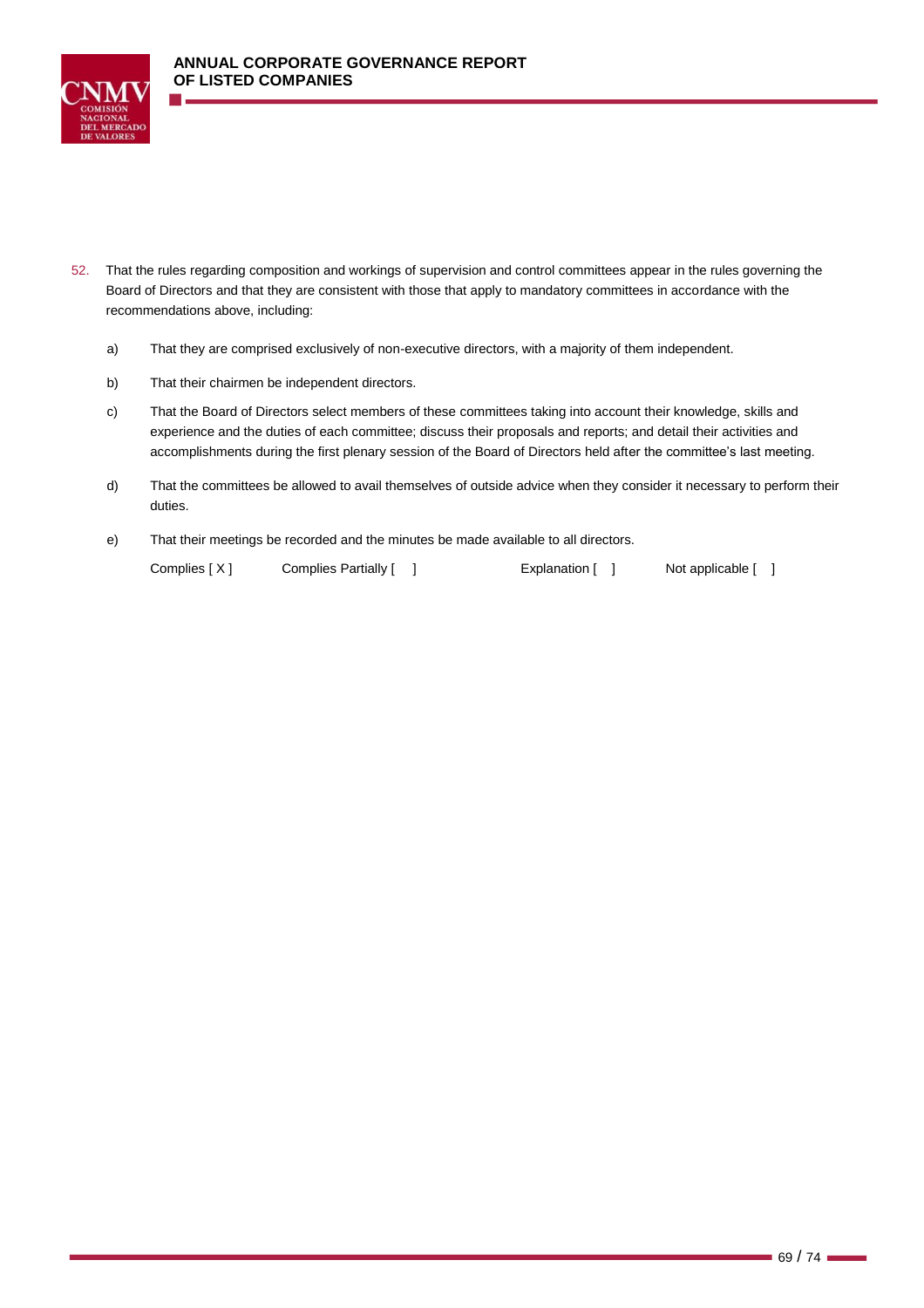

- 53. That verification of compliance with corporate governance rules, internal codes of conduct and social corporate responsibility policy be assigned to one or split among more than one committee of the Board of Directors, which may be the audit committee, the appointments committee, the corporate social responsibility committee in the event that one exists, or a special committee created by the Board of Directors pursuant to its powers of self-organisation, which at least the following responsibilities shall be specifically assigned thereto:
	- a) Verification of compliance with internal codes of conduct and the company's corporate governance rules.
	- b) Supervision of the communication strategy and relations with shareholders and investors, including small- and mediumsized shareholders.
	- c) The periodic evaluation of the suitability of the company's corporate governance system, with the goal that the company promotes company interests and take into account, where appropriate, the legitimate interests of other stakeholders.
	- d) Review the company's corporate social responsibility policy, ensuring that it is geared to value creation.
	- e) Follow-up of corporate social responsibility strategy and practice, and evaluation of degree of compliance.
	- f) Supervision and evaluation of the way relations with various stakeholders are handled.
	- g) Evaluation of everything related to non-financial risks to the company, including operational, technological, legal, social, environmental, political and reputational.
	- h) Coordination of the process of reporting on diversity and reporting non-financial information in accordance with applicable rules and international benchmarks.

Complies [ X ] Complies Partially [ ] [ ] Explanation [ ]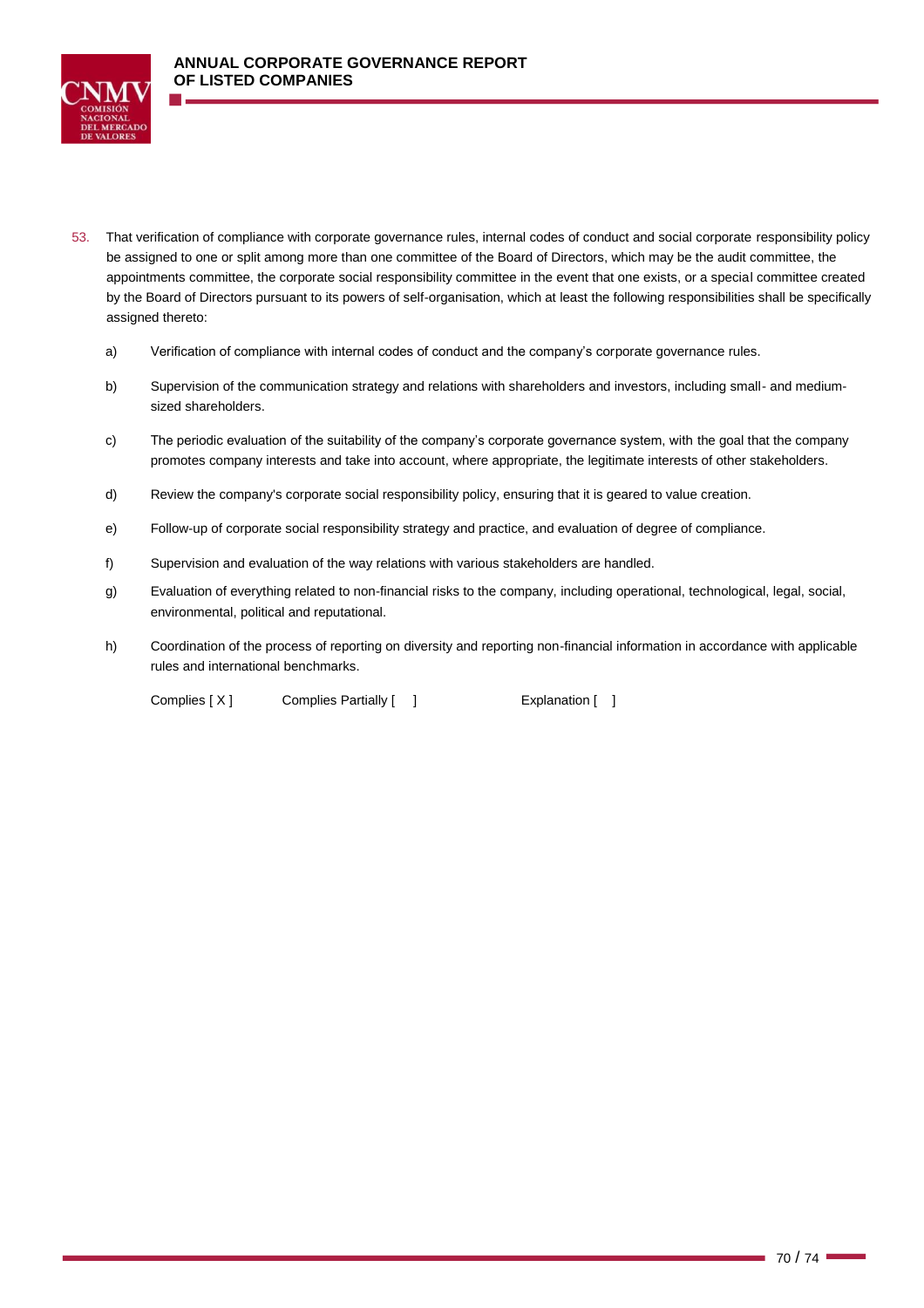

- 54. That the corporate social responsibility policy include principles or commitments which the company voluntarily assumes regarding specific stakeholders and identifies, as a minimum:
	- a) The objectives of the corporate social responsibility policy and the development of tools to support it.
	- b) Corporate strategy related to sustainability, the natural environment and social issues.
	- c) Concrete practices in matters related to: shareholders, employees, clients, suppliers, social welfare issues, the environment, diversity, fiscal responsibility, respect for human rights and the prevention of illegal conducts.
	- d) Means or systems for monitoring the results of the application of specific practices described in the immediately preceding paragraph, associated risks and their management.
	- e) Means of supervising non-financial risk, ethics and business conduct.
	- f) Communication channels, participation and dialogue with stakeholders.
	- g) Responsible communication practices that impede the manipulation of data and protect integrity and honour.

Complies [ X ] Complies Partially [ ] [ ] [ Explanation [ ]

55. That the company reports, in a separate document or within the management report, on matters related to corporate social responsibility, following internationally recognised methodologies.

Complies [ X ] Complies Partially [ ] [ ] [ Explanation [ ]

56. That director remuneration be sufficient in order to attract and retain directors who meet the desired professional profile and to adequately compensate them for the dedication, qualifications and responsibility demanded of their posts, while not being so excessive as to compromise the independent judgment of non-executive directors.

Complies [ X ] Explanation [ ]

57. That only executive directors receive remuneration linked to corporate results or personal performance, as well as remuneration in the form of shares, options or rights to shares or instruments whose value is indexed to share value, or long-term savings plans such as pension plans, retirement accounts or any other retirement plan.

Shares may be given to non-executive directors under the condition that they maintain ownership of the shares until they leave their posts as directors. The foregoing shall not apply to shares which the director may need to sell in order to meet the costs related to their acquisition.

Complies [ ] Complies partially [ ] Explanation [ X ]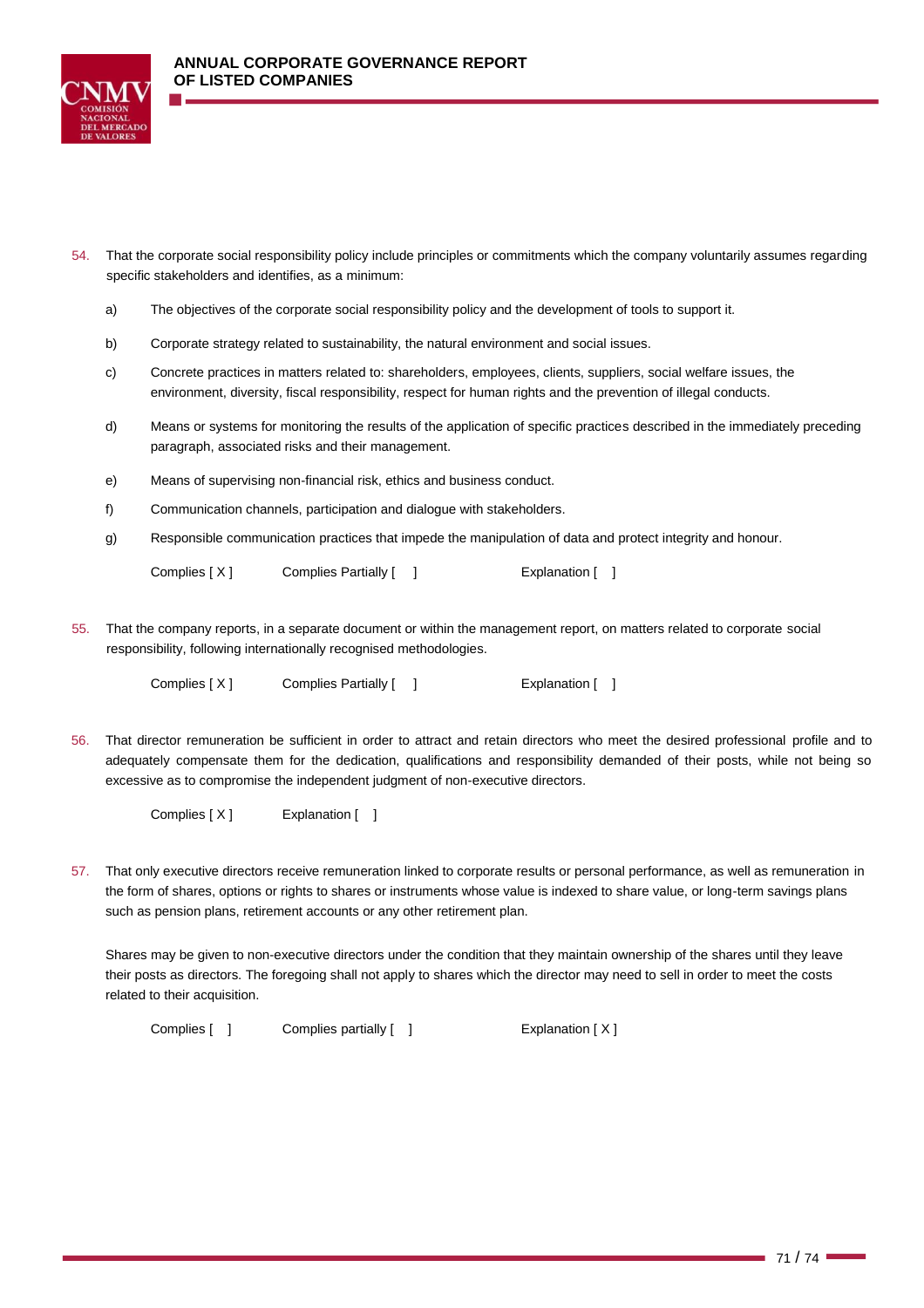

The Company's Non-Executive Chair will have the right to participate in the Incentive Plan that the Company has in place at any particular time.

58. That as regards variable remuneration, the policies incorporate limits and administrative safeguards in order to ensure that said remuneration is in line with the work performance of the beneficiaries and are not based solely upon general developments in the markets or in the sector in which the company operates, or other similar circumstances.

And, in particular, that variable remuneration components:

- a) Are linked to pre-determined and measurable performance criteria and that such criteria take into account the risk undertaken to achieve a given result.
- b) Promote sustainability of the company and include non-financial criteria that are geared towards creating long-term value, such as compliance with rules and its rules and internal operating procedures and risk control and management policies.
- c) Are based upon balancing short-, medium- and long-term objectives, permitting the reward of continuous achievement over a period of time long enough to judge creation of sustainable value such that the benchmarks used for evaluation are not comprised of one-off, seldom occurring or extraordinary events.

Complies [ X ] Complies Partially [ ] [ [ ] Explanation [ ] Not applicable [ ]

59. That a material portion of variable remuneration components be deferred for a minimum period of time sufficient to verify that previously established performance criteria have been met.

Complies [ X ] Complies Partially [ ] [ | Explanation [ ] Not applicable [ ]

60. That remuneration related to company results takes into account any reservations which may appear in the external auditor's report which would diminish said results.

Complies [X] Complies Partially [ ] Explanation [ ] Not applicable [ ]

61. That a material portion of variable remuneration for executive directors depends upon the delivery of shares or instruments indexed to share value.

Complies [ X ] Complies Partially [ ] [ [ ] Explanation [ ] Not applicable [ ]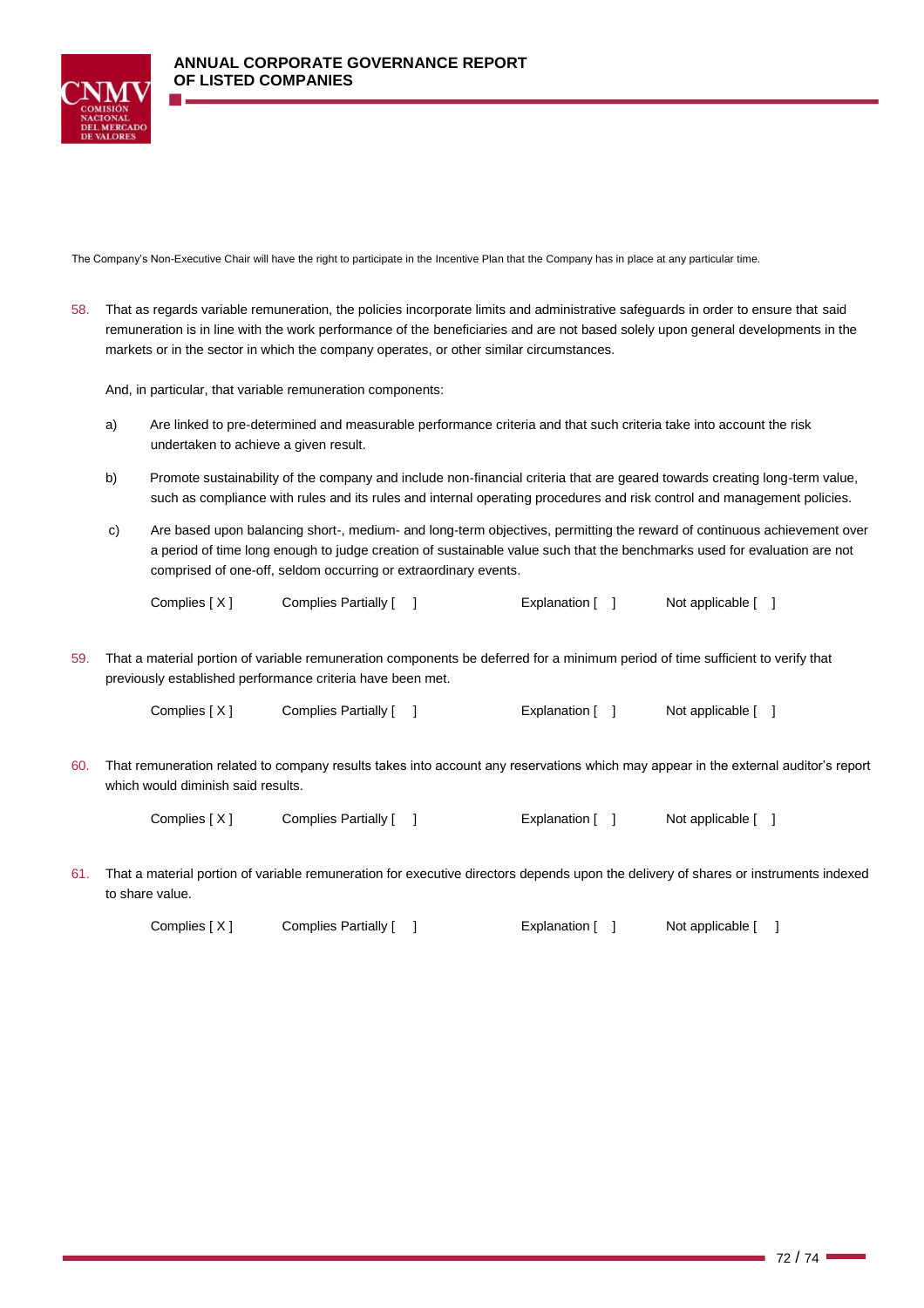

62. That once shares or options or rights to shares arising from remuneration schemes have been delivered, directors are prohibited from transferring ownership of a number of shares equivalent to two times their annual fixed remuneration, and the director may not exercise options or rights until a term of at least three years has elapsed since they received said shares.

The foregoing shall not apply to shares which the director may need to sell in order to meet the costs related to their acquisition.

| Complies [X] | Complies Partially [ | Explanation [ ] |  | Not applicable [ ] |
|--------------|----------------------|-----------------|--|--------------------|
|--------------|----------------------|-----------------|--|--------------------|

63. That contractual arrangements include a clause which permits the company to seek reimbursement of variable remuneration components in the event that payment does not coincide with performance criteria or when delivery was made based upon data later deemed to be inaccurate.

Complies [ X ] Complies Partially [ ] [ [ ] Explanation [ ] Not applicable [ ]

64. That payments made for contract termination shall not exceed an amount equivalent to two years of total annual remuneration and that it shall not be paid until the company has verified that the director has fulfilled all previously established criteria for payment.

Complies [ X ] Complies Partially [ ] [ [ ] Explanation [ ] Not applicable [ ]